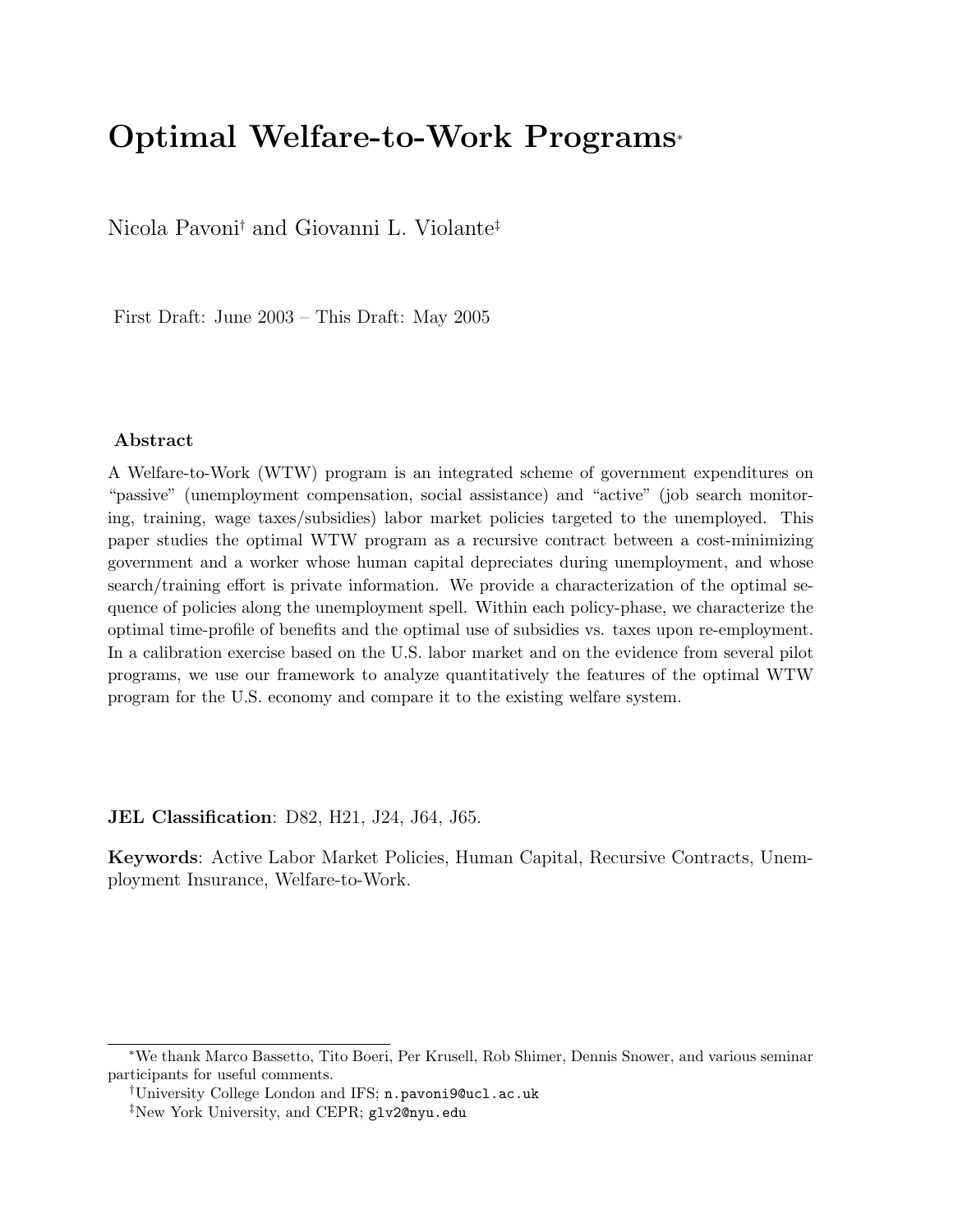# 1 Introduction

Government expenditures on labor market policies targeted to the unemployed exceeded 3% of GDP, across OECD countries (Martin, 2002). Two thirds of these expenditures are allocated to "passive" policies, mainly unemployment insurance and social assistance policies providing income support of last resort once unemployment benefits have expired. The remaining third is allocated to "active" policies, like job-search monitoring, training, and wage subsidies. Typically, job search monitoring programs pair the unemployed worker with a public employee (the "mentor") who verifies her job-search activity, and often helps improving interviewing skills and selecting among available job-vacancies. Training programs tend to be of one of two types: basic education (brush-up courses for individuals with poor literacy and numerical skills, preparation for high-school level diplomas), and vocational training (classroom training in specific occupational skills). The share of expenditures on active labor market programs has risen substantially over the past 10 years and this type of government intervention is now a pivotal ingredient of social welfare policies.

Throughout OECD countries, governments use a mix of both passive and active policies. For example, in the United States at least since 1935 there exists an unemployment insurance system with vast coverage and, upon expiration of the unemployment compensation (usually after 26 weeks), several social assistance benefits become available. The Food Stamps program is, arguably, the most notable example. With the Balanced Budget Act of 1997, the federal U.S. government imposed strict participation requirement to active labor market programs to welfare recipients and allocated \$3 billion in grants to states and local communities that put in place training and job-search monitoring policies. The Earned Income Tax Credit, introduced by the federal government in 1975, represents a large-scale wage subsidy program for low-income workers.

A Welfare-to-Work (WTW) program is precisely a government expenditure program that combines together passive and active policies.<sup>1</sup> Clearly, every WTW program im-

<sup>&</sup>lt;sup>1</sup>In the United States the government expenditures on active and labor market policies are not systematically organized. An example of a very structured WTW program is the U.K. New Deal for Young People, a mandatory program for all the unemployed workers between 18-24. Formally, the "New Deal" is structured in four sequential stages. Stage 1 consists in a standard unemployment insurance policy that lasts up to 6 months. In stage 2 (the "Gateway"), a personal adviser meets the workers at least once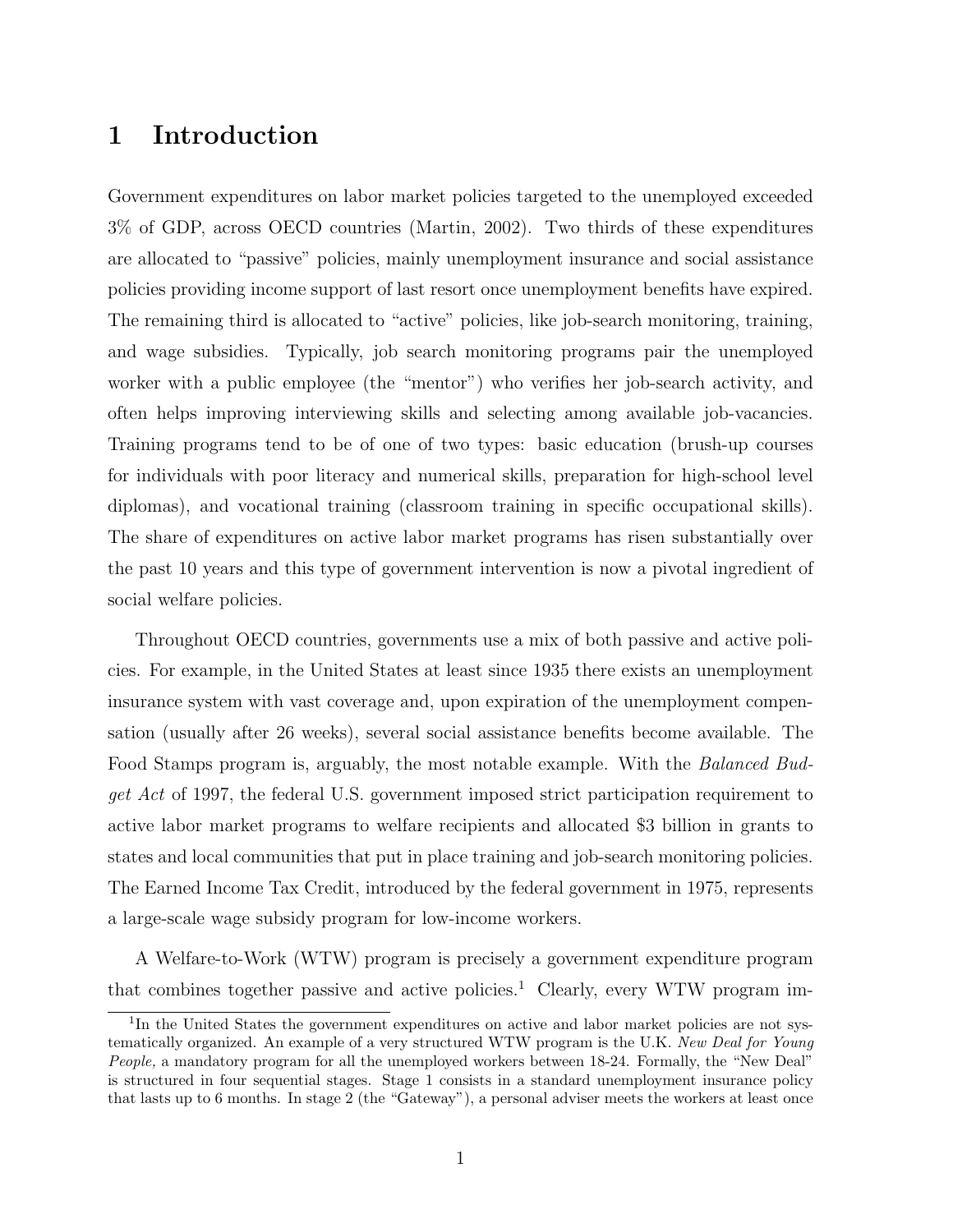plicitly promises a certain level of ex-ante welfare to the unemployed agent. An optimal WTW program is an integrated scheme that maximizes the expected discounted utility of the unemployed agent, subject to not exceeding a given level of government expenditures.

The first objective of this paper is to develop a theoretical framework that allows to study the key features of optimal WTW programs. The point of departure of our theoretical analysis is the literature characterizing the optimal unemployment insurance contract in presence of a repeated moral hazard problem: the risk-neutral principal (planner/government) cannot observe the risk-averse unemployed agent's job search effort (hidden action). The objective of the government is insuring the unemployed agent through transfers of income which must be compatible with the individual search incentives. Following the seminal work by Shavell and Weiss (1979), several papers have advanced our understanding of the optimal solution to this key trade-off between insurance and incentives (Hopenhayn and Nicolini, 1997; Zhao, 2001; Pavoni, 2003a; see also Karni, 1999, for a survey). We follow the most recent contributions and exploit the recursive representation of the planner's problem where the expected discounted utility U promised by the contract to the unemployed agent becomes a state variable.

We extend this standard framework in two directions. First, following Pavoni (2003b) we allow workers' productivity and their job finding probabilities to depend on human capital (skills) and allow human capital to depreciate along the unemployment spell. Human capital  $h$  is our second key state variable in the recursive representation. Skill depreciation is a key candidate to explain the overwhelming evidence on unemployment duration dependence and wage loss upon displacement. Machin and Manning (1999) report a number of studies on hazard rate duration dependence in various OECD countries.<sup>2</sup> Keane and Wolpin (1997) estimate from NLSY data an average annual human capital depreciation rate for U.S. workers around 20% per year. In addition, many authors consistently find that displaced U.S. workers face large and persistent earning losses upon reemployment between 10% and 25% compared with continuously employed workers (Bartel and Borjas,

every two weeks to assist/enforce job-search. It lasts up to 4 months. In Stage 3 (the "Options") there are two training options targeted to augmenting the workers' skills. Then Stage 4 (the "Follow-Through") is again a job-search assistance/monitoring program, which lasts up to 3 months.

<sup>2</sup>For example, van den Berg and van Ours (1996) conclude that in the U.S. the exit probability from unemployment falls by 30% after 3 months of unemployment. For the U.K., Nickell (1979) finds a 50% decrease in the hazard rate after 15 months of unemployment, and van den Berg and van Ours (1994) report a decrease by 20% after 3 months, and by over 30% after 6 months of unemployment.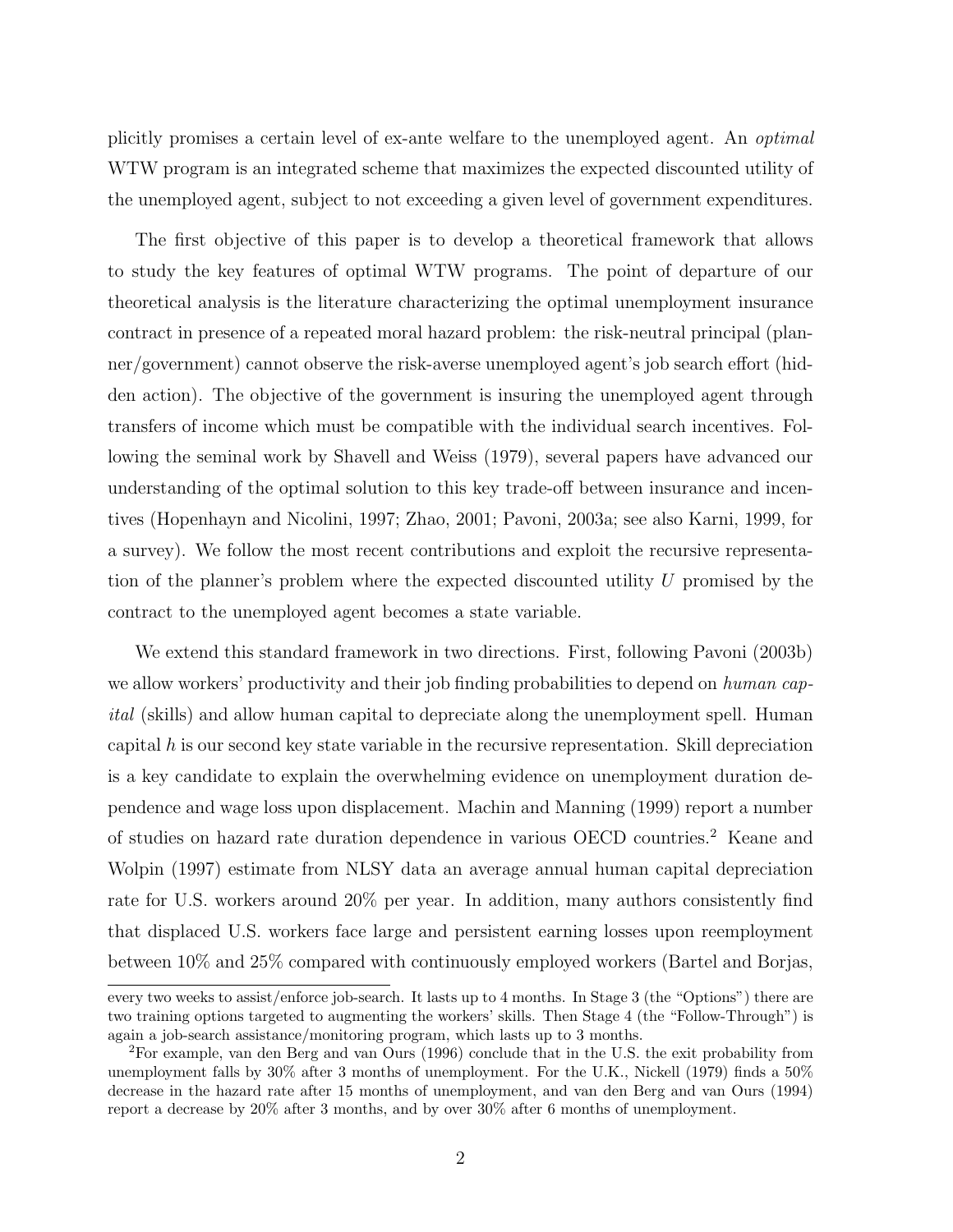1981; Ruhm, 1987; Jacobson et al., 1996; for a survey, see Fallick, 1996).

Second, in accordance with actual Welfare-to-Work schemes, we enlarge considerably the space of policy instruments and allow the planner to choose among four distinct policies: 1) standard unemployment insurance, 2) job search monitoring, where the planner can observe the search effort upon payment of a cost, 3) a training program that requires the unobservable agent's effort as input into a human capital accumulation technology with stochastic outcome, and 4) social assistance, defined as an income-assistance program of "last resort" where the planner induces zero search effort and simply insures the worker. Moreover, we let the planner choose wage taxes and subsidies upon re-employment.

Within the  $(U, h)$  space, we identify the regions where each policy is likely to emerge as optimal. Given the evolution of U and h over time, we can provide a characterization of the optimal sequence of policies along the unemployment spell. Within each policy phase, we characterize the optimal time-profile of benefits and the optimal use of subsidies vs. taxes upon re-employment.

For expositional simplicity, in the benchmark we make the usual assumption in this literature that the planner fully controls the consumption stream of the agent. This precludes the occurrence of self-insuring trades in the asset market. In an extension of the benchmark model where the agent can hide her savings from the planner but cannot borrow, we show that the same optimal WTW program can be implemented with the help of one additional instrument: a linear interest tax (see Werning 2002, Kocherlakota 2003a, and Shimer and Werning, 2003, for models of optimal unemployment insurance with hidden savings, and Abraham and Pavoni, 2004a for a general moral hazard model with hidden access to the credit market).

The second objective of the paper is to study quantitatively the features of the optimal WTW program for the typical welfare recipient in the U.S. economy. We start by calibrating the parameters of our model to match some key labor market statistics. In so doing, we exploit information from the evaluation of several recent U.S. active labor market programs. Next, we solve numerically for the optimal program and, by simulation, derive the optimal sequence of policies, their duration, the pattern of optimal benefits, taxes and subsidies. Finally, we calculate the welfare gains for the worker and the budget savings for the government of shifting from the current scheme to the optimal scheme.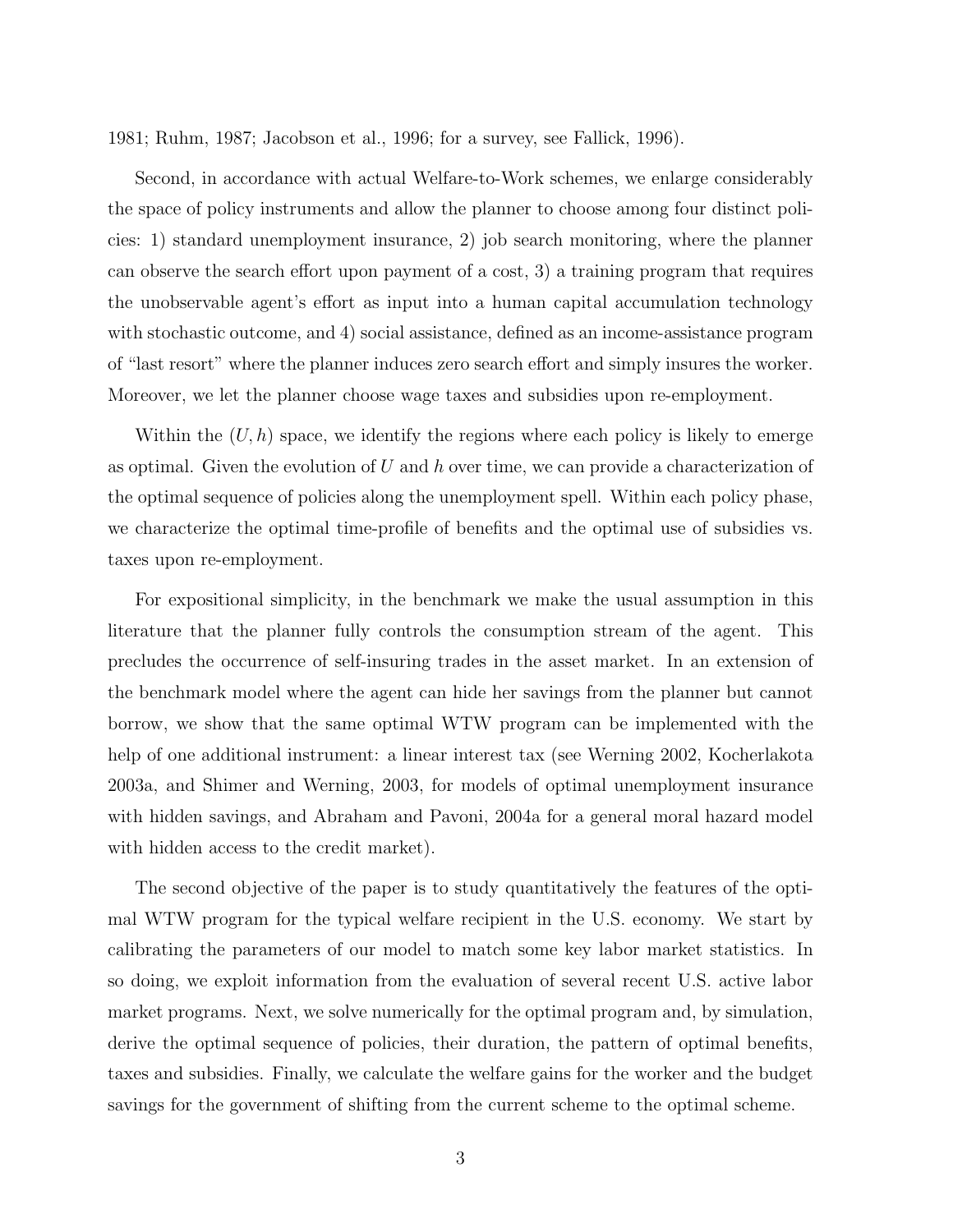The rest of the paper is organized as follows. Section 2 presents the economic environment and studies the autarky benchmark. Section 3 describes the contractual relationship between planner and agent, and presents the recursive formulation of the planner's problem. Section 4 characterizes the key features of the optimal WTW program. In Section 5 we analyze the implementation of the optimal contract with hidden savings. Section 6 develops the quantitative analysis applied to the U.S. labor market. Section 7 concludes the paper.

# 2 The Economy

**Preferences:** Workers are risk-averse and discount the future at rate  $\beta \in (0, 1)$ . In any given period the worker has preferences of a separable form over consumption  $c$  and effort a :

$$
u\left( c\right) -\nu_{z}\left( a\right) ,
$$

where we allow the disutility of effort to depend on the employment status z. The effort level  $a \in \{0, e\}$ , with  $e > 0$ . Moreover, we impose that  $c \geq 0$ , and that  $u(\cdot)$  is strictly increasing, strictly concave and smooth, with  $\lim_{c\to\infty} u'(c) = 0$ . A technical assumption that will prove useful in our characterization is that  $u^{-1}$  has positive third derivative. This condition is satisfied by a large class of utility functions, including CARA and CRRA with risk-aversion parameter larger than one half.

**Employment status:** The agent can be either unemployed  $(z = z^u)$ , or employed  $(z = z<sup>e</sup>)$ . Employment is defined as an absorbing state where the agent works and produces. During unemployment, the worker can either search or train (with low/high effort); the two activities are mutually exclusive within a period. Without loss of generality, set  $\nu_{z^u}(0) = 0, \, \nu_{z^u}(e) = e$ , and  $\nu_{z^e}(e) = e_w$ .

Human capital: Workers are endowed with a time-varying stock of human capital (skills)  $h \geq 0$ . Let  $Q^y(H; h) = Pr \{h' \in H; h, y\}$  denote the law of motion for human capital, contingent on the outcome y of the worker activity (search/train), with  $y \in \{s, f\}$ where  $s$  denotes "success", and  $f$  denotes "failure".

The transition function  $Q^y(\cdot; h)$  satisfies the following properties. First,  $Q^y(\cdot; h)$  dominates in the first-order sense  $Q^y(\cdot; h^*)$  for any  $h \geq h^*$  and  $y = s, f$ , this for each  $h^*$  (i.e.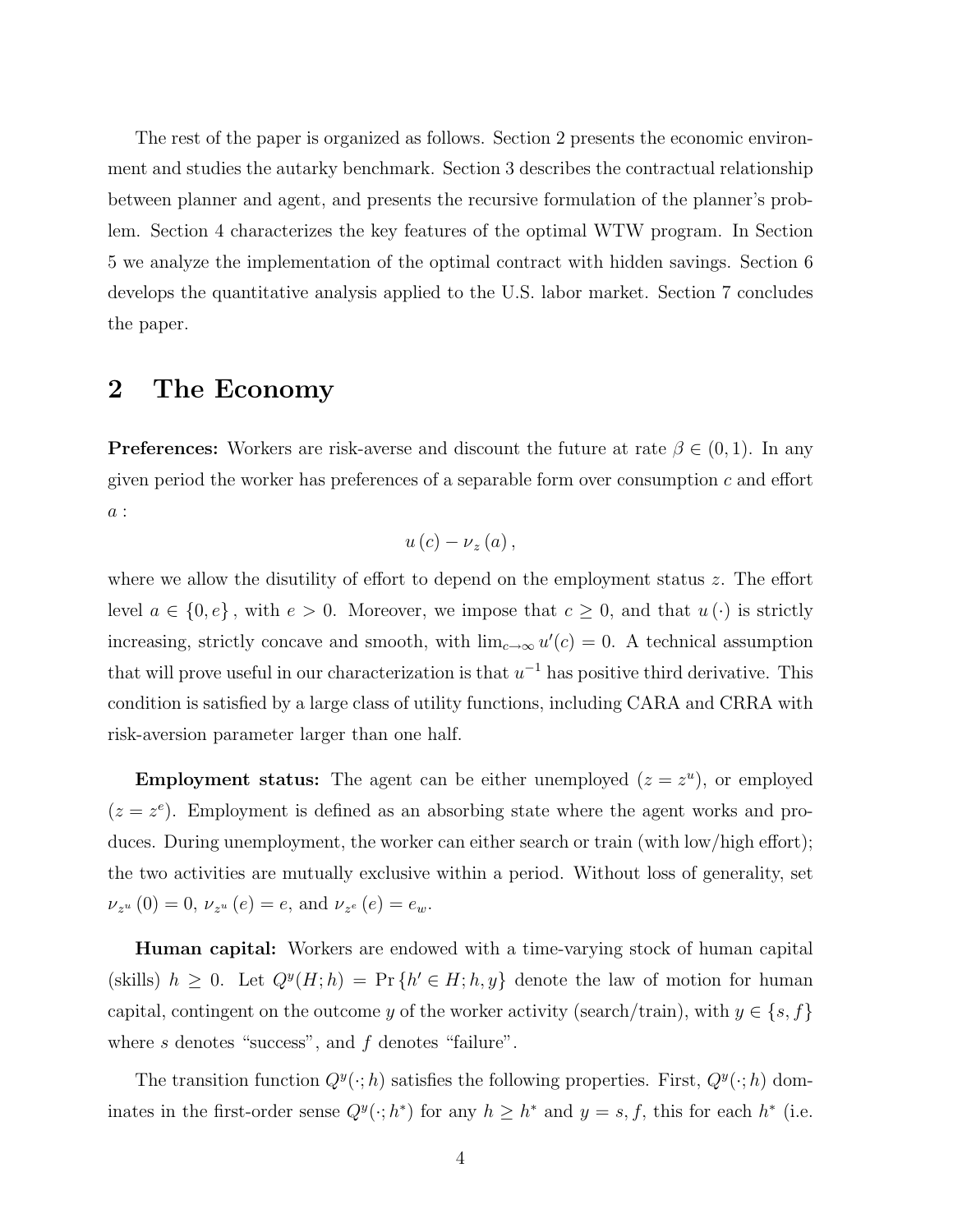$Q^y$  is monotone in h). Second, for any  $h_0 \in H$ , if  $h \in support\{Q^f(\cdot; h_0)\}$ ª then  $h \leq h_0$ . We label this property "non-overlapping support". Similarly,  $Q^s(\cdot; h)$  dominates  $Q^f(\cdot; h)$ in the first-order sense. Thus, it is natural to think of  $Q<sup>s</sup>$  as a human capital accumulation technology, and of  $Q^f$  as a human capital depreciation technology. Moreover, let  $Q^{s}(\cdot;0) \equiv Q^{f}(\cdot;0)$ , i.e. human capital accumulation needs a positive input of human capital to be effective. Finally, we assume that  $Q^y(\cdot;h)$  has the usual Feller property and that it is atomless for all  $h > 0$ .

Note that during unemployment the agent is subject to two stochastic events: the outcome of its activity y and the consequent realization of human capital  $h'$ . During employment, instead,  $y = s$  by definition and human capital always follows  $Q^s$ .

**Search technology:** During search, both effort a and human capital h affect the job finding probability of an unemployed worker. Denote the unemployment hazard rate as  $\pi(h, a)$ . We assume that  $\pi(h, 0) \equiv 0$  and that  $\pi(\cdot, e) \in (0, 1)$  is continuous and increasing. These monotonicity properties have the interpretation of complementarity between the stock of human capital h and the effort level  $a$  in the search technology.

Training technology: The unemployed worker can choose to forego the search option and operate a training technology to accumulate human capital, upon payment of a cost  $\kappa^{TR}$ . The training technology is stochastic. With probability  $\theta(a)$ , where  $\theta(e)$  $\theta(0) = 0$ , training is successful, and the worker's human capital next period accumulates according to  $Q^s$ . Upon failure, human capital depreciates according to  $Q^f$ .

**Wage function:** When a worker of type h becomes employed, she earns a gross wage (before taxes/subsidies)  $\omega(h)$ . We assume that  $\omega(\cdot) \in [0, \omega_{\text{max}}]$  is continuous and increasing, with  $\omega(0) = 0$ .

Markets: In the baseline model we assume that the worker has no access to credit/storage and to insurance markets. In section 5, we will relax this assumption.

## 2.1 Autarky

In Appendix A, we study the problem of an agent who operates in isolation (autarky), without access to credit/insurance markets, and without the government intervention.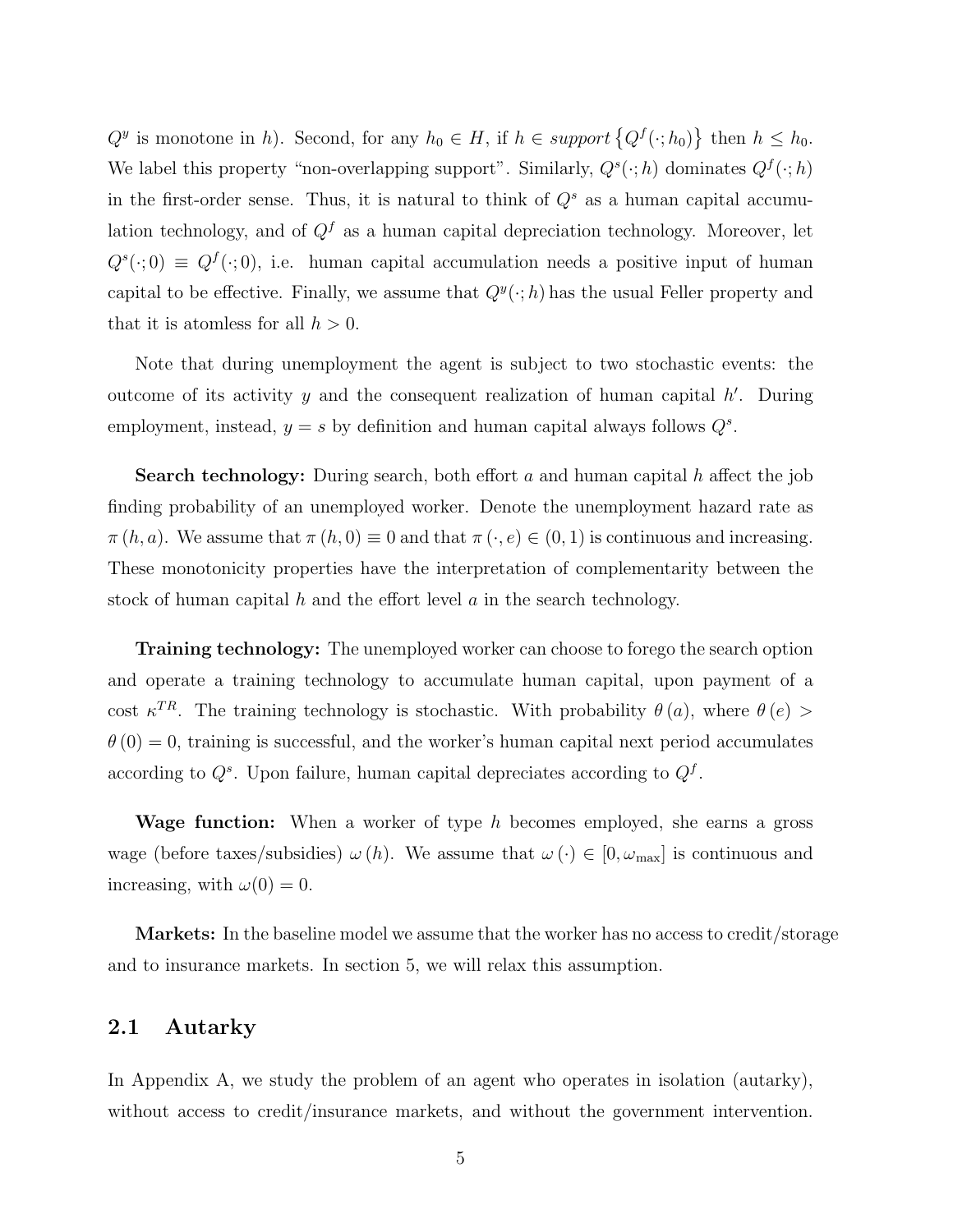The agent is endowed with zero initial wealth. We illustrate formally that governmentprovided insurance against human capital and employment shocks, and governmentprovided credit towards the use of the training technology improve the worker's welfare upon what she can achieve in autarky. Moreover, we prove a useful result on the optimal choice of the search effort level.

**Lemma 1 (Autarky):** In autarky, (i) the agent never uses the training technology; (ii) If the agent chooses search effort  $a = 0$  in any given period, she will always do so thereon.

#### Proof: See Appendix A.

The intuition is that, as time goes by, human capital tends to depreciate and the returns to job search decline (recall that both  $\pi(\cdot)$  and  $\omega(\cdot)$  are increasing in h), but the disutility of search effort is constant. Interestingly, this result will have a natural counterpart in the optimal WTW program: if at some point in the optimal contract the planner chooses to recommend zero effort to the unemployed agent, it will keep making the same recommendation from then onward.

# 3 The Contractual Relationship

We now introduce a risk-neutral planner/government (principal) who, at time  $t = 0$ , offers an insurance/credit contract to the unemployed worker (agent) that maximizes the expected discounted flow of net revenues for the planner and guarantees to the agent at least an expected discounted utility level  $U_0$ , exogenously given. The planner has the same discount factor  $\beta$  as the agent.

Information structure: The planner can perfectly observe the level of human capital h, the employment status z, whether the unemployed worker is searching or training, and the outcome  $y$  of the latter activity.<sup>3</sup> However, the agent's effort choice  $a$  during both

<sup>&</sup>lt;sup>3</sup>With respect to the observability of human capital, note that if  $h$  depreciates deterministically, it is enough knowing the law of motion of  $h$  and the pre-displacement wage to recover the level of human capital at every unemployment duration. Our stochastic depreciation assumption is used only to "convexify" the problem. As we explain in section 4.2, the same convexification can be achieved with payoff-irrelevant shocks, in the case of deterministic depreciation.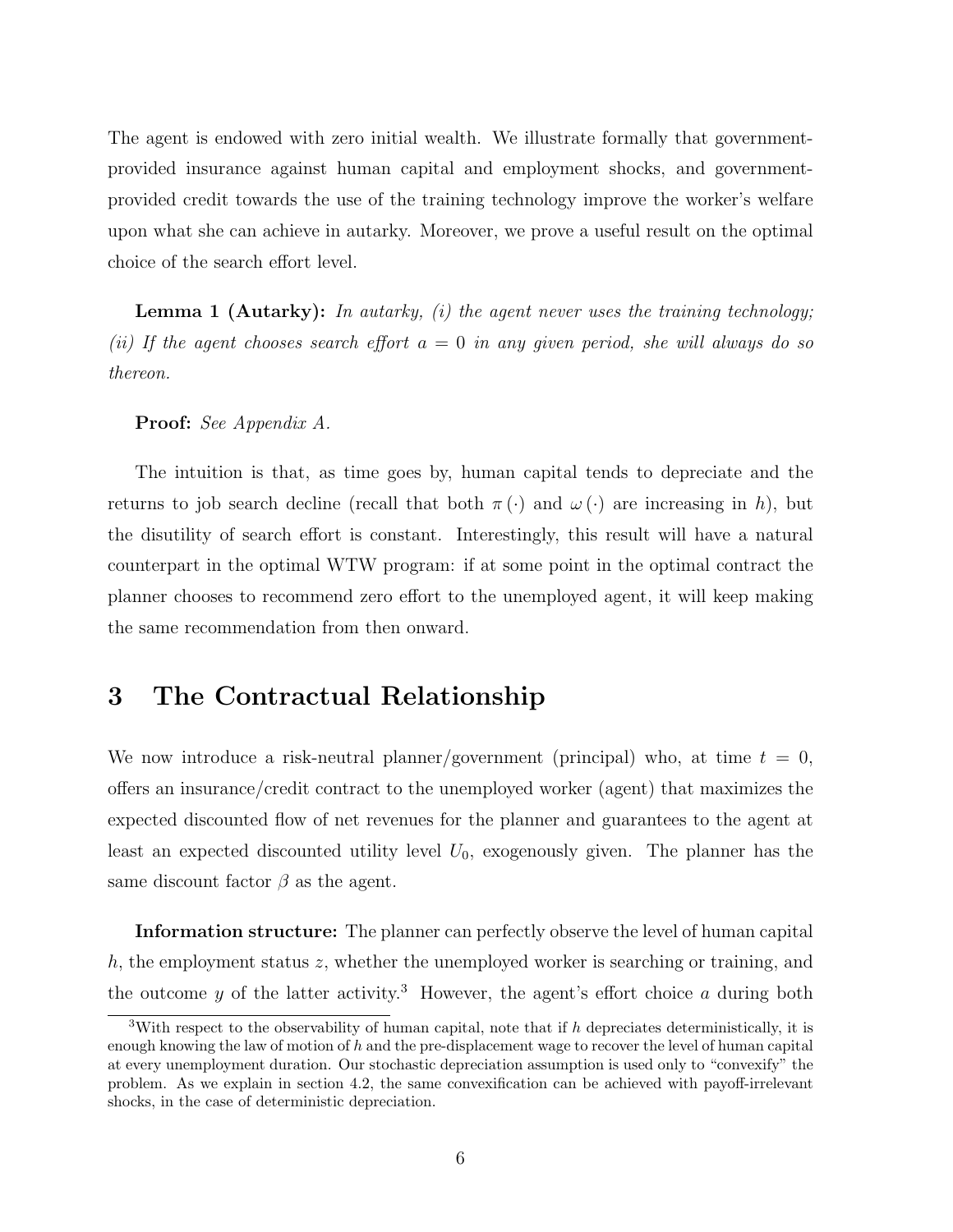search and training is private information of the agent, so the planner faces a moral hazard problem.

A search-effort monitoring technology is available to the planner when the worker seeks job opportunities: upon payment of a cost  $\kappa^{JM}$ , the job-search effort of the agent can be perfectly observed and enforced by the planner. The monitoring technology can be interpreted as the situation where the planner pays the services of a "mentor" who monitors closely the search activity of the worker.<sup>4</sup> Such technology is, by assumption, prohibitively costly during training.<sup>5</sup>

**Contract:** In each period t, the contract specifies transfers of resources to the worker, recommendations on search vs. training activities and on the search/training effort level to exert, and the choice of using the effort-monitoring technology, when search is suggested. The period-t components of the contract are contingent on all publicly observable histories up to t and, whenever the monitoring technology is not used, search-effort recommendations must be incentive compatible.

Appendix B describes the sequential formulation of the optimal contract and explains that, following the recursive contracts literature, the contract can be described by summarizing past histories through a state vector composed by the expected discounted utility U promised to the agent by the continuation of the contract, the level of human capital h of the worker, and the employment status z.

The components of the contract as policies of the Welfare-to-Work (WTW) program: The combination of unmonitored search, monitored search, training, together with the high and low effort recommendations configure six possible options. Notice first that the planner will never choose to pay the monitoring cost and suggest the minimal

<sup>&</sup>lt;sup>4</sup>We could model the monitoring technology in a more general way, through a "stochastic monitoring" whereby the government observes the effort only with some probability  $q$ . The present version of the model can be interpreted as the limiting case where  $q = 1$ . However, notice that when there are no limits to the punishment the planner can inflict upon shirking (for example, when  $u$  is unbounded below), then any  $q > 0$  will induce high effort with full insurance.

<sup>5</sup>While certain elements of the learning process, such as classroom attendance and home-work, are easily verifiable, there are other key components, like attention, focus and concentration, that are intrinsically "interior" and extremely hard to be verified by an external party. Although the assumption of infinitely large monitoring cost during training is made in order to simplify the analysis, it is reasonable to argue that learning is a far more complex activity than job-search and, as such, monitoring training effort is more costly.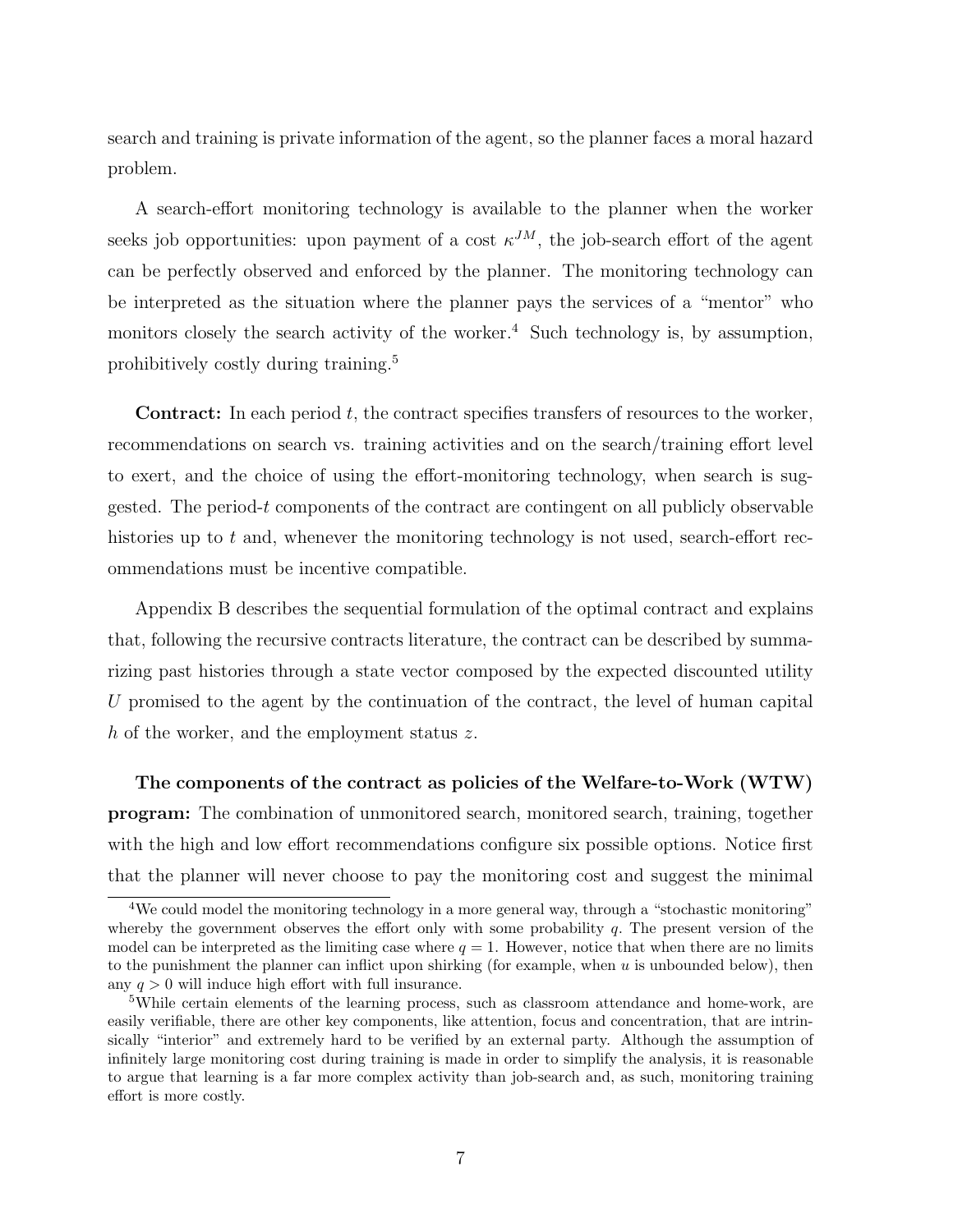effort level. The reason is that, since  $\pi(0) = 0$ , the observable realization of a successful search activity perfectly detects a deviation from the zero-effort recommendation at no additional  $cost^6$ . Moreover, the planner will never choose to pay the training cost and suggest zero effort since  $\theta(0) = 0$  and the cost would be wasted. As a result, the planner is left with four options, which we denote as "policy instruments" of the WTW program, and we index with i.

We denote as "Unemployment Insurance"  $(i = UI)$  the joint recommendation of search activity and positive search effort. When positive search effort is suggested together with the use of the monitoring technology, the policy will be labelled "Job-search Monitoring"  $(i = JM)$ . The zero-effort recommendation in the search activity denotes the "Social Assistance" policy  $(i = SA)$ . A high-effort recommendation with the use of the training technology describes the "Training" option  $(i = TR)$ . Finally, during employment, the difference between the wage and the planner's transfer defines implicitly the employment tax (if positive) or subsidy (if negative).

Timing: Exploiting the recursive representation of the contract, consider an unemployed worker who enters the period with state  $(U, h)$ . At the beginning of the period the planner chooses the policy instrument  $i(U, h)$  –hence, an effort recommendation  $a(U, h)$ –, the transfer  $c(U, h)$ , and the continuation utilities  $U^y(U, h)$  conditional on the outcome y of the selected policy i. The transfer, the effort recommendations, and the continuation utilities must deliver to the agent a promised expected discounted utility level U.

Next, the outcome y of the policy is revealed, which identifies the relevant transition function for human capital  $Q^y$ . Last, the planner delivers the promised utility  $U^y$  by choosing next period continuation utilities contingent on the realization  $h'$  of the human capital shock, which occurs at the end of the period. The precise timing implied by this recursive representation is depicted in Figure 1.

<sup>6</sup>Put differently, the incentive-compatibility constraint associated to the zero effort recommendation is a trivial one, since the planner can punish without limits the worker upon finding a job, an outcome which is off the equilibrium induced by the optimal contract.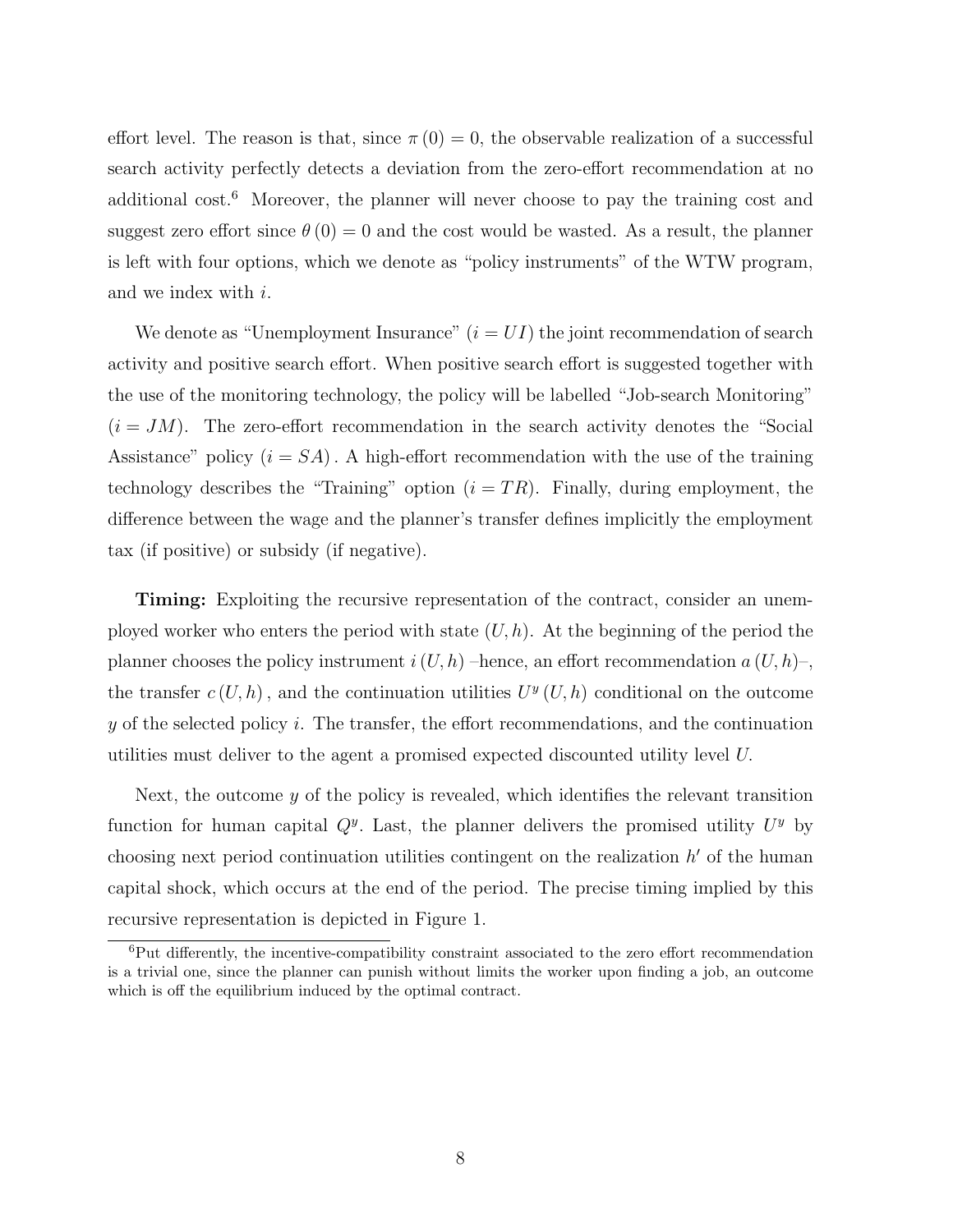## 3.1 The Planner Problem

We now describe in detail the recursive representation of the planner problem, starting from the situation where the worker is employed.

**Employment:** Recall that employment is an absorbing state. Let  $W(U, h)$  be the optimal planner's net return in case the worker of type  $(U, h)$  is employed, then the planer solves

$$
W(U, h) = \max_{c, U^s} \omega(h) - c + \beta \mathbf{W}(U^s, h)
$$
  
s.t. :  

$$
U = u(c) - e_w + \beta U^s,
$$
 (1)

where the expected return during employment is

$$
\mathbf{W}(U,h) = \int W(U,h') Q^{s} (dh';h) , \qquad (2)
$$

where we used the fact that since employment is an absorbing state without informational asymmetries, the planner will fully insure the agent against human capital shocks, thus promised utility is constant over time and across states. From the promisekeeping constraint, the optimal transfer  $c^e$  is invariant with respect to h, with  $c^e(U)$  $u^{-1}((1 - \beta)U + e_w)$ . The magnitude

$$
\tau(U, h) = \omega(h) - c^e(U)
$$
\n(3)

is the implicit tax (or subsidy, if negative) the government imposes on employed workers. State-contingent taxes and subsidies are a key component of an optimal WTW plan.

Policy choice during unemployment and "randomization": When the unemployed worker with state  $(U, h)$  enters the period, the planner chooses which policy instrument  $i$  to use, by solving

$$
V(U, h) = \max_{i \in \{JM, SA, TR, UI\}} V^i(U, h). \tag{4}
$$

After the realization of the outcome y of the selected policy, the planner can choose the next-period continuation utility contingent on the end-of-period observable realization of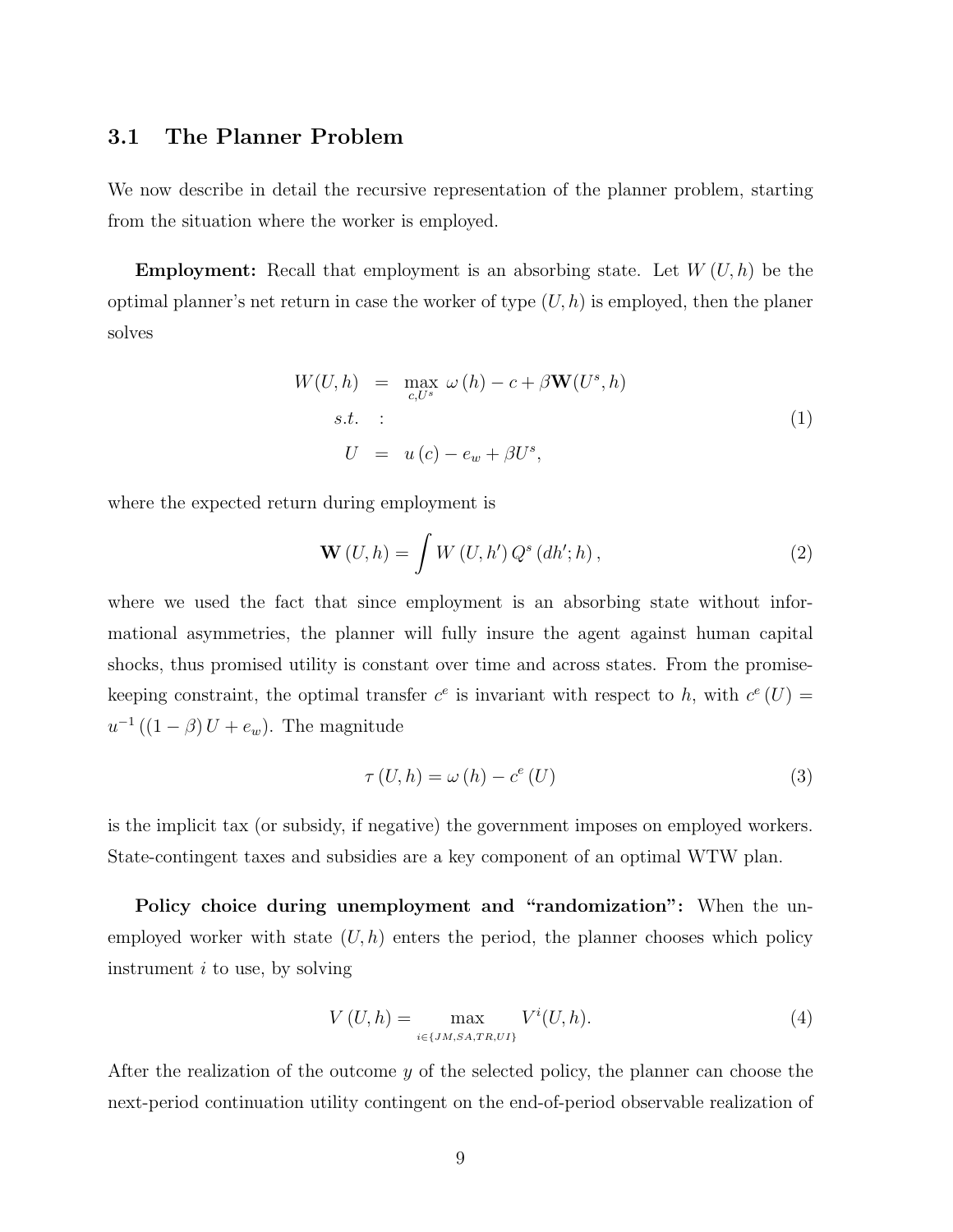h' that will take place through  $Q^y$ . The value function for the planner at this stage of the maximization solves

$$
\mathbf{V}^{y}(U,h) = \int \max_{U(h') \in D} V(U(h'),h')Q^{y}(dh';h),
$$
  
s.t. :  

$$
U = \int U(h')Q^{y}(dh';h).
$$
 (5)

The integral constraint says that the planner needs to deliver to the agent utility U in (ex-ante, with respect to  $h'$ ) expected value terms. We will explain later that this "randomization" on continuation utilities may be used in the optimal contract to convexify the planner's problem and, thus, enhance welfare.<sup>7</sup>

We now describe the values of the individual policies, one by one.

Social Assistance (SA): In social assistance, the worker is "released" by the planner, in the sense that the planner does not ask her high (search or training) effort, but simply transfers some income to the worker. In section 4.1 we will prove that if at any point during the contract the planner makes the "zero effort" recommendation, it is optimal to do so from that point onward: SA is an absorbing policy.

To simplify the notation, we exploit this result in writing down the planner's problem under this policy. Since  $\pi(h, 0) = 0$ , and because of its absorbing nature, the value of SA does not depend on h and solves

$$
V^{SA} (U) = \max_{c, U^f} -c + \beta V^{SA} (U^f)
$$
  
s.t. :  

$$
U = u(c) + \beta U^f.
$$

It is easy to see that the agent will be fully insured and that the value of social assistance can be written as

$$
V^{SA}\left(U\right) = -\frac{c^{SA}\left(U\right)}{1-\beta},\tag{6}
$$

<sup>&</sup>lt;sup>7</sup>It should be noted that, loosely speaking, these ex-ante lotteries across policies used by the planner are equivalent to inducing the agent to use different technologies (i.e. search and training) for a fraction of the time endowment, within a given period. However, it is well know that the presence of incentive constraints might induce non convexities even when the planner can choose continuously between the different alternatives.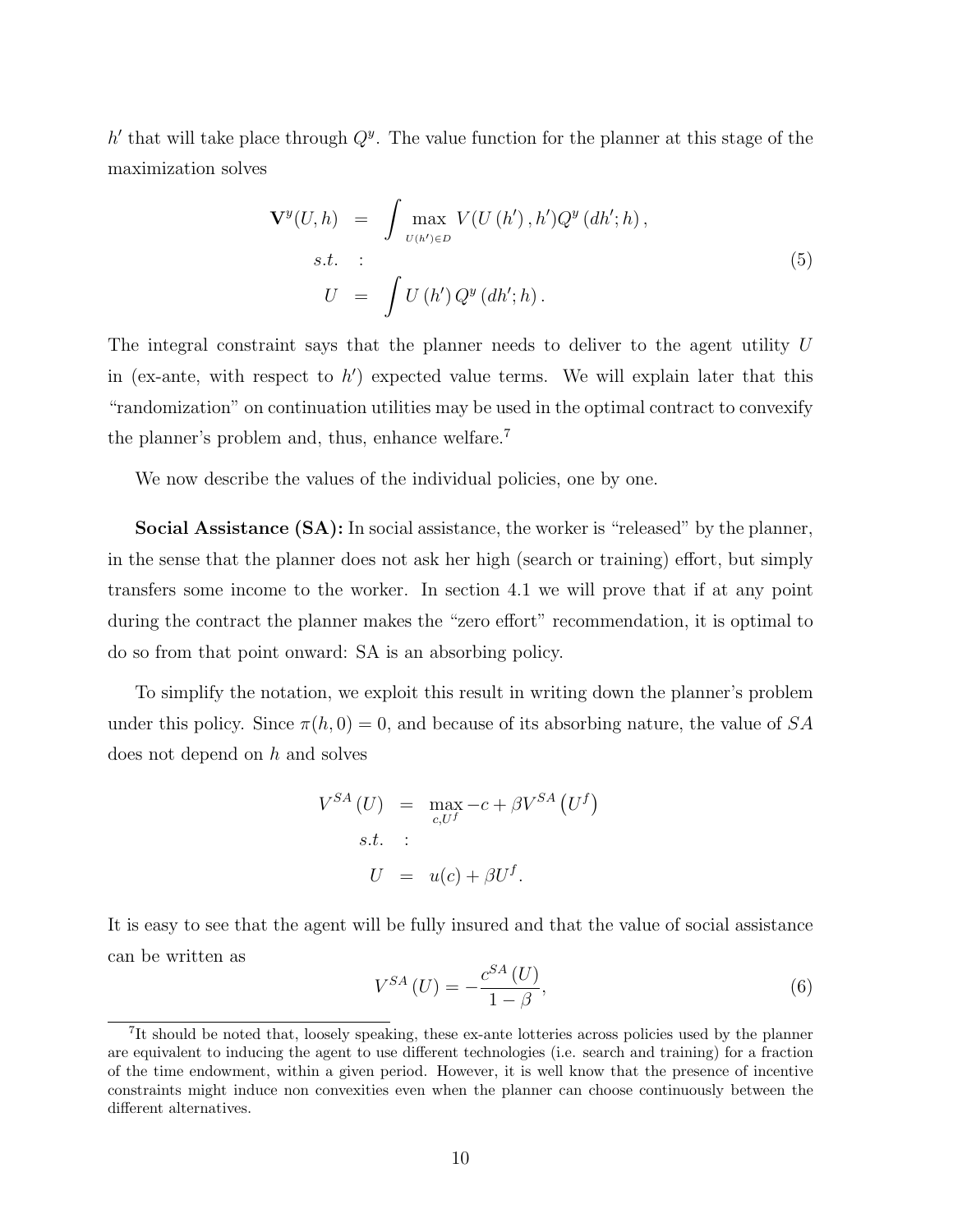where  $c^{SA}(U) = u^{-1}((1 - \beta)U)$  is the constant benefit paid to workers in SA by the planner. Note that  $V^{SA}$  is decreasing and concave in U. In light of this characterization, it is natural to think of SA as a pure income-assistance program of last resort.

Unemployment Insurance (UI): When the worker is enrolled by the planner in the unemployment insurance scheme, the problem of the planner is

$$
V^{UI}(U, h) = \max_{c, U^f, U^s} -c + \beta \left[ \pi(h) \mathbf{W}(U^s, h) + (1 - \pi(h)) \mathbf{V}^f(U^f, h) \right]
$$
  
s.t. :  

$$
U = u(c) - e + \beta \left[ \pi(h) U^s + (1 - \pi(h)) U^f \right],
$$

$$
U \ge u(c) + \beta U^f,
$$
 (7)

where  $(U^s, U^f)$ ¢ are the pair of lifetime utilities promised by the planner contingent on the outcome of search (s denotes success and f failure of the search activity). Given the observability of the employment status, the outcome of search is verifiable. For notational simplicity we have denoted  $\pi(h, e)$  as  $\pi(h)$ .

The expressions for W and  $V^f$  are given by equations (2) and (5), respectively. The first constraint describes the law of motion of the state variable  $U$  (promise-keeping constraint), and the second constraint states that payments have to be incentive-compatible.

Job Search Monitoring (JM): The problem of the planner that chooses to monitor the search effort of the agent is

$$
V^{JM}(U,h) = \max_{c, U^f, U^s} -c - \kappa^{JM} + \beta \left[ \pi(h) \mathbf{W}(U^s, h) + (1 - \pi(h)) \mathbf{V}^f(U^f, h) \right]
$$
  
s.t. :  

$$
U = u(c) - e + \beta \left[ \pi(h) U^s + (1 - \pi(h)) U^f \right].
$$
 (8)

Notice the similarity between problem  $(JM)$  and problem  $(UI)$ : the former is identical to  $(UI)$  except for the fact that there is no incentive-compatibility constraint in exchange for the additional per period cost  $\kappa^{JM}$ . This cost can be interpreted as the salary of the government employee ("mentor") who monitors and enforces the search activity of the unemployed worker, plus the additional administrative expenditures associated to this task.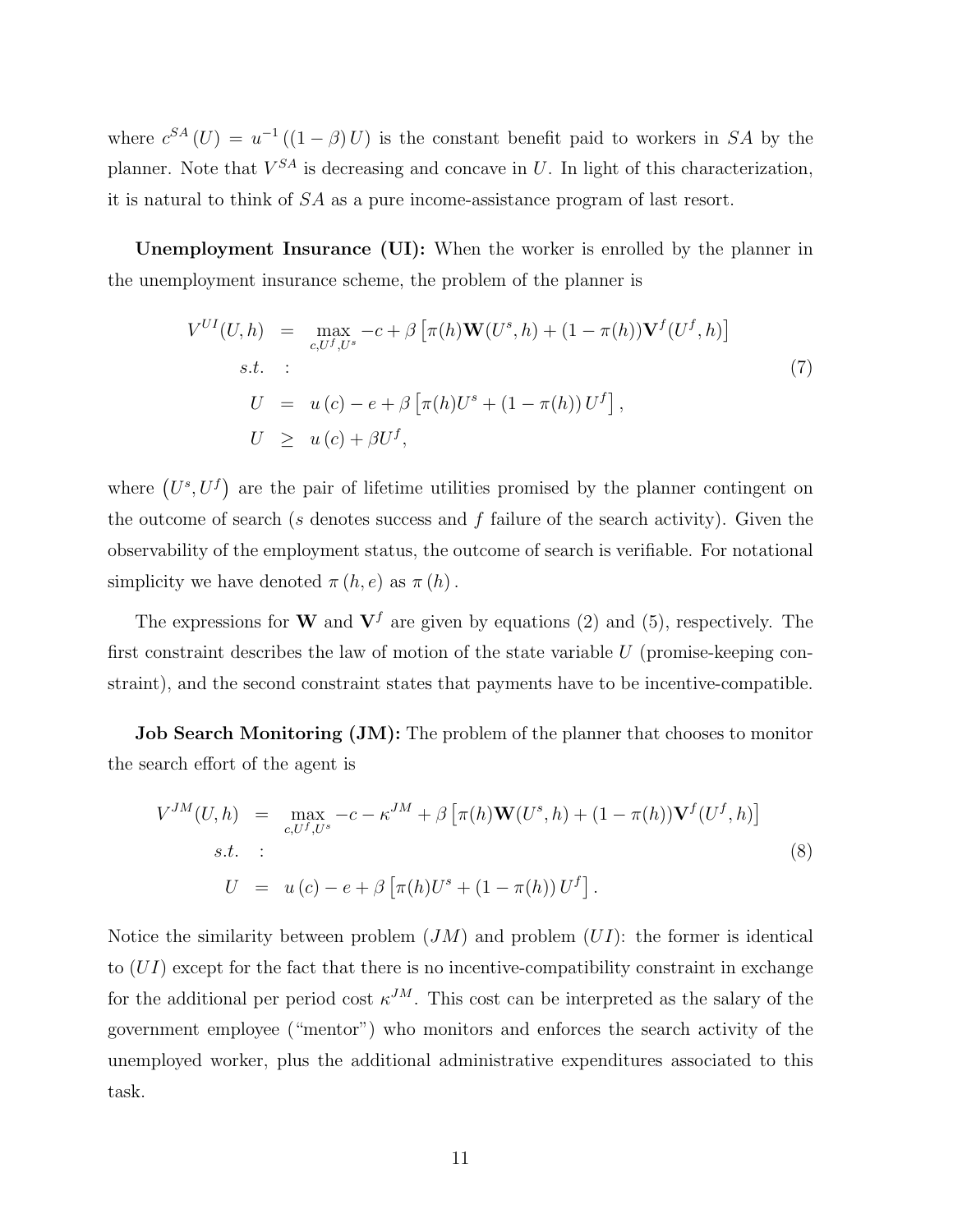**Training (TR):** We think of TR as a situation where the planner operates a costly stochastic skill accumulation technology requiring the unobservable agent's effort as input. The planner's problem when the worker is enrolled in training is defined as

$$
V^{TR}(U, h) = \max_{c, U^s, U^f} -c - \kappa^{TR} + \beta \left[ \theta \Omega(U^s, h) + (1 - \theta) \mathbf{V}^f(U^f, h) \right]
$$
  
s.t. :  

$$
U = u(c) - e + \beta \left[ \theta U^s + (1 - \theta) U^f \right],
$$

$$
U \ge u(c) + \beta U^f,
$$
 (9)

where we have simplified the notation for the success rate of training  $\theta(e)$  as  $\theta$ . This formulation accommodates the two most typical examples of training programs. The first interpretation of the training option is *formal training*, obtained by setting  $\Omega = V^s$  in (9). During formal training, workers improve their literacy/numerical skills (basic training), or learn some occupational-specific skills (vocational training) in the classroom. The probability  $\theta$  denotes the likelihood of the worker passing the examination or attaining the degree in any given period. According to this interpretation, the cost of the training technology  $\kappa^{TR}$  becomes the per-period/per-head cost of administering the (basic or vocational) course.

Second, one can easily generate on-the-job training by setting  $\Omega = W$  in (9) to allow for the possibility that a worker trained in a private firm is retained and hired permanently by the firm itself, with probability  $\theta$ , at the end of each period. The cost  $\kappa^{TR}$  has the interpretation of a wage subsidy paid to the firm hosting the worker.

Finally, note that the outcome of the training program is always observable to the planner. Formal training programs award official degrees to those who have satisfactorily passed the final exam, and the success of on-the-job training programs can be simply measured by whether the worker is retained by the firm or let go at the end of its internship.

#### 3.2 Properties of the Value Functions

We now study some technical properties of the value functions that will be to be useful in the characterization of the optimal WTW contract that we offer in the next section.

**Proposition 1 (Value functions):** (i)  $\mathbf{V}^y(U,h)$  is bounded, continuous in  $(U,h)$ and concave in U; (ii) If u is unbounded below, then  $\mathbf{V}^y(U,h)$  is decreasing in U; (iii) If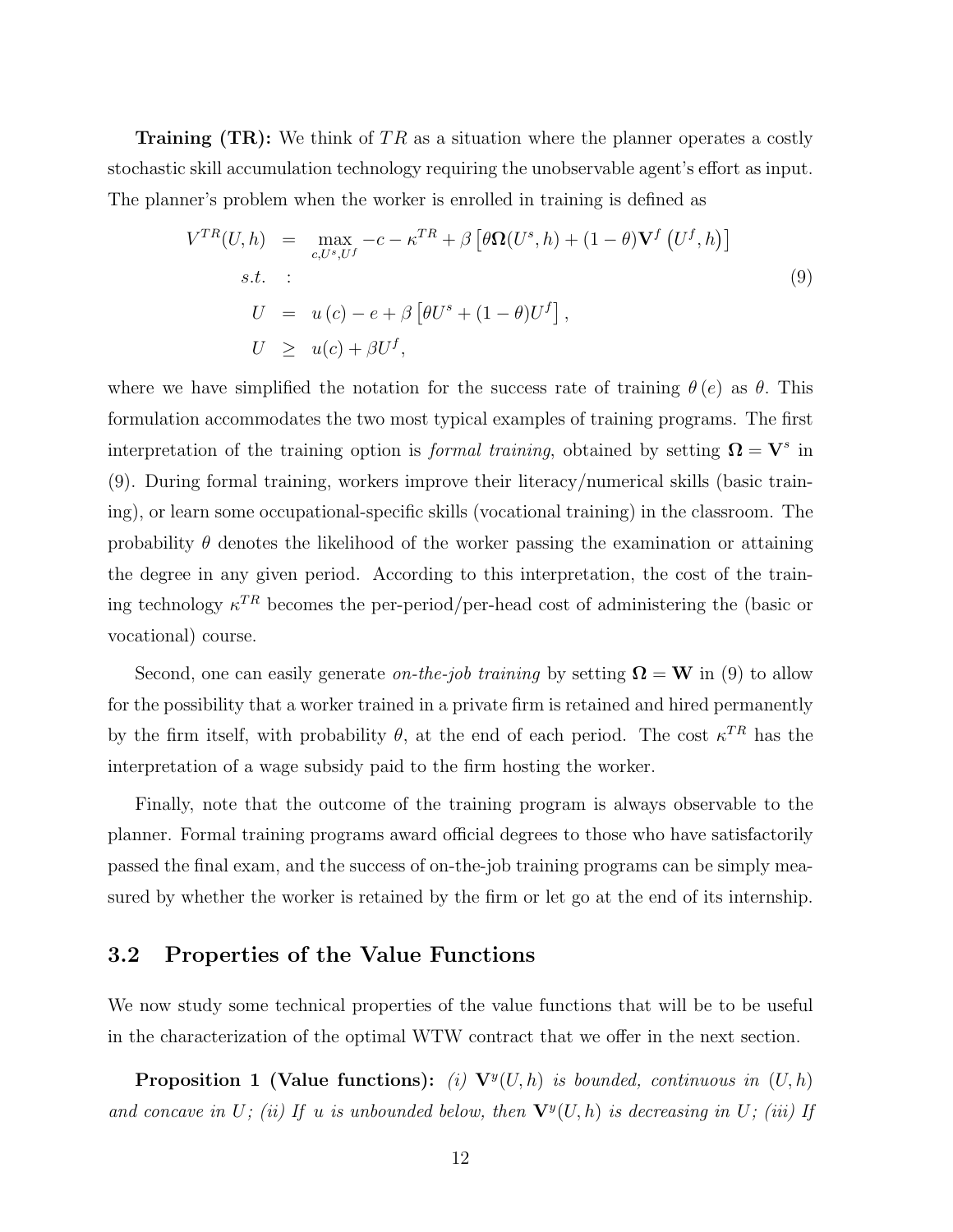$e_w = 0$ , then  $\mathbf{V}^y(U, h)$  is increasing in h; (iv) if  $Q^y, \omega$  and  $\pi$  are differentiable then  $\mathbf{V}^y$ is differentiable in h; (v) W satisfies all the properties of  $V^y$  stated in (i)-(iv).

#### Proof: See Appendix C.

The properties of  $W$  can be derived by inspection, since the value of employment has the following separable form

$$
\mathbf{W}(U,h) = \frac{\mathbf{E}\left[\omega\left(h'\right);Q^s\left(\cdot,h\right)\right]}{1-\beta} - \frac{u^{-1}\left(\left(1-\beta\right)U + e_w\right)}{1-\beta},\tag{10}
$$

where the first term is the expected discounted stream of gross wages, which are increasing over time due to the accumulation function  $Q^s$ ; the second term is the present value of the constant level of benefits guaranteed by the planner to an employed worker.

Most of the properties of  $V<sup>y</sup>$  are obtained as applications of fairly standard results in dynamic programming, except for the concavity in  $U$ , which is derived by extending the result in Aumann (1965). To prove concavity, we exploit heavily the end-of-period randomization over human capital shocks in (5). Note that, in our model, this randomization is performed over a state variable rather than over a payoff-irrelevant variable, as typically done in the repeated-games literature and, recently, in the optimal taxation literature (Phelan and Stacchetti, 2001).

It is useful to notice that, as a by-product of the main proof of Proposition 1, we obtain that the properties of  $V^y$  are inherited by the value functions of every single policy, which allows us to state

**Corollary 1:** (i) Under the assumptions of Proposition 1, the functions  $V^i$  with  $i = JM$ , SA, TR, UI, satisfy the properties of  $V^y$ : they are bounded, continuous, concave in U, and each  $V^i(U, h)$  is decreasing in U and increasing in h; moreover, they are strictly concave and differentiable in U; (ii)  $V^{SA}$  is constant in h; (iii) if  $Q^y$ ,  $\omega$  and  $\pi$  are differentiable then  $V^i$  are differentiable in h. (iv)  $\mathbf{V}^y(U,h)$  is differentiable in U.

# 4 Characterization of the Optimal WTW Program

To characterize the optimal WTW program, we proceed in steps. We start by listing the key economic forces that shape the trade-offs across the four policies of the WTW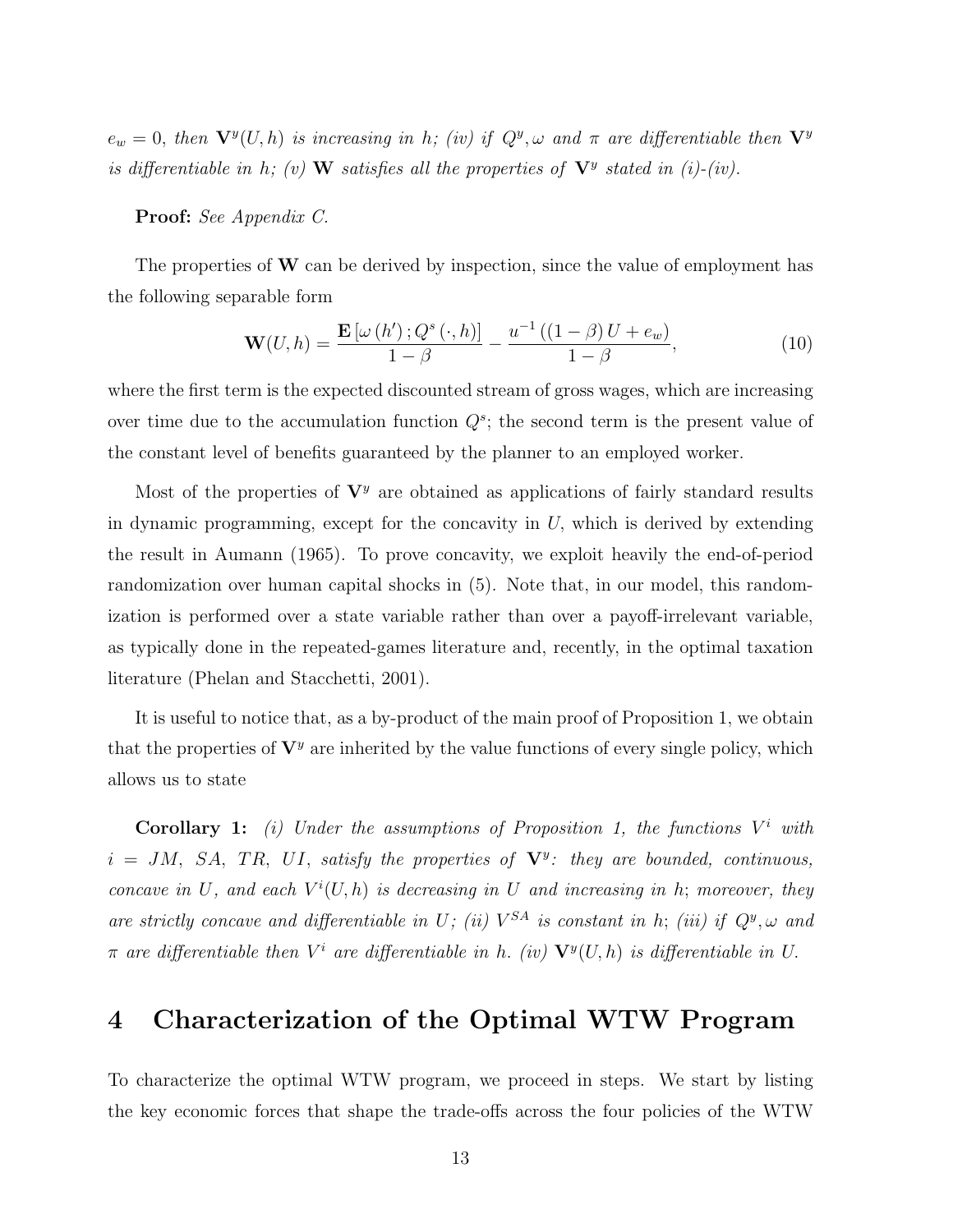program. Next, we prove that social assistance is absorbing. We then study the stationary benchmark (with constant human capital), useful to understand what are the features of the optimal WTW program that are independent of human capital dynamics. Finally, we move to the general framework with human capital depreciation and accumulation: we start without training policies, and then we let the planner finance a training program  $(TR)$  for the worker.

### 4.1 Economic Forces in the Choice of Policies

Within our model, the key economic forces that induce the planner to select one particular policy over the other three can be identified as follows:

Direct cost: A planner who wants to implement  $JM$  or  $TR$  will have to incur in certain direct expenses associated to the administration of the job search monitoring and training programs (respectively,  $\kappa^{JM}$  and  $\kappa^{TR}$ ). The larger these costs are, the less attractive are these two policies compared to UI and SA.

Incentive cost: By using the promise-keeping constraint, the incentive compatibility constraint during unemployment insurance can be conveniently reformulated (independently of the unemployment benefit  $c$ , as

$$
U^s - U^f \ge \frac{e}{\beta \pi(h)}.\tag{IC1}
$$

The difference between the state-contingent utilities  $U^s$  and  $U^f$  is increasing as h falls, through the hazard rate  $\pi(h)$ . Since the agent is risk-averse, in order to compensate the agent for the wider spread of payments across states, the planner has to deliver the agent a higher average transfer. In other words, incentive costs for the planner (i.e., resource costs of satisfying the incentive-compatibility restriction during  $UI$ ) increase as human capital h depreciates. Note that this cost is absent in  $JM$  and is independent of h in  $TR$ (because  $\theta$  does not depend on h).

Satisfying the IC constraint in  $UI$  or TR requires state-contingent benefits (i.e. a consumption lottery). When the inverse of the marginal utility is convex, the cost of providing this lottery, in terms of consumption payments of the planner, increases with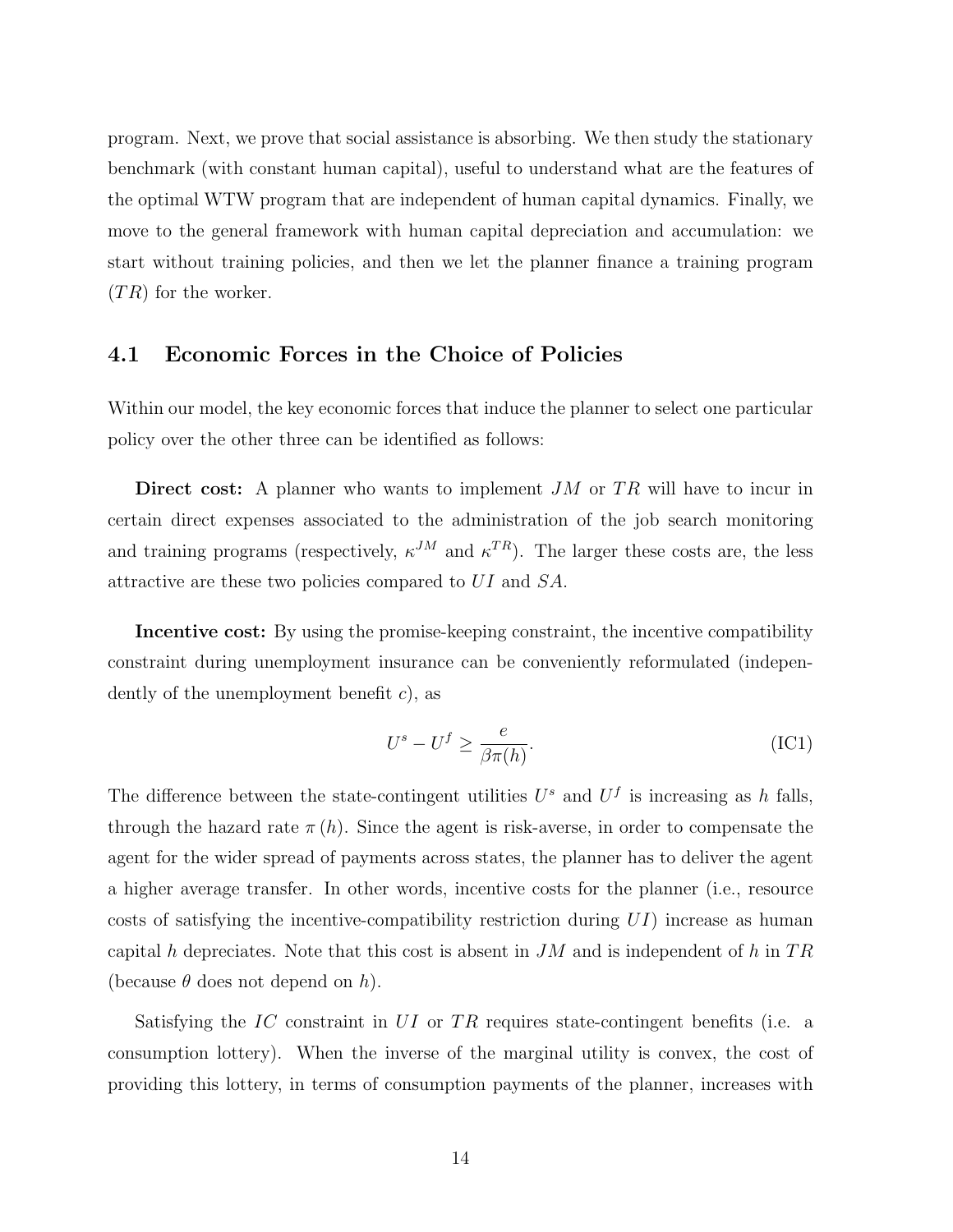U. Hence, the incentive costs (during both  $UI$  and  $TR$ ) increase with the level of promised utility U.

**Effort compensation cost:** Since u is concave, the higher is the promised utility  $U$ the lower is the marginal utility of consumption. Hence, the larger must be the benefits paid by the planner necessary to compensate the worker for the fixed disutility of the search/training effort cost e. This force makes  $SA$  more attractive, compared to  $UI, JM$ and  $TR$ , for high enough levels of U.

Returns to search/training: The returns to search, in terms of job finding rate and earnings once employed are increasing in  $h$ . The returns to human capital accumulation due to training are of three types: a higher level of human capital  $h$  increases earnings during employment, increases the worker's future returns to job search in  $UI$  and  $JM$ , and reduces the future incentive costs of UI. Finally, since training excludes job search, in addition to the direct cost  $\kappa^{TR}$  the training activity also faces an opportunity cost which increases with  $h(\pi(h))$ .

These economic forces help understanding the following result.

**Proposition 2 (SA absorbing):** Assume that  $e_w = 0$ . Then, SA is absorbing: if it is chosen at any period t, it is optimal to chose it thereafter.

Proof: See Appendix C.

During SA, given the absence of IC constraints, the planner offers full insurance to the agent, hence  $U$  is constant. Because of depreciation, however,  $h$  declines over time. As h gets smaller, the incentive costs rise and the returns to search and training fall, hence any other alternative program becomes less attractive compared to SA, which reinforces its optimality.

Interestingly, Proposition 2 establishes already one key property of the optimal sequence of policies in a WTW program, as it rules out programs where incentive-provision or monitoring is offered after a spell of social assistance.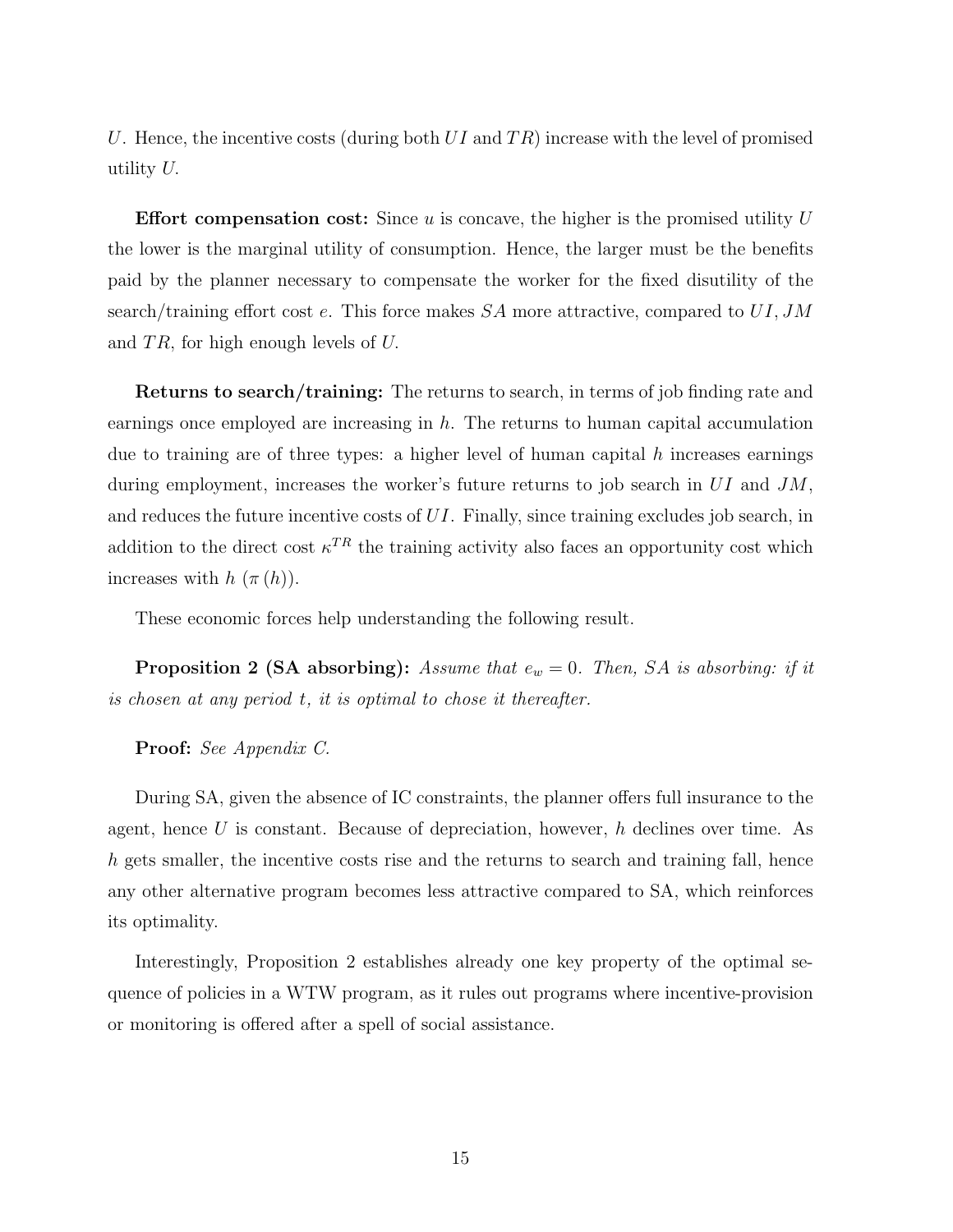## 4.2 The Stationary Economy

The stationary benchmark is a particular case of the general model where human capital is not a state variable (i.e. it remains always constant), thus  $\pi(\cdot)$  and  $\omega(\cdot)$  do not depend on h. We assume  $\pi, \omega > 0$ . The planner's values of each policy are defined as in Section 3.1, without dependence on  $h^8$ . Since there is no human capital variation, there is no role for training policies.

In the next Proposition, we show that the structure of an optimal WTW program in an economy without human capital depreciation is very simple: each program is "absorbing", i.e. once the planner selects the initial program, it will never switch out of it.

Proposition 3 (Stationary economy – Policies): Every policy (JM, SA, UI) is absorbing: if it is chosen at the beginning of the program, it is optimal to choose it thereafter.

#### Proof: See Appendix C.

Consider the problem of a planner facing an agent with initial utility entitlement equal to  $U_0$ . For  $U_0$  high enough, the search effort compensation cost is prohibitively high and planner will release the agent immediately into social assistance, which is absorbing.

Suppose now that  $U_0$  is such that the planner decides to require the agent to supply positive search effort: the choice would be either facing the IC constraint or paying  $\kappa^{JM}$ to monitor the agent's effort perfectly. As the utility entitlement falls, the  $IC$  constraint becomes "cheaper" to satisfy, so for low enough initial levels of  $U_0$ , the planner will begin by enrolling the agent in  $UI$ , while for intermediate values of  $U_0$  the planner will choose JM as its initial policy.

$$
\mathbf{V}^{z}(U^{z}) = \int \max_{U^{z}(x) \in D} V(U^{z}(x))dx,
$$
  
s.t. :  

$$
U^{z} = \int U^{z}(x) dx,
$$

where we have denoted the payoff-irrelevant random variable by  $x$ .

<sup>&</sup>lt;sup>8</sup>In this case, the randomization is *payoff-irrelevant* (similar to sunspots), hence it has no particular economic meaning, but it is a useful technical step to convexify the value function of the planner. Problem (5) becomes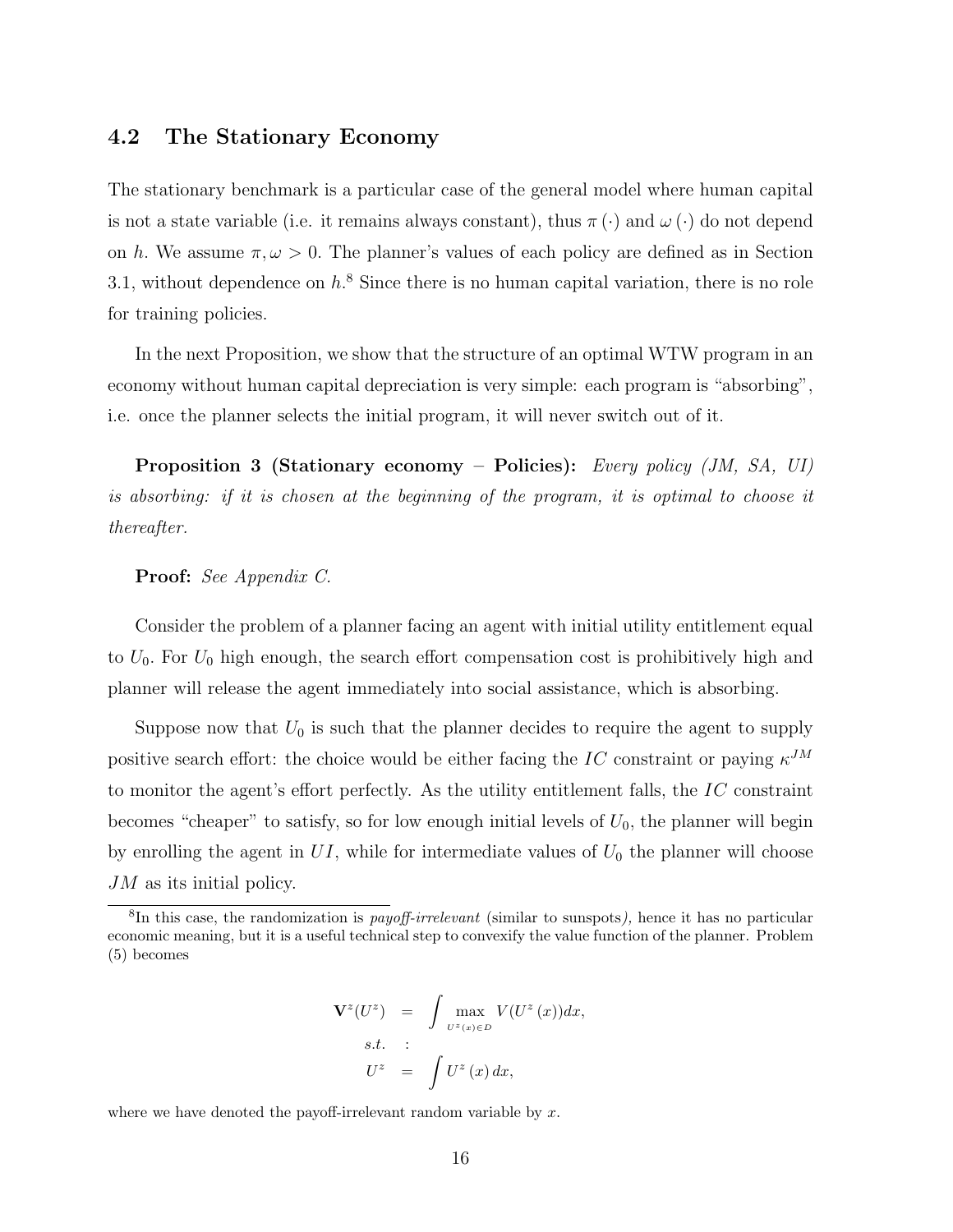During  $UI$ , because of incentive compatibility, the state variable U is decreasing which reinforces the optimality of UI compared to the other available policies. Finally, under strict concavity of V in a neighborhood of the initial utility entitlement  $U_0$ , it is easy to show that during  $JM$  the agent is fully insured and the promised utility remains constant over time, hence the planner will never switch out of JM.

The next result regards the relative slopes of the value functions, and it is directly obtainable from the line of proof adopted in Proposition 3.

Corollary 2 (Slopes of the value functions with respect to  $U$ ): The (negative) slopes of the value functions with respect to U satisfy

$$
V_U^{SA}(U) \ge V_U^{JM}(U) \ge V_U^{UI}(U),
$$

where the first inequality holds for any U, whereas the second inequality holds at the crossing-point, i.e. at the unique U (if any) where  $V^{JM}(U) = V^{UI}(U)$ .

In the top panel of Figure 2, the value of unemployment insurance for the planner  $V^{UI}$ falls more steeply than  $JM$  with respect to U because of the incentive cost, and  $V^{JM}$  is steeper than  $V^{SA}$  because of the effort-compensation cost.

We now turn to the characterization of benefits and taxes/subsidies during the optimal WTW program of a stationary economy.

**Proposition 4 (Stationary economy – Payments):** (i) During unemployment insurance  $(UI)$ , benefits are decreasing and the wage tax is increasing over time; (ii) During job search monitoring  $(JM)$ , both the benefits and the wage tax (or subsidy) are constant; (iii) During social assistance (SA) benefits are constant.

Proof: See Appendix C.

Benefits are constant in  $SA$  and  $JM$  because, within these policies, the absence of incentive problems allows the planner to implement full insurance. The result on the structure of payments and taxes during  $UI$  is a re-statement of Hopenhayn and Nicolini (1997) specialized to our environment. A direct consequence of  $(i)$  is that wage subsidies are either paid at the beginning of the unemployment spell (for particular combinations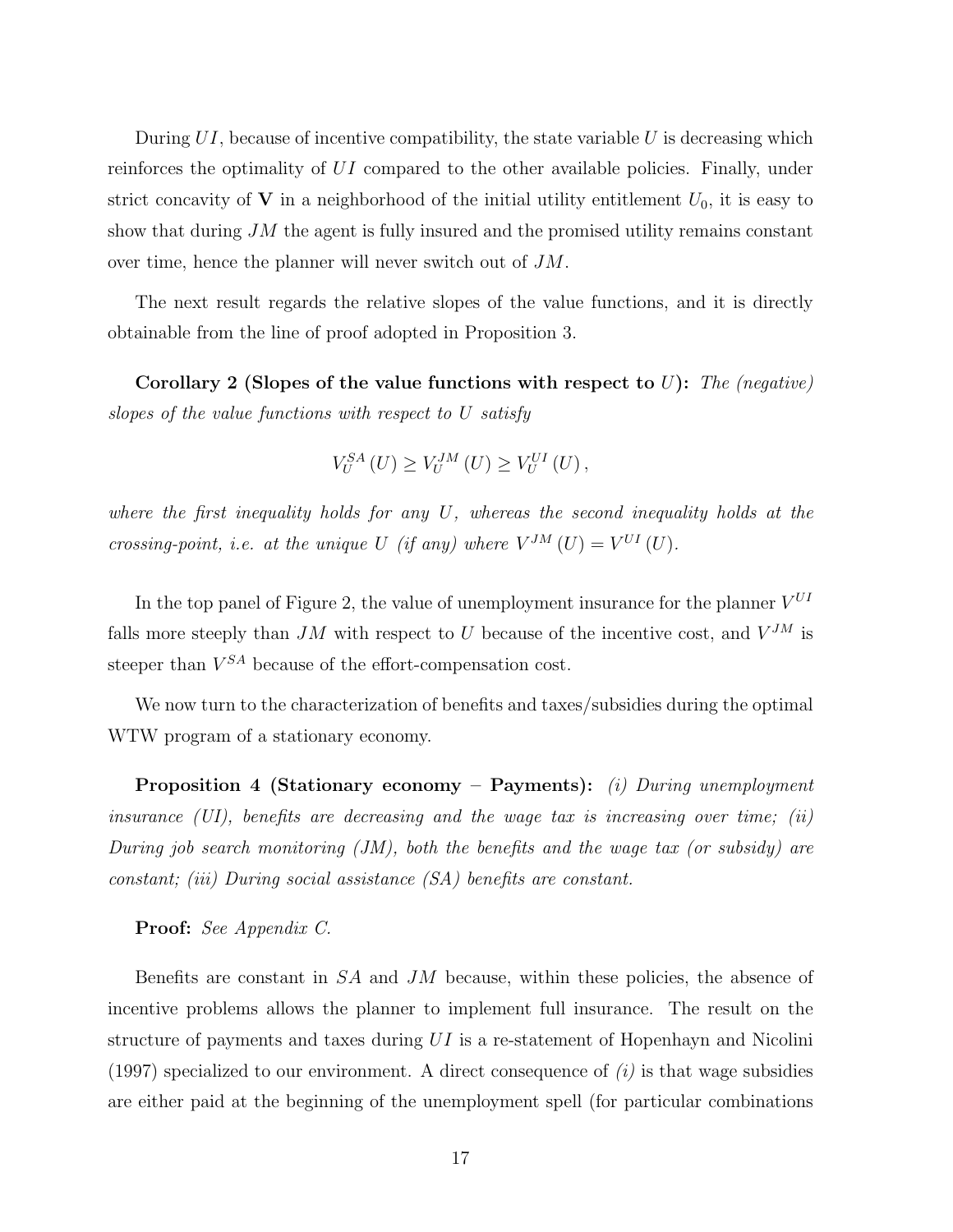of high  $U_0$  and low h), or otherwise they will be never used. The government will never switch from a wage tax to a wage subsidy during the program.

Moreover, it is easy to see that in a stationary economy without human capital depreciation, informational constraints do not play any role in shaping the sequence of policies in the optimal WTW plan. Consider the problem of a planner who can perfectly observe search effort at no additional cost. Clearly, in this case there is no reason for  $JM$  programs. Due to the absence of incentive problems, both consumption  $c$  and utility  $U$  are constant and the agent is fully insured. Hence, once again, both SA and UI are absorbing.

# 4.3 Optimal WTW Program without Training

In this section we begin the characterization of the optimal WTW scheme in presence of human capital dynamics. It is useful to start from the case where training is prohibitively costly and will never be chosen. In section 4.4, we enrich the analysis by introducing on-the-job and basic training.

Throughout the analysis, we will exploit a graphical representation in the  $(U, h)$  state space. In particular, reading the  $(U, h)$  state space as a phase diagram –whose dynamics are driven by the policy functions  $U^y(U, h)$  describing the law of motion for the endogenous variable U, and by the exogenous laws of motion for human capital  $Q^y(\cdot, h)$  we can then recover the sequence of policies within the optimal WTW program.

Finally, the policy functions  $\{c^i(U,h), c^e(U)\}\$ , together with the laws of motion for the two states, fully describe the optimal sequence of unemployment benefits and wage taxes/subsidies during the optimal WTW program.

#### 4.3.1 Representation in the (U,h) Space

In Corollary 2, we have established the relative slopes of the value functions with respect to U. The following proposition establishes a ranking on the slope of the value functions  $V^i$  across the different policies  $i = JM, SA, UI$ , with respect to human capital.

Proposition 5 (Slope of the value functions with respect to h): If  $V^f$  is a sub-modular function, the slopes of the value functions  $V^i(U, h)$  with respect to h satisfy

$$
V_h^{UI}(U, h) \ge V_h^{JM}(U, h) \ge V_h^{SA}(U, h) = 0.
$$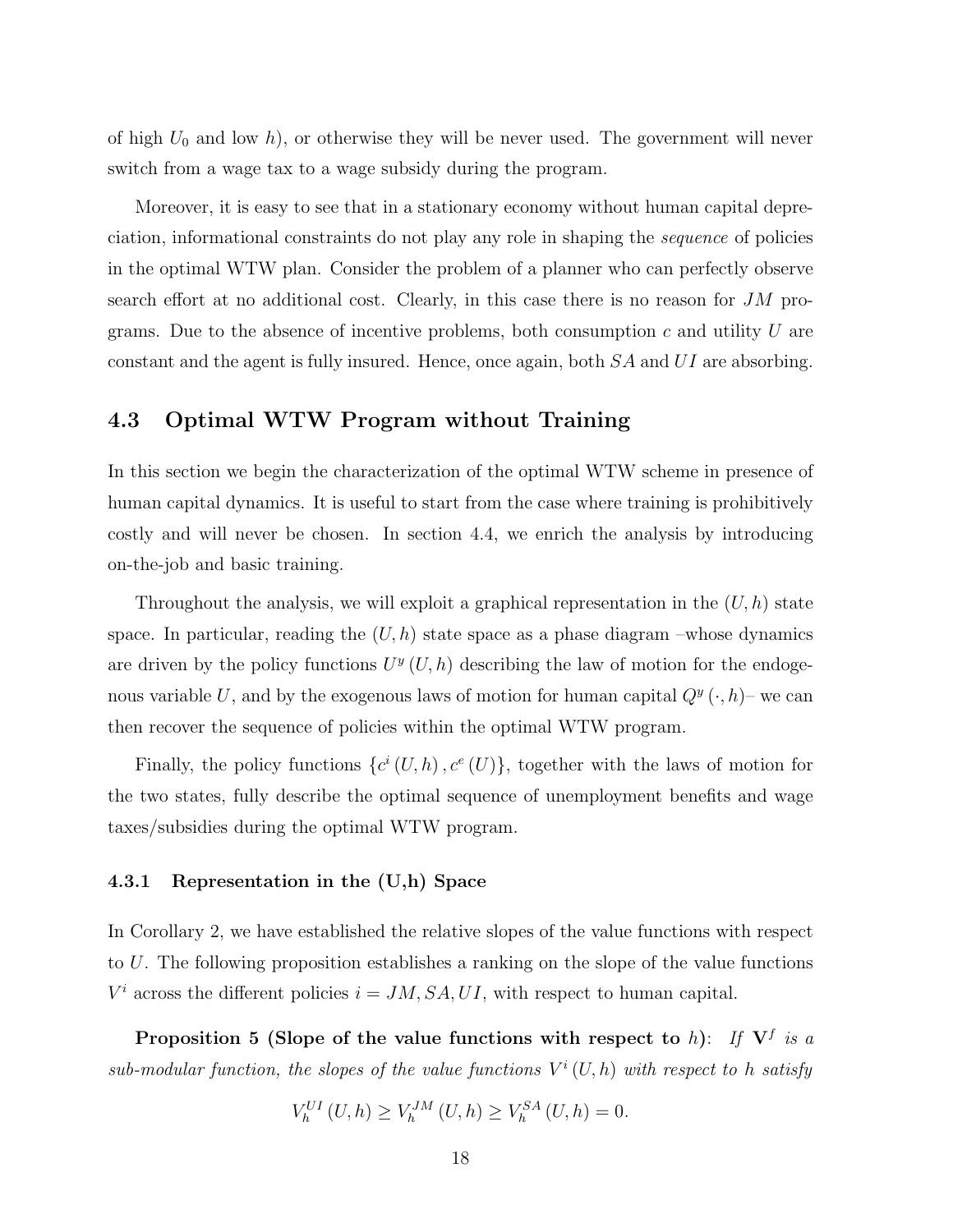#### Proof: See Appendix C.

The bottom panel of Figure 2 shows the typical shape of the value functions  $V^i(U, h)$ for  $i = JM, SA, UI$  with respect to h.  $V^{UI}$  is steeper than  $V^{JM}$  because of the incentive cost and  $V^{JM}$  is steeper than  $V^{SA}$  (invariant to h) because of the returns to search.

Recall that in the twice-differentiable case submodularity means  $\mathbf{V}_{Uh}^f(U,h) \leq 0$ . The shape of  $V^f$  is generated by two contrasting forces. First, "within-policy" there is a tendency towards *super* modularity as an increase in h reduces the marginal cost of delivering a given level of utility U. However, a high  $h$  makes policies implementing active search (like  $JM$  or  $UI$ ) more attractive, and Corollary 2 suggests that search-intensive policies have higher slopes with respect to  $U$ . This "between- policy" force tends to generate submodularity of  $V^f$ . The assumption in Proposition 5 holds whenever the second force dominates the first, for example for high rates of human capital depreciation.<sup>9</sup>

When the upper envelope  $V(U, h) = \max_i V^i(U, h)$  is projected onto the  $(U, h)$  space, as done in Figure 3, we obtain immediately the regions in the state space where each policy emerges as optimal. The slopes of the value functions with respect to both states, characterized in Corollary 2 and Proposition 5 suggest that this is the only possible configuration of the state space. We start by interpreting Figure 3 as we move "horizontally" in the  $(U, h)$  space, i.e. we let U change for a given h. Next, we study the optimal policies as we move "vertically" through Figure 3, i.e. we change  $h$  for a given level of utility entitlement  $U^{10}$ 

**Moving horizontally (along**  $U$ ): Given any  $h$ , start from the highest utility level in the diagram. For high enough  $U$ , compensating the agent for the high effort is prohibitively costly, and  $SA$  is optimal. As we decrease U, the effort compensation cost falls and it becomes optimal to choose a program with high-effort requirement. For intermediate

<sup>&</sup>lt;sup>9</sup>The case with i.i.d. shocks trivially satisfies submodularity, since  $V_{Uh}^f(U, h) \equiv 0$ . General conditions on the primitives for  $V^f$  to be submodular are difficult to find. One technical reason is that the nature of the max operator is to preserve *supermodularity*, but not necessarily *submodularity* (e.g. see Hopenhayn and Prescott, 1992).

 $10$ It should be clear, at this point, that moving horizontally in the Figure 3 diagram corresponds to reading the top panel of Figure 2 from right to left, and moving vertically corresponds to reading the bottom panel of Figure 2 from right to left.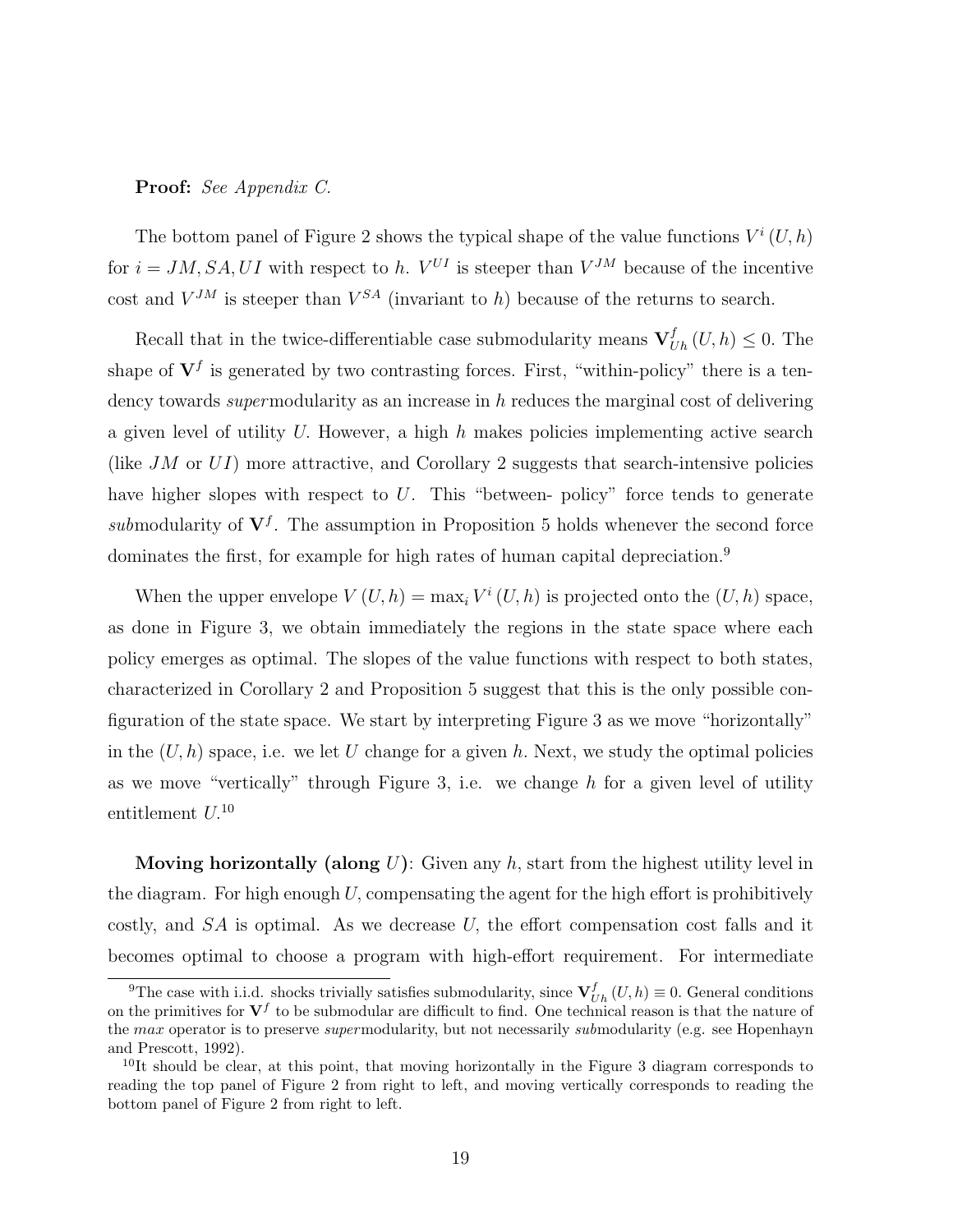levels of U the incentive cost is still high and the value of JM dominates the value of UI. As we keep decreasing  $U$ , gradually the planner finds more profitable facing the incentive cost than paying the fix monitoring cost  $\kappa^{JM}$  and UI becomes optimal.

**Moving vertically (along** h): For high levels of h (i.e. high  $\pi$ ), returns from search are high and incentive costs are low, so  $UI$  is optimal. As h falls, incentive costs increase and the planner finds optimal to pay the monitoring cost and implement  $JM$ . For very low levels of  $h$ , the returns to search are so low that the planner prefers to save the effort-compensation costs as well, and SA is the optimal program.

#### 4.3.2 The Optimal Sequence of Policies

The optimal sequence of policies is dictated by the evolution of the state variables  $(U, h)$ . Conditional on unemployment, given the assumption of non-overlapping supports for  $Q<sup>f</sup>$ , h declines monotonically.

The evolution of U depends on the policy. Because of full-insurance, during SA the continuation utility U is constant. During  $JM$ , perhaps surprisingly, the utility entitlement of the agent  $U<sup>f</sup>$  will tend to increase. The reason is that, as h decreases along the unemployment spell, the optimal program approaches the social assistance option for low levels of  $h$ . Recall that, because of full insurance, the benefits  $c$  are constant between JM and SA, and the socially assisted agent will also save the search effort cost e. Hence, the utility U is higher in  $SA$ , and  $U<sup>f</sup>$  gradually increases during JM to approach the social assistance level.<sup>11</sup> Finally, as expected, during  $UI$ , the utility entitlement U promised by the planner to the unemployed worker tends to decline monotonically to satisfy the incentive constraint.

Putting all together, conditional on failure of search, the typical sequence of an optimal WTW program without training begins with  $UI$  followed by  $JM$  followed, in turn, by SA. When the search-effort monitoring cost  $\kappa^{JM}$  is too high for JM to be chosen, UI is eventually followed by  $SA$ ; when monitoring is cheap, the optimal program might not include UI at all.

<sup>&</sup>lt;sup>11</sup>Specifically, during  $JM$ , the continuation utility stays constant when h does not depreciate and rises if  $h$  depreciates, since the implementation of  $SA$  becomes more likely.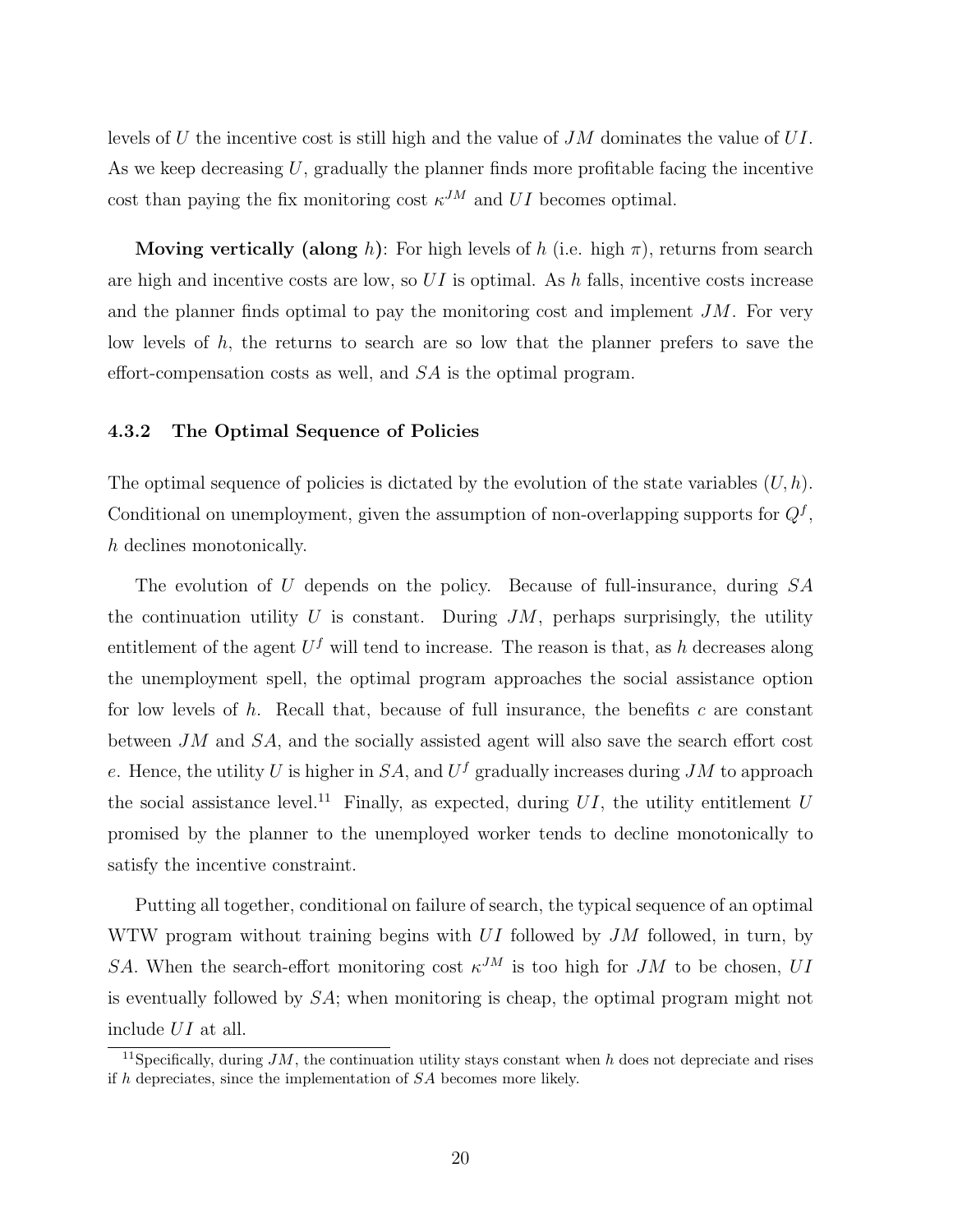#### 4.3.3 Optimal Benefits and Wage Taxes/Subsidies

It is straightforward exercise to verify that in an economy with capital depreciation Proposition 4 becomes:

**Proposition 6 (Payments):** (i) During unemployment insurance (UI), benefits are decreasing and the behavior of the wage tax is in general ambiguous; (ii) During job search monitoring (JM), the benefits are constant and the wage tax is decreasing; (iii) During social assistance (SA) benefits are constant.

Proof: See Appendix C.

There are two main differences with respect to the stationary case. First, the behavior of the wage tax during UI becomes a quantitative issue, which will be discussed below. Second, since the expected gross wage  $\mathbf{E}[\omega(h');h]$  decreases during unemployment and  $c^e$  is constant during JM the wage tax  $\tau = \mathbf{E}[\omega(h'); h] - c^e$  must decrease.

In order to illustrate the key features of the benefits paid across the various policies, we use particular histories of human capital shocks simulated by the model.

The bottom-right panel of Figure 4 shows the gross (before tax/subsidy) re-employment wage at every period, so it describes the characteristics of the specific history of human capital shocks we are considering; the top-left panel shows the behavior of the  $UI$  benefits as a fraction of the initial wage, and the net wage (gross wage minus tax, or plus subsidy) that the unemployed worker would earn if she found a job in that period; the top-right panel depicts the implied tax/subsidy, as a fraction of the current wage; the bottom-left panel shows the dynamics of  $U^f$ .

As previously discussed, benefits (consumption during unemployment) decrease during  $UI$  and remain constant throughout  $JM$  and  $SA$  because of consumption smoothing. The net wage (consumption during employment) first decreases and then tends to rise as  $UI$  approaches JM. The reason for these dynamics is that in a multiperiod setting, the optimal incentive scheme is shaped by the tension between intra- and inter-period consumption smoothing. The planner can improve intra-period consumption insurance (across unemployment and employment states) by moving part of the punishment burden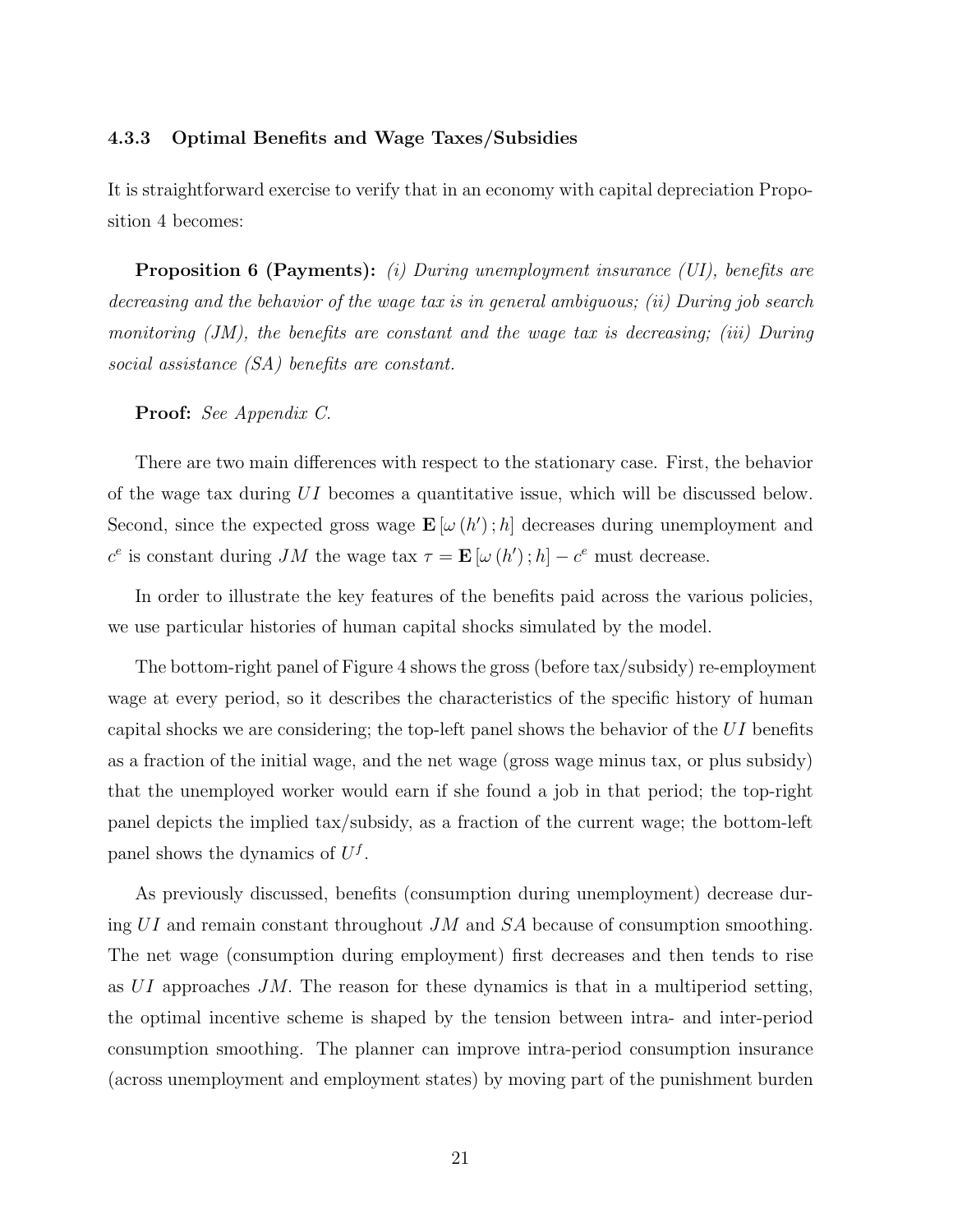forward into the future. This is why, in a stationary model without human capital dynamics, benefits, net wage, and  $U_t^f$  never stop decreasing (and taxes never stop increasing) during unemployment, as shown by Hopenhayn and Nicolini  $(1997).^{12}$  The emergence of JM and SA policies where  $U<sup>f</sup>$  cannot decline shortens the effective time horizon of the UI problem, forcing the planner to design a scheme biased toward the static component of the incentives. As a result, the planner uses heavily wage subsidies in order to reward employment and widen the difference between UI payments and net wage upon job finding.

When the worker enters  $JM$ , there is complete insurance also across employment and unemployment states, hence the net wage and unemployment benefits coincide and remain constant. Here, the behavior of the wage subsidy essentially mirrors that of the re-employment wage (and of human capital): a simple inspection of the bottom-right and the top-right panels shows that, indeed, once entered into  $JM$  the wage subsidy increases if and only if human capital depreciates.

## 4.4 Optimal WTW Program with Training

#### 4.4.1 Representation in the (U,h) Space

On-the-job Training– It is useful to start from the addition of on-the-job training, as defined in Section 3.1, to the set of instruments available to the planner. When  $\kappa^{TR} = 0$ , this case is especially simple to analyze because a comparison with the UI problem in  $(7)$  illustrates immediately that this particular form of training is exactly like UI with success probability  $\theta$  instead of  $\pi(h)$ , hence there is a critical level of human capital  $h^{TR}$ solving  $\pi$ ¡  $h^{TR}$  =  $\theta$  such that below that level TR is always strictly preferred to UI.

Figure 5 shows that on-the-job training emerges as optimal in the bottom-left region of the  $(U, h)$  space. As U increases, JM will be preferred to both, since paying the cost  $\kappa^{JM}$  to avoid facing the incentive costs present in both TR and UI becomes optimal.

Formal Training- Consider now a planner who has access to a "formal training" technology, as detailed in equations (9). Here, the comparison among policies is less

<sup>&</sup>lt;sup>12</sup>We chose a history of human capital shocks where, for several periods (1 to 12), h is constant, as assumed by Hopenhayn and Nicolini, to illustrate that the features they emphasize arise as a particular case of our setup.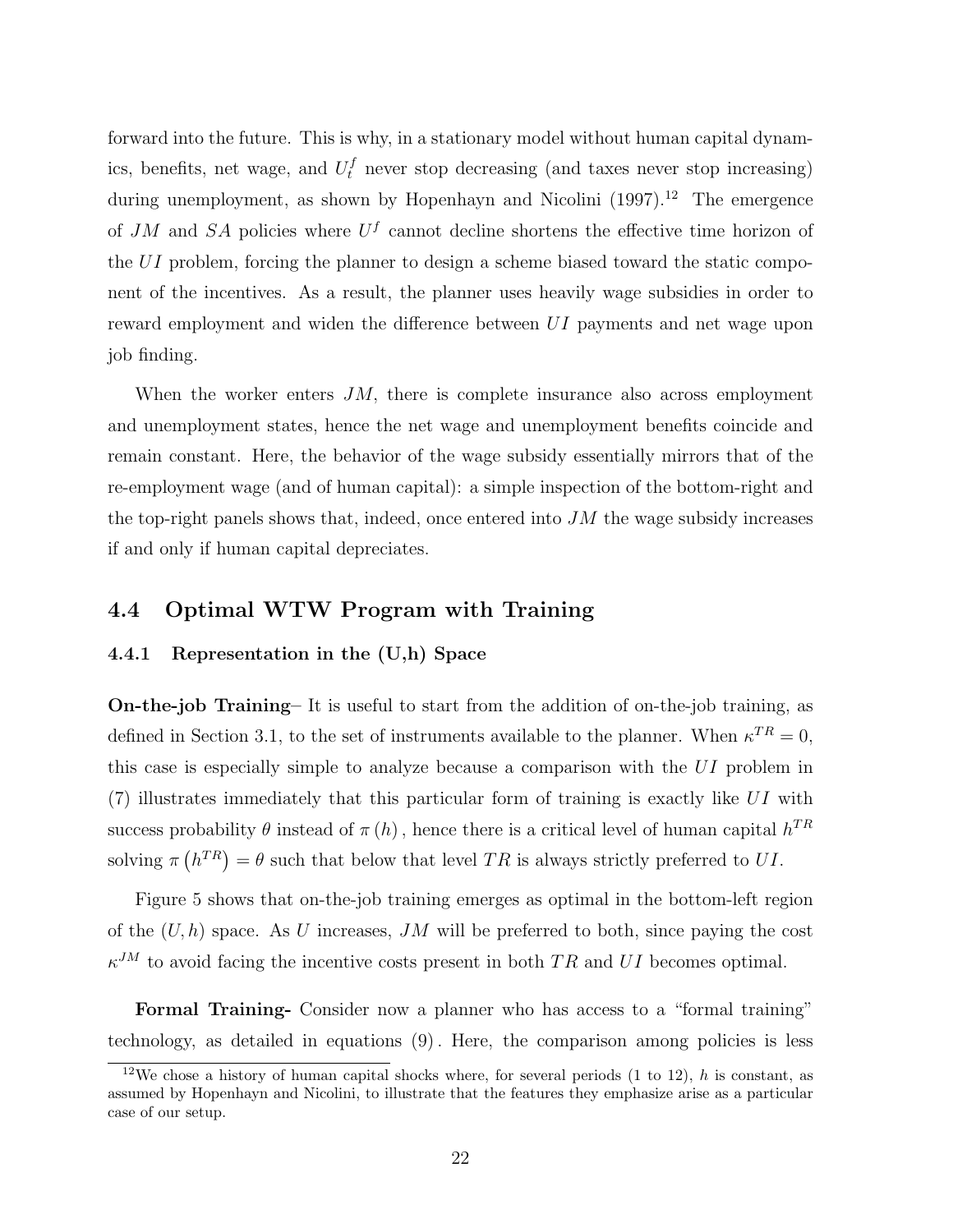stark. Qualitatively, from the fact that  $\omega(\cdot)$  and  $\pi(\cdot)$  are bounded above and from the restriction  $Q^s(\cdot;0) \equiv Q^f(\cdot;0)$ , one can easily show that formal training will emerge only for intermediate values of h. Interestingly, as illustrated in Figure 6, the typical region of the state space where formal training arises as optimal is very close to that of on-the-job training, i.e. intermediate to low levels of  $h$ , and low levels of  $U$ . Another interesting regularity is that the training region is always *connected*, i.e.  $TR$  is never optimal in separate areas of the  $(U, h)$  state space. However, this feature is not necessarily true for the whole range of the parameters.

#### 4.4.2 The Optimal Sequence of Policies

In general, the model does not put tight restrictions with respect to the position of training in the optimal policy sequence. In the case of Figures 5 and 6,  $JM$  can never be chosen optimally before TR (as U rises during  $JM$ ), but for low enough values of the monitoring cost  $\kappa^{JM}$  it is easy to generate graphs where JM surrounds the TR area, and job search monitoring can optimally lead into a training phase.

Moreover, from Figure 6, it is clear that *after* a successful spell of  $TR$ , both  $JM$  and UI are possibly optimal. The reason is that, in this event,  $U$  can rise in order to satisfy the incentive compatibility constraint, i.e.  $U^s > U$ . This increase in continuation utility is accompanied by human capital accumulation and the agent moves "north-east" in the phase diagram. Only a quantitative analysis, case by case, can yield a sharper answer to this question.

#### 4.4.3 Optimal Benefits and Wage Taxes/Subsidies with Formal Training

In Figure 7, we illustrate the typical time path of optimal benefits and wage taxes/subsidy with formal training. We chose a history where  $TR$  first fails for several periods and only later it starts becoming successful, as clear from the path of human capital in the bottomright panel.

The most interesting features are two. First, unemployment benefits increase upon successful training as a reward to the unemployment agent. Second, when skills are rebuilt through successful training, both the gross re-employment wage and the continuation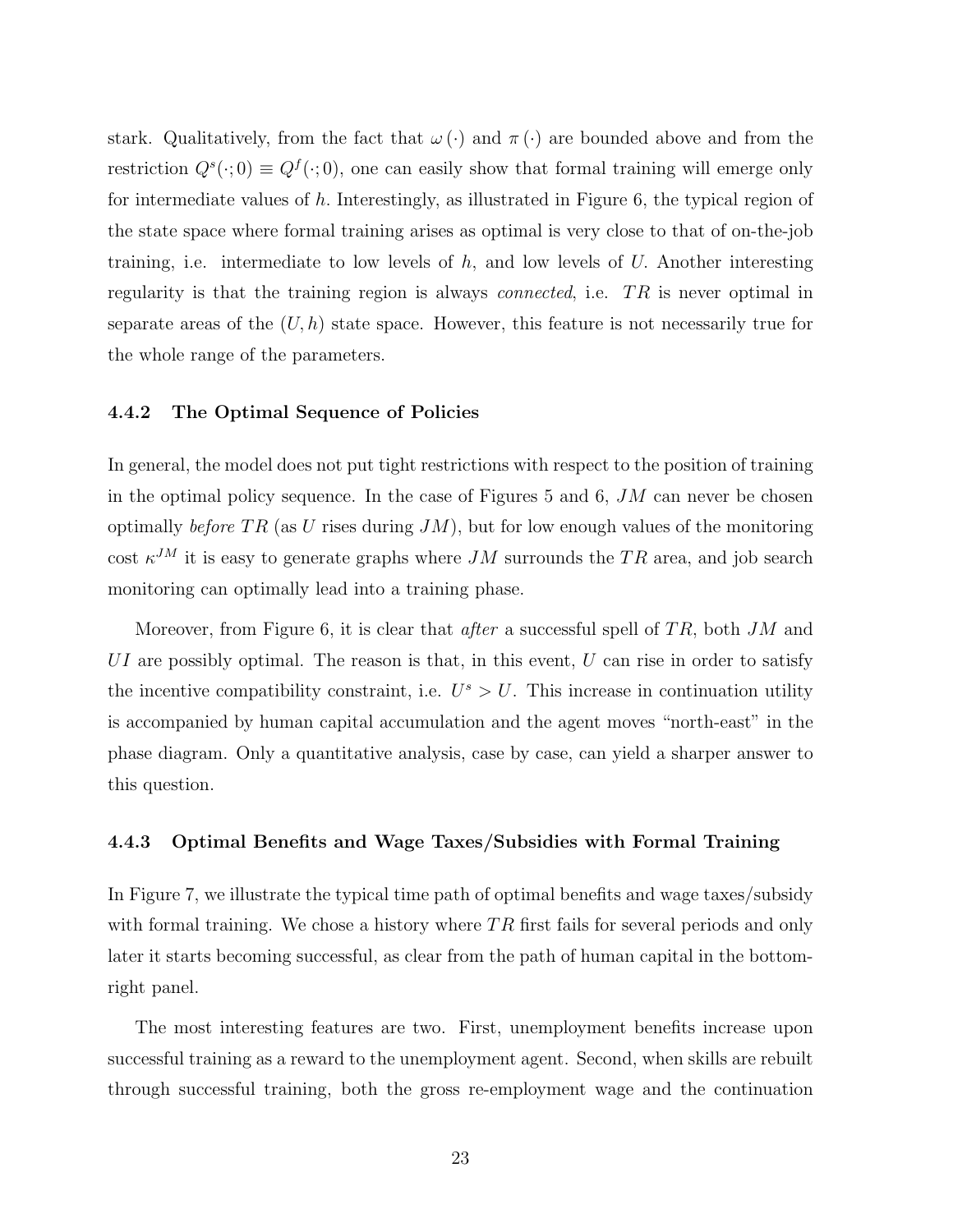utility promised by the WTW program increase. The first force makes a tax upon reemployment more likely, while the second makes it less likely: as clear from the top-right panel, for the chosen parametrization the human capital effect dominates.

More in general, the less effective is the formal training technology (small success probability  $\theta$  and/or negligible human capital gain from training), the more likely is the optimal wage tax (subsidy) to decrease (rise) after a spell of successful training. For a given gain in gross wage  $\omega(h)$ , a small value of  $\theta$  will be associated with a higher value of  $U^s$  and hence a higher promised consumption level upon re-employment. For given  $U^s$ , a small increase in human capital during training is associated to a low rise in  $\omega(h)$ .

# 5 A Simple Implementation with Access to Credit Markets

Throughout our analysis we have assumed that the agent starts with zero wealth and does not have access to credit. In this section, we relax this assumption and allow the agent to save through credit markets at rate  $R = \beta^{-1}$ , but maintain that she faces a no-borrowing constraint. We show that with the help of an additional fiscal instrument, a linear interest tax, the planner can induce the agent not to save (she is pushed at the borrowing constraint) and, as a result, is able to fully control her consumption through the payments specified by the contract.

It is easy to demonstrate that during UI and JM the payments of the optimal contract satisfy the following condition for any period t of unemployment, and any human capital level h

$$
\frac{1}{u'(c_t)} = \pi(h) \frac{1}{u'(c_{t+1}^s)} + (1 - \pi(h)) \frac{1}{u'(c_{t+1}^f)},
$$
\n(11)

where the superscripts s and f denote "success" and 'failure" of search.<sup>13</sup> From  $(11)$  and Jensen's inequality,

$$
u'(c_{t}) \leq \pi(h) u'(c_{t+1}^{e}) + (1 - \pi(h)) u'(c_{t+1}^{u}),
$$

with strict inequality each time  $c_{t+1}^e \neq c_{t+1}^u$  (a typical situation under UI or TR where the allocations must be incentive compatible and the planner cannot offer full insurance).

<sup>&</sup>lt;sup>13</sup>During TR, the equation holds with  $\theta$  in place of  $\pi(h)$ , and during SA it holds trivially as consumption is constant over time.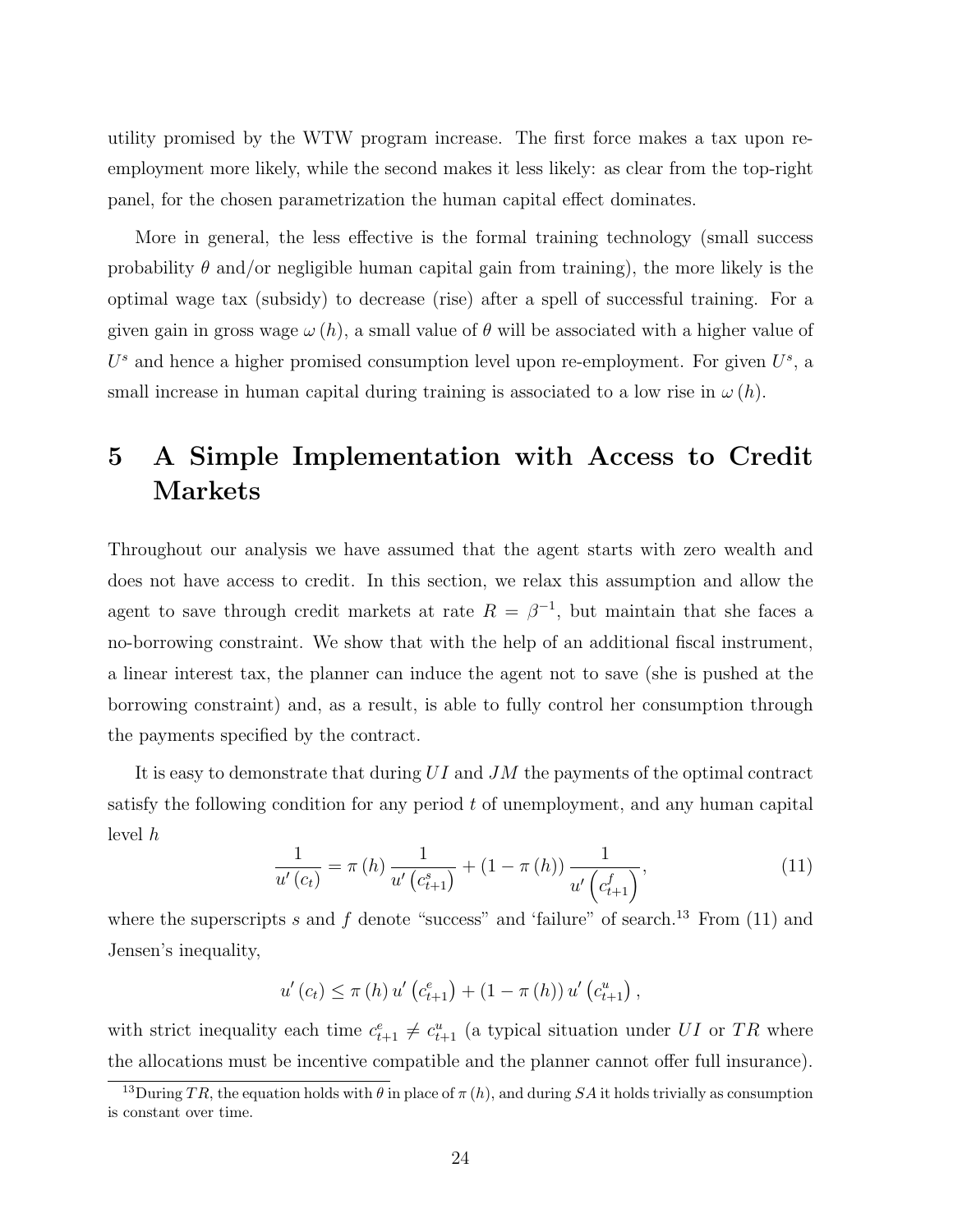The optimal payment scheme always forces the agent to under-consume next period, compared to its individual optimum: the agent would then choose to *save* at time  $t$  to increase consumption next period and induce her Euler equation to hold with equality.

Therefore, imposing only a borrowing constraint does not help to rule out a situation where individual consumption would diverge from the benefits paid by the planner, and the implementation of the contract would fail: the planner must prevent the agent from saving.

Assuming observable savings, Kocherlakota (2003b) and Golosov et al. (2003) argue that a simple linear tax that satisfies the Euler equation of the agent under the optimal contract, i.e. such that

$$
u'(c_t) = (1 - \tau^k) \left[ \pi(h) u'(c_{t+1}^s) + (1 - \pi(h)) u'(c_{t+1}^f) \right],
$$

does not guarantee that the agent would not be willing to save. Indeed, the relevant deviation for the agent is joint: the agent would reduce effort to zero and save at the same time. Because of the incentive constraint, typically  $c_{t+1}^s > c_{t+1}^f$ , hence a reduction in effort makes the consumption distribution shift towards the worst outcome, which in turn generates an additional incentive to save at t to finance consumption at time  $t + 1$ .

We propose a simpler implementation mechanism which can be applied also in the case of hidden savings. Assume the agent enters the contract with no wealth  $(k_0 = 0)$  and faces a borrowing constraint of the form  $k_t \geq 0$  thereafter. Consider a *linear interest tax*  $\tau^k$  that, for any t, satisfies

$$
u'(c_t) \ge (1 - \tau^k) u'\left(c_{t+1}^f\right).
$$

Clearly, the agent is never willing to save, not even considering the joint deviation "save and shirk". More precisely, in equilibrium (i.e., when the agent follows the effort recommendations of the contract), the agent would always be willing to borrow. However, because of the liquidity constraint, the planner maintains full control on her consumption stream and the optimal WTW contract characterized in the previous sections can still be implemented.<sup>14</sup>

<sup>&</sup>lt;sup>14</sup>The proposed implementation is "anonymous", in the sense that it does not require observability of savings at the individual level, but it only demands control over the aggregate volume of savings. This requirement can be guaranteed, for example, by the presence of financial intermediaries which are allowed to maintain secrecy on the identities of the specific depositors, but whose aggregate volume of transactions is monitored for taxation proposes.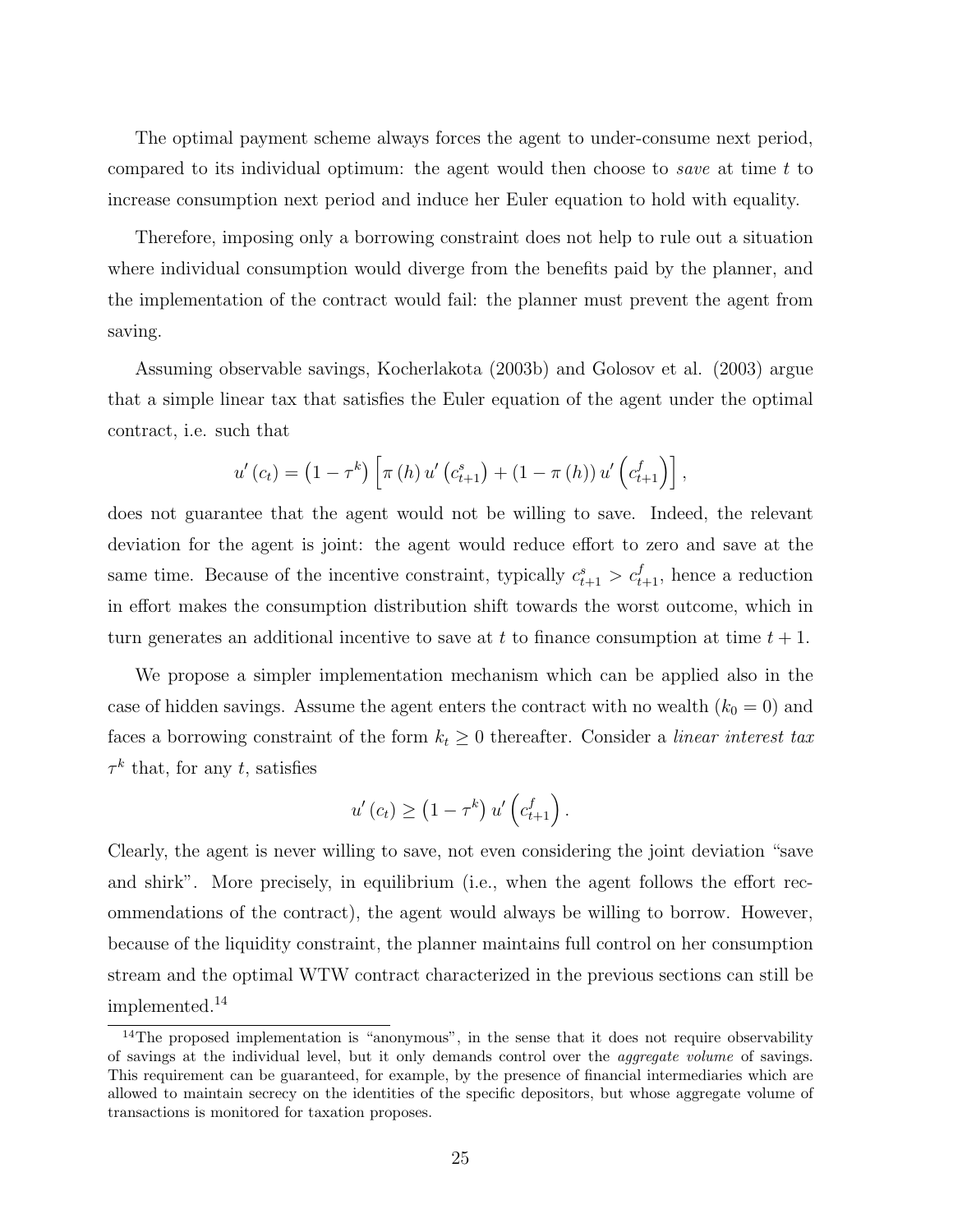Some remarks are in order. First, it is easy to see that when utility is logarithmic in consumption, the interest tax is simply determined by

$$
\tau^k = 1 - \min_t \left\{ \frac{c_{t+1}^f}{c_t} \right\},
$$

or in other words, the tax is proportional to the steepest slope of the unemployment benefits along the optimal WTW program.<sup>15</sup>

Second, this implementation scheme can be adapted to situations where the initial (but observable) wealth is positive as long as it is not "too high". In these cases, the agent must be forced immediately toward the borrowing limit with an appropriately chosen initial transfer. Assuming that unemployment benefits cannot be negative, it is easy to show that the optimal WTW program can still be implemented for initial wealth levels up to the payment specified by the optimal WTW program at time  $t = 0$ . In extreme cases, the optimal WTW program would require a waiting period without payment of benefits.<sup>16</sup>

Third, our implementation mechanism is totally anonymous, i.e. it does not require the direct observability of the individual savings, but it only demands control over the *aggregate volume* of savings.<sup>17</sup>

Finally, we acknowledge that this implementation of the optimal contract where the agent is not allowed to save and her consumption is fully controlled by the government is not too appealing for the design of an optimal taxation scheme in the aggregate economy. However, it fits well the case of low-income, low-wealth workers on the welfare rolls, which are the target of our study.

<sup>&</sup>lt;sup>15</sup>It follows that, in an optimal WTW program where only full-insurance policies (*JM* and *SA*) are implemented, there is no need for an interest tax.

<sup>&</sup>lt;sup>16</sup>Interestingly, in several states (e.g. Texas and California) UI benefits start to be paid one week after reporting the unemployment status. This rule corresponds exactly to a zero initial transfer to induce the agent to dissave.

<sup>&</sup>lt;sup>17</sup>This requirement can be guaranteed, for example, by the presence of financial intermediaries which are allowed to maintain secrecy on the identities of the specific depositors, but whose aggregate volume of transactions is monitored for taxation proposes, and are required by the government to act as withholding agents, i.e. they deduct a withholding tax from all interest payments, and transfer the total revenues to the government.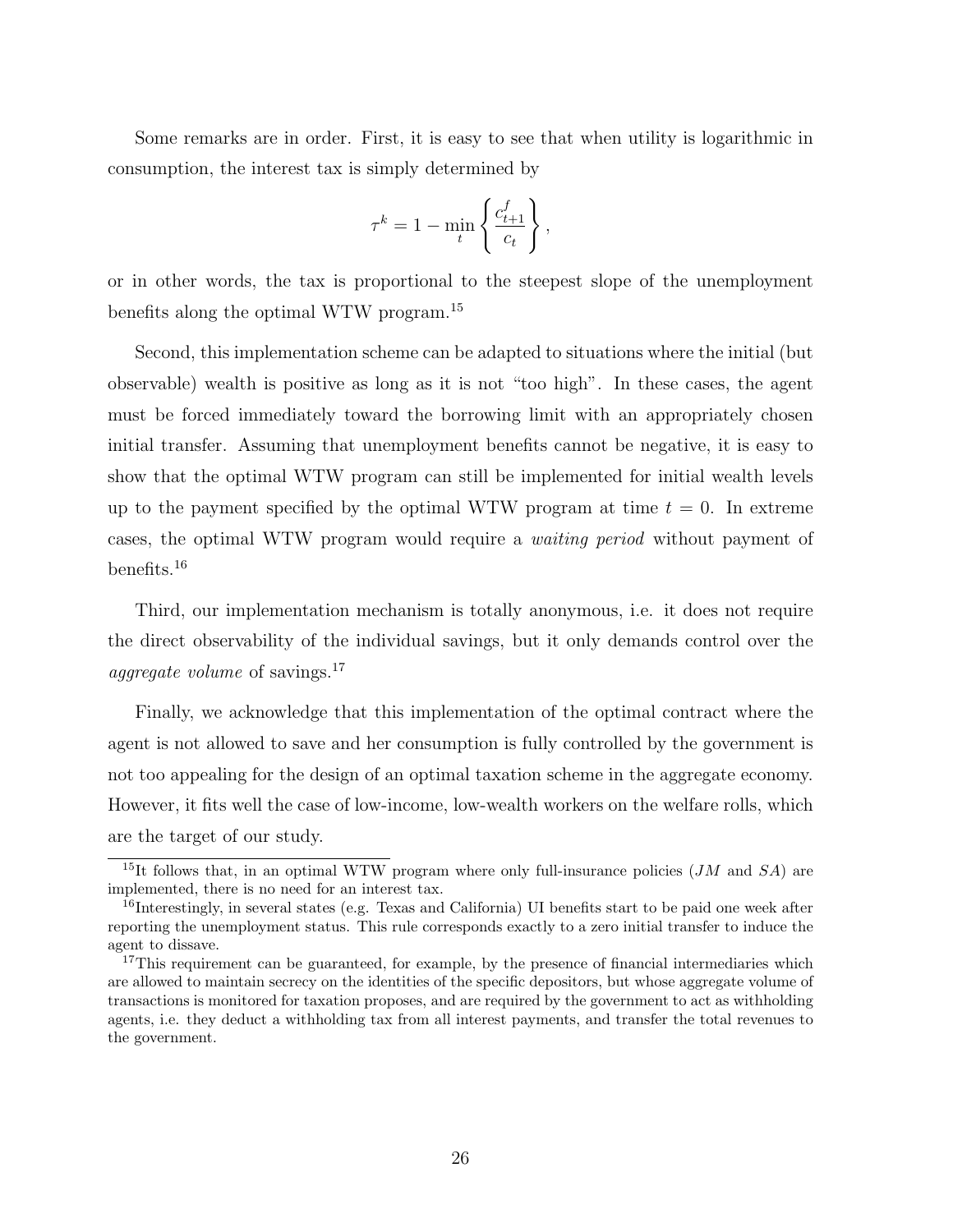# 6 Quantitative Analysis: The Optimality of the U.S. Welfare System

The first step of the quantitative analysis is the calibration of the model to match the salient features of the U.S. labor market and the current U.S. welfare system. Once we choose an initial level of skills  $h_0$ , the parameterization of the existing system allows us to simulate histories of unemployed workers in order to calculate the expected initial entitlement of utility  $\bar{U}_0(h_0)$  associated to the current program. This is an essential ingredient of the exercise, since it establishes the initial conditions of the  $(U, h)$  phase diagram studied in the previous sections.

Next, we solve for the optimal WTW program in the U.S. and characterize the optimal sequence of policies, payments and taxes/subsidies corresponding to a representative unemployed worker with the same initial conditions  $(\bar{U}_0, h_0)$ ¢ as in the actual program. We then compare the current and optimal programs and calculate the budget savings for the government and the welfare gains for the workers associated to switching to the optimal WTW scheme.

## 6.1 Calibration

It is useful to divide the parameters we need to calibrate into four groups. First, the labor market parameters  $\{w(h), Q^f, Q^s, \pi(h), h_0\}$ ª . Second, the technological parameters of JM and TR policies  $\{\kappa^{JM}, \kappa^{TR}, \theta, Q^{TR}\}\$ . To allow the model to reproduce the effectiveness of the formal training technology used in the actual U.S. program, we allow the accumulation technology under training  $Q^{TR}$  to be different from  $Q^s$ , the law of motion for skill accumulation during employment. Third, the set of parameters characterizing the current U.S. welfare system  $\{d^{UI}, d^{JM}, d^{TR}, d^{TANF}, c^{UI}, c^{JM}, c^{TR}, c^{SA}, \bar{\tau}^{\,(h)}\}$ ª , i.e. observed durations  $(\bar{d}^i)$ for each policy, observed payments  $(\bar{c}^i)$ , and the observed tax/subsidies  $(\bar{\tau})$  of the actual U.S. scheme. Fourth, to parameterize preferences we need to choose a specification for the period utility  $u(\cdot)$ , and values for  $\{\beta, e, e_w\}$ . Finally, we need to choose values for  $\{h_0, U_0\}$ , the initial conditions of the unemployed worker in the experiment. Below, we outline our calibration strategy, and in Table 1 we list the calibrated parameter values. Appendices D and E contain more details.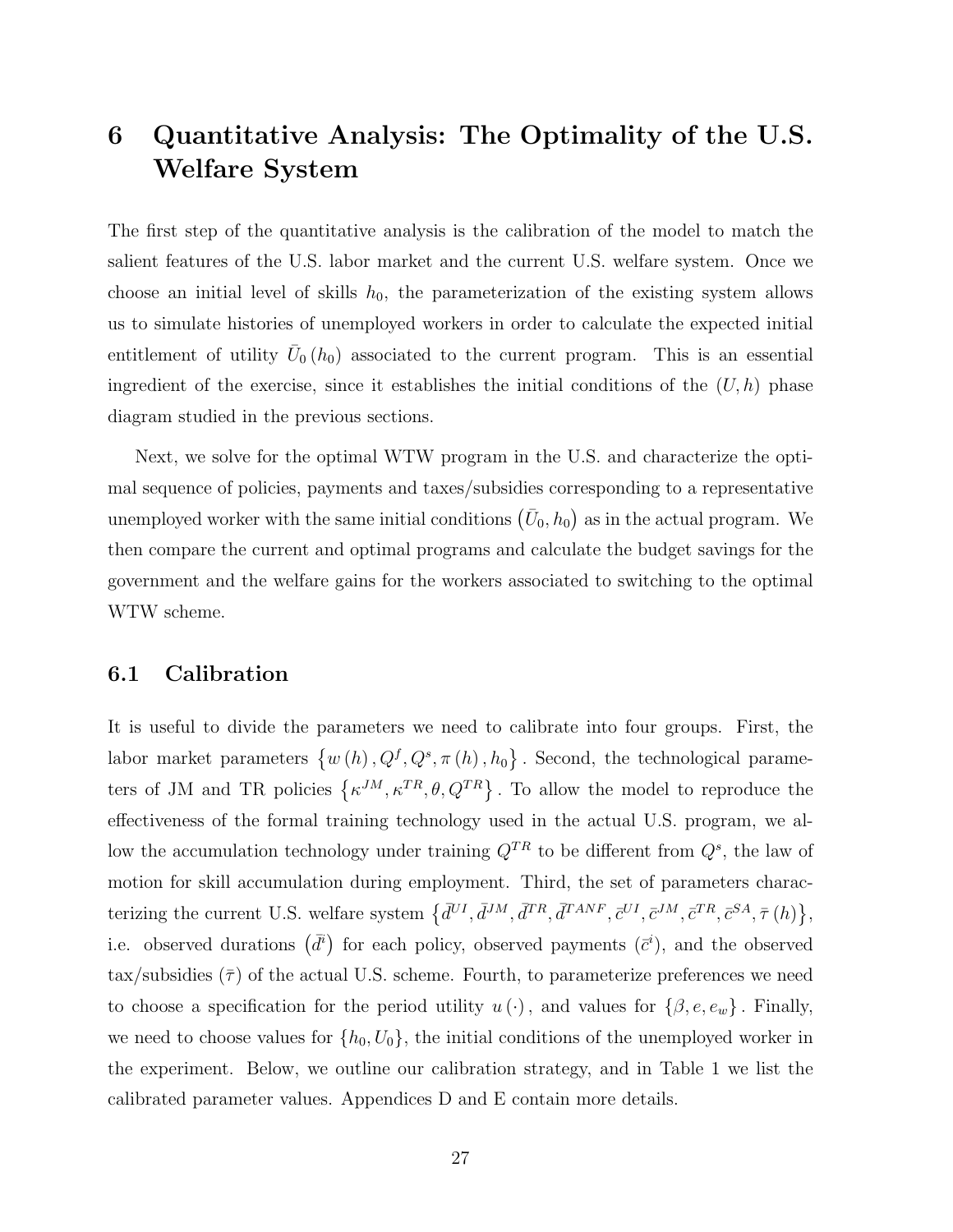#### 6.1.1 Labor Market Parameters

Household and period of reference– The typical individual on the welfare rolls is a 30 year-old single parent with two children. Roughly half of them hold a high-school diploma, and the other half are high-school dropouts (Moffitt, 2002). This is our household of reference in the exercise. The unit of time for our calibration is one month. We focus on the period 1991-1999, since the main source of our data on welfare-to-work policies refers to that period (see below).

Wage function– We assume a linear (monthly) wage function  $w(h) = h$ , where human capital h is interpreted as efficiency units of labor in a competitive labor market. Thus, changes in human capital map directly into observable wage changes.

Human capital depreciation– From our qualitative analysis, it is clear that the rate of depreciation of human capital is a key parameter of our model. Within a structural model, Keane and Wolpin (1997) estimate an annual skill depreciation rate of 9.6% for blue-collar workers and 36% for white-collars. The average annual earnings loss upon displacement computed by Jacobson, LaLonde and Sullivan (1993, Table 3) is roughly 10%. In our benchmark analysis, we use 22%, the average value from Keane and Wolpin. In a robustness check, we also experiment with a 10% annual rate of skill loss. To parameterize the matrix  $Q^{f}(h, h)$  in a parsimonious way, we postulate that workers can either keep their human capital level with probability  $q<sup>f</sup>$ , or move down one step on the human capital grid, with probability  $1 - q<sup>f</sup>$ . In order to have a constant depreciation rate for all levels of human capital, we set a geometrically-spaced grid.<sup>18</sup>

Human capital accumulation during employment- Connolly and Gottschalk (2001) survey the empirical literature which estimates wage growth on the job for the loweducated workers and conclude that this group has significantly lower returns to tenure than the average, around 1.5% per year. Gottschalk and Moffitt (1999, Figure 2) and Stewart (2002, Figures 2-3) conclude that the average duration of a typical employment spell (possibly including job-to-job transitions) is 10 years, which implies that in every employment spell wages go up by a total of 16%. Since in the model employment is an

<sup>&</sup>lt;sup>18</sup>If the grid is geometrically spaced at rate  $\Delta$ , and  $x^f$  is the estimated monthly depreciation rate of human capital,  $q^f$  solves  $q^f = 1 - x^f/\Delta$ .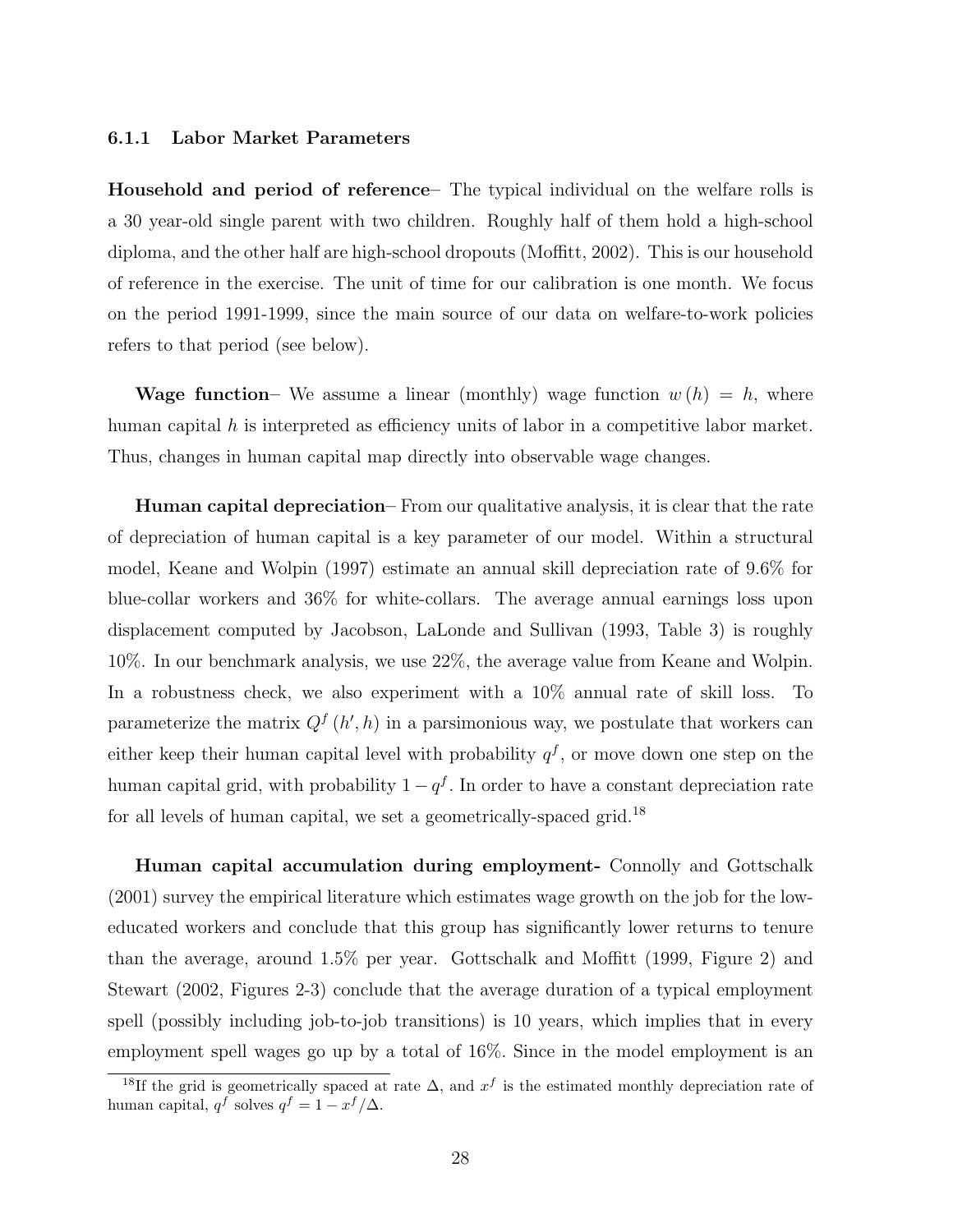absorbing state, we adjust downward the annual return to 0.5% in order to obtain the same total wage growth of 16% over a period of 30 years, i.e. roughly the duration of a working-life. To parsimoniously parameterize the matrix  $Q<sup>s</sup>$ , we postulate that workers can either keep their human capital level with probability  $q^s$ , or move up one step on the human capital grid, with probability  $1 - q^{s}$ .<sup>19</sup>

**Hazard function–** To estimate our  $\pi(\cdot)$  function, we exploit information on the length of the current unemployment spell for workers who report to be unemployed in the Basic Monthly CPS. Within the window 1991-1999, the year from May 1995 to April 1996 witnessed a very stable unemployment rate, always in between 5.5% and 5.7%. We choose these 12 months for our estimation in order to avoid issues of non-stationarity in the parameters. We restrict our sample to workers with at most a high-school degree, between 18-50 years-old. Our estimation strategy follows closely the method outlined by Flinn (1985) and assumes a Weibull distribution with hazard function

$$
\pi(t) = \alpha \lambda t^{\lambda - 1},
$$

where  $t$  is the length of the unemployment spell. Figure 8 plots the estimated hazard which where *t* is the length of the unemployment spen. Figure 5 plots the estimated nazard which<br>displays negative duration dependence  $(\hat{\lambda} = 0.66)$ , even after controlling for unobserved heterogeneity. See Appendix D for more details.

#### 6.1.2 Parameters of the Existing U.S. Welfare System

The U.S. do not have a fully structured nationwide WTW program, as for example in the U.K., but several pieces of legislation over the years have built a network of federal and state government interventions. In Appendix E, we list the major components of the U.S. welfare system. In light of that description, it suffices here to explain that we model the system as follows.

As they enter unemployment, workers receive UI benefits with a replacement rate of 60% on their past earnings for the first 6 months, thus we set  $\bar{c}^{UI} = 0.60 \cdot \omega(h_0)$  and  $\bar{d}^{UI} = 6.$ 

<sup>&</sup>lt;sup>19</sup>If the grid is geometrically spaced at rate  $\Delta$ , and x<sup>s</sup> is the estimated monthly accumulation rate of human capital,  $q^s$  solves  $q^s = 1 - (1 - \Delta)x^s/\Delta$ .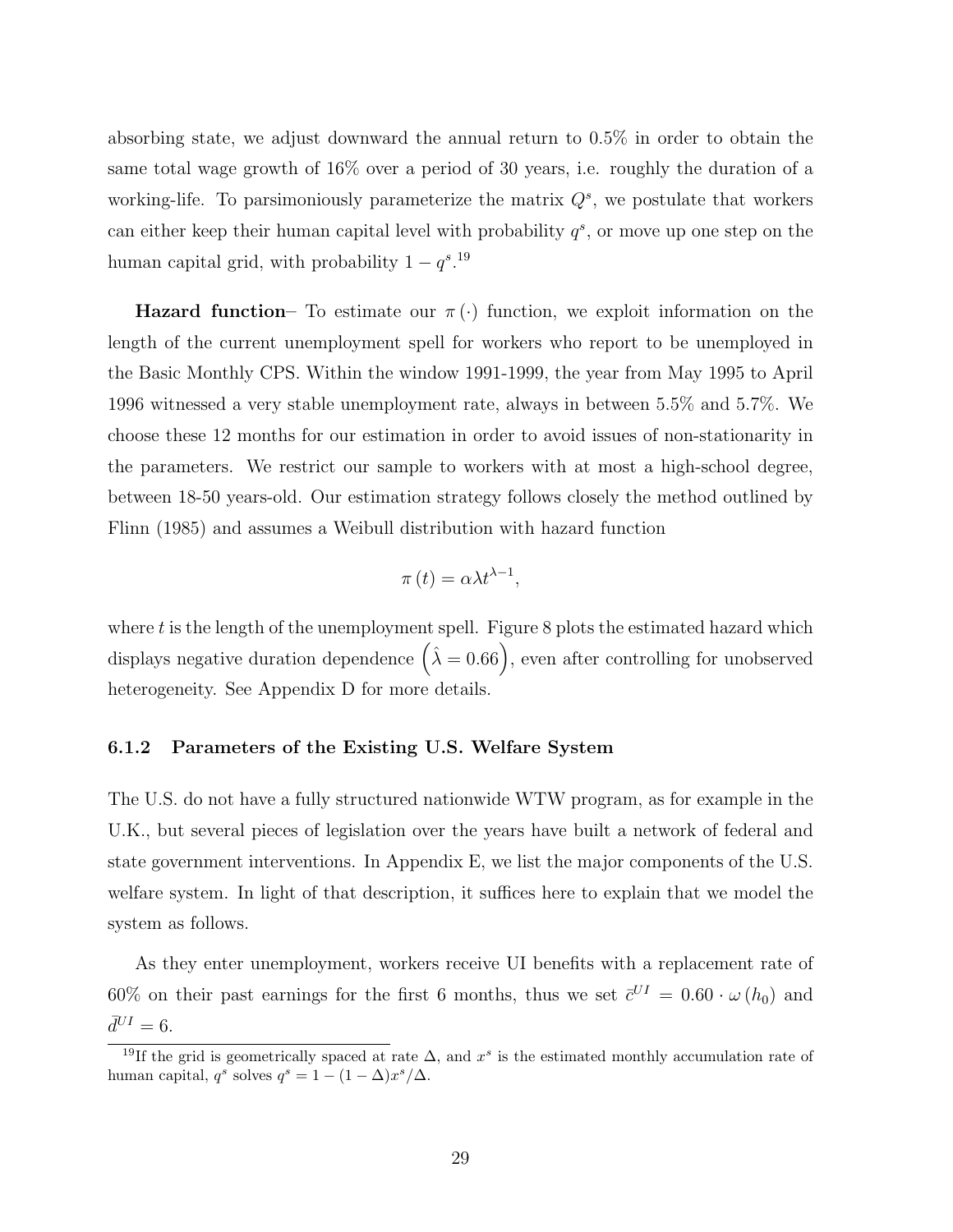At the expiration of the UI benefits, workers enter the Temporary Assistance for Needy Families (TANF) regime and are subject to mandatory active labor market programs. Broadly speaking, there exist two types of programs: Human Capital Development (HCD) programs where the emphasis is on training, and Labor Force Attachment (LFA) programs, where the focus is on job-search assistance and monitoring.

The U.S. Department of Education and the U.S. Department of Health and Human Services jointly sponsored a large-scale evaluation of welfare-to-work policies, the National Evaluation of Welfare-to-Work Strategies (NEWWS), based on data pertaining to over 40,000 individuals followed for 5 years, (falling between 1991 and 1999, depending on the location), in 11 different programs. This study uses a rigorous research design based on random assignment of individuals to a treatment group and a control group, in each program.<sup>20</sup> This ensures that there are no systematic differences between background characteristics of people in the different groups. In particular, three locations, Atlanta (GA), Grand Rapids (MI), and Riverside (CA) simultaneously operated, expressly for the evaluation, two different mandatory programs, a LFA program and a HCD program. In what follows, we use data referring to these 3 locations for our calibration.

In HCD programs, workers spend up to 18 months in basic education programs, but the job-search activity is limited to 3 month on average. In LFA programs, job-search lasts up to 12 months, but workers spend only up to 6 months in training. We use these durations to calibrate  $\bar{d}^{JM}, \bar{d}^{TR}$ .

We calculate that a typical household of three enrolled in these programs in any of the three locations received average welfare payments (TANF benefits plus food stamps) for \$740 per month independently of the search/training activity (NEWWS 2001, Table 2.1), which defines values for  $\bar{c}^{JM}, \bar{c}^{TR}$ .

Based on the time limits rules for TANF, discussed in Appendix E, we assume that if at the end of the HCD/LFA program workers are still unemployed, they will continue receiving the same benefits up to 42 months from the date of expiration of UI benefits  $\left(\overline{d}^{TANF} = 42\right)$ . When the TANF time limits are reached, workers receive only food stamps. On a monthly basis, for a family of three, the maximum allotment of food

<sup>&</sup>lt;sup>20</sup>The control group was completed excluded from any program for at least 3 years. After 3 years, only 6% of the control group received some treatment.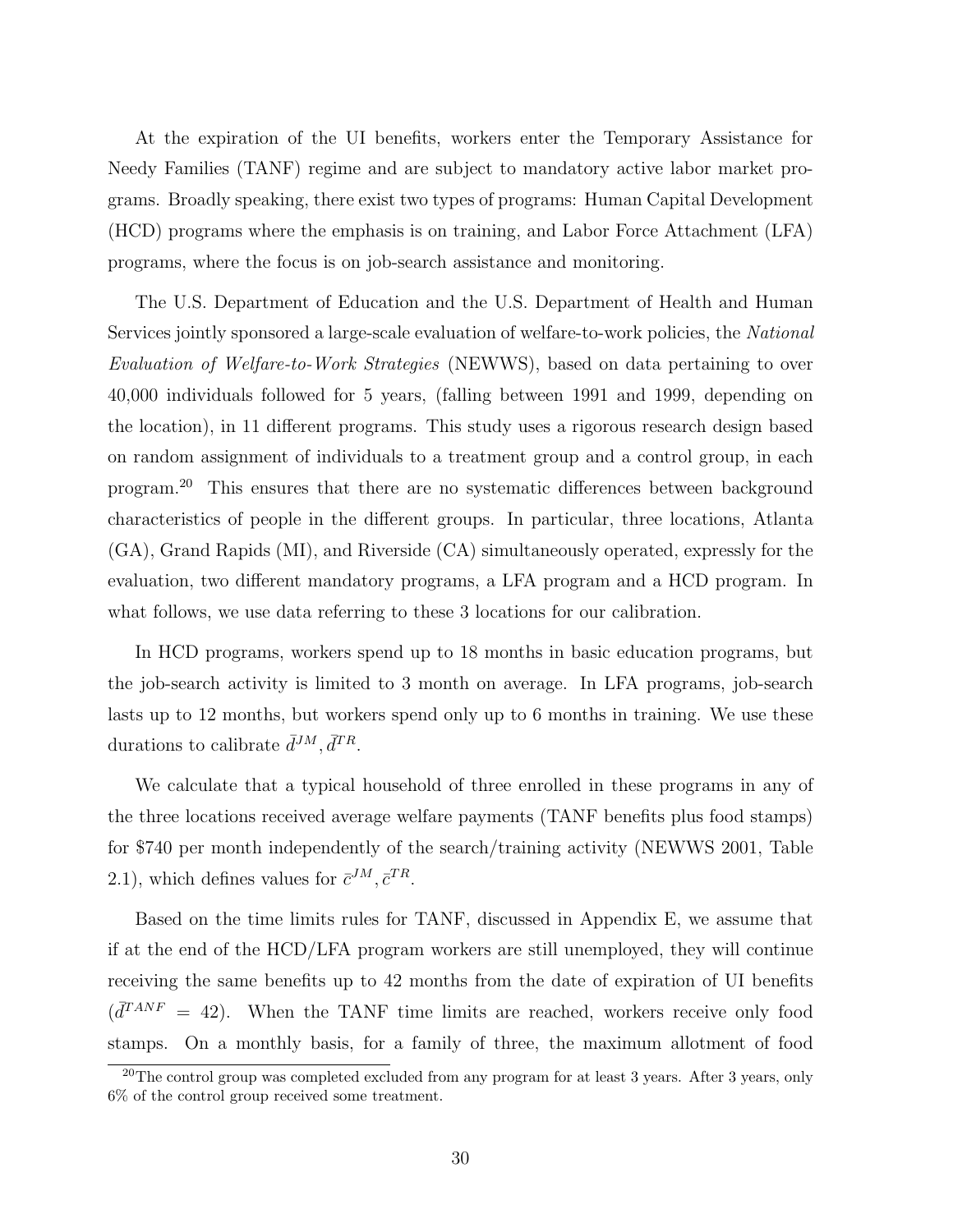stamps (averaged across Atlanta, Grand Rapids and Riverside) was \$290 in the period under consideration (NEWWS 2001, Table 2.1). These welfare payments outside of active labor market programs should be interpreted as form of pure social assistance in the context of our model, i.e. as  $\bar{c}^{SA}$ .

In the event individuals become employed, they are subject to an unemployment tax (FUTA and state-tax) at a rate of 1.6% on the first \$583 earned monthly, and 0.8% above that threshold. Workers' earnings are subsidized exactly as indicated by the Earned Income Tax Credit (EITC) legislation for a family of three in the period under consideration– see Appendix E for details. These two institutions determine jointly the function  $\bar{\tau}(h)$ .

#### 6.1.3 Technological Parameters

The NEWWS (2001, Tables 13.2 and 13.3) documents in detail the operational costs of running each specific activity. An average across the three locations for the LFA programs reveals that job-search monitoring cost is roughly \$480 per month/per worker, and a similar average for the HCD programs shows that formal training costs \$160 per month/per worker. These two numbers map exactly into our parameters  $\kappa^{JM}$  and  $\kappa^{TR}$ , respectively.<sup>21</sup>

The NEWWS (2002, Figure 3.3) reports that on average 15% of workers enrolled in adult education receive a high-school diploma or GED at the end of every month of enrollment. It is natural to consider the achievement of these credentials as the successful outcome, hence we base our value for the success rate of training  $\theta$  on this number.<sup>22</sup>

Among participants to basic education classes within HCD programs across our three locations, the NEWWS (2002, Table 4.7) estimates that those who received a diploma earned 19% more than those who didn't per each quarter worked. This estimated return of training is on the high end of existing estimates. Heckman, LaLonde and Smith (1999) indicate that the return to the typical public training program is far below 10%. There are two main reasons that can account for such large estimate. First, there can be a selection issue: workers who achieve the GED may be the most able in the pool. To

 $^{21}$ Note that average costs per worker are much larger for training than for job search monitoring, since the former has longer average durations.

 $^{22}$ Interestingly, the success rate is very flat across durations (NEWWS, 2001, Figure 3.3), exactly like in our specification, where it follows a Poisson process.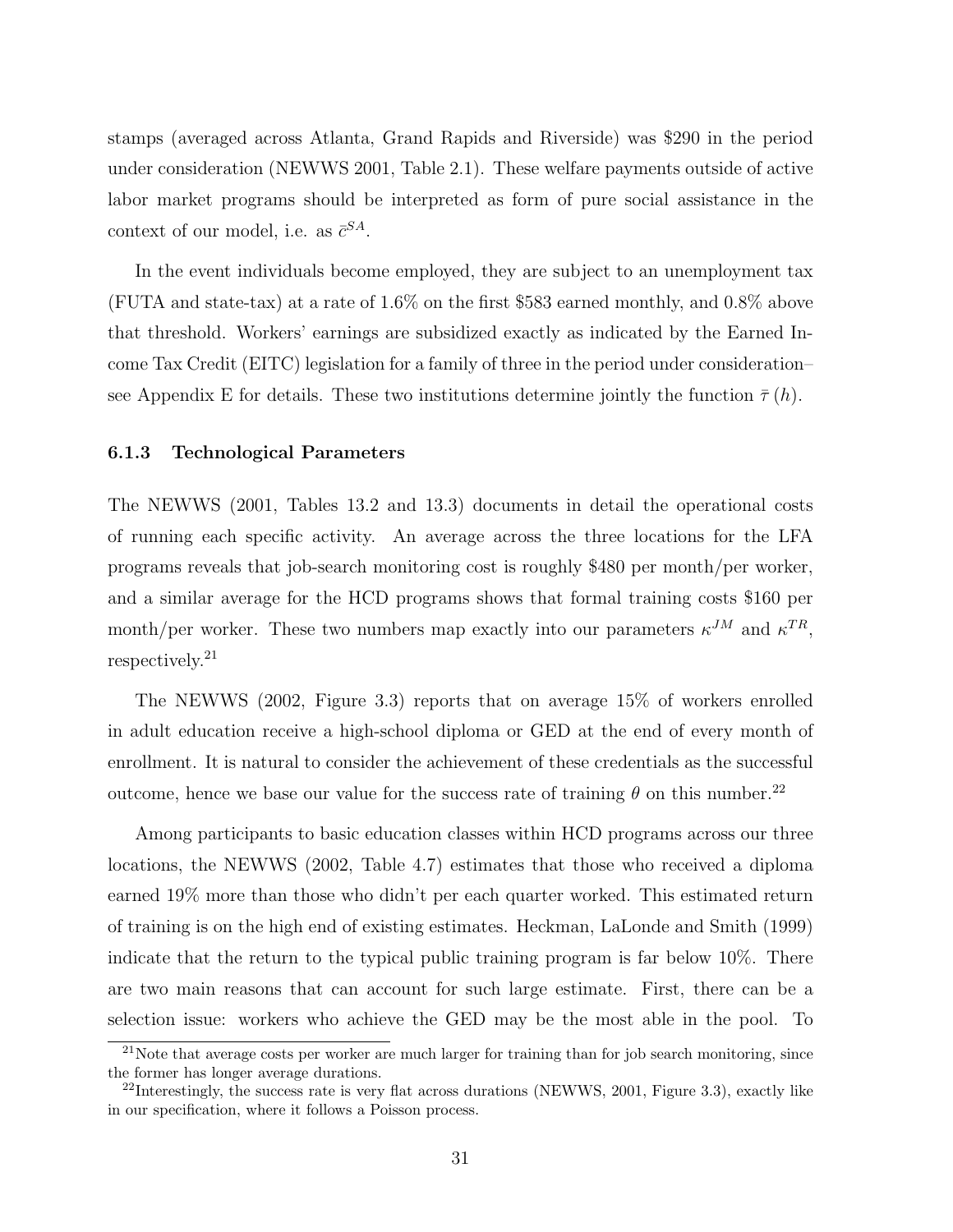partially control for selection, we use the estimate of the marginal effect of receiving a GED conditional on the score of a literacy test.

Second, our estimated effect on quarterly earnings might include both the impact on hourly wages and the impact on re-employment probability during the quarter. Unfortunately, the data do not allow to disentangle these two separate effects. The data report also the impact on annual earnings, besides quarterly earnings, and find it to be 60%. If we think of the quarterly earnings impact as a pure wage effect and of the residual effect on annual earnings as the re-employment effect, then we conclude that roughly 2/3 of the annual return is in terms of employment and 1/3 in terms of wages. This finding is in line with the literature: Jacobson, LaLonde and Sullivan (2003) in a study on the impact of classroom training on displaced worker find that 2/3 of the total earnings increase is associated to employment and only 1/3 to wages.

In our experiment, we calibrate  $Q^{TR}$  in order to reproduce a human capital growth of 19% from successful training.<sup>23</sup> When interpreting the results, one should keep in mind that it is likely to represent an upper bound.

#### 6.1.4 Preference Parameters and Initial Conditions

**Preference parameters–** We pick a value for the monthly discount factor  $\beta = .9957$  in order to match an interest rate of 5% on a yearly basis, and use a logarithmic specification for the period-utility over consumption. We set  $e = e_w$  and to choose a value for the effort cost, we follow a common practice in calibrated macroeconomic models. Suppose that the disutility of the time spent working/searching/training  $n$  is also logarithmic and let A be the preference parameter measuring the relative weight on leisure versus consumption. From the static optimality condition of the agent and the observations that the labor share is 0.60, the consumption-income ratio is 0.75 and the fraction of time worked is 0.3, one obtains  $A = 1.78$  (Cooley, 1995). Then, the disutility of effort is  $e = -A \ln(1 - n) = 0.63$ . This effort cost corresponds to roughly 1/5 of the utility associated to consuming a monthly wage of \$1, 500.

Initial conditions– We study the optimal sequence of policies and payments for a

<sup>&</sup>lt;sup>23</sup>The calibrated value for  $q^{TR}$  in Table 1 assumes a jump of 2 points in the grid upon successful training.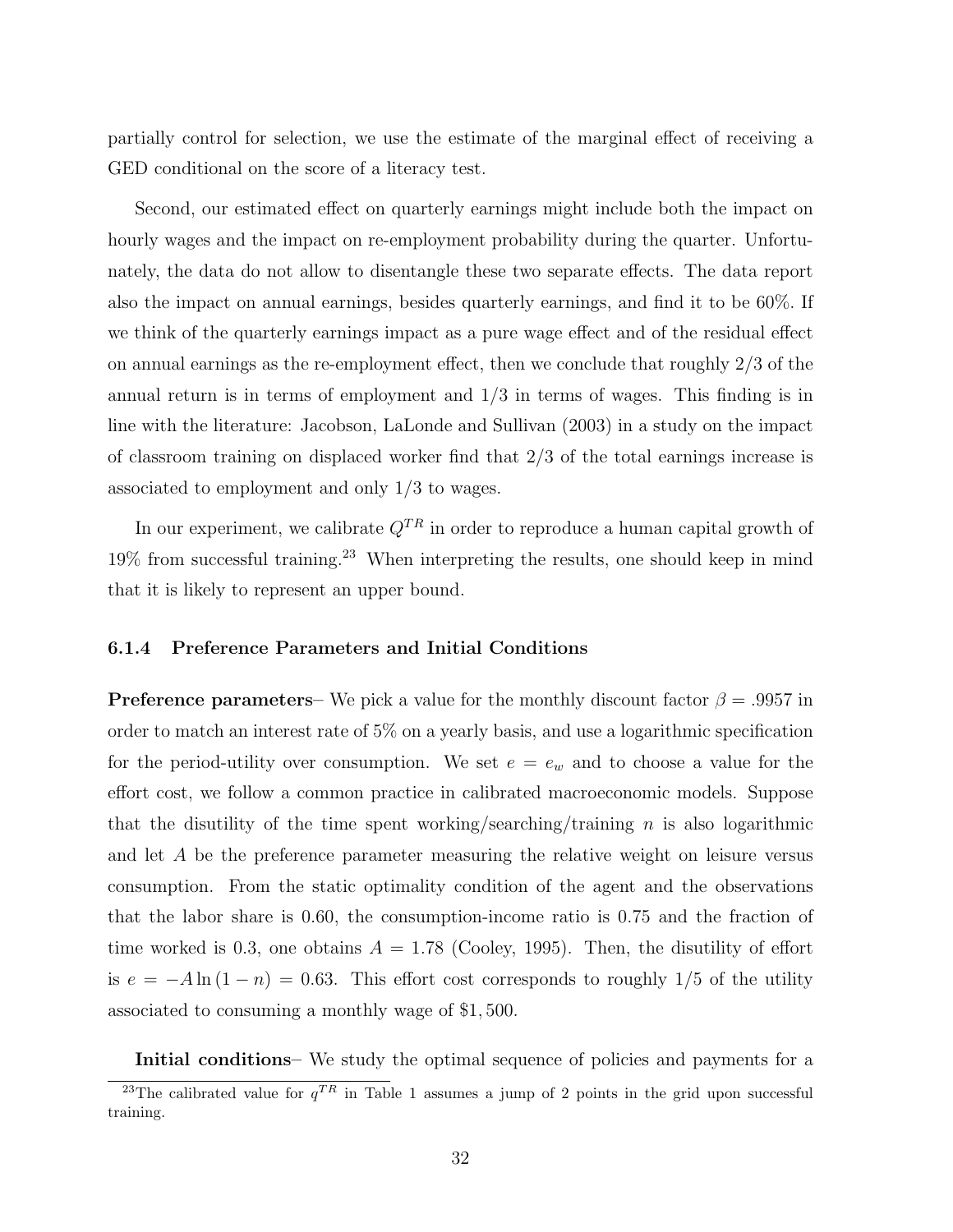worker with pre-displacement monthly wage of \$1,500 ( $h_0 = 15$ ) which corresponds to the 33rd percentile in the earnings distribution of workers with at most a high-school degree, according to the same monthly CPS data (May 1995-April 1996) used in the estimation of the hazard function.

Two key inputs of the normative analysis are the initial utility entitlement promised implicitly by the actual U.S. welfare program to a typical worker with  $h_0 = 15$ , and the associated stream of public expenditures. Since both employment and social assistance are absorbing states, by backward induction it is easy to reconstruct the initial expected utility entitlement  $\bar{U}_0(h_0)$  the worker would receive if she faces the actual U.S. welfare system described above and the net government expenditures  $\overline{V}(h_0)$  associated to this level of utility. For example, the expenditures include the benefits and wage subsidies paid to the worker (during unemployment and employment, respectively) and the costs of operating training and job search monitoring programs for the durations specified by the current U.S. system, net of the tax levied on earnings upon employment.

For a worker with potential monthly earnings of \$1, 500, we compute that lifetime discounted public expenditures amount to  $\overline{V} = $54,300$  under the LFA program, and  $\bar{V}$  = \$58,800 under the HCD program, corresponding to an average expenditure per month-per worker of, respectively, \$233 and \$253. The utility entitlement  $U_0(h_0)$  implicit in the U.S. welfare system under the two programs is reported in Table 1 below.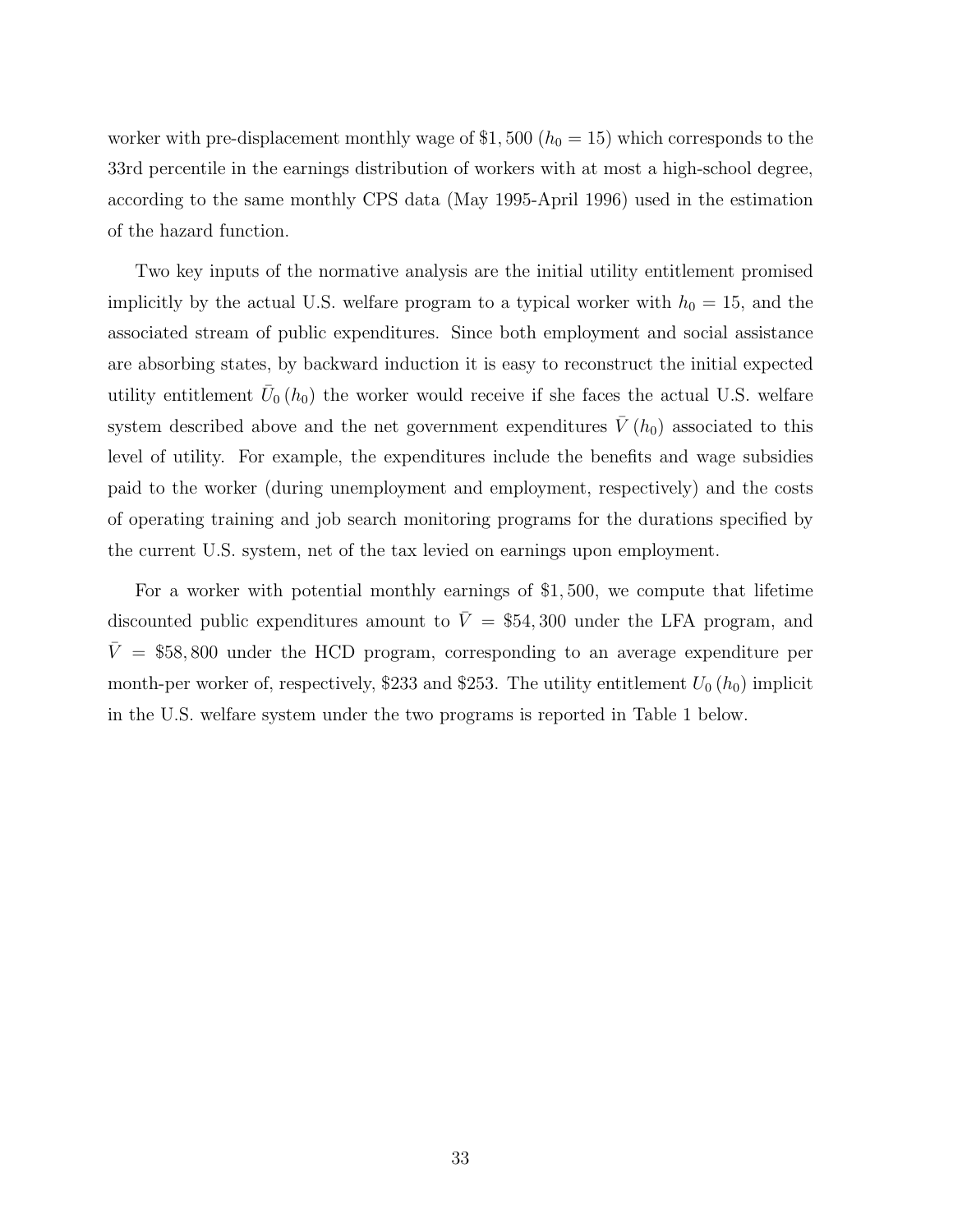| Parameter          | Value                  | Moment to Match                                          |
|--------------------|------------------------|----------------------------------------------------------|
| Δ                  | 0.100                  | Rate of geometric decay for human capital grid           |
| $\beta$            | 0.9957                 | Interest rate (Cooley, 1995)                             |
| $e,e_w$            | 0.630                  | Fraction of time spent working (Cooley, 1995)            |
| $q^f$              | 0.795                  | Wage loss upon displacement (Keane and Wolpin, 1997)     |
| $\boldsymbol{q}^s$ | 0.996                  | Wage growth on the job (Connolly and Gottschalk, 2001)   |
| $q^{tr}$           | 0.190                  | Wage gain upon succsessful TR (NEWWS, 2002)              |
| $\pi(h)$           | see text               | Unemployment hazard function (Basic CPS 1995-1996)       |
| $\kappa^{JM}$      | \$480                  | Monthly cost of JSM (NEWWS, 2001)                        |
| $\kappa^{TR}$      | \$160                  | Monthly cost of TR (NEWWS, 2001)                         |
| $\theta$           | 0.150                  | Fraction of workers in TR receiving degree (NEWWS, 2001) |
| $\bar{c}^{UI}$     | $0.60 \cdot \omega$    | Benefits during UI (U.S. Department of Labor)            |
| $\bar{c}^{JM}$     | \$740                  | Benefits during JSM (NEWWS, 2001)                        |
| $\bar{c}^{TR}$     | \$740                  | Benefits during TR (NEWWS, 2001)                         |
| $\bar{c}^{SA}$     | \$290                  | Max allotment of Food Stamps (NEWWS, 2001)               |
| $\bar{d}^{UI}$     | 6                      | Duration of UI in months (U.S. Department of Labor)      |
| $\bar{d}^{JM}$     | $LFA = 12, HCD = 6$    | Duration of JSM in months (NEWWS, 2001)                  |
| $\bar{d}^{TR}$     | $LFA = 3, HCD = 18$    | Duration of TR in months (NEWWS, 2001)                   |
| $\bar{d}^{TANF}$   | 36                     | Max duration of TANF benefits in months (Moffitt, 2002)  |
| $\overline{\tau}$  | see text               | FUTA and EITC (Hotz and Scholtz, 2001)                   |
| $h_0$              | 15                     | Monthly earnings of \$1,500                              |
| $\bar{U}_0$        | $LFA = 480, HCD = 448$ | Utility entitlement implied by actual U.S. program       |

Table 1: Calibrated Parameters

## 6.2 Results

Figure 9 contrasts the features of the optimal WTW program –with  $\bar{U}_0(h_0)$  computed based on the HCD policies– to the features of the actual U.S. welfare system. Recall that in our model the evolution of  $h$  is stochastic, and both payments and policy assignments depend on  $h$ . In order to provide a general idea of the main quantitative features of the optimal WTW program, we generated 5000 histories of human capital shocks, conditional on the worker always remaining unemployed. We then calculated sample averages of the optimal time-path of payments upon unemployment, lifetime utility, taxes/subsidies upon employment, and policy assignment.

Optimal Sequence of Policies– The bottom-right panel displays the fractions of workers assigned to the different policies at each unemployment duration. All workers start in  $UI$ . As human capital depreciate, workers begin to be gradually moved to  $JM$ ,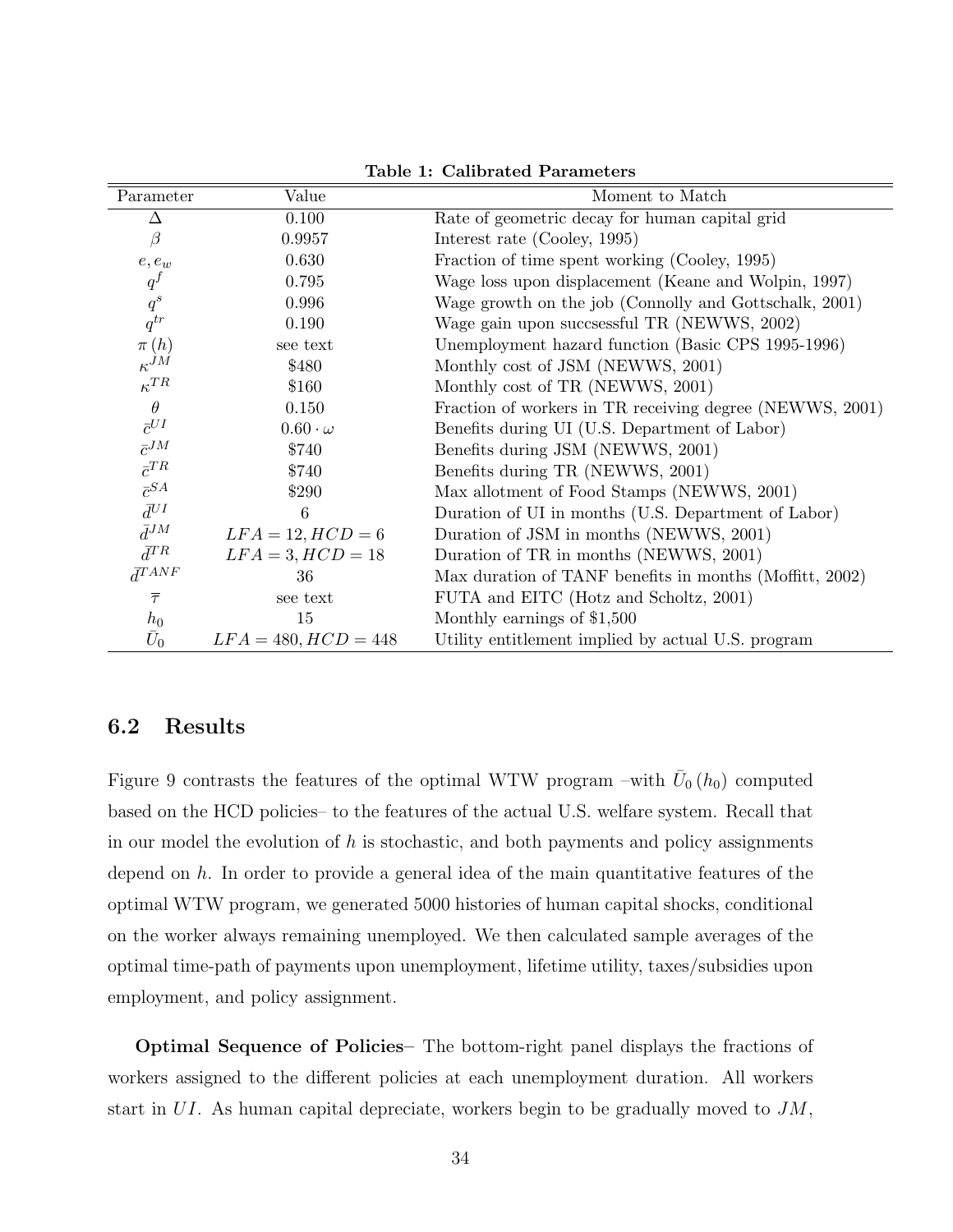hence the fraction of workers in UI decreases while that in  $JM$  steadily increases. After roughly 2 years of unemployment, also the fraction of workers in JM decreases as the flow from  $JM$  into  $SA$  more than counterbalances that from  $UI$  into  $JM$ . For sufficiently long durations, all unemployed workers end up in SA.

The typical policy sequence of the optimal WTW program is therefore UI-JM-SA, in particular the optimal program starts off in UI, exactly like the actual scheme. The average duration of each stage is 29 months for  $UI$  and 12 months for  $JM$ . Recall that in the actual HCD program, UI benefits are paid for 6 months and the combination of active policies (JM and TR) lasts for 15 months. The average duration of the pre-SA phase of the optimal program (39 months) is remarkably close to the actual one, estimated at 41 months.

A striking feature of the optimal program is that no worker is ever assigned to training. Simply put,  $TR$  is too expensive and too little effective compared to the other programs. This is especially surprising, considered that we argued that our calibrated returns to training are on the high end of the existing estimates.

We calculate that, at the current cost  $\kappa^{TR}$ , TR would start emerging as optimal in a sizeable region of the state space only if its success rate increased to 25% from the current 15% level. Alternatively, at the existing success rate, the cost of TR should fall from \$160 into negative numbers (i.e., the government should gain) for  $TR$  to become optimal. This latter result makes clear that the key reason why  $TR$  is never chosen by the planner is not that the technology has negative return per se, but it is the opportunity cost of foregoing the other policies  $(UI, JM)$  that is prohibitive.

Payments and Taxes/Subsidies– The upper left panel shows that the average optimal replacement ratio for unemployment/welfare benefits (the smooth line) is quite generous, at least compared to the actual scheme (the step-shaped line). The optimal payments decrease smoothly from 84% to 65% of the pre-displacement wage, while the payments in the existing U.S. program never exceed 60% and drop to 19% after 60 months.

In the upper right panel, we compare the optimal and actual (FUTA and EITC) structure of earnings taxes and subsidies as a fraction of the re-employment wage. Negative numbers represent wage subsidies.<sup>24</sup> Notice that in the optimal scheme the wage

<sup>&</sup>lt;sup>24</sup>If we let  $h_t$  be the human capital level at unemployment duration t, the tax rate  $\tau_t$  reported in the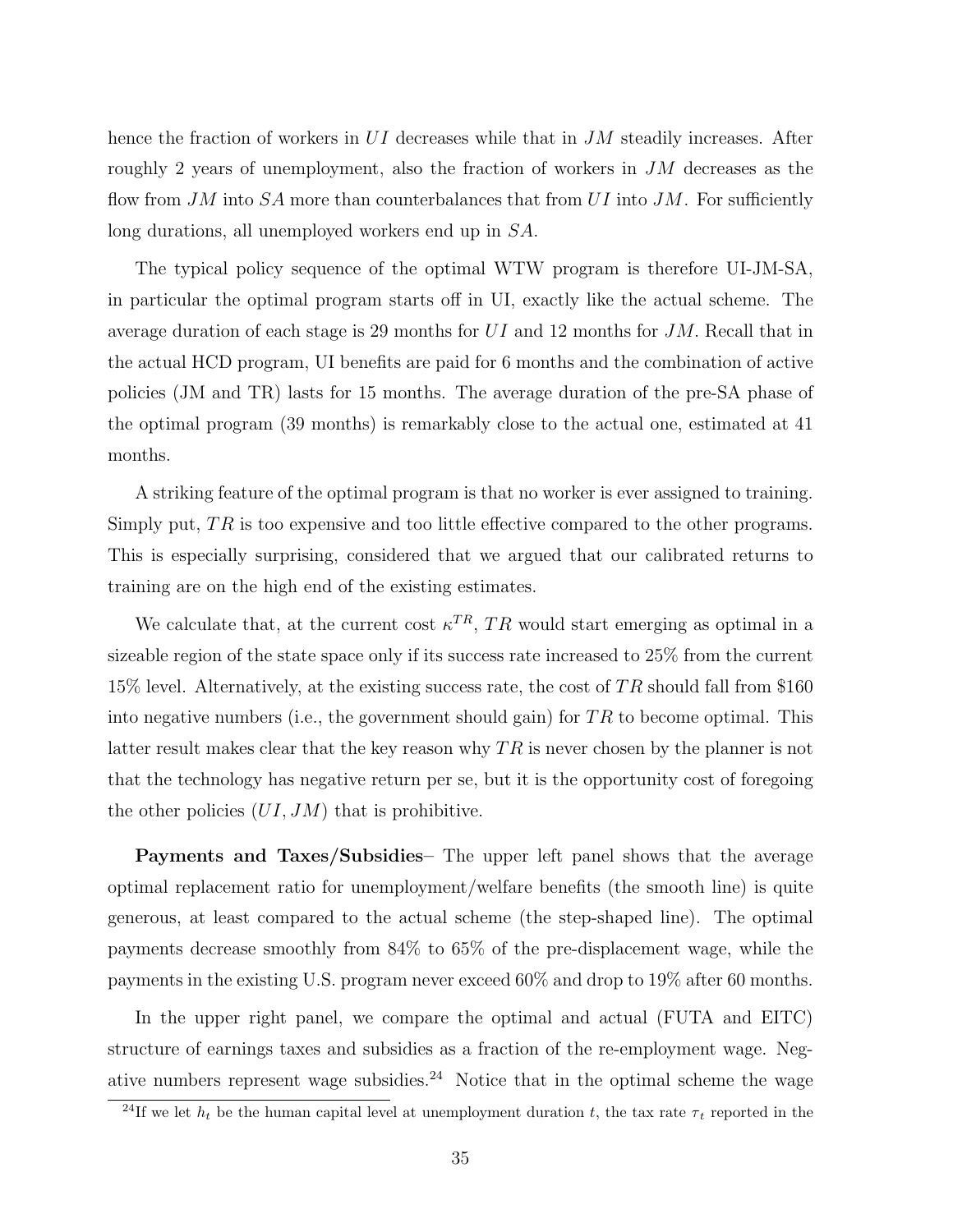tax decreases with duration, and after just few months of unemployment the program provides a wage subsidy. This feature of the optimal program is in sharp contrast with what Hopenhayn and Nicolini (1997) found for the stationary model without human capital depreciation. In section 4.4.3 we discussed in detail the mechanism generating such result.

The optimal scheme requires, initially, a wage tax close to 8%. The tax remains positive for unemployment durations up to 6 months and then it becomes a subsidy.<sup>25</sup> The actual U.S. system pays consistently a more generous wage subsidy than the efficient scheme.<sup>26</sup> The excess subsidy rate (difference between the two lines in the top-right panel) is on average 9.6%. Abstracting from the level, it is remarkable the similarity of the actual and optimal subsidy as a function of unemployment duration.

Continuation Utility– The bottom-left panel reproduces the sample-average lifetime utility, our key endogenous state variable, as a function of unemployment duration. The result confirms our previous discussion: despite the fact that incentive provision requires payments to decrease, worker's lifetime utility might eventually increase during unemployment. The reason is that human capital depreciation makes attractive to the planner the social assistance state, and SA is a policy where for each given consumption level, the worker's total utility is highest since the agent saves the effort cost e. Thus, as SA becomes more and more a likely outcome, the continuation utility has a tendency to rise.

Combining these findings we conclude that, by under-providing unemployment benefits and over-rewarding employment, the existing U.S. welfare program exceeds in offering incentives (and therefore, delivers too little insurance) to unemployed workers. Financial resources should be moved from the EITC to the unemployment benefits program. According to our calibration, unemployed agents could be motivated to actively search for

Figure solves

$$
\tau_t = \frac{w(h_t) - c_t^e}{w(h_t)}.
$$

 $^{25}$ Recall that 75% of workers are re-employed within 6 months, according to our estimated hazard.

<sup>&</sup>lt;sup>26</sup>The tax/subsidy paid by the current U.S. scheme is computed by applying the rules for FUTA and EITC to each simulated history, and averaging out across histories. The calculation of the optimal tax/subsidy is similar, except that we excluded observations where the worker in in SA since it is an absorbing state with no re-employment possibility.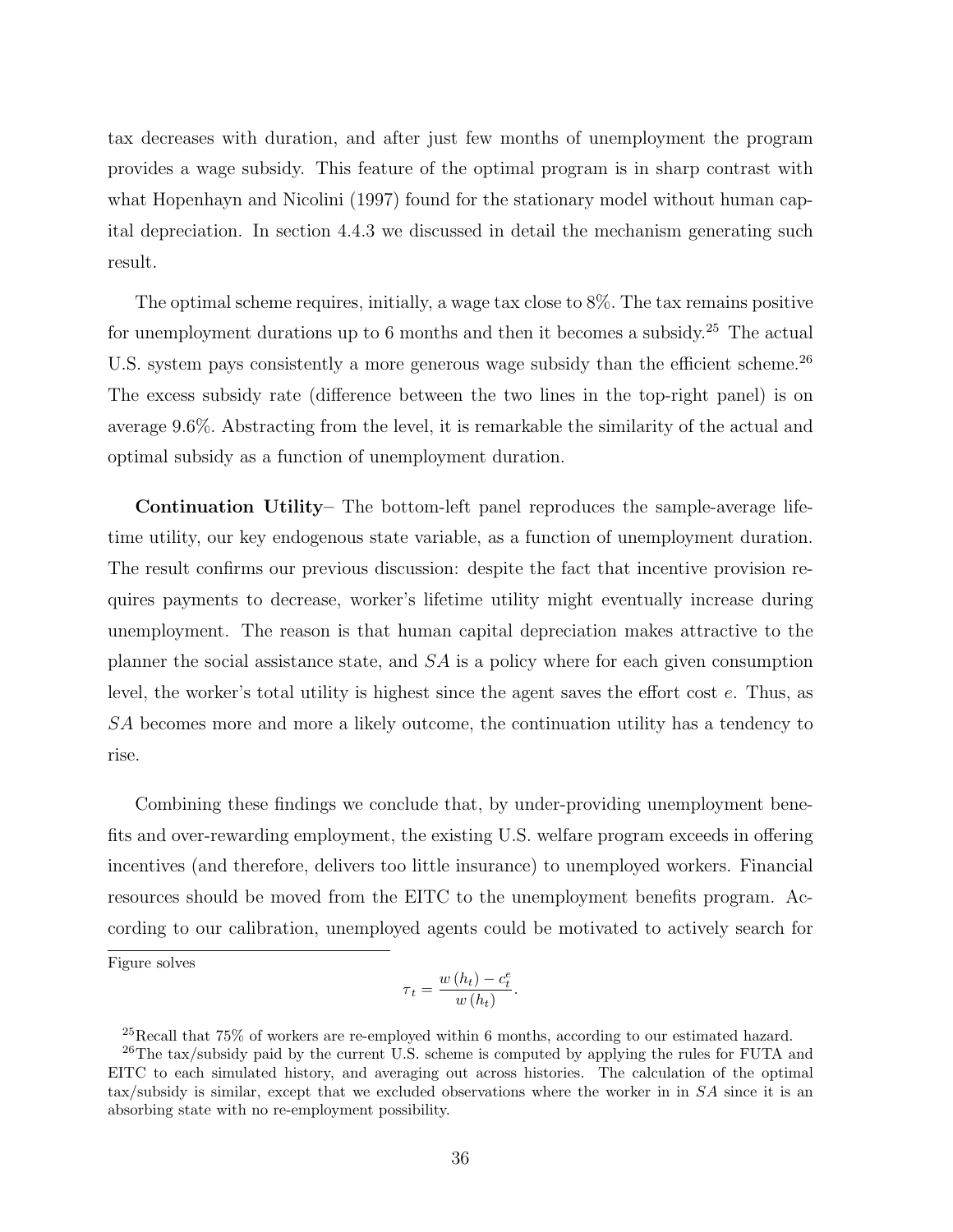new jobs with higher and longer lasting UI benefits, but falling over time, with higher but also smoothly declining TANF benefits, and with heavier use of JM policies.

When  $\bar{U}_0$  is calibrated according to the LFA program, the optimal WTW program presents very similar features, with slightly more generous payments, in both states. This is simply due to the fact that the calculated initial utility entitlement under LFA is larger than that computed under the HCD program (not surprising, given that training is an ineffective policy option).

#### 6.2.1 Welfare Gains and Government Budget Savings

The government budget savings are calculated by comparing the actual expenditures  $\bar{V}_0(h)$  to the expenditures **V**  $(\bar{U}_0(h), h)$  that the planner would incur by delivering utility  $\bar{U}_0(h)$  under the optimal program. The welfare gains are computed by comparing the actual utility entitlement of the current system  $\bar{U}_0(h)$  with the level  $U_0(h)$  that the planner can deliver by spending exactly as much as the actual program in the optimal scheme, i.e.  $U_0(h)$  solves the equation

$$
\mathbf{V}\left( U_{0}\left( h\right) ,h\right) =\bar{V}\left( h\right) .
$$

The welfare gain is then expressed in terms of fraction of lifetime consumption.

Figure 10 summarizes the welfare gains and the government budget savings for workers with pre-displacement monthly wage (initial level of human capital  $h_0$ ) between \$500 and \$2, 000. The top-panel plots welfare gains in consumption-equivalent terms for the HCD and the LFA programs. Welfare gains are rather large, up to 8% compared to the LFA program. For the particular worker we analyzed above (with initial monthly wage of \$1, 500) we compute a welfare gain equal to 4.5% of lifetime consumption. Welfare gains relative to the HCD programs are much bigger, over 20%, due to ineffectiveness of training, heavily used in HCD programs.

Budget savings of switching to the optimal scheme from the LFA approach are of the order of \$60 dollars per month per worker, vis-a-vis a typical expenditure per monthper worker of the actual program around \$233. The results for the HCD program are even more striking: for our worker of reference, for example, the government could save \$275 per month-per worker, out of the \$253 currently spent, –and the government would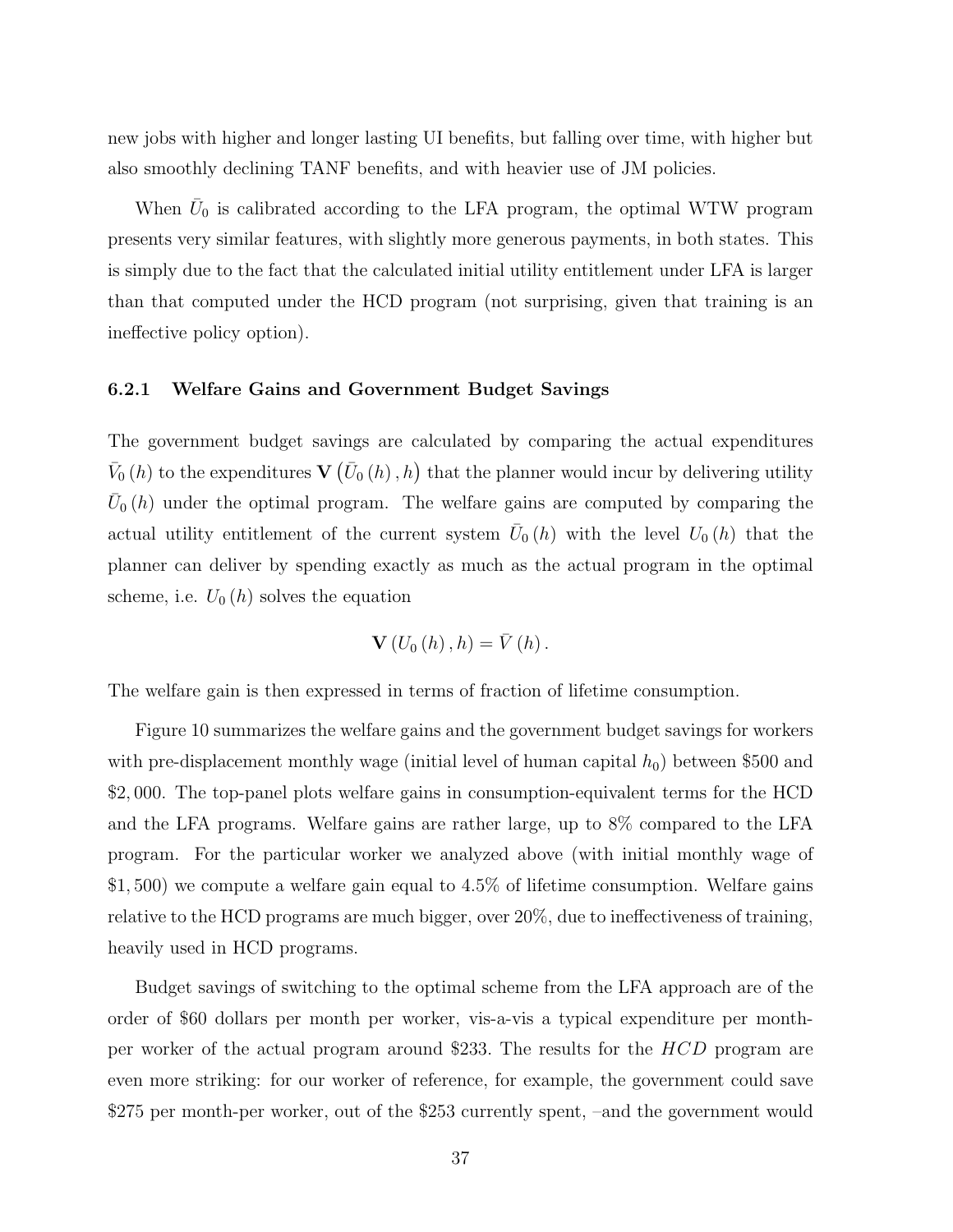make positive revenues through the tax– by implementing an optimal WTW scheme guaranteeing the same welfare level as the current HCD program. Incidentally, this means that the self-financing program would deliver a utility entitlement just above the one associated to the HCD approach (more precisely,  $\bar{U}_0 = 451$ ) and would present extremely similar features to those depicted in Figure 9.

We conclude that welfare gains and budget savings with respect to the HCD approach that uses training are massive, but an optimally designed program would improve significantly even with respect to the LFA approach.

#### 6.2.2 The Low Depreciation Case

The features of the optimal WTW program, when we calibrate human capital depreciation to 10% per year, are exhibited in Figure 11. The key difference with the benchmark case is that the optimal program calls almost exclusively for UI policies. At most 7% of workers at any point in time is assigned to JM, whereas SA emerges significantly only after 5 years of unemployment. To understand this result, recall that JM is a better option than UI only if the incentive cost is high and the incentive cost rises as  $h$  falls. When  $h$  falls more slowly, JM is less likely to become part of an optimal WTW program.

The fact that UI is the dominant policy appears also in the path of promised utility  $U<sup>f</sup>$  which declines throughout the program, while its path in the benchmark experiment displayed a marked increase after some time. Unemployment benefits decrease over time at a fairly constant rate. The level of benefits and taxes in the optimal program, compared to the actual ones, confirms the conclusion of the benchmark experiment: the current system exceeds in offering incentives and lacks providing insurance to the unemployed. The welfare gains of switching to the optimal program, for our worker of reference, are 5% compared to the LFA approach and just over 15% compared to the HCD approach, so quite similar to the benchmark case.

### 7 Concluding Remarks

Welfare-to-Work programs combine passive and active labor market policies in an attempt to solve a very delicate trade-off between providing insurance to jobless workers and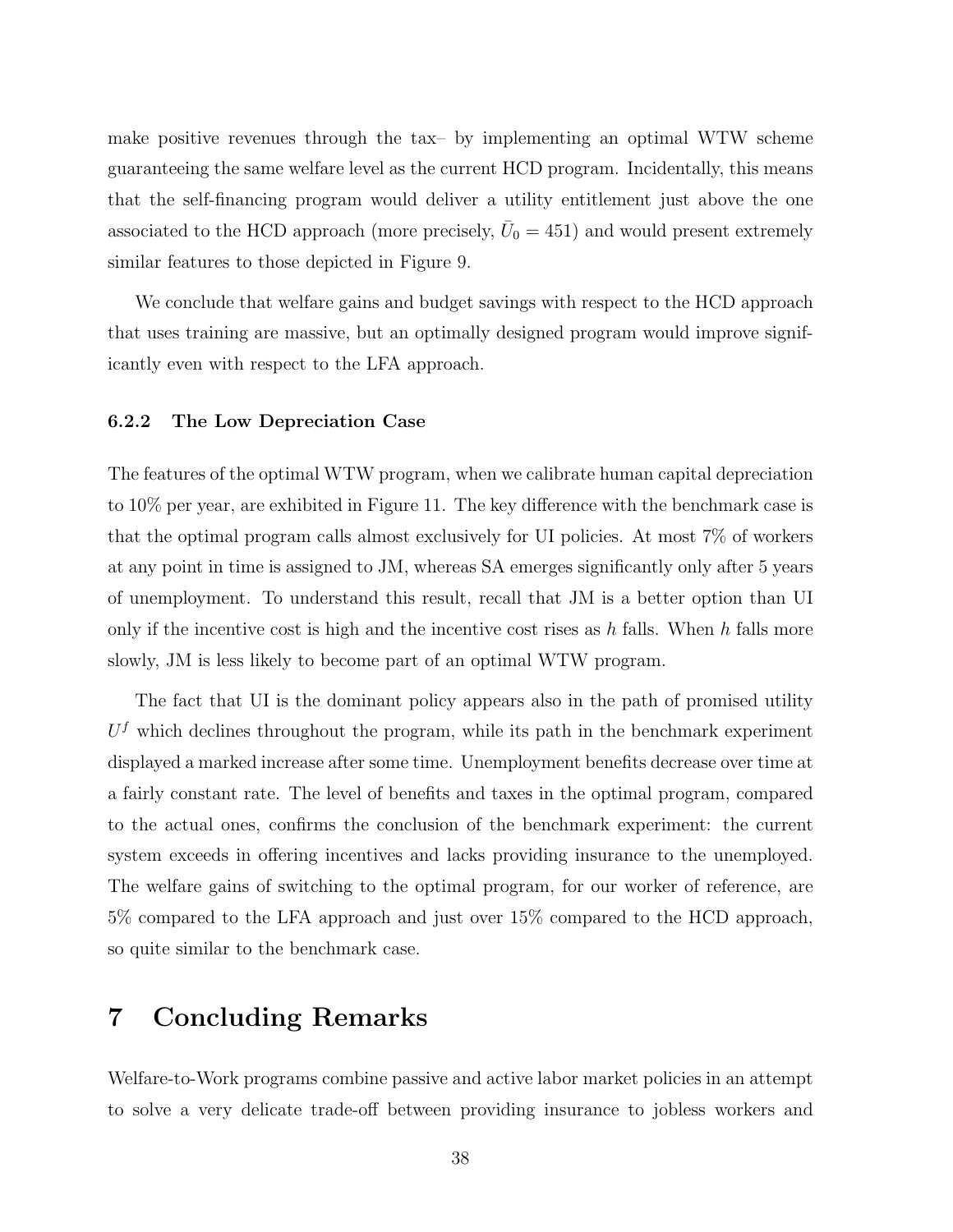offering an incentive structure that will move them quickly among employment ranks.

In this paper we have provided a theoretical framework to study welfare-to-work programs from a pure normative standpoint. We see our work as a first step to answer a large set of important questions, such as: what is the optimal sequence of policies in an optimal WTW program? And, how long should each stage be? What is the optimal level and dynamics of payments in each phase of the program? Should wages upon re-employment be taxed or subsidized? Our theoretical characterization offers sharp answers to some of these questions, but only general guidelines to other questions. In this latter case, we showed how a numerical analysis based on the calibrated model does exhaustively the job.

The main qualitative features of the optimal WTW program can be summarized as follows:

- In an economy without human capital dynamics, the optimal WTW program does not contemplate switching between different policies at any point: each policy is absorbing.
- With human capital dynamics, when  $TR$  is not chosen, the typical policy sequence in the optimal WTW program starts from  $UI$ , switches into JM and then into  $SA$ , which is the only absorbing policy. The faster is human capital depreciation, the more rapidly the optimal WTW program switches between policies.
- Generally, in the state space  $TR$  emerges as optimal for intermediate levels of human capital h and low levels of promised utility  $U$ .
- Unemployment benefits decrease during  $UI$  and during an unsuccessful spell of  $TR$ , remain constant during JM and SA, and increase after a successful spell of formal T R.
- In a phase of  $UI$  or unsuccessful TR, conditional on human capital not depreciating too fast, the wage tax rises with duration (Hopenhayn and Nicolini, 1997). As  $UI$  approaches  $JM$ , the tax tends to become a subsidy and the subsidy rises with unemployment duration during JM.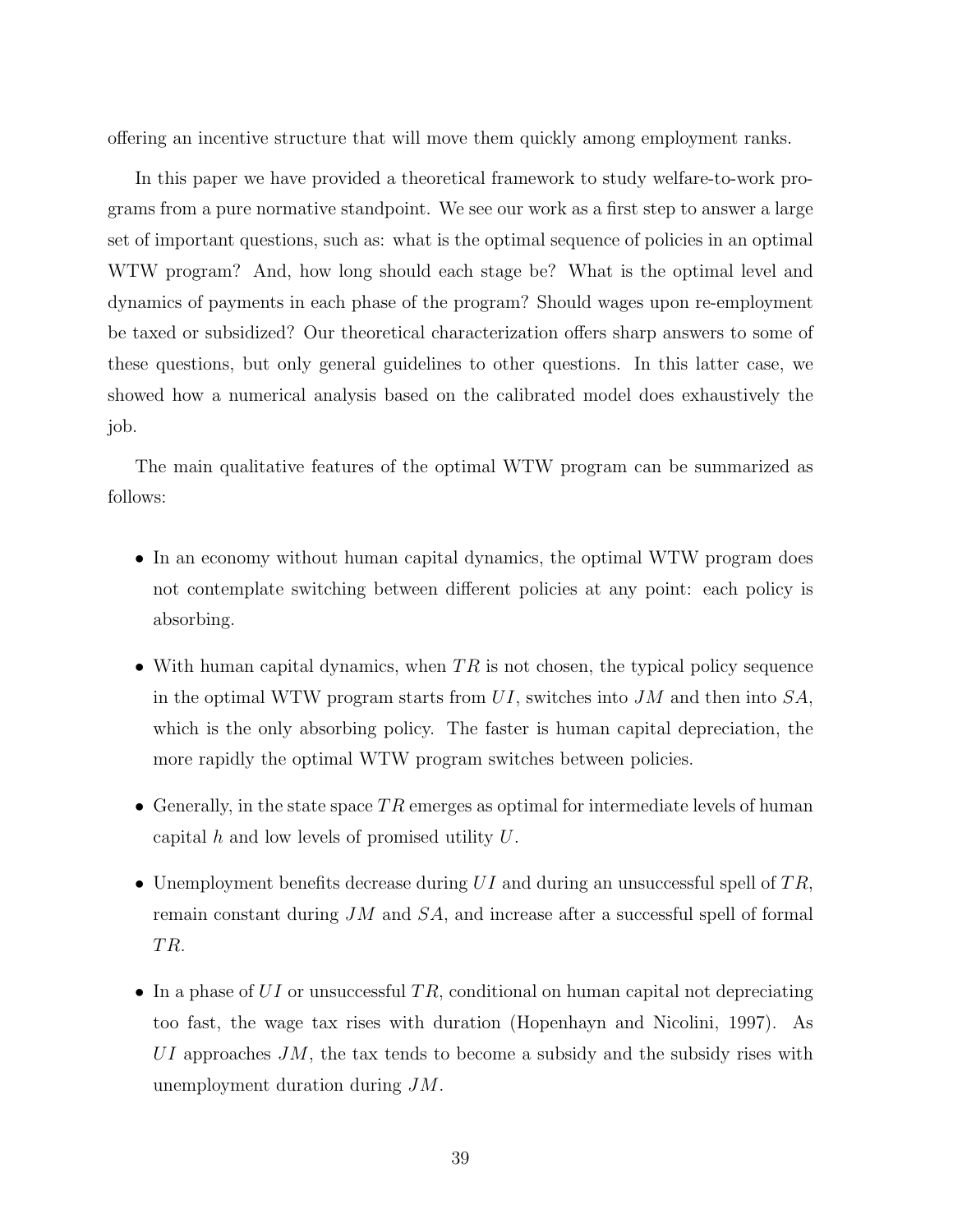• The less effective is the formal TR technology (small success probability  $\theta$  and/or negligible human capital gain), the more likely is the wage tax (subsidy) upon reemployment to decrease (rise) after a spell of successful  $TR$ .

When we used our theoretical framework to study the optimality of the current U.S. welfare system, we concluded that:

- The existing welfare system in the U.S. spends around \$56,000 over the lifetime of a typical worker with pre-displacement monthly earnings of \$1, 500. With the same expenditures, the optimal program delivers a welfare gain around 10% of lifetime consumption for the worker.
- Compared to the current scheme, the optimal program would pay more generous unemployment benefits (with initial replacement rates close to 90%) and less generous earnings subsidies, i.e. the current system under-insures the agent by over-providing static incentives.
- The optimal program keeps the worker in  $UI$  for about 17 months years and then  $JM$  for another 14 months, before switching into  $SA$ . At the observed level of effectiveness, formal  $TR$  policies are never part of an optimal WTW program. This latter result agrees with a vast empirical evaluation literature that finds job-search monitoring policies much more effective than adult training (for surveys, see Heckman, LaLonde and Smith, 1999; Heckman and Carneiro, 2002).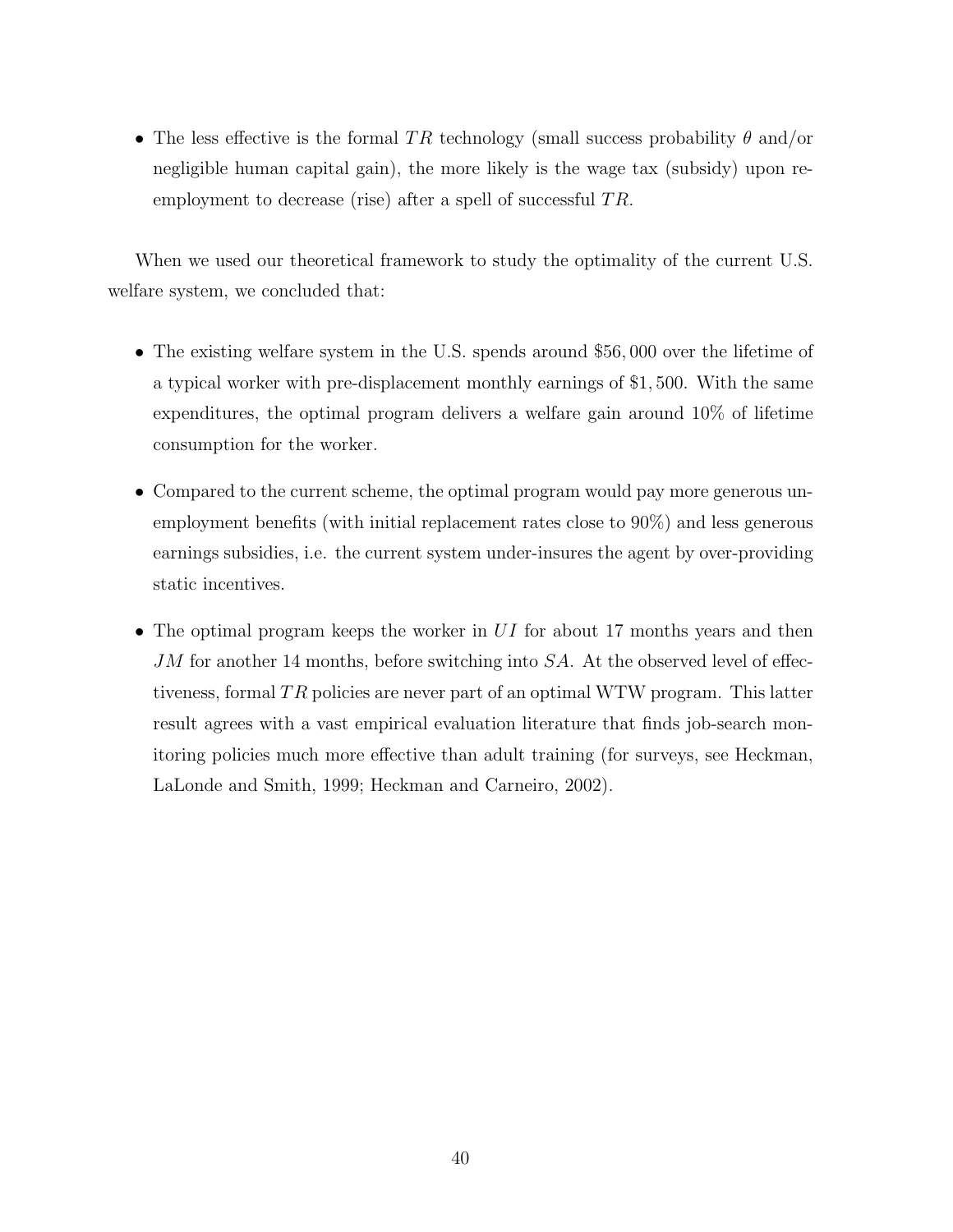# References

—————————————————

- [1] Abraham, A. and N. Pavoni (2004a), "Efficient Allocations with Moral Hazard and Hidden Borrowing and Lending," mimeo, UCL.
- [2] Abraham, A. and N. Pavoni (2004b), "Principal-Agent Relationships with Hidden Borrowing and Lending: The first order conditions approach in two periods," mimeo, UCL.
- [3] Abreu, D., D. Pearce and E. Stacchetti (1990), "Towards a Theory of Discounted Repeated Games with Imperfect Monitoring," Econometrica, 58, 5, September: 1041-1064
- [4] Atkeson, A. and R. E. Lucas (1995), "Efficiency and Equity in a Simple Model of Efficient Unemployment Insurance," Journal of Economic Theory, 66: 64-88.
- [5] Aumann, R. (1965) "Integrals of set-valued functions," Journal of Mathematical Analysis and Applications, 12: 1-12.
- [6] Bartel, A. P. and G. J. Borjas (1981), "Wage Growth and Job Turnover: an Empirical Analysis," In Rosen, S.S. (Ed.), Studies in Labor Markets. University of Chicago Press for National Bureau of Economic Research: 65-90.
- [7] Benveniste and J. Scheinkman (1979), "On the Differentiability of the Value Function in Dynamic Models of Economics," Econometrica 47: 727-732.
- [8] Chapman, B., T. F. Crossley, and T. Kim (2003) "Credit Constraints and Training after Job Loss," McMaster University Working Paper no. 2002-15.
- [9] Connolly, H., and P.T. Gottschalk (2001), "Returns to Tenure and Experience Revisited – Do Less Educated Workers Gain Less from Work Experience?," JCPR Working Papers 224.
- [10] Department of Health and Human Services (2004), TANF: Sixth Report to Congress, Washington D.C.: U.S. Government Printing Office.
- [11] Fallick, B. C. (1996), "A Review of Recent Empirical Literature on Displaced Workers," Industrial and Labor Relations Review, 50(1): 5-16.
- [12] Flinn, C. (1986), "Econometric Analysis of CPS-Type Unemployment Data," Journal of Human Resources, 21(4): 457-484.
- [13] Fudenberg, D., O. Holmström and P. Milgrom (1990), "Short-Term Contracts and Long-Term Agency Relationships," Journal of Economic Theory, 51(1): 1-31.
- [14] Golosov, M., and A. Tsyvinski (2003), "Designing Optimal Disability Insurance," Working Paper no. 628, Federal Reserve Bank of Minneapolis.
- [15] Gottschalk P.T., and R. Moffitt(2001), "Changes in Job Instability and Insecurity Using Monthly Survey Data," Journal of Labor Economics, 17(4): 91-126.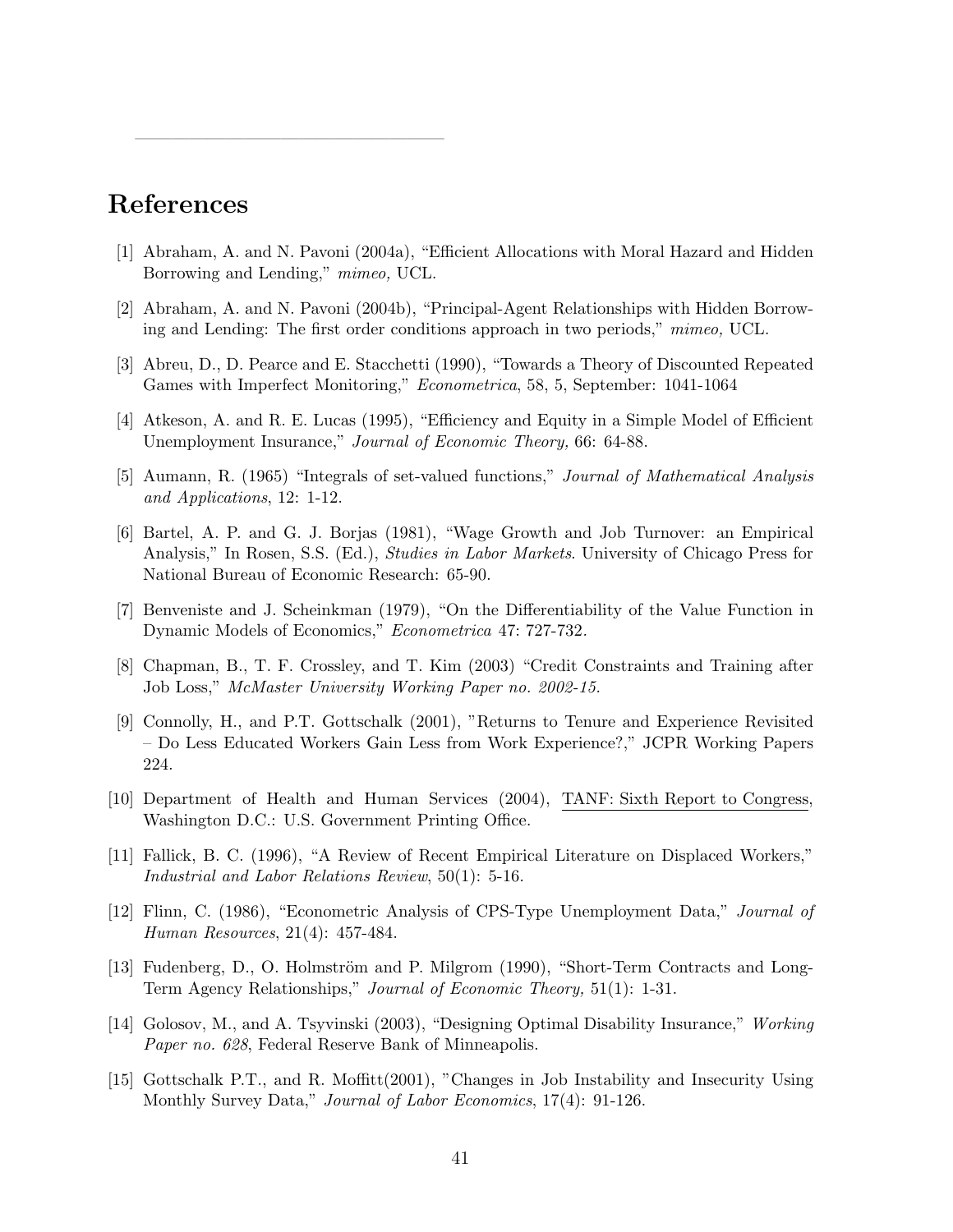- [16] Heckman, J., R. LaLonde, and J. Smith (1999), "The Economics and Econometrics of Active Labor Market Programs", in Handbook of Labor Economics, Volume 3, Ashenfelter, A. and D. Card, eds., Amsterdam: Elsevier Science.
- [17] Heckman, J., P. Carneiro (2002); "Human Capital Policy", in Inequality in America, J. Heckman and A. Krueger, eds., MIT Press.
- [18] Hotz, V.J, and J.K. Scholtz (2001), "The Earned Income Tax Credit," NBER wp 8078.
- [19] Hopenhayn, H. and J. P. Nicolini (1997), "Optimal Unemployment Insurance," Journal of Political Economy, 105(2): 412-438.
- [20] Hopenhayn, H., and E. Prescott (1992), "Stochastic Monotonicity and Stationary Distributions for Dynamic Economies" Econometrica, 60 (2), November, 1387-1406.
- [21] House Ways and Means Committee (1996), 1996 Green Book, Washington, DC: U.S. Government Printing Office.
- [22] Jacobson, L. S., R. J. LaLonde, and D. G. Sullivan (1993), "Earning Losses of Displaced Workers," American Economic Review, September, 83(4): 695-709.
- [23] Jacobson, L. S., R. J. LaLonde, and D. G. Sullivan (2003), "The Returns from Classroom Training for Displaced Workers," Journal of Econometrics, forthcoming.
- [24] Judd, K. L. (1998), Numerical Methods in Economics, MIT Press, Cambridge, MA.
- [25] Karni, E. (1999), "Optimal Unemployment Insurance: A Survey," Southern Economic Journal, 66(2): 442-465.
- [26] Keane, M. P. and K. I. Wolpin, (1997), "The Career Decisions of Young Men," Journal of Political Economy, 105(3): 473-522.
- [27] Kocherlakota, N. (2003), "Simplifying Optimal Unemployment Insurance: The Impact of Hidden Savings," Review of Economic Dynamics, forthcoming.
- [28] Kocherlakota, N. (2003b), "A Mirrlees Approach to Dynamic Optimal Taxation: Implications for Wealth Taxes and Asset Prices," mimeo, Stanford University.
- [29] Meyer, B. D. (1990), "Unemployment Insurance and Unemployment Spells," Econometrica, 58 (4), July: 757-782.
- [30] Martin, J. P. (2002), "What Works Among Active Labour Market Policies: Evidence from OECD Countries' Experiences," OECD Economic Studies.
- [31] Moffitt, R. A. (2002), "The Temporary Assistance to Needy Families Program," mimeo, Johns Hopkins University.
- [32] The National Evaluation of Welfare-to-Work Strategies (2000) "The Experience of the Welfare Recipients Who Find Jobs," The US Department of of Health and Services, and the US Department of Education.
- [33] The National Evaluation of Welfare-to-Work Strategies (2001) "How Effective are Different Welfare-to-Work Approaches? Five-Year and Child Impacts for Eleven Programs," The US Department of of Health and Services, and the US Department of Education.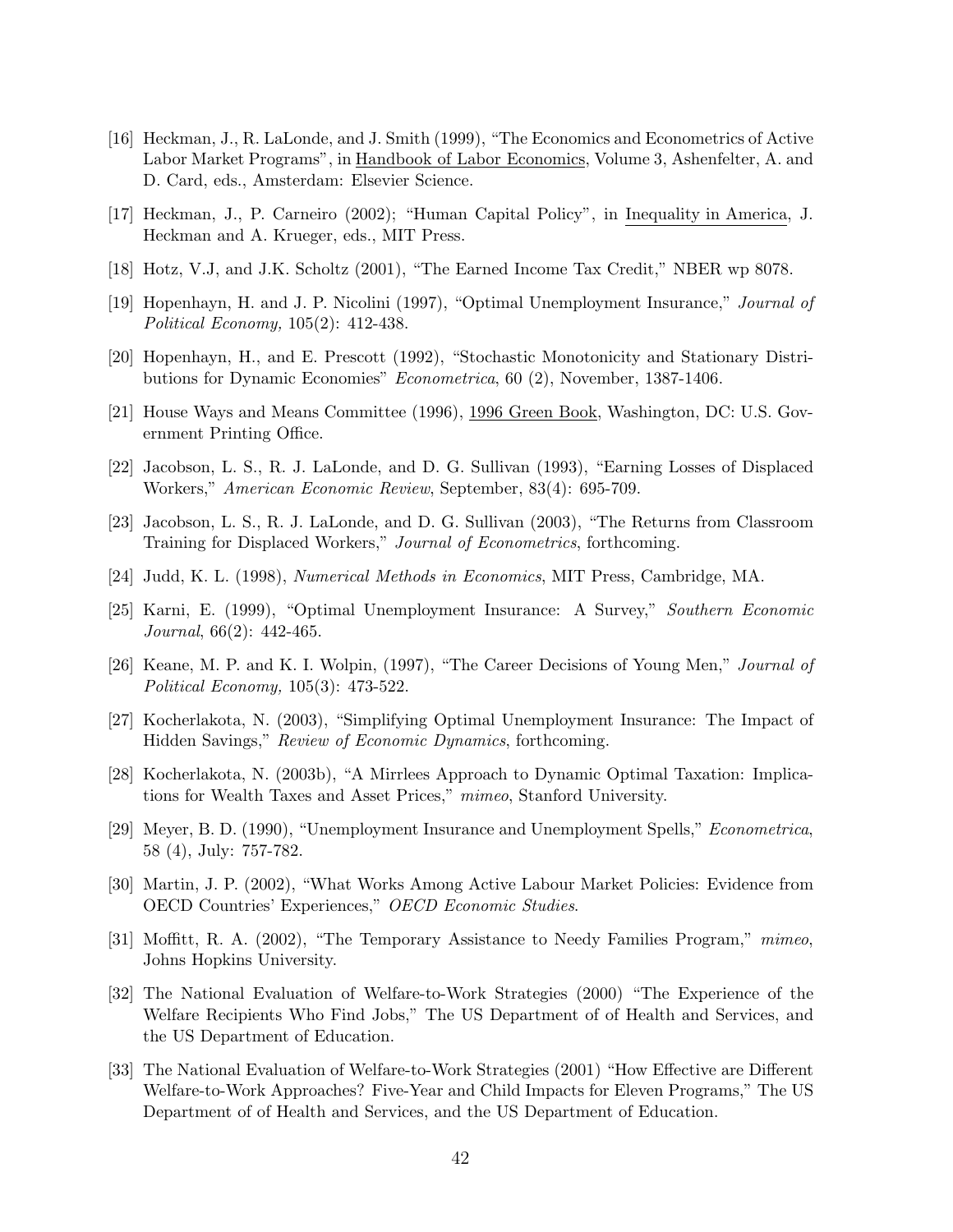- [34] The National Evaluation of Welfare-to-Work Strategies (2002) "Improving Basic Skills: The Effects of Adult Education in Welfare-to-Work Programs," The US Department of of Health and Services, and the US Department of Education.
- [35] Nickell, S. J. (1979), "Estimating the probability of leaving Unemployment," Econometrica, 47: 1249-1265.
- [36] Pavoni, N. (2003a), "On Optimal Unemployment Compensation," University College London Discussion Papers no. 03/07.
- [37] Pavoni, N. (2003b), "Optimal Unemployment Insurance, with Human Capital Depreciation, and Duration Dependence," University College London Discussion Papers no. 03/08.
- [38] Phelan, C. and E. Stacchetti (2001); "Sequential Equilibria in a Ramsey Tax Model," Econometrica, 69: 1491-1518.
- [39] Phelan, C. and R. M. Townsend (1991), "Computing Multi-Period, Information-Constrained Optima," Review of Economic Studies, 58: 853-881.
- [40] Shavell, S. and L. Weiss (1979), "The Optimal Payment of Unemployment Insurance Benefits Over Time," Journal of Political Economy, 87, December: 1347-1362.
- [41] Shimer, R. and I. Werning, (2003), "Optimal Unemployment Insurance with Sequential Search," mimeo, MIT.
- [42] Spear, S. E. and S. Srivastava (1987), "On Repeated Moral Hazard with Discounting," Review of Economic Studies, 53: 599-617.
- [43] Stewart, J. (2002), "Recent Trends in Job Stability and Job Security: Evidence from the March CPS," Bureau of Labor Statistics wp 356.
- [44] Stokey N. L., and R. E. Lucas, with E. C. Prescott (1989), Recursive Methods in Economic Dynamics, Cambridge (MA), Harvard University Press.
- [45] Van den Berg G. J., Van Ours J. C. (1994) "Unemployment Dynamics and Duration Dependence in France, The Netherlands and the United Kingdom," Economic Journal, 104: 432-443.
- [46] Van den Berg G. J., Van Ours J. C. (1996) "Unemployment Dynamics and Duration Dependence," Journal of Labour Economics, 14: 100-125.
- [47] Werning, I. (2002), "Optimal Unemployment Insurance with Unobservable Savings," mimeo, MIT.
- [48] Zhao, R. (2001), "The Optimal Unemployment Insurance Contract: Why a Replacement Ratio?" mimeo.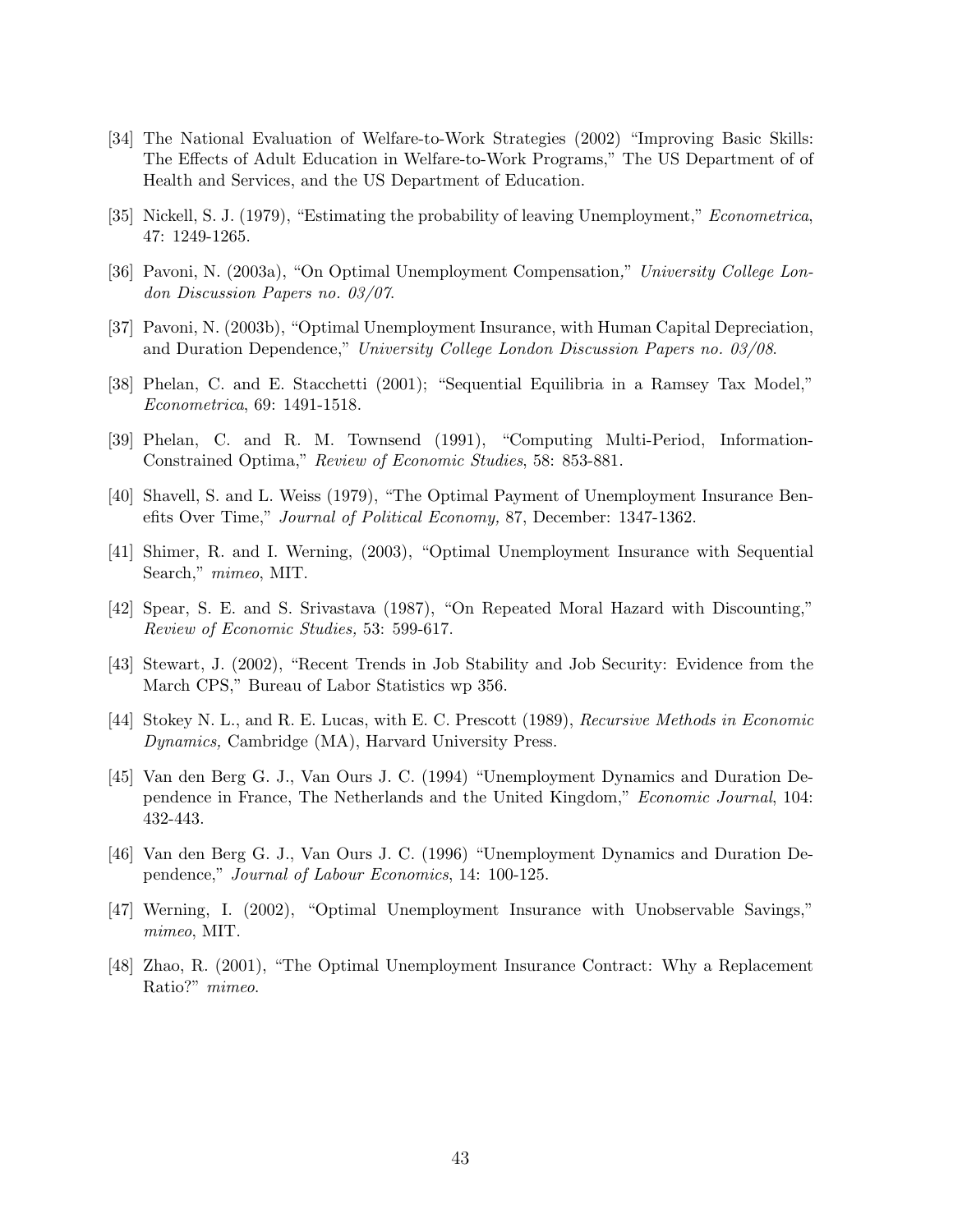### 8 Appendix A: Autarky

#### Proof of Lemma 1:

(i) The timing is as follows: at the beginning of the period, the unemployed agent chooses between search and training; next, the agent chooses consumption and effort. Then, the random outcome y of the chosen activity is revealed. Since, in autarky, failure of search leads to  $c = 0$ for a period, we allow  $u(0) < -\infty$ <sup>27</sup>

The recursive formulation of this problem becomes

$$
v(h) = \max \{ v^U(h), v^T(h) \},
$$
  
where :  

$$
v^U(h) = \max_{a \in \{0, e\}} u(0) - a + \beta \left[ \pi(h, a) \mathbf{w}(h) + (1 - \pi(h, a)) \mathbf{v}^f(h) \right],
$$
  

$$
v^T(h) = \max_{a \in \{0, e\}} u(-\kappa^{TR}) - a + \beta \left[ \theta(a) \mathbf{v}^s(h) + (1 - \theta(a)) \mathbf{v}^f(h) \right].
$$
 (12)

The human capital shocks occur at the end of the period. Recall that the search and training outcomes  $y \in \{s, f\}$  affect the realization of human capital shocks by determining the appropriate law of motion  $Q<sup>y</sup>$ . The associated end-of-period value functions in employment and unemployment are respectively

$$
\mathbf{w}(h) = \int [u (\omega (h')) - e_w + \beta \mathbf{w} (h')] Q^s(dh';h),
$$
  

$$
\mathbf{v}^y(h) = \int_H v(h')Q^y(dh';h).
$$

Since the agent has no income during unemployment, it is clear from (12) that whenever  $\kappa^{TR} > 0$  the worker cannot afford to use the training technology, which may provide partial insurance against adverse human capital shocks. Thus, there is scope for government-provided credit towards the use of the training technology. The only available instrument for consumption smoothing is search effort. Hence, there is also scope for government-provided insurance against negative human capital shocks and against failure of job search.

(ii) To simplify the exposition of this result, we assume that the depreciation technology is deterministic and the wage is constant.<sup>28</sup> For any h such that  $a(h) = e$  we must have

$$
\mathbf{w} \ge \mathbf{v}^f\left(h\right) + \frac{e}{\beta \pi(h, e)}.\tag{13}
$$

We want to show that if (13) holds, then in the previous period, when  $h_0 \geq h$ , condition (13) was still true at  $h_0$ : if an agent chooses high effort in a given period, she must have also chosen

<sup>&</sup>lt;sup>27</sup>Alternatively, one can impose  $u(0) = -\infty$ , but at the same time allow the worker to access a form of home production  $c > 0$ . In this case, we will require  $\kappa^{TR} > c$ .

<sup>&</sup>lt;sup>28</sup>The proof for the general case, more cumbersome but equally instructive, is available upon request.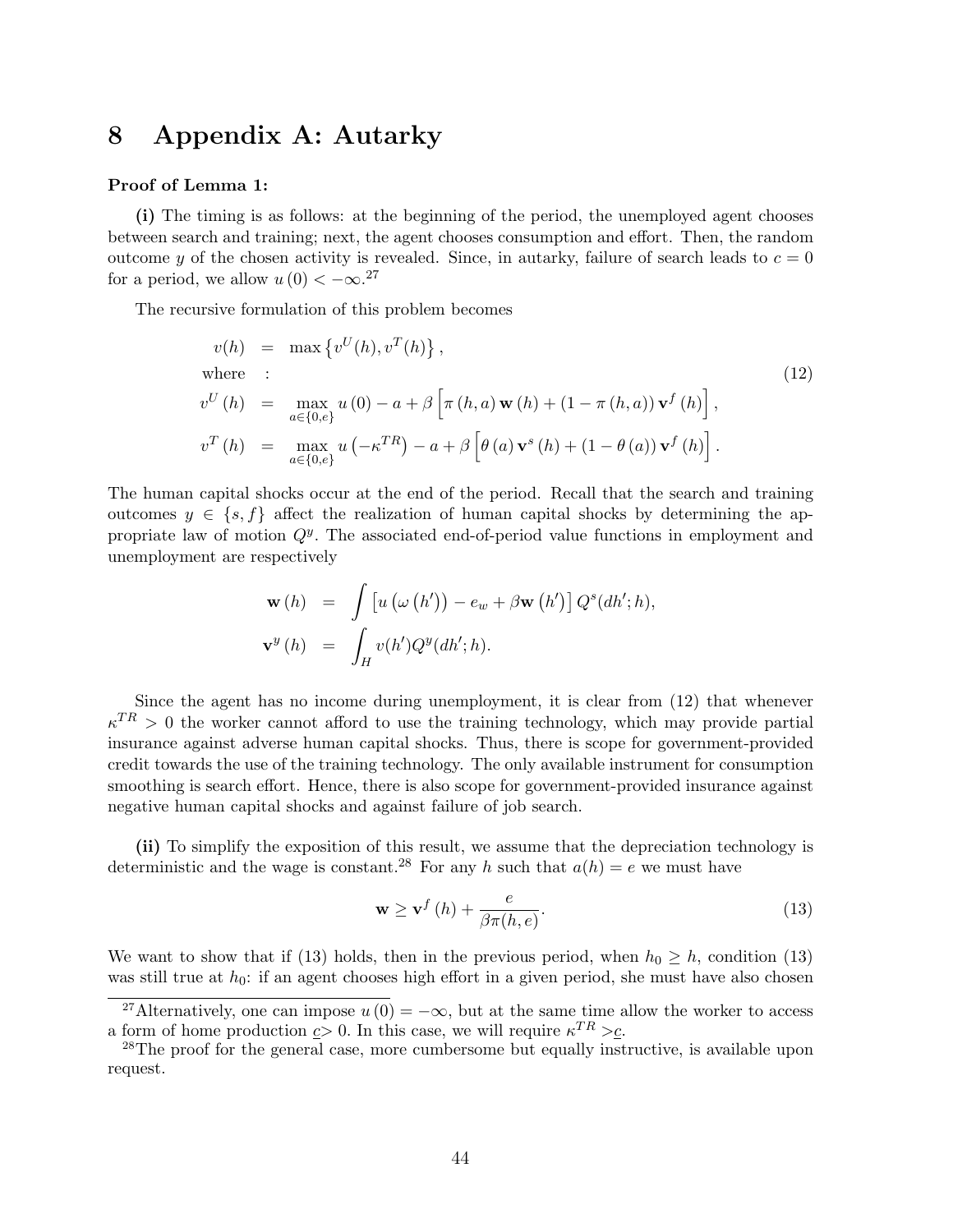high effort in the previous period. Note that:

$$
\mathbf{w} - \mathbf{v}^f(h_0) = \mathbf{w} - v^U(h)
$$
  
\n
$$
= \mathbf{w} - \left\{ u(0) - e + \beta \left[ \pi(h, e) \mathbf{w} + (1 - \pi(h, e)) \mathbf{v}^f(h) \right] \right\}
$$
  
\n
$$
= (1 - \beta \pi(h, e)) \mathbf{w} - u(0) + e - \beta (1 - \pi(h, e)) \mathbf{v}^f(h)
$$
  
\n
$$
\geq (1 - \beta \pi(h, e)) \left( \mathbf{v}^f(h) + \frac{e}{\beta \pi(h, e)} \right) - u(0) + e - \beta (1 - \pi(h, e)) \mathbf{v}^f(h)
$$
  
\n
$$
= (1 - \beta) \mathbf{v}^f(h) - u(0) + \frac{e}{\beta \pi(h, e)}
$$
  
\n
$$
\geq \frac{e}{\beta \pi(h_0, e)}.
$$

The first line uses the definition of  $v<sup>f</sup>$  with deterministic depreciation; the next two lines use the definition of  $v^U$  when  $a = e$ ; the fourth line uses the optimality condition for high-effort (13); and the last line uses the fact that  $\mathbf{v}^f(h) \geq \frac{u(0)}{1-\beta}$  $\frac{u(0)}{1-\beta}$ , with equality holding when  $h = 0$ . The intuition for this result is that both w and  $\pi$  decrease as h depreciates, while the search effort  $\cot e$  is constant. Q.E.D.

#### 9 Appendix B: Sequential Formulation

**History:** Let  $x^t = \{z_0, h_0, y_0, ..., z_t, h_t, y_t\}$  be a history up to time t, where  $z_t \in \{z^e, z^u\}$  is the employment status,  $h_t \in H$  is the level of human capital, and  $y_t \in \{s, f\}$  is the outcome of the worker's activity. The initial condition  $x_0 = (z_0, h_0, y_0)$  is exogenously given.

**Contract:** Let  $W(x_0) = \{c, a, d, m\}$  = ©  $c_t$ ¡  $x^t$  $, a_t$ ¡  $x^t$  $, d_t$ ¡  $x^t$  $, m_t$ ¡  $x^{t}$ )  $\}^{\infty}_{t-}$  $\sum_{t=0}^{\infty}$  to denote the contract, where:

- $c_t$ ¡  $x^t$ is the transfer function, with  $c_t$ ¡  $x^t$  $\geq 0$  for any  $x^t$ . Denote by  $\mathbf{c}(x^{\tau})$  the continu $c_t(x^{\tau})$  is the transfer function, with  $c_t(x^{\tau}) \geq 0$  for any  $x^{\tau}$ ,<br>ation plan of transfers after history  $x^{\tau}$ , i.e.  $\mathbf{c}_t(x^{\tau}) = \{c_{t+n}$  $\frac{1}{\sqrt{2}}$ Denote by  $\mathbf{c}(x)$ <br>  $x^{t+n}$   $\big\}$   $\sum_{n=0}^{\infty} / x^t$
- $a_t$ ¡  $x^t$ is the action (effort choice), where

$$
a_t(x^t) \in \begin{cases} \{0, e\} & \text{if } z_t = z^u, \\ e & \text{if } z_t = z^e, \end{cases}
$$

i.e., employment is defined as a state where the worker is productive and production requires the high effort level e. Denote by  $a_t(x^{\tau})$  the continuation plan of effort choices after node  $x^{\tau}$  and by  $\mathbf{A}_t(x^{\tau})$  the set of all admissible continuation plans, after history  $x^{\tau}$ .

- $d_t$ ¡  $x^t$ is the activity. If  $z_t = z_u$ , then  $d_t$ ¡  $x^t$  $\in \{search, train\}.$  When  $z_t = z_e, d_t$ ¡  $x^{t}$ equals to a singleton that we might call "work". Once again,  $\mathbf{d}_t(x^{\tau})$  will denote the continuation plan of activities after node  $x^{\tau}$ .
- $m_t$ ¡  $x^t$  $\in \{0,1\}$  is a dummy variable for the use of the search-effort monitoring technology, with  $\mathbf{m}_t(x^{\tau})$  denoting the continuation plan contingent on history  $x^{\tau}$ .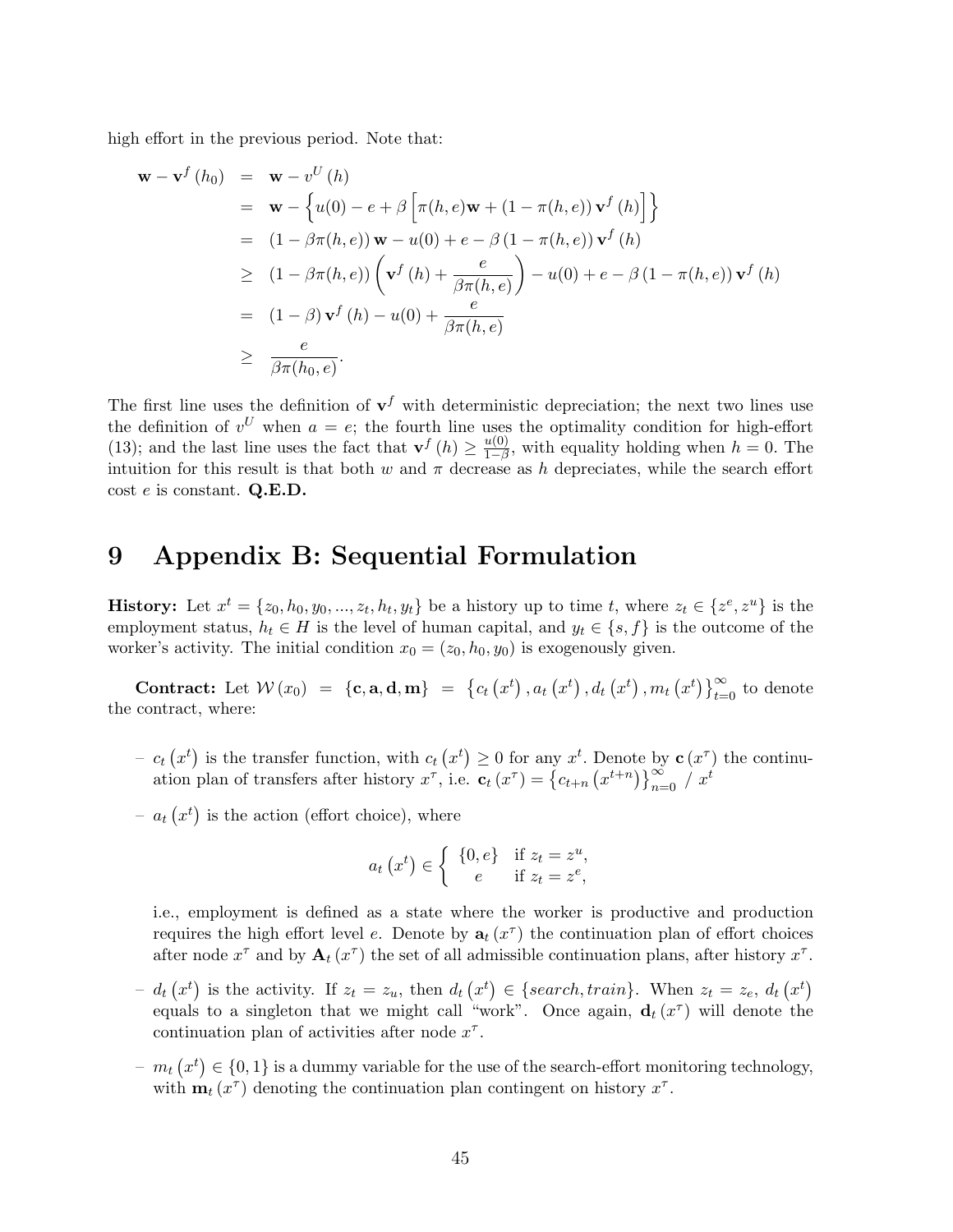Define the expected continuation utility promised in equilibrium by the contract  $W$  after history  $x^t$  as

$$
U_{t}\left(\mathcal{W};x^{t}\right)=\mathbf{E}\left[\sum_{n=0}^{\infty}\beta^{n}u\left(c_{t+n}\left(x^{t+n}\right)\right)-v_{z_{t+n}}\left(a_{t+n}\left(x^{t+n}\right)\right)\mid\mathbf{a}_{t}\left(x^{t}\right),\mathbf{d}_{t}\left(x^{t}\right),\mathbf{m}_{t}\left(x^{t}\right),x^{t}\right].
$$

we assume that  $U_t$ ¡  $\mathcal{W}; x^t$  is well defined for all  $(\mathcal{W}; x^t)$ .

**Incentive compatibility:** In our framework, the triple  $(z_t, h_t, y_t)$  is fully observable. We also assume that the activity  $d_t$  (search, train, work) is observable and enforceable by the planner, hence "contractible". Because of the existence of the monitoring technology, at every node with  $m_t(x^t) = 1$  the effort chosen by the agent should be included in the set of contractible variables.

Define by  $\mathbf{a}_t^{\mathbf{m}}$ ¡  $x^t$  $\subset$  a<sub>t</sub> ¡  $\begin{bmatrix} x^t \end{bmatrix}$ the sub-plan of actions which are not contractible under the monitoring plan **m**. We then have that  $a_t^m(x^t) = a_t(x^t)$  if and only if  $m_t(x^t) = 0$ . In order to generate the sub-plan  $\mathbf{a}^{\mathbf{m}}$  we simply delete the element  $a_t(x^t)$  from  $\mathbf{a}$  whenever  $m_t(x^t) = 1$ . We are now ready to define the set of incentive compatibility constraints. For all  $x<sup>t</sup>$  we require

$$
U_t\left(c, \mathbf{a}, \mathbf{d}, \mathbf{m}; x^t\right) \ge U_t\left(c, \hat{\mathbf{a}}, \mathbf{d}, \mathbf{m}; x^t\right), \qquad (IC(x^t))
$$

where,  $\hat{\mathbf{a}}_t$ ¡  $x^t$ can differ from  $a_t$ ¡  $(x<sup>t</sup>)$  only on the non contractible components  $\mathbf{a}_t^{\mathbf{m}}$ ¡  $x^t$ ponents  $\mathbf{a}_t^{\mathbf{m}}(x^t)$ . Notice where,  $a_t(x^r)$  can differ from  $a_t(x^r)$  only on the non-contractible components  $a_t^m(x^r)$ . Notice<br>that in order to lighten notation, we have omitted the argument  $(x^t)$  form the continuation plans.

Planner problem: In the sequential representation of the contractual relationship, the planner solves

$$
V^*(U_0, x_0) = \sup_{\mathcal{W}(x_0)} \mathbf{E} \left[ \sum_{t=0}^{\infty} \beta^t \left( r \left( h_t, z_t, m_t \left( x^t \right), d_t \left( x^t \right) \right) - c_t \left( x^t \right) \right) \mid \mathbf{a}, \mathbf{d}, \mathbf{m}, x_0, \right]
$$
  
s.t. :  
 $U_0(\mathcal{W}; x_0) \geq U_0$  and  $IC(x^t)$  for all  $x^t \mid x_0$ 

where the return function during employment is  $r$ ¡  $h_t, z_e, m_t$ ¡  $x^t$  $, d_t$ ¡ nction during employment is  $r(h_t, z_e, m_t(x^t), d_t(x^t)) = w(h_t)$ , and during where the return function during employment is  $r(h_t, z_e, m_t(x^r), d_t(x^r)) = w(h_t)$ , and during<br>unemployment is  $r(h_t, z_u, m_t(x^t), d_t(x^t)) = -\kappa(m_t(x^t), d_t(x^t))$ , with the costs given by  $\kappa(0, search) = 0, \, \kappa(1, search) = \kappa^{JM} > 0, \, \kappa(0, train) = \kappa^{TR} > 0, \, \kappa(1, train) = +\infty.$ 

Options of the contract during unemployment: The Table below represents all the admissible combinations of effort, activity and monitoring the planner can implement at every node. The entry  $\times$  in a cell means that this option is never chosen by a welfare maximizing planner, whereas the entry ∗ denotes an option that can be optimal at some point during the contract.

|           | $d_t = search$      |             | $d_t = train$ |                     |  |
|-----------|---------------------|-------------|---------------|---------------------|--|
|           | $m_t = 0$ $m_t = 1$ |             |               | $m_t = 0$ $m_t = 1$ |  |
| $a_t = e$ | $\ast$ (UI)         | $\ast$ (JM) | $*(TR)$       |                     |  |
|           | $a_t = 0$ * (SA)    |             |               |                     |  |

The last entry in the first line is due to the assumption that monitoring effort perfectly during training is prohibitively costly. The entries in the second line  $(a_t = 0)$  can be explained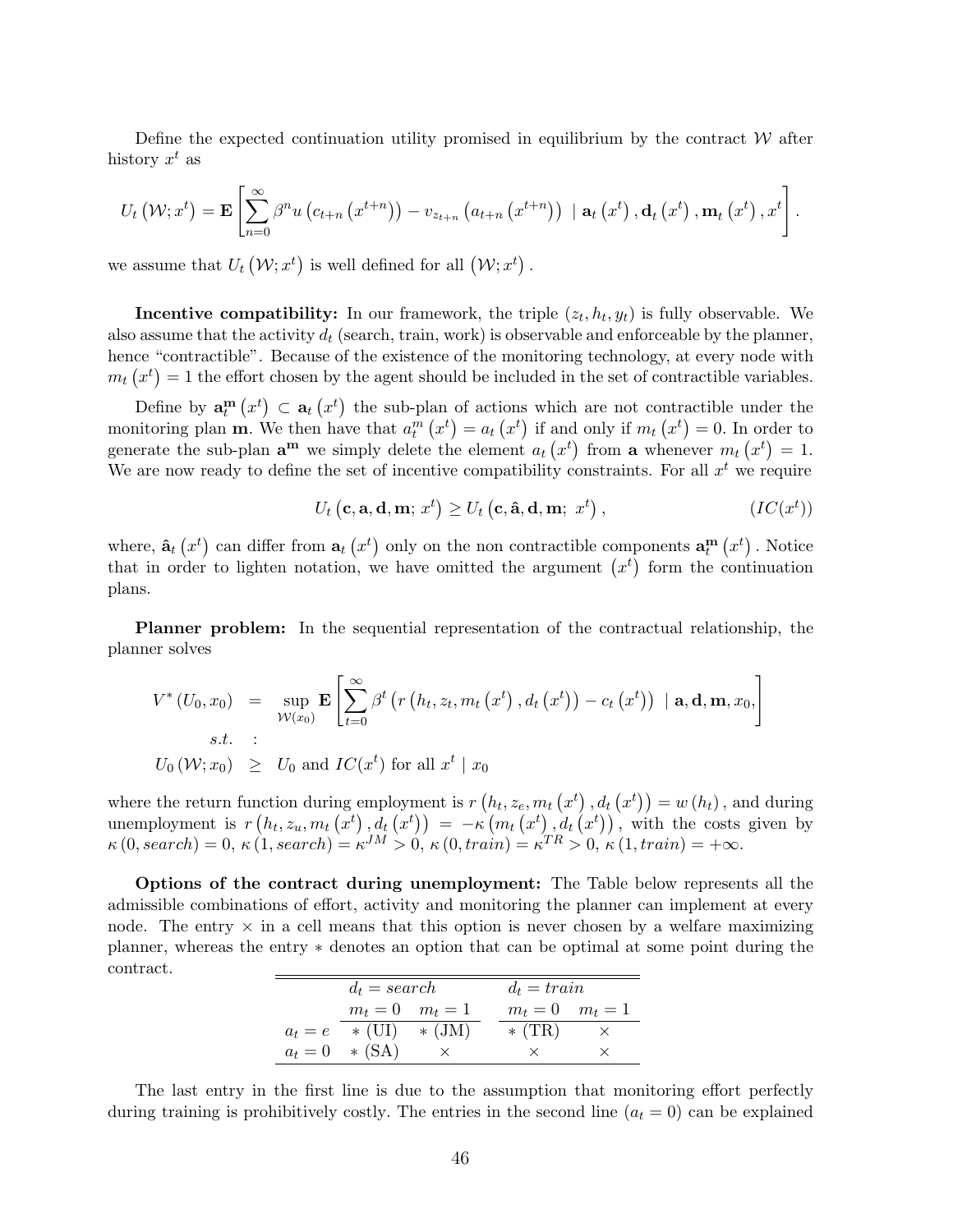as follows. Choosing zero search effort and at the same time monitoring workers' effort is not optimal since in this case the moral hazard problem disappears: because  $\pi(0, h_t) = 0$ ,  $y_{t+1} = s$ is never an equilibrium outcome, so the planner can implement  $a_t = 0$  by threatening an infinite punishment, for example no benefits, off the equilibrium (i.e. whenever  $y_{t+1} = s$ ). Choosing zero effort during training is never optimal since, whenever  $a = 0$ , the training technology is ineffective, hence the planner will always prefer to implement search without monitoring which is cheaper and leads to the same outcome  $(y = f)$ .

The planner can therefore restrict attention to the four remaining options labeled respectively Unemployment Insurance (UI), Job-search Monitoring (JM), Training (TR), and Social Assistance (SA), described in more detail in the main text.

**Recursive formulation:** The state space can be described as a correspondence  $\Gamma(h, z)$ from all the pairs of human capital and employment status  $(h, z) \in H \times \{z^e, z^u\}$  to the set of attainable worker's lifetime utility given by

$$
\Gamma(h, z) = \left\{ U : \exists W(x_0) \text{ satisfying } IC(x^t) \,\forall x^t \mid x_0; U_0(W; x_0) = U, \, (h_0, z_0) = (h, z) \right\},
$$

where we have omitted  $y_0$  from the initial conditions since it is payoff irrelevant for both the agent and the planner.

It is easy to see that when u is unbounded,  $\Gamma(h, z) = R$  for all  $(h, z)$ . We will argue below (see the proof of Proposition 1 in Appendix C) that  $\Gamma(h, z)$  is bounded above, hence the state space has a simple rectangular structure. It is therefore easy to show that a straightforward extension of the standard recursive-contracts methodology (e.g., Spear and Srivastava, 1987) delivers the recursive formulation of the principal-agent problem in terms of the triple  $(U, h, z)$  we propose in the text. Below we will show that the functions solving the Bellman equation are bounded, available upon request we also have a proof that the policy correspondence admits a measurable selection. The usual verification theorem hence implies that the recursive formulation of the problem fully characterizes the optimal program.

### 10 Appendix C: Proofs

PROOF OF PROPOSITION 1.

(i) Boundedness. Since the wage function  $\omega(\cdot)$  is bounded, and  $c \geq 0$ ,  $V^y$  and W are bounded above by  $\frac{\omega_{\text{max}}}{1-\beta}$ . Clearly, if the inverse function of  $u, g \equiv u^{-1}$ , is bounded above then W is bounded below as well. This conclusion holds also for  $V^y$  because  $V^y(U, h)$  is the expected discounted sum of nonnegative returns minus the consumption payments. The returns are bounded since  $\omega(\cdot)$  is bounded and if q is bounded above, the expected discounted value of the consumption payments is also bounded. Consider now the case where  $q$  is unbounded above. Let  $U_{\text{max}} = \lim_{c \to \infty} u(c)$ . Notice that, since g is continuous, in order for g (and the value functions) to be unbounded it must be the case that  $U_{\text{max}} = \infty$ . The idea of the proof is to show that we can, without loss of generality, restrict the state space for  $U$  to be bounded above, hence  $U_{\text{max}} < \infty$ . First, we will show below that since  $\lim_{c\to\infty} u'(c) = 0$ , there will be a sufficiently large utility level  $U^*$  above which the optimal program always implements SA. Since SA induces constant utility forever, for all  $U \geq U^*$  the policy function never delivers utilities above U. Second, the upper bound satisfies  $\overline{U} = U^* + L$  where  $L < \infty$  represents a sufficiently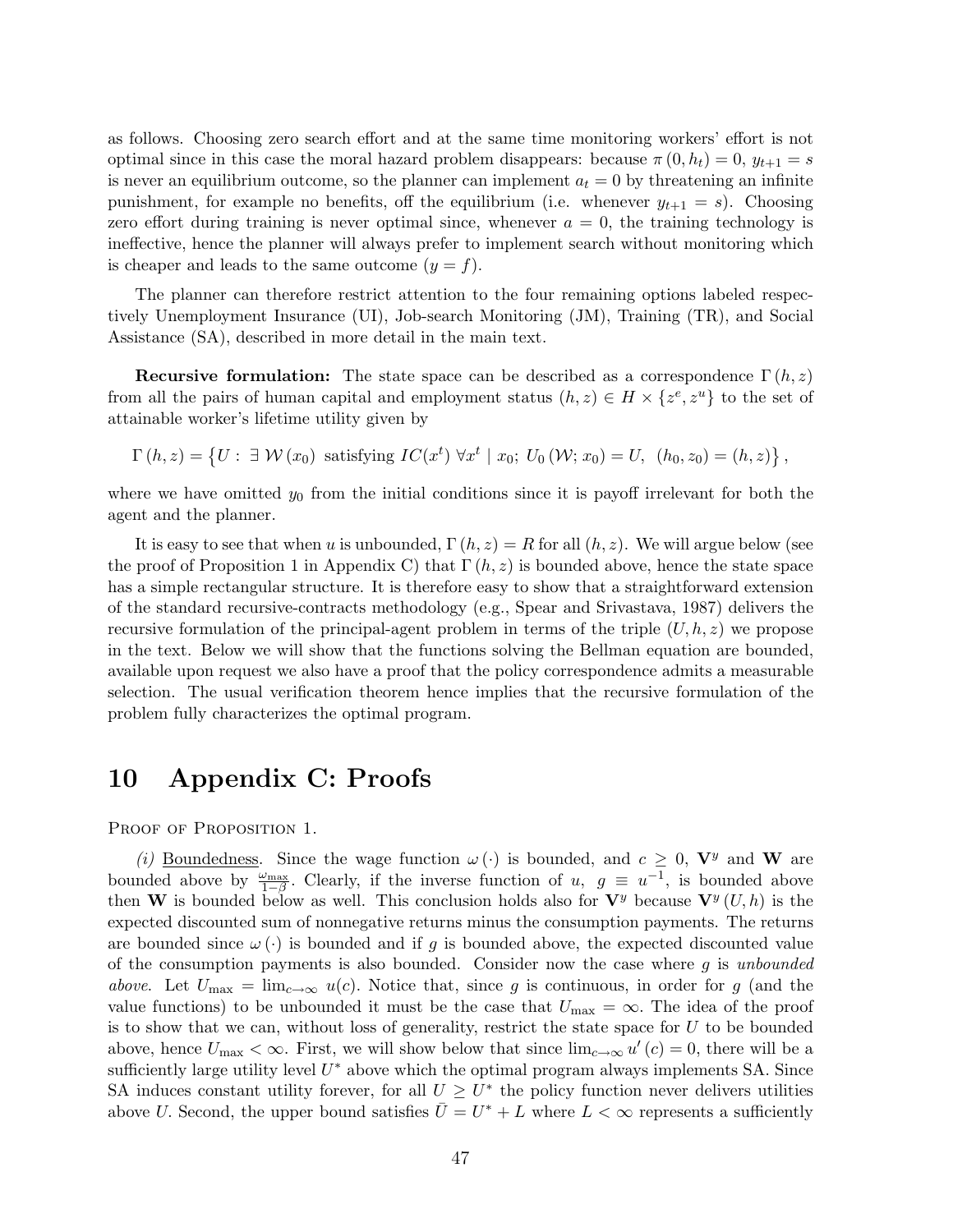large number that allows to satisfy the incentive compatibility constraint (IC1) starting from any  $U \leq U^*$ . Since  $\theta > 0$  and  $\pi(0) > 0$  any  $L \geq \max \left\{ \frac{e}{\theta \beta}, \frac{e}{\pi(0)} \right\}$ butty constraint (ICI)<br> $\frac{e}{\pi(0)}$  will do the job.

**Lemma A1:** There exists a value  $U^* < \infty$  such that if  $U \geq U^*$  then  $V^y(U, h) \leq \frac{g((1-\beta)U)}{1-\beta}$  $1-\beta$ for all h, y.

**Proof:** The idea here is that  $U^*$  is the level of promised utility above which SA dominates any other policy since at this value the cost of compensating the agent for his effort is too large in consumption terms. Clearly, any policy involving a positive effort choice (UI, JM, TR) is dominated by a policy that: i) can implement the effort  $a = e$  this period without IC problem; and ii) by implementing the effort e, it obtains for sure a permanent job with wage  $\omega_{\text{max}}$ . We want to show that for a sufficiently large  $U^*$  the planner will always prefer SA over this "dominating policy". The difference between these two options, expressed in terms of costs for the planner, is

$$
\frac{c^*}{1-\beta} - \frac{\omega_{\text{max}}}{1-\beta} - \frac{c_{SA}^*}{1-\beta},\tag{14}
$$

where the utility promised by the two policies to the agent must satisfy  $U^* = \frac{u(c^*_{SA})}{1-\beta} = \frac{u(c^*)}{1-\beta} - e$ . If we multiply by  $1 - \beta$  and use  $g = u^{-1}$  to denote the inverse function of u, we can state the cost difference in (14) equivalently as

$$
g((1 - \beta)(U^* + e)) - \omega_{\text{max}} - g((1 - \beta)U^*).
$$
 (15)

By the mean value theorem, we have

$$
g((1 - \beta) (U^* + e)) - g((1 - \beta) U^*) = g'((1 - \beta) \xi_U) (1 - \beta) e
$$

for some  $\xi_U \in [U^*, U^* + e]$ . Since  $\lim_{U \to \infty} g'((1 - \beta)U^*) = \lim_{c \to \infty} \frac{1}{u'(c)} = \infty$ , it must be that for  $U^*$  large enough  $g'((1-\beta)\xi_U) > \frac{\omega_{\text{max}}}{(1-\beta)e}$  and hence the expression (15) becomes a positive number, i.e.  $SA$  is less costly than the dominating policy.  $Q.E.D.$ 

Continuity. First, notice that the integral and Max operator in (5) deliver a continuous function as long as each  $V^i$  is continuous and  $Q^y$  has the Feller property. Second, given W and a generic  $V$ , the value function associated to policy i takes the form

$$
V_{\mathbf{V}}^{i}(U,h) = \max_{(z,U^{y}) \in \Gamma^{i}(U,h)} -g(z) + \beta \left[ p(h) \mathbf{W}(U^{s},h) + (1-p(h)) \mathbf{V}(U^{f},h) \right]
$$
  
s.t.  $IC^{i}(U,h), PK^{i}(U,h)$ 

with  $p(h) = \pi(h) \in (0,1)$  if  $i = UI$ , JM;  $p(h) = \theta$  if  $i = TR$ ; and  $p(h) = 0$  if  $i = SA$ . Analogously, we have different incentive constraints for different policies  $i$ . Since the domain constraints  $\Gamma^{i}(U, h)$  can always be chosen to be a continuous correspondence at every  $(U, h)$ , the feasibility correspondence  $\Gamma^i(U, h) \cap IC^i(U, h) \cap PK^i(U, h)$  is continuous.<sup>29</sup> Since  $g = u^{-1}$  is a continuous function, we can apply the Maximum Theorem to show that as long as W and

 $^{29}$ In particular, notice that from Theorem 3.4 in Stokey, Lucas and Prescott (SLP), the fact that we allow u to be unbounded does not create additional problems since for any finite  $U$  it is never optimal to promise  $U^y = -\infty$ . As a cosequence we can w.lo.g. impose a lower bound on  $U^y$  for any  $(U, h)$  and get a compact valued correspondence  $\Gamma^i(U, h)$  for all *i*.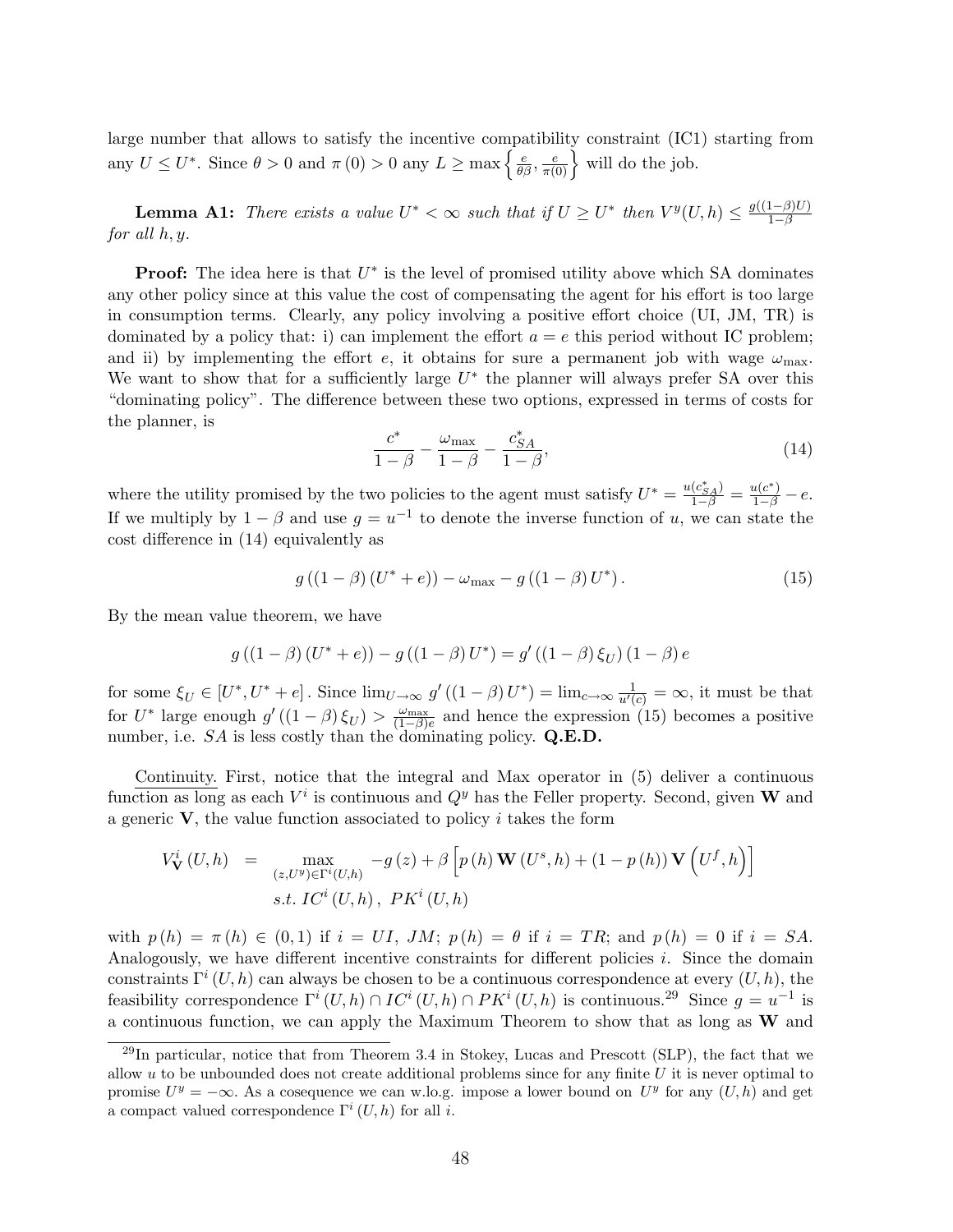V are continuous  $V^i_{\mathbf{V}}(U, h)$  is also continuous. Moreover, since  $Q^y$  has the Feller property, and both  $\pi$  and  $\omega$  are continuous in h, a direct application of Theorem 9.6 in SLP implies that  $\mathbf{V}^y$ is a bounded and continuous function (jointly in  $U$  and  $h$ ).

Concavity (in  $U$ ) is obtained from the "convexification" over human capital. Showing concavity for  $h = 0$  is easy since  $\omega(0) = 0$ ,  $Q^s(\cdot, 0) = Q^f(\cdot, 0)$  and the fact that  $Q^f(\cdot, 0)$  has a mass of probability one at 0 jointly imply that at  $h = 0$  the optimal program implements SA whose value is a concave function.

For  $h > 0$  the proof extends Aumann (1965), Proposition 6.2 to problem (5).

**Lemma A2:** Let V be bounded, continuous in U and measurable in h and let  $D \subset \Re$  a compact set. If  $Q(\cdot,\bar{h})$  is atomless for every  $\bar{h}$ , the function V defined as

$$
\mathbf{V}(U; \bar{h}) = \sup_{(U(h))_{h \in H}} \int_{H} V(U(h), h) dQ(h; \bar{h})
$$
  
s.t. :  $U(h) \in D; \int_{H} U(h) dQ(h; \bar{h}) = U$ 

is concave in U for all  $\bar{h} \in H$ .

**Proof:** (Sketch) We have to show that the (ipo)graph of  $V$  is a convex set. Given  $V$ , define the correspondence

$$
F^{V}(h) = GrV(\cdot, h) = \{x \in \Re^2 : x_1 \in D, -B \le x_2 \le V(x_1, h)\}.
$$

We claim that the set

$$
A^{F}(\bar{h}) = \left\{ \begin{array}{c} (u, v) \in \Re^{2} : \exists (\bar{\mathbf{u}}, \bar{\mathbf{v}}) : (\bar{\mathbf{u}}, \bar{\mathbf{v}}) (h) \in F^{V}(h) \\ \int_{H} \bar{u}(h) dQ(h; \bar{h}) = u \\ \int_{H} \bar{v}(h) dQ(h; \bar{h}) = v \end{array} \right\}
$$

is the graph of **V** given  $\bar{h}$ . Now consider the set

$$
CW^V(u, v; \bar{h}) = \left\{ \begin{array}{c} (\mathbf{u}, \mathbf{v}) : H \to \mathbb{R}^2 \text{: for all } h \ (u(h), v(h)) \in coF^V(h) \\ \int_H v(h) dQ(h; \bar{h}) = v \\ \int_H u(h) dQ(h; \bar{h}) = u. \end{array} \right\}
$$

When the set

$$
\{(\mathbf{u}, \mathbf{v}) : H \to \mathbb{R}^2 \colon \text{for all } h \ (u(h), v(h)) \in coF^V(h)\}
$$

is endowed with the weak-\* topology,  $CW^V(u, v; \bar{h})$ is convex and compact. Hence, by the Krein-Mirman Theorem, it has an extreme point, the vector valued function  $(\bar{\mathbf{u}}, \bar{\mathbf{v}})$ . Since the equality constraints are finitely many, we can use an extension of Propositions 6.1 and 6.2 in Aumann (1965), and show that  $(\bar{\mathbf{u}}, \bar{\mathbf{v}})$  takes values only at the extreme points of  $coF(h)$ . But then  $(\bar{\mathbf{u}}, \bar{\mathbf{v}})$   $(h) \in ext F(h)$  a.e. for all h. Since  $F(h)$  is compact, then  $ext F(h) \subset F(h)$ . This then  $(\mathbf{u}, \mathbf{v})$  (*h*)  $\in$  *extr* (*h*) *a.e.* for all *h*. Since *F* (*h*) is compact, then *extr* (*h*)  $\subset$  *F* results implies that  $A^{coF}(\bar{h}) = A^F(\bar{h})$ , which concludes the proof since  $A^{coF}(\bar{h})$ is clearly convex. Q.E.D.

(ii) Monotonicity in U. To show that  $V^y$  is decreasing in U when u is unbounded below notice that for any finite  $U$  in order to reduce marginally the continuation utility, the planner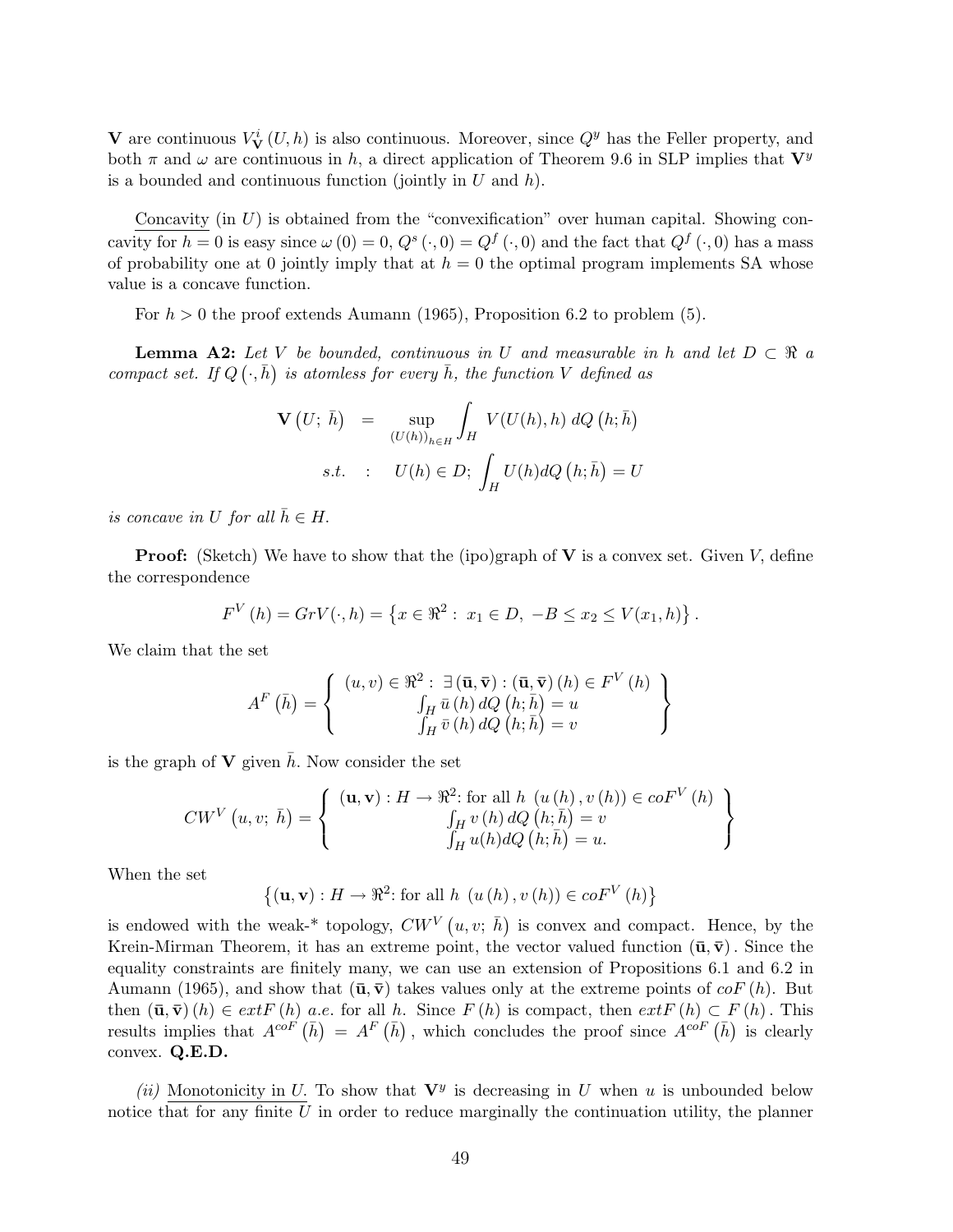can replicate exactly the same payment scheme as the one under U from next period on and reduce this period payment to  $c' > 0$  so that  $\delta U = u(c) - u(c')$  for an arbitrarily small  $\delta$ . This possibility is always guaranteed also in UI and TR by the fact that the IC constraint (IC1) can be written independently of c and that  $u$  is unbounded below. As a consequence, the associated Bellman operator maps decreasing functions into decreasing functions, and we can directly apply the line of proof of Theorem 9.7 of SLP to show that  $V^y$  is monotone in U.

Monotonicity in  $h$ . We first need a preliminary Lemma, which states formally the intuitive fact that the value of employment for the planner dominates the value of unemployment  $V^f$  in every state.

**Lemma A3:** If  $e_w = 0$ , and u is unbounded below, then  $\mathbf{W}(U, h) > \mathbf{V}^y(U, h)$  for any pair  $(U, h)$  and for any  $y = s, f$ .

**Proof:** Let  $\bar{\mathbf{V}}^y(U, h)$  be the function that dominates  $\mathbf{V}^y(U, h)$  defined as

$$
\overline{\mathbf{V}}^{y}(U,h) = \int \max_{U(h') \in D} \overline{V}(U(h'),h')Q^{y}\left(dh';h\right),
$$
  
s.t. :  

$$
U = \int U(h')Q^{y}\left(dh';h\right),
$$

where for any  $(U, h)$ 

$$
\bar{V}(U,h) = \max_{i \in \{JM, SA, TR, UI\}} \bar{V}^i(U,h)
$$

with the dominating value for UI being defined as

$$
\overline{V}^{UI}(U,h) = \max_{c, U^f, U^s} -c + \beta \left[ \pi(h) \mathbf{W}(U^s, h) + (1 - \pi(h)) \mathbf{V}^f(U^f, h) \right]
$$
  
s.t. :  

$$
U = u(c) + \beta \left[ \pi(h) U^s + (1 - \pi(h)) U^f \right],
$$

the dominating value for TR being defined as

$$
\overline{V}^{TR}(U,h) = \max_{c, U^f, U^s} -c + \beta \left[ \theta \mathbf{V}^s(U^s, h) + (1 - \theta) \mathbf{V}^f(U^f, h) \right]
$$
  
s.t. :  

$$
U = u(c) + \beta \left[ \theta U^s + (1 - \theta) U^f \right],
$$

and the dominating values for JM and SA being defined as

$$
\bar{V}^{JM}(U,h) = \bar{V}^{UI}(U,h),
$$
  

$$
\bar{V}^{SA}(U,h) = V^{SA}(U,h).
$$

Note that  $\bar{V}^y \geq V^y$  because in the "bar" policies the planner can save resources (i) by avoiding paying the direct costs  $\kappa^i$ , (ii) by avoiding satisfying the IC constraint in UI and TR, and (iii) when  $u$  is unbounded below, by reducing the transfer  $c$ , since there is no need to compensate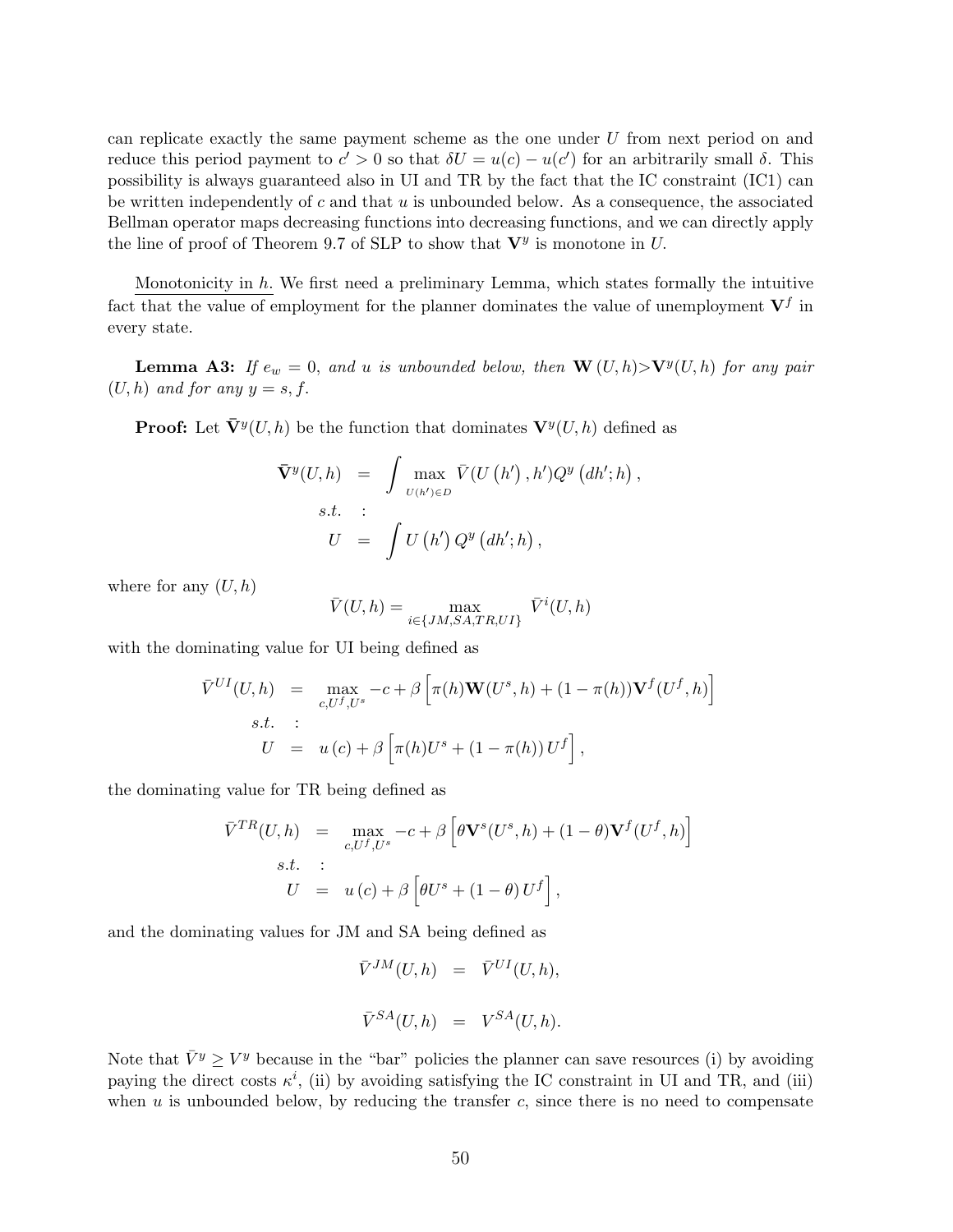the agent for her search/training effort, while at the same time promising the same  $(U^s, U^f)$ as under the benchmark policies.

Now, if we replace  $V^y$  with the corresponding  $\bar{V}^y$  in each specific policy, we obtain new values for each programs  $\overline{\overline{V}}^i$  that dominate the individual policy  $\overline{V}^i$ , hence  $\overline{\overline{V}}^y \geq \overline{V}^y$  where

,

$$
\overline{\nabla}^{y}(U, h) = \int \max_{i(h'), U(h')} \overline{\nabla}^{i(h')} (U(h'), h') Q^{y} (dh'; h)
$$
  
s.t. :  

$$
i(h') \in \{JM, SA, TR, UI\},
$$
  

$$
U(h') \in D, \text{ and}
$$
  

$$
U = \int U(h') Q^{y} (dh'; h).
$$

Now, notice that since there is no incentive compatibility constraint and no effort to be compensated, consumption is always constant and we can simply decompose  $\overline{\nabla}^y(U, h)$  in two separate pieces, i.e.

$$
\overline{\nabla}^y(U, h) = K^y(h) - \frac{g((1 - \beta)U)}{1 - \beta},
$$

where  $K^y(h)$  is the expected discounted wage return attainable starting from unemployment and human capital h. It is now easy to see that  $K^y(h) < \frac{\mathbf{E}[\omega(h');h,s]}{1-\beta}$  $\frac{(h');h,s]}{1-\beta}$ , where we used the law of iterated expectations to obtain the right-hand side. This inequality must hold since  $\beta, \pi$ , and  $\theta$  are all less or equal than 1, and  $Q^s \succeq_{FO} Q^f$ . Recalling the expression for the value of employment in (10), we have shown that  $\mathbf{W}(U, h) > \overline{\overline{\mathbf{V}}}^{y}(U, h) \geq \mathbf{V}^{y}(U, h)$ . Q.E.D.

**Remark:** A comment on the assumption  $e_w = 0$  is in order. If  $e_w > 0$  it might be the case that SA becomes more attractive than employment to the planner for certain states. In particular, for large utility levels, the planner might indeed be willing to give up the wage returns in exchange for the possibility of not compensating the worker for her effort on the job. We want to rule out this possibility.

We are now ready to show our result on the monotonicity of  $\mathbf{V}^y(U,h)$  with respect to h. Our aim is to show that the Bellman operator maps weakly increasing functions into themselves. The additional complication with respect to the standard case analyzed in SLP stems from the fact that the feasibility constraint is not necessarily monotone in h. Assume first  $UI$  is implemented at  $(U, h)$  (if TR is implemented the argument is even easier), and consider the case where  $h'$ is slightly above h. We show that the planner can gain at this higher human capital level by keeping c and  $U^f$  constant and by giving the agent  $\hat{U}^s$  so that the promise-keeping constraint is satisfied, i.e. h i

$$
U = u(c) - e + \beta \left[ \pi(h')\hat{U}^s + (1 - \pi(h')) U^f \right].
$$

In order to recover the value  $\hat{U}^s$  consider the following experiment: assume that under  $h'$ , in case of success the planner gives  $U^s$  to the agent with probability  $\gamma$  so that  $\gamma \pi(h') = \pi(h)$ , and  $U^f$  otherwise (notice that  $U^s \geq U^f$  since it might be the case that at some point during unemployment the agent supplies positive effort). Now, if we compute the return of the planner from next period on, we have

$$
\pi(h')\left[\gamma W(U^s,h')+(1-\gamma)W(U^f,h')\right]+(1-\pi(h'))\mathbf{V}^f(U^f,h'),
$$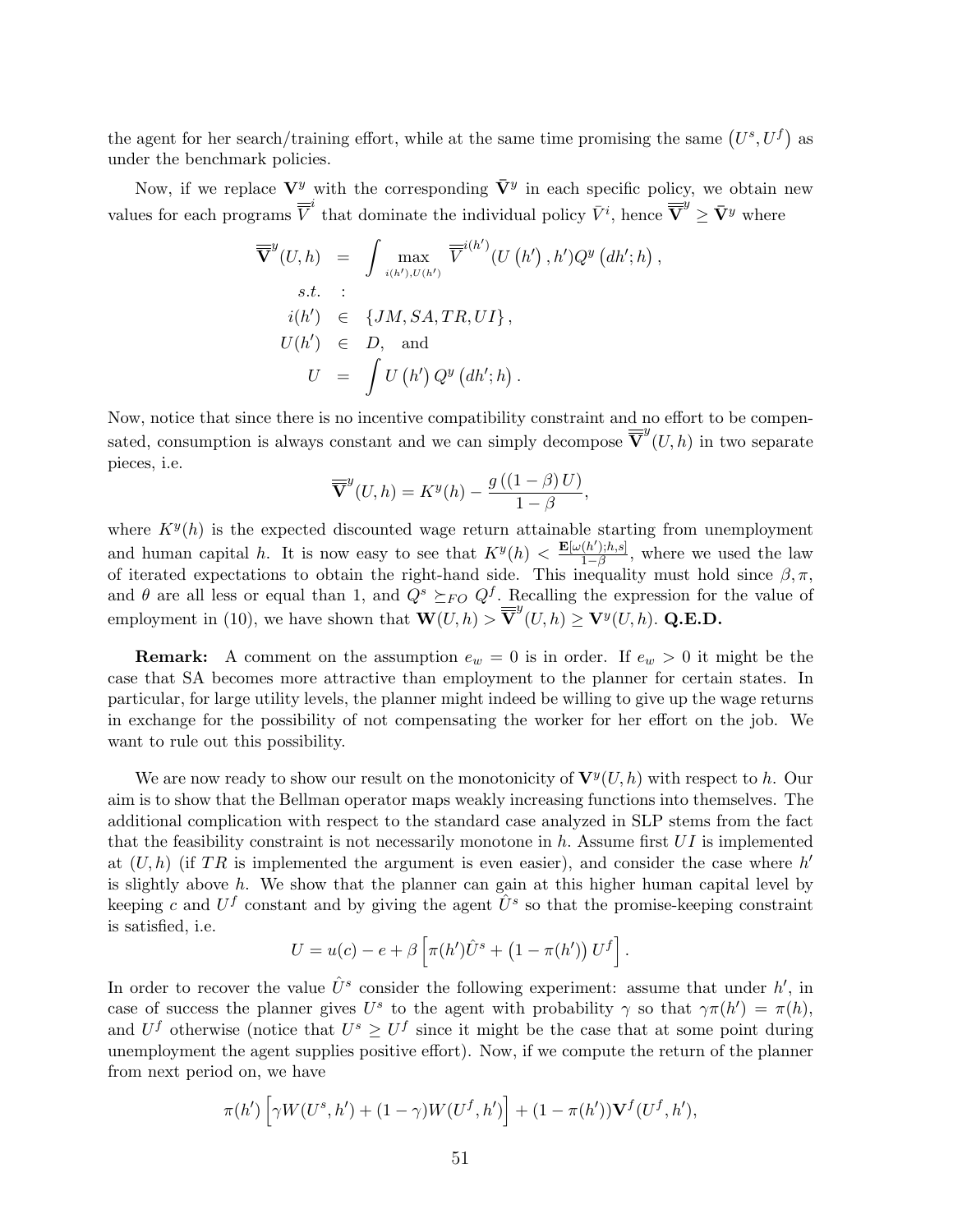and rearranging terms one gets

$$
\pi(h)W(U^s,h')+(1-\pi(h))\mathbf{V}^f(U^f,h')+\left[\pi(h')-\pi(h)\right]\left[W(U^f,h')-\mathbf{V}^f(U^f,h')\right],
$$

which is greater than the next period's planner return under  $h$  because – since wages are increasing in  $h$ -  $W(U, h') \geq W(U, h)$  for any U,  $V^f$  is increasing in h by assumption, and  $W(U, h) > V^f(U, h)$  for any pair  $(U, h)$ . Since both W and  $V^f$  are concave we can always find a contract that does not involve the use of such  $\gamma$ -lotteries which (weakly) dominates that described above. Q.E.D.

We can now apply directly Theorem 9.11 in SLP. Notice that what we show together with monotonicity is that if  $\mathbf{V}_0^y \leq \mathbf{W}$  then  $T\mathbf{V}_0^y \leq W$  where T is the Bellman operator.

 $(iv)$  The proof of differentiability with respect to in h is omitted for brevity, but it is available upon request.

(v) Straightforward from the expression in (10).  $Q.E.D.$ 

PROOF OF COROLLARY 1.

 $(i)$  Boundedness, continuity, and monotonicity have been shown above. Strict concavity is obtained from the fact that  $-g \equiv -u^{-1}$  is strictly concave and for any program both the incentive and promise keeping constraints are linear (hence convex). Hence, as long as  $\mathbf{V}^y$ and W are concave  $V^i$  will be strictly concave (e.g. see the line of proof of Theorem 4.8 in SLP). Differentiability is obtained by a simple application of the Benveniste and Scheinkman Lemma (1979) to the problem defining  $V^i$  using the fact that  $-g$  is concave and continuously differentiable (see Theorems 4.10 and 4.11 in SLP).

 $(ii)$  Straightforward from  $(6)$ .

(*iii*) Again, for brevity, we omit the proof of differentiability with respect to h.

(iv) (Sketch) Clearly,  $V^y$  is differentiable at all interior points where it is linear and where it coincides with one specific  $V^i$ . It remain to show that it is differentiable also at all points where it 'just' touches the single policies. Denote  $U_0$  one of such points. In this case we can apply the Benveniste and Scheinkman Lemma. To see that the conditions for its application are met notice that  $\mathbf{V}^y(U,h) \geq V^i(U,h)$  for all U and that  $\mathbf{V}^y(U_0,h) = V^i(U_0,h)$  with  $\mathbf{V}^y$  concave and  $V^i$  concave an differentiable. Q.E.D.

PROOF OF PROPOSITION 2.

The reason why the proof is somewhat involved is that one reason why the planner might want to implement, say, JM after  $SA$  is that this strategy allows the planner to avoid requiring the agent to supply the whole high effort level, as it permits eliciting from the agent only a fraction  $\beta$  of the high effort level e. The proof makes heavily use of randomizations in period t to show that the effort "level"  $\beta e$  can always be implemented through lotteries across SA and other policies within the same period, without the use of delays.

More formally, we want to show that SA is absorbing up to a measure zero event.

**Proposition 2':** In an optimal WTW program, SA cannot be followed with positive probability by any other policy. That is, in each period t there cannot be a positive measure  $\mu_t$  of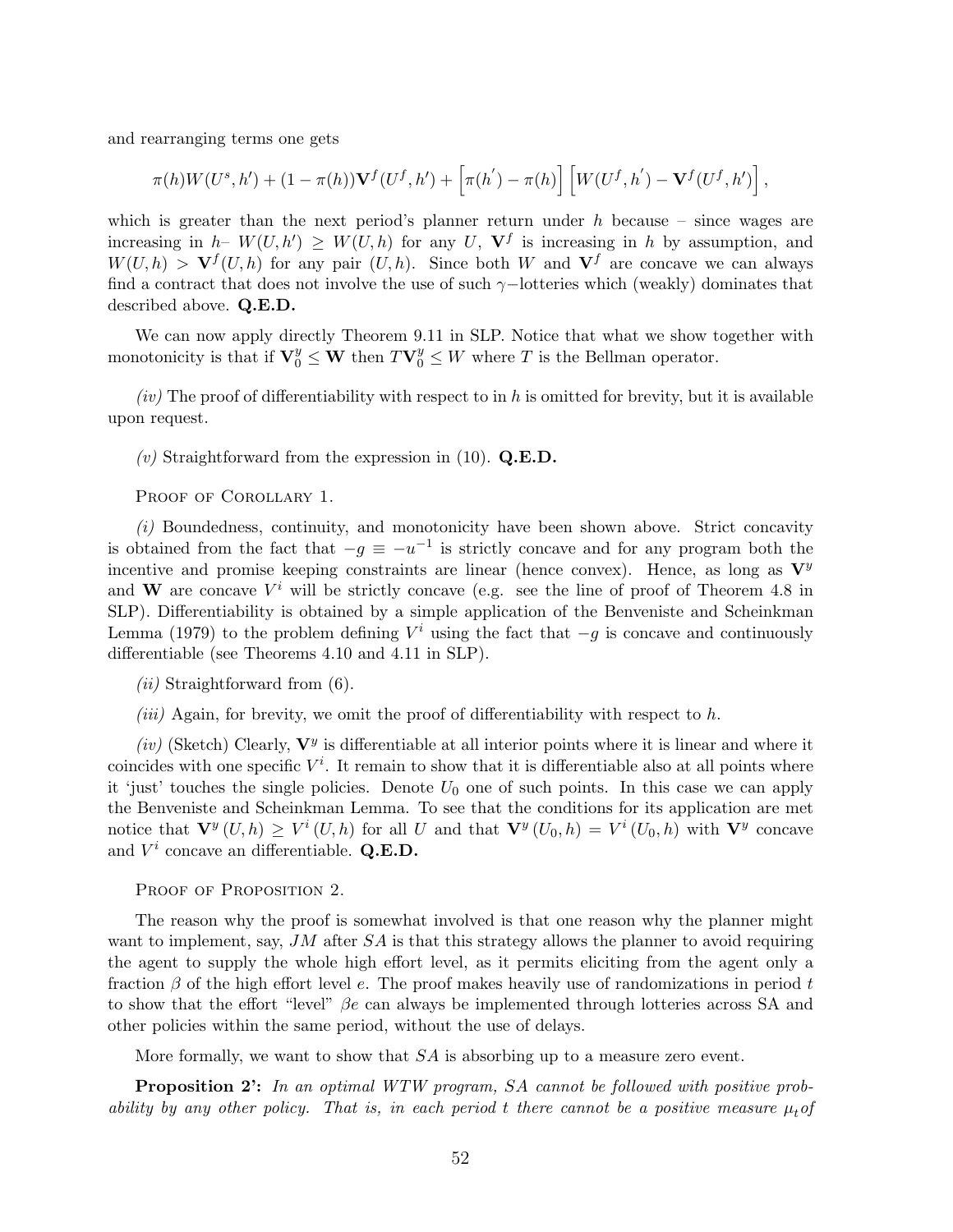human capital shocks  $h_t$  such that SA is implemented for all such  $h_t$  and at the same time there a positive measure  $\mu_{t+n}$  of  $h_{t+n}$  at a future time  $t+n$ , for which another policy is implemented.

**Proof:** We will show it by contradiction. Let us set w.l.o.g.  $\mu_t = \mu_{t+1} = 1$  and consider the plan  $\alpha$  where SA is immediately followed by UI. The case where SA is followed by JM is easier to show using the same line of proof: we can simply disregard incentive compatibility. At the end of the proof, we will show that  $SA$  cannot be followed by  $TR$  either.

We want to show that the stated sequence cannot be part of an optimal program since the planner can gain by implementing an alternative plan  $\alpha'$  where in the initial period t it implements UI with probability  $\beta$  and SA with probability  $(1 - \beta)$ . In the following periods, after UI the alternative plan  $\alpha'$  implements exactly the same program which followed UI under  $\alpha$ , whereas for the  $(1 - \beta)$  shocks SA is implemented forever.

Two remarks on the general case: (1) When  $\alpha$  contemplates that, after SA, UI is implemented only for a subset of shocks  $h_{t+1}$  with measure  $\mu_{t+1} < 1$ , then the randomization in the alternative plan  $\alpha'$  should be amended as follows: in period t, UI is implemented with probability  $\mu_{t+1}\beta$  and from then on the program follows exactly what  $\alpha$  suggested. With probprobability  $\mu_{t+1}$  and from then on the program follows exactly what  $\alpha$  suggested. With probability  $(1 - \mu_{t+1}\beta)$  the new plan  $\alpha'$  implements  $SA$  in the first period. In the second period, after SA the program implements SA only with probability  $(1 - \beta)$ , whereas with probability Their SA the program implements SA only with probability  $(1 - \beta)$ , whereas with probability  $1 - \mu_{t+1}\beta$   $- (1 - \beta) = \beta (1 - \mu_{t+1})$  the program follows what was implemented under  $\alpha$ . In general, if for each  $h_t U I$  is implemented with probability  $\mu_{t+1}(h_t)$  - since  $h_{t+1} \leq h_t$  for any such  $h_{t+1}$  - there must be a measure  $\mu = \int \mu_{t+1} (h_t) dQ^f(\cdot, h_0)$  (a fortiori a measure  $\beta \mu$ ) of  $h_t$ shocks such that implementing  $UI$  in period t is cheaper than some  $UI$  implemented in period  $t+1$  under  $\alpha$ . Finally, (2) in the case where  $\alpha$  implements UI at some future period  $t+n$  with  $n > 1$ , the initial randomization under  $\alpha'$  must be adjusted so that only for a measure  $\beta^n$  of shocks it implements UI and it implements SA for the remaining (measure  $1 - \beta^n$  of) shocks.

The optimal payments under the plan  $\alpha$  are  $c_t(h) = c_{t+1}(h, h') = c$  since SA does not involve incentives and the agent is insured against human capital shocks. These payments, together with the continuation utilities  $U_{t+2}^y$  contingent on the period  $t+1$  search-activity outcome  $y = s, f$ , and the human capital shocks must satisfy

$$
U_t^{\alpha} = u(c) + \beta (u(c) - e) ++ \beta^2 \int_H \int_H \beta \left[ \pi (h') U_{t+2}^s (h, h') + (1 - \pi (h') U_{t+2}^f (h, h') \right] dQ^f (\cdot; h) dQ^f (\cdot; h_0).
$$

where, for notational simplicity, we set  $h' = h_{t+1}$ . Incentive compatibility implies that for all  $h'$ we must have ¢ ¢

$$
U_{t+2}^{s}(h, h') - U_{t+2}^{f}(h, h') \ge \frac{e}{\pi (h')\beta},
$$
\n(16)

Consider now the program  $\alpha'$ .<sup>30</sup> Under this alternative, the agent receives the initial payment

With probability 
$$
\beta
$$
 :  $UI \rightarrow \pi(h) \text{Empl} + (1 - \pi(h)) \text{Unempl}$   
With probability  $1 - \beta$  :  $SA \rightarrow SA \rightarrow SA \dots$ 

<sup>&</sup>lt;sup>30</sup>Recall that the new program  $\alpha'$  implements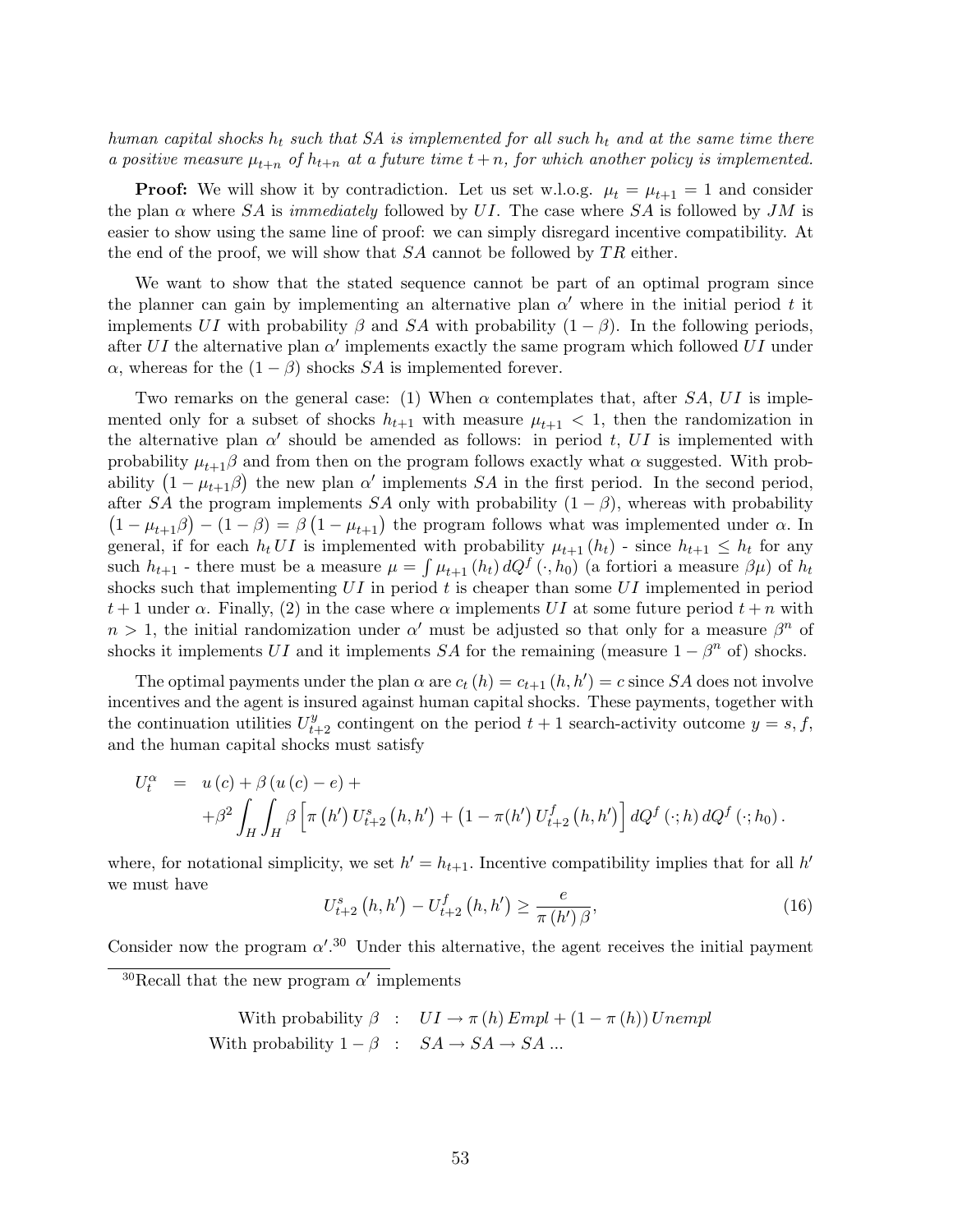$\hat{c}_t$  independent on the randomization, hence her expected discounted utility is

$$
U_t^{\alpha'} = u(\hat{c}_t) - \beta e + \int_{H_{\beta}} \beta \left[ \pi(h) \hat{U}_{t+1}^s (h) + (1 - \pi(h)) \hat{U}_{t+1}^f (h) \right] dQ^f (\cdot; h_0) + \int_{H_{1-\beta}} \beta \left[ \hat{U}_{t+1} (h) \right] dQ (\cdot; h_0),
$$

where  $H_{\beta}$  has measure  $\beta$  and  $H_{1-\beta}$  has measure  $1-\beta$ . Now set  $\hat{c}_t = c$ ,  $\hat{U}_{t+1}(h) = -\frac{c}{1-\beta}$ 3. Now set  $\hat{c}_t = c$ ,  $\hat{U}_{t+1}(h) = -\frac{c}{1-\beta}$ , and for  $y = s, f$  set  $\hat{U}_{t+1}^y(h) = \int U_{t+2}^y(h, h') dQ^f(\cdot, h) \equiv \mathbf{E}\left[U_{t+2}^y(h, h')\right]$ .

Substitute these terms into the general formulation of the agent's utility under  $\alpha'$ . We get:

$$
U_t^{\alpha'} = u(c) - \beta e + (1 - \beta) \beta u(c) + \beta u(c) + \int_{H_{\beta}} \beta \left[ \pi(h) \mathbf{E} U_{t+2}^s (h, h') + (1 - \pi(h)) \mathbf{E} U_{t+2}^f (h, h') \right] dQ^f (\cdot; h_0).
$$

It is easy to see that these payments deliver the same utility to the agent. We now have to check whether incentive compatibility is satisfied. Notice that we have

$$
\mathbf{E}U_{t+2}^{s}\left(h,h^{\prime}\right)-\mathbf{E}U_{t+2}^{f}\left(h,h^{\prime}\right)=\mathbf{E}\left[U_{t+2}^{s}\left(h,h^{\prime}\right)-U_{t+2}^{f}\left(h,h^{\prime}\right)\right]\geq\mathbf{E}\left[\frac{e}{\pi\left(h^{\prime}\right)\beta}\right]\geq\frac{e}{\pi\left(h\right)\beta},
$$

where the second inequality uses (16) and the last one uses the fact that  $\pi$  is increasing in h.

What is now left to show is that the planner can gain by following  $\alpha'$  instead of  $\alpha$ . Under  $\alpha$ the planner net returns are

$$
-c - \beta c + \beta^2 \int_H \mathbf{E} \pi \left( h' \right) \mathbf{W} \left( U_{t+2}^s \left( h, h' \right), h' \right) + \left( 1 - \pi \left( h' \right) \right) \mathbf{V}^f \left( U_{t+2}^f \left( h, h' \right), h' \right) dQ^f dQ^f,
$$

whereas under the new contract  $\alpha'$  they are

$$
-c - \beta c + \beta^2 \int_H \pi(h) \mathbf{W} \left( \mathbf{E} U_{t+2}^s \left( h, h' \right), h \right) + (1 - \pi(h)) \mathbf{V}^f \left( \mathbf{E} U_{t+2}^f \left( h, h' \right), h \right) dQ^f.
$$

It suffices to show that for every  $h$  we have

$$
\mathbf{E}\pi(h')\mathbf{W}(U_{t+2}^{s}(h,h'),h') + (1-\pi(h'))\mathbf{V}^{f}(U_{t+2}^{f}(h,h'),h')\leq \pi(h)\mathbf{W}(\mathbf{E}U_{t+2}^{s}(h,h'),h) + (1-\pi(h))\mathbf{V}^{f}(\mathbf{E}U_{t+2}^{f}(h,h'),h).
$$

To see that this is the case, for any given  $h$ , we perform a fictitious randomization (whose realization we call x') extracted from the distribution  $Q^f(\cdot, h)$  so that for all x' we have  $U_{t+2}^y(h, x') = U_{t+2}^y(h, h')$  for  $y = s, f$ . Clearly,  $\mathbf{E}U_{t+2}^y(h, x') = \mathbf{E}U_{t+2}^y(h, h')$ .

We now have that, for all  $h \geq h'$  and related  $x'$ ,

$$
\pi(h') \mathbf{W}(U_{t+2}^{s}(h,h'),h') + (1 - \pi(h')) \mathbf{V}^{f}(U_{t+2}^{f}(h,h'),h')
$$
  
\n
$$
\leq \pi(h) \mathbf{W}(U_{t+2}^{s}(h,h'),h') + (1 - \pi(h)) \mathbf{V}^{f}(U_{t+2}^{f}(h,h'),h')
$$
  
\n
$$
\leq \pi(h) \mathbf{W}(U_{t+2}^{s}(h,x'),h) + (1 - \pi(h)) \mathbf{V}^{f}(U_{t+2}^{f}(h,x'),h),
$$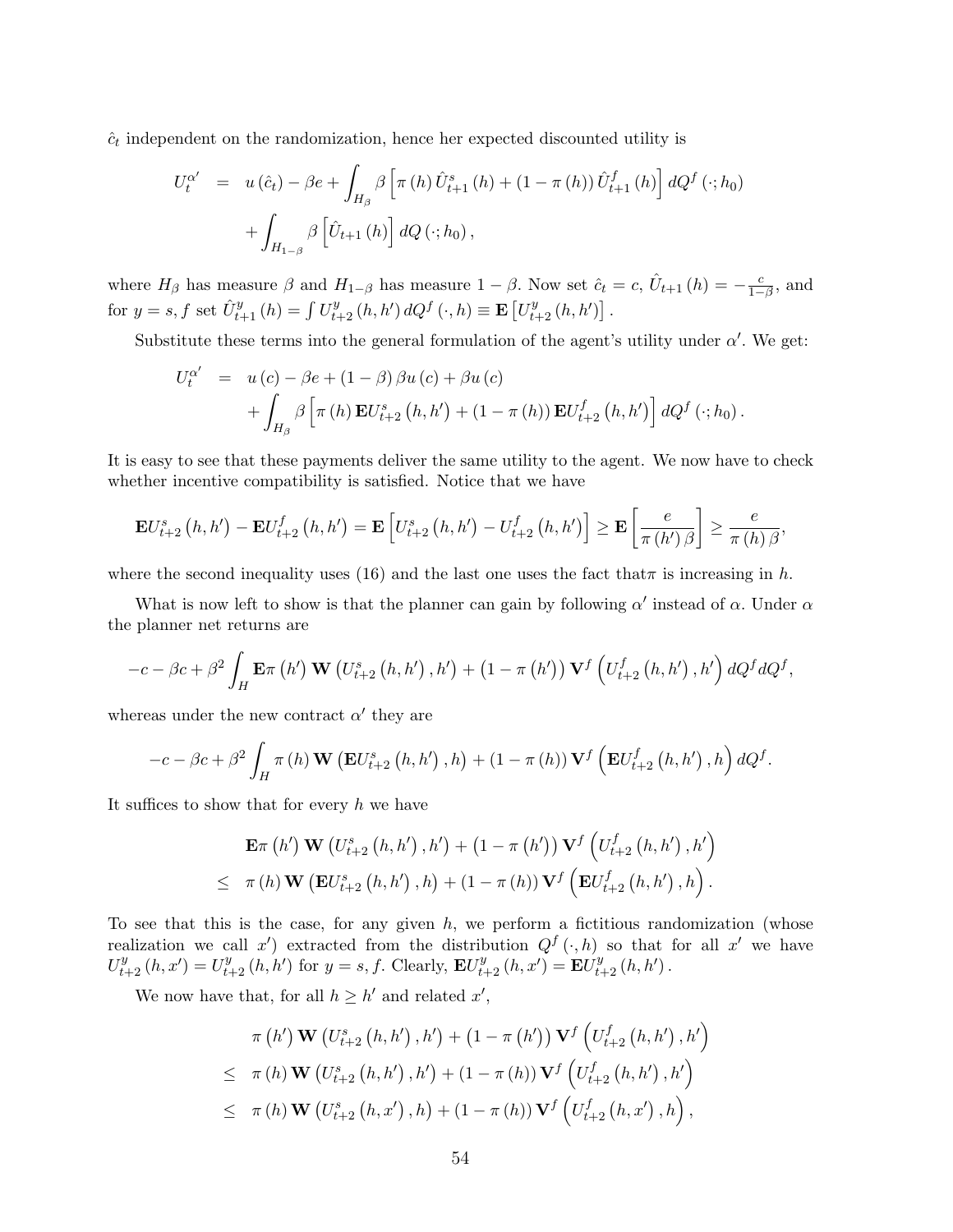where the first line is due to the fact that  $\pi$  increases with h and, since the incentive constraint (16) is binding, it must be that for all pairs  $(h, h')$ 

$$
\mathbf{W}\left(U_{t+2}^{s}\left(h,h'\right),h'\right)\geq\mathbf{V}^{f}\left(U_{t+2}^{f}\left(h,h'\right),h'\right).
$$

Otherwise, for each  $(h, h')$  the planner could have generated utility  $U(h, h') = u(c) + \beta U_{t+2}^f(h, h')$ - which is the utility the agent gets in period  $t + 1$  under UI by supplying the effort e and receiving the reward  $U_{t+2}^s(h, h') - U_{t+2}^f(h, h') = \frac{e}{\beta \pi(h')}$  - simply by implementing SA. This would generate a net return of  ${\bf V}^f\left(U_{t+2}^f\left(h,h'\right),h'\right)$  contradicting the optimality of  $\alpha$ . The second line is due to the fact that both **W** and  $\mathbf{V}^f$  are increasing in h and  $U_{t+2}^s(h, x') = U_{t+2}^y(h, h')$ .

Hence, for all  $h$  we have

$$
\pi(h) \mathbf{W} (\mathbf{E}U_{t+2}^{s}(h,h'), h) + (1 - \pi(h)) \mathbf{V}^{f} (\mathbf{E}U_{t+2}^{f}(h,h'), h)
$$
  
\n
$$
\geq \mathbf{E}^{x} \pi(h) \mathbf{W} (U_{t+2}^{s}(h,x'), h) + (1 - \pi(h)) \mathbf{V}^{f} (U_{t+2}^{f}(h,x'), h)
$$
  
\n
$$
\geq \int_{H} \pi(h') \mathbf{W} (U_{t+2}^{s}(h,h'), h') + (1 - \pi(h')) \mathbf{V}^{f} (U_{t+2}^{f}(h,h'), h') dQ^{f}
$$

and we are done. The first inequality is due to the fact that both **W** and  $V<sup>f</sup>$  are concave, the second inequality descends from the above discussion and from the fact that  $x'$  is extracted from  $Q^{f}(\cdot,h)$ , the same distribution from which h' is extracted.

It is easy to see that we can follow exactly the same line of proof to show that  $SA$  cannot be followed by training  $(T_R)$ : by using the same randomization and the same relationship between the payments in  $\alpha$  and  $\alpha'$  the agent will obviously get the same lifetime utility, and incentive compatibility will be satisfied. The planner will gain by the fact that both  $V^f$  and  $V^s$  are concave, increasing in h and whenever the incentive constraint  $U_{t+2}^s(h, h') = U_{t+2}^f(h, h') + \frac{e}{\beta \theta}$  is binding, it must be that for  $all(h, h')$ 

$$
\mathbf{V}^{s}\left(U_{t+2}^{s}\left(h,h'\right),h'\right)\geq\mathbf{V}^{f}\left(U_{t+2}^{f}\left(h,h'\right),h'\right),
$$

otherwise  $\alpha$  cannot be optimal as SA would dominate TR in these contingencies. Strict dominance is clearly guaranteed as long as either of W and  $V<sup>y</sup>$  are strictly increasing in h and/or by the fact that at some equilibrium point they are strictly concave. Q.E.D.

PROOF OF PROPOSITION 3.

In order to show the absorbing property of  $JM$  note that the first order conditions are  $\mathbf{V}^f_I$  $_{U}^{f}\left( U\right) =\mathbf{V}_{U}^{f}$  $U(U^f)$ . This implies that  $U^f = U$  is an optimal policy. As a consequence implementing the same policy, i.e.  $JM$ , every period is part of an optimal program. Clearly, whenever  $V<sup>f</sup>$  is strictly concave the absorbing policy is the unique optimal one. That SA is an absorbing policy has already been shown in Proposition 2 for the general case.

We now show that  $UI$  is absorbing. The first order conditions and the envelope condition under UI are:

$$
\mathbf{V}_U^f(U) = V_U^{UI}(U) = -\frac{1}{u'(c)},
$$
  
\n
$$
-\mathbf{V}_U^f\left(U^f\right) = \frac{1}{u'(c)} - \mu \frac{\pi}{1-\pi},
$$
  
\n
$$
-\mathbf{W}_U(U^s) = \frac{1}{u'(c)} + \mu,
$$
\n(17)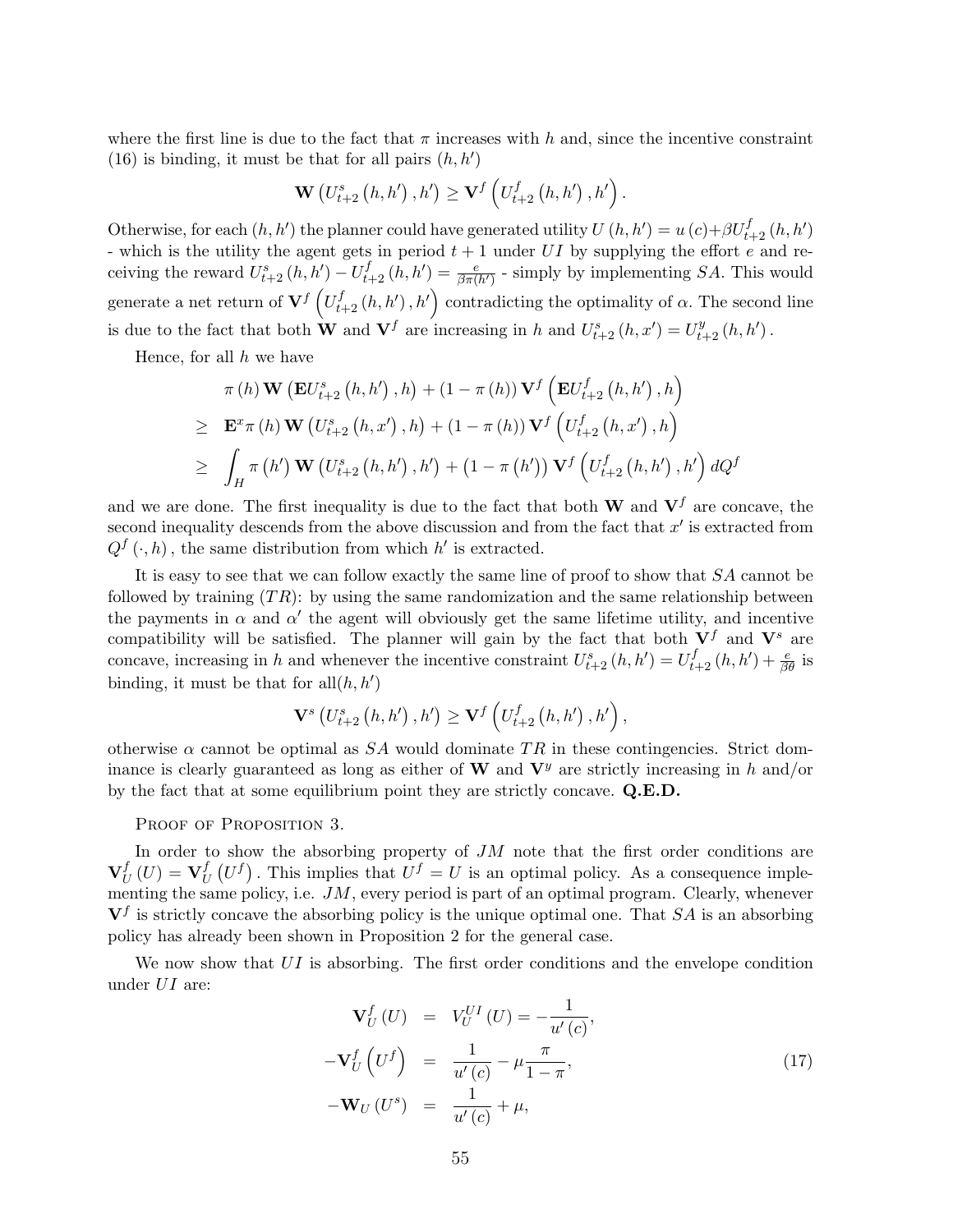where  $\mu > 0$  is the multiplier on the IC constraint.

**Lemma A4:** At any U where UI is optimal we either have  $V_I^f$  $U_U^f(U) = V_U^{UI}(U) = \mathbf{V}_U^f$  $\boldsymbol{U}$ ¡  $U^f$ for  $U^f < U$  or  $\mu > 0$ . In particular, if  $\mathbf{V}^f$  is strictly concave to the left of U, then the incentive compatibility constraint is binding with  $\mu > 0$ .

Proof. If the incentive compatibility is not binding, by the first order conditions and the strict concavity of  $V^f$  to the left we have  $U^f \geq U$ . Moreover, the special form of W implies  $u(c) = z = (1 - \beta)U^s + e_w$ . If we now use the promise keeping constraint (with  $U \leq U^f$ ) we obtain  $U^s \n\t\leq \frac{e-e_w}{(1-\beta)+\beta\pi} + U^f$ . Since both  $e_w \geq 0$  and  $(1-\beta) > 0$  the incentive compatibility cannot be satisfied and this leads to a contradiction. The incentive compatibility constraint must hence be binding. Q.E.D.

Now notice that since each function  $V^i$  is continuous, if for different levels of utility different policies are preferred, the value functions must cross each other.

**Lemma A5:** For all U we have  $V_U^{SA}(U) \geq V_U^{UI}(U)$ . Hence, if at  $U_0$  UI is optimal then never implementing SA is optimal. Moreover,  $V^{SA}$  and  $V^{UI}$  can cross each other at most once.

**Proof.** The first order and envelope conditions for the program  $SA$  are:

$$
V_U^{SA} (U) = -\frac{1}{u'(c^{SA})} = \mathbf{V}_U^f (U_{SA}^f)
$$
  
and 
$$
U = u (c^{SA}) + \beta U_{SA}^f.
$$

From (17) we have that the optimality conditions for UI imply

$$
V_U^{UI}(U) = -\frac{1}{u'(c^{UI})} \leq \mathbf{V}_U^f \left( U_{UI}^f \right)
$$
  
and 
$$
U \geq u (c^{UI}) + \beta U_{UI}^f.
$$

If  $c^{SA} \leq c^{UI}$  by envelope we are done. Now, assume instead that  $c^{SA} > c^{UI}$ . In order to satisfy the promise keeping and incentive constraints under UI we must have  $U_{UI}^f > U_{SA}^f$ . Hence, the concavity of  $V^f$  and the envelope condition imply

$$
-\frac{1}{u'\left(c^{UI}\right)} \leq \mathbf{V}_{U}^{f}\left(U_{UI}^{f}\right) \leq \mathbf{V}_{U}^{f}\left(U_{SA}^{f}\right) = -\frac{1}{u'\left(c^{SA}\right)}
$$

or  $u'$  (  $c^{UI}$ )  $\leq u'$  (  $c^{SA}$ ) which is a contradiction.

From Lemma A4 whenever at  $U_0$  UI is implemented we have two possibilities: (a) We might have  $\mu > 0$ . In this case, since the optimality conditions imply  $\mathbf{V}_I^f$  $_{U}^{f}\left( U_{0}\right) <\mathbf{V}_{U}^{f}$  $_{U}^{f}\left( U_{0}^{f}\right)$  $\left(\begin{smallmatrix}J\0\end{smallmatrix}\right)$  it cannot be optimal to implement SA ever. This is so since any lottery implementing  $U_0^f$ not be optimal to implement  $SA$  ever. This is so since any lottery implementing  $U_0^J$  solves  $\mathbf{V}^f_I$  $_{U}^{f}\left( U_{0}^{f}\right)$  $\left(\begin{smallmatrix} f \ 0 \end{smallmatrix}\right) = \mathbf{V}^f_U$  $U_U^f(U(x))$  for all  $U(x)$  in such lottery. The concavity of  $\mathbf{V}^f$  implies that  $U(x) < U_0$ and the above result implies that  $SA$  can never be implemented at any of such  $U(x)$ . (b) The other possibility is that  $V^f$  is linear to the left of  $U_0$  and  $V^f_L$  $U_U^f\left(U_0\right)=V_U^{UI}\left(U_0\right)=\mathbf{V}_U^f$ U  $\stackrel{?}{\cdot}$  $U_0^f$  $\boldsymbol{0}$  $\frac{b}{\sqrt{2}}$ for a  $U_0^f < U_0$ . Since SA can be implemented only for utility levels larger than  $U_0$   $V^f$  must be linear to its right as well. In this case for any contract that implements SA with some probability, we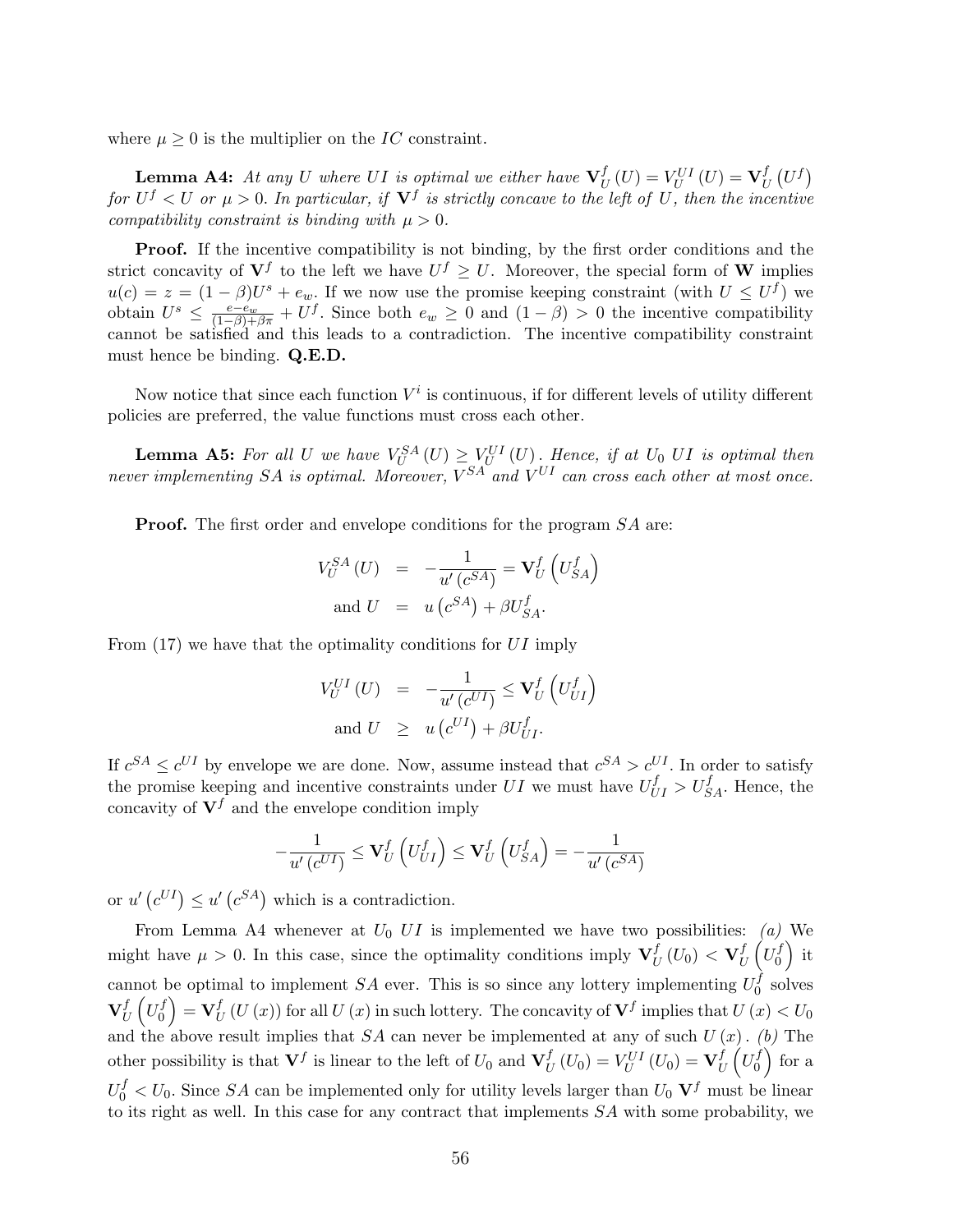can find another contracts that (weakly) dominates it and never implements  $SA$  as it is formed by all  $U(x) \leq U_0$ . Q.E.D.

**Lemma A6:** Let  $U_0$  such that  $V^{JM}(U_0) = V^{UI}(U_0)$ . Then we have  $V^{JM}_U(U_0) \geq V^{UI}_{U_{\infty}}(U_0)$ . Hence, if at  $U_0$  UI is optimal then never implementing JM is optimal. Moreover,  $V^{JM}$  and  $V^{UI}$  can cross each other at most once.

#### Proof.

Clearly, if at  $U_0 V^{JM}$  and  $V^{UI}$  have the same slope we are done.

So assume they have different slope. It is easy to see that in this case at  $U_0$  none of the two programs can be optimally implemented with probability one.

Now, notice the following: First, it must be that at  $U_0$   $\mu > 0$ . Otherwise  $V^{JM}(U_0)$  <  $V^{UI}\left( U_{0}\right) .$  As a consequence we have  $V_{U}^{JM}\left( U\right) =\mathbf{V}_{U}^{f}$  $_{U}^{f}\left( U_{J}^{f}\right)$ at  $U_0$   $\mu > 0$ . Otherwish  $_{U}^{f}\left( U_{U}^{f}\right)$  $\begin{array}{l} \binom{f}{U_1} \leq \ \binom{f}{U} \end{array}$ . Which implies that if  $U_{JM}^f \leq U_{UI}^f$  then  $V_U^{JM}(U_0) > V_U^{UI}(U)$ . Which from the envelope and the strict concavity of u implies  $c^{jM} < c^{UI}$ . Second, let u ¡  $c_0^{JM}$ ¢  $=z_0^{JM}$  the payment implemented in the optimal program at  $U_0$  under JM. We then have

$$
U_0 = z_0^{JM} - e + \beta \left[ \pi \frac{z_0^{JM} - e_w}{1 - \beta} + \pi U_{JM}^f \right].
$$

For  $V^{JM}(U_0) = V^{UI}(U_0)$  to be true it must be that  $\frac{z_0^{JM}-e_w}{1-\beta} - U^{f}_{JM} < \frac{e}{\beta \pi}$  otherwise again UI would have been strictly preferred. This implies that  $U_0 < z_0^{JM} + \beta U_{JM}^f$  while from incentive compatibility we have  $U_0 \ge z_0^{UI} + \beta U_{UI}^f$  hence whenever  $U_{JM}^f \le U_{UI}^f$  then  $z_0^{JI} > z_0^{UI}$ . But this is a contradiction. So, the only possibility is  $U_{JM}^f > U_{UI}^f$ .

Now, notice that the optimal program cannot deliver  $U_{JM}^f$  by implementing  $JM$  with positive probability. This is so since from the first order conditions we have that for any  $U(x)$  included in the randomization we have

$$
V_U^{JM}(U_0) = \mathbf{V}_U^f\left(U_{JM}^f\right) = V_U^{JM}\left(U\left(x\right)\right)
$$

the strict concavity of  $V^{JM}$  implies that  $U_0 = U(x)$ . This leads to a contradiction to the fact that at  $U_0$  was not optimal.

(a) One possibility is that is that  $U_{JM}^f$  is generated by implementing UI with positive probability. Let  $\lambda > 0$  such probability, we have  $U_{JM}^f = \lambda U_{JM}^{UI} + (1 - \lambda) U_{JM}^{SA}$ . From Lemma A5 it must be that  $U_{JM}^{SA} \geq U_{JM}^{f} \geq U_{JM}^{UI}$  with strict inequality whenever  $\lambda < 1$ . In particular, we have  $V_U^{JM} (U_0) = \mathbf{V}_U^f$ U  $\leq$  $U_I^f$  $\begin{pmatrix} U_{JM} & \leq U_{JM} \ f_M \end{pmatrix} = V_U^{UI}$ ¡  $U_{JM}^{UI}$  with  $U_{JM}^{UI} \leq U_{JM}^{f}$ . In this case, if  $U_{JM}^{f} \leq U_{0}$ , we are done. This is so since  $U_{JM}^f \leq U_0$  implies  $U_0 \geq U_{JM}^{UI}$ . And this means that  $V^{JM}$  has the same slope of  $V^{UI}$  at  $U_0 \geq U_{JM}^{UI}$ . Hence the result is obtained by strict concavity of the  $V^i$ . Now, assume that  $U_{JM}^f > U_0$ . Recall that  $U_{JM}^{UI} \leq U_{JM}^f$ . The only interesting case is again when  $U_{JM}^{UI} > U_0$ . We saw that at  $U_0$ , neither UI nor JM can be implemented. Moreover, we know that ¡ ¡

$$
\mathbf{V}_U^f\left(U_0\right) \geq \mathbf{V}_U^f\left(U_{JM}^{UI}\right) = V_U^{JM}\left(U_0\right) = V_U^{UI}\left(U_{JM}^{UI}\right).
$$

Notice that by strict concavity at the left of  $U_0$  UI cannot be implemented. And Lemma A5 rules out the possibility that  $SA$  is implemented at  $U_0$  or at its left. Since  $JM$  cannot be either, we have a contradiction to the fact that  $U_{JM}^{UI} > U_0$  hence again  $U_{JM}^{UI} \leq U_0$  and we are done.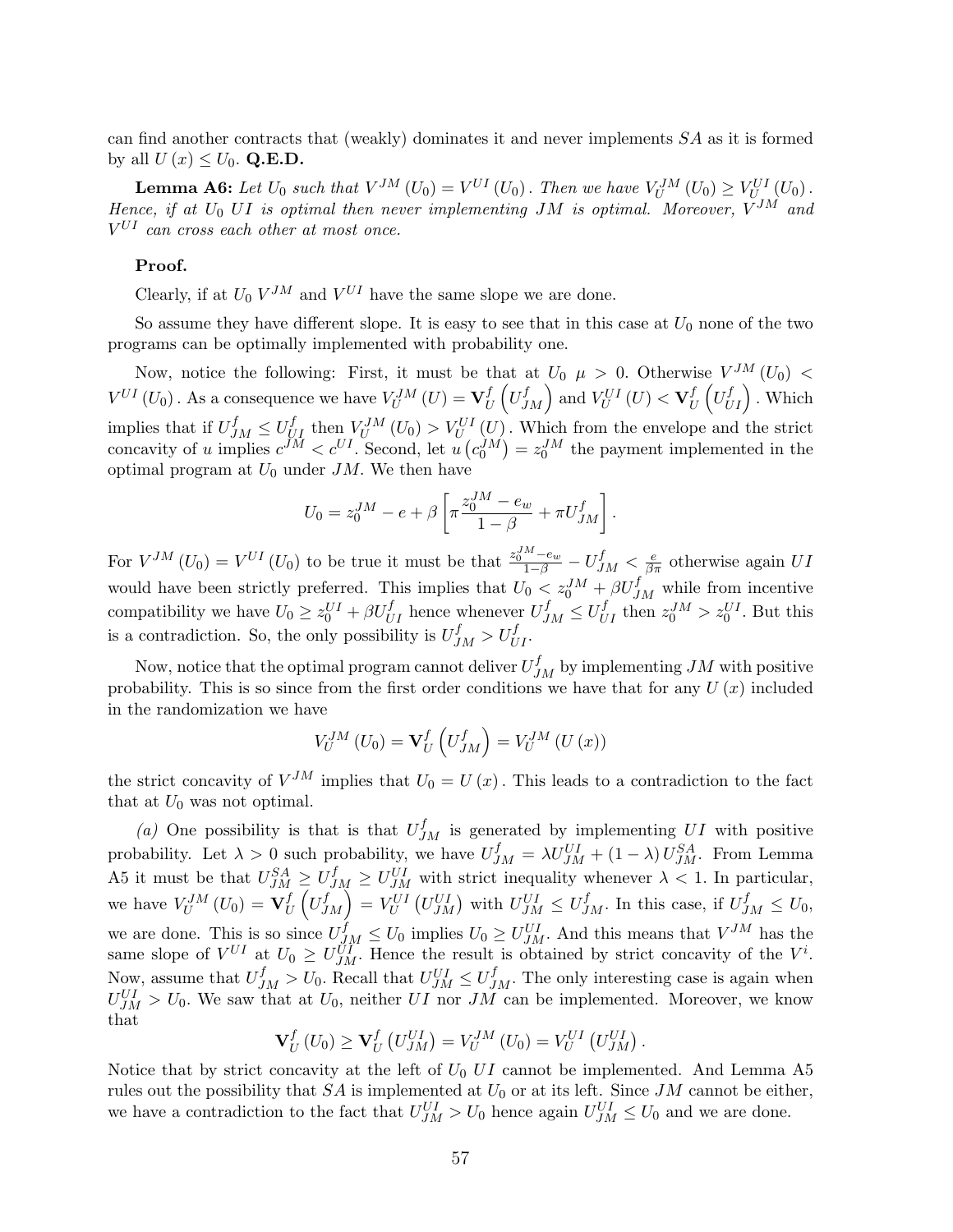(b) The remaining case is that after  $JM$  the program implements  $SA$  almost surely. We hence have  $V_U^{JM}(U_0) = \mathbf{V}_U^f$  $_{U}^{f}\left( U_{J}^{f}\right)$  $\begin{pmatrix} f \\ JM \end{pmatrix} = V^{SA}_U \left( U^{f}_J \right)$  $J_M$ . Let  $z_0^{JM}$  be the constant number that solves

$$
U_0 = \frac{z_0^{JM}}{1 - \beta} - e - \beta \pi \frac{e_w}{1 - \beta}.
$$
\n(18)

For this last case we need to investigate what happens under UI.

(b1) Suppose first that  $U_{UI}^f$  is implemented by SA with probability one. If we denote by  $z_0^{UI}$  the payment under UI and by  $z^f$  and  $z^s$  the (constant because of full insurance) payments from next period onward, we have

$$
U_0 = z_0^{UI} + \beta \left[ \pi \frac{z^s}{1 - \beta} + (1 - \pi) \frac{z^f}{1 - \beta} \right] - e - \beta \pi \frac{e_w}{1 - \beta}.
$$
 (19)

The reason why we have the same value  $-e - \beta \pi \frac{e_w}{1-\beta}$  is that in both cases the expected future effort cost are the same. For the sake of contradiction, assume now that  $z_0^{UI} < z_0^{JM}$ . Since  $g'$  is convex, the first order condition and envelope for UI

$$
g'(z_0^{UI}) = \pi g'(z^s) + (1 - \pi)g'(z^f)
$$

imply  $z_0^{UI} \geq$  $\left[ \pi z^s + (1-\pi)z^f \right]$ . But then the right hand side of (18) must be strictly lower than that of  $(19)$ . This contradicts that  $U_0$  must be the same in both cases. Hence, we must have that  $z_0^{UI} \ge z_0^{JM}$  which, by the envelope condition, implies the desired result.

Now consider the general case where UI is implemented for any  $n \leq \infty$  periods, and then the program switches to JM from period  $n+1$  onward. It is easy to see that since both JM and SA are absorbing the proof goes through with only minor changes when we consider the possibility that at any period there is a probability  $\mu_t^{JM}$  of switching to  $JM$  and  $\mu_t^{SA}$  of switching to  $SA$ . If fact, we will simplify notation and assume  $e = e_w$ . We have

$$
U_0 = \beta^0 (1 - \pi)^0 (z_0 - e) + \beta \pi \frac{z_1^s - e}{1 - \beta} + \beta (1 - \pi) U_1^f
$$
  
\n
$$
= z_0 - e + \beta \pi \frac{z_1^s - e}{1 - \beta} + \beta (1 - \pi) \left\{ z_1 - e + \beta \left[ \pi \frac{z_2^s - e}{1 - \beta} + (1 - \pi) U_2^f \right] \right\}
$$
  
\n
$$
= z_0 - e + \beta \pi \frac{z_1^s - e}{1 - \beta} + \beta (1 - \pi) (z_1 - e) + \beta^2 (1 - \pi) \pi \frac{z_2^s - e}{1 - \beta} + \beta^2 (1 - \pi)^2 U_2^f
$$
  
\n
$$
= \sum_{t=0}^{\infty} (1 - \pi)^t \beta^t \left[ (z_t - e) + \beta \pi U_{t+1}^s \right],
$$

with  $U_t^s = \frac{z_t^s - e}{1-\beta}$ . Recall that when JM becomes optimal, it is absorbing, and  $z_t^{JM} - e = (1-\beta)U_t$ . Hence, if after  $n$  periods the contract switches to  $JM$ , we have

$$
U_0 = \sum_{t=0}^n (1-\pi)^t \beta^t \left[ (z_t - e) + \beta \pi U_{t+1}^s \right] + (1-\pi)^{n+1} \beta^{n+1} \left[ \frac{(z_{n+1}^{JM} - e) + \beta \pi U_{n+2}^s}{1 - \beta (1-\pi)} \right].
$$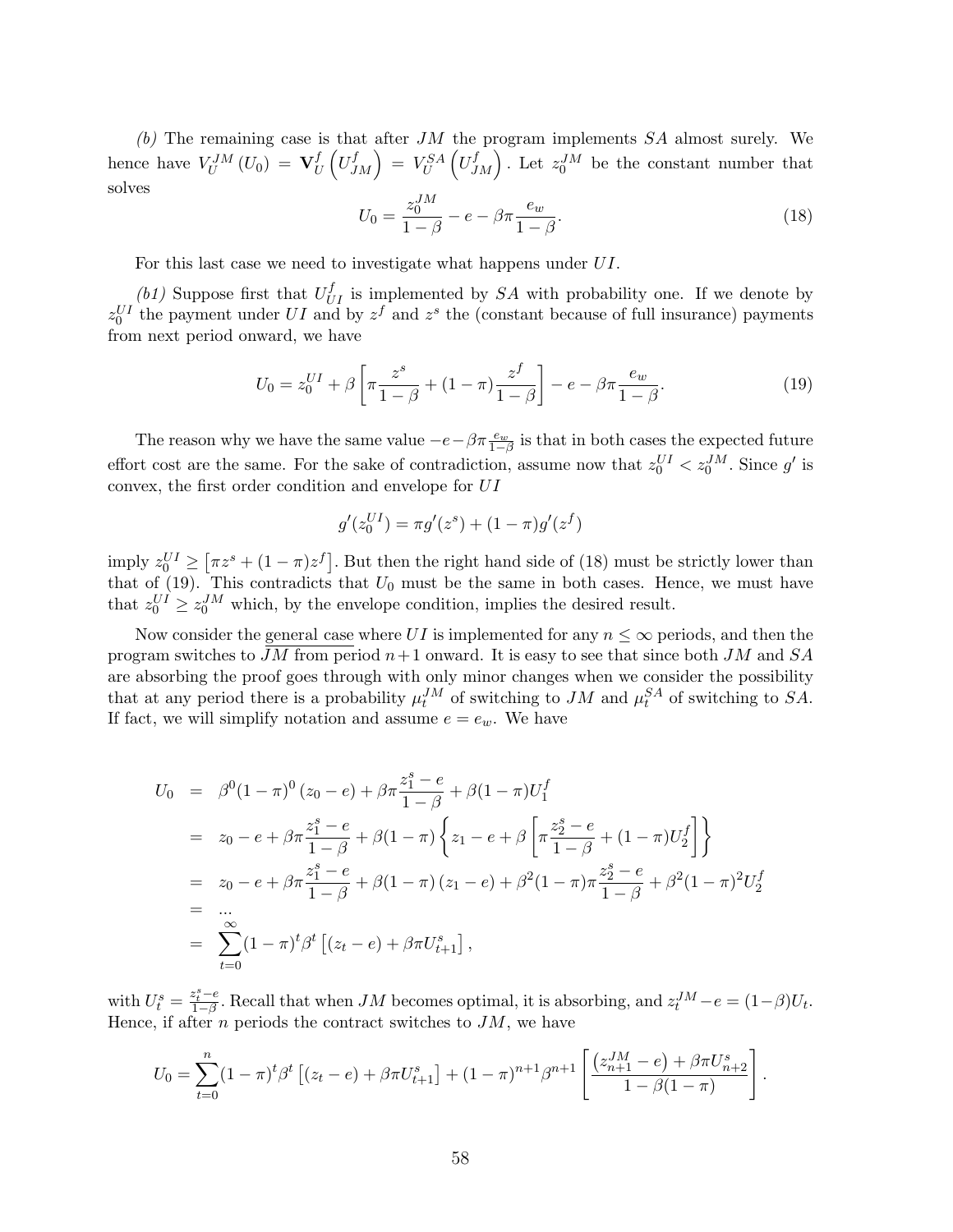Since by the first order conditions  $(1 - \beta) U_{n+2}^s = z_{n+1}^{JM} - e$ , the above expression can be simplified to  $\overline{a}$ 

$$
U_0 = \sum_{t=0}^n (1-\pi)^t \beta^t \left[ (z_t - e) + \beta \pi U_{t+1}^s \right] + (1-\pi)^{n+1} \beta^{n+1} \left[ \frac{z_{n+1}^{JM}}{1-\beta} - \frac{e}{1-\beta} \right]. \tag{20}
$$

Recalling that  $U_t^s = \frac{z_t^s - e}{1 - \beta}$ , the above expression derives  $U_0$  in  $UI$  as a convex combination of future payments  $z_t's$  with weights  $(1 - \beta)\beta^t (1 - \pi)^t$ , and  $\beta^t (1 - \pi)^t \beta \pi$ , for  $t = 0, 1, ...$  (we'll call them  $k_t^{i'}s$ ) minus  $\frac{e}{1-\beta}$ .

Recall now that under  $JM$  in period zero we have

$$
U_0 > \frac{z_0^{JM}}{1 - \beta} - \frac{e}{1 - \beta}.
$$

Thus, we must be able to write  $z_0^{JM}$  as a convex combination of such  $z_t^{\prime}s$  with the same weights as in (20). At the same time, under any circumstance (no matter whether the incentive compatibility constraint is binding or not) we have

$$
g'(z_t^f) = \pi g'(z_{t+1}^s) + (1 - \pi)g'(z_{t+1}^f), \text{ for any } t = 0, 1, ...
$$

We now can repeatedly use the fact that

$$
g'(z_t^f) = (1 - \beta) \left[ g'(z_t^f) + \frac{\beta}{1 - \beta} \left[ \pi g'(z_{t+1}^s) + (1 - \pi) g'(z_{t+1}^f) \right] \right]
$$

which delivers

$$
g'(z_0^{UI}) = \sum_{t=0}^{\infty} k_t^{i} g'(z_t)
$$

with exactly the same  $z_t$ 's and weights used in the promise keeping to write  $U_0$  in the UI case:

$$
(1 - \beta)U_0 + e = \sum_{t,i} k_t^i z_t^i.
$$

But then since  $(1-\beta)U_0 + e > z_0^{JM}$  we must have, from the convexity of g', that  $g'(z_0^{UI}) > g'(z_0^{JM})$ and we are done. Q.E.D.

PROOF OF COROLLARY 2.

See Lemma A5 and A6. Q.E.D.

PROOF OF PROPOSITION 4.

 $(i)$  From the first order conditions in (17), payments are decreasing as u is concave. Concavity of **V** also implies that  $U^f \leq U$ . From Proposition 3 we know that UI will be chosen next period as well, hence from the incentive compatibility we have  $U_{t+1}^s = U^f + \frac{e}{\beta \pi} \leq U_t^s = U + \frac{e}{\beta \pi}$ . Since the net wage  $c_t^e$  satisfies  $c_t^e = (1 - \beta) U_t^s + e_w$  we are done.

 $(ii)$  The first order conditions and the envelope condition under JM are as follows

$$
\mathbf{V}'(U) = \frac{dV^{JM}(U)}{dU} = -\frac{1}{u'(c)},
$$
  

$$
-\mathbf{V}'(U^f) = \frac{1}{u'(c)} = -\mathbf{W}'(U^s),
$$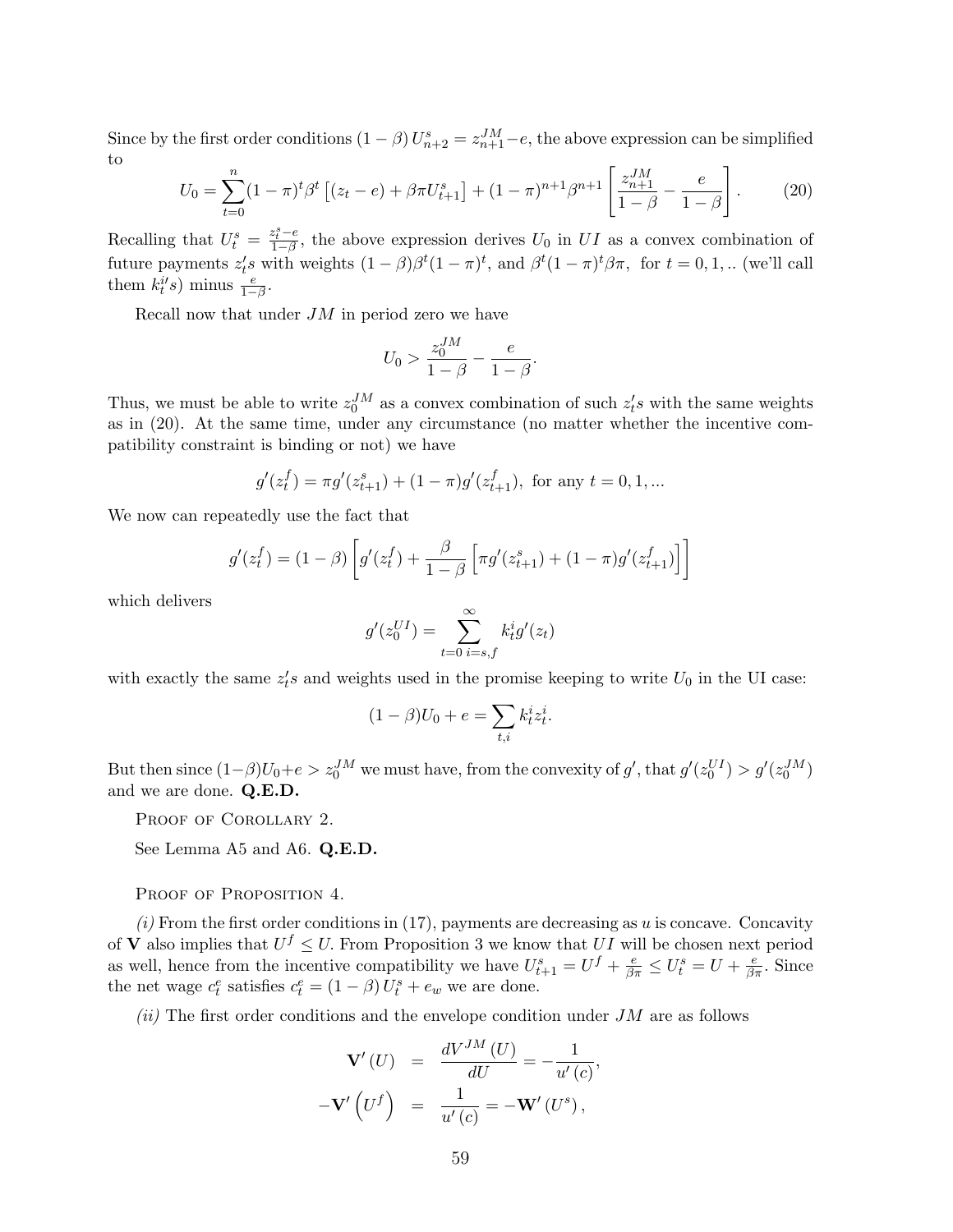hence unemployment payments and net wage are constant.

(*iii*) It is straightforward, hence we omit it.  $Q.E.D.$ 

PROOF OF PROPOSITION 5.

Recall that during  $JM$  the problem of the planner is

$$
V^{JM}(U_0, h) = \max_{U^f, U^s, z} -g(z) - \beta \left[ \pi(h) \mathbf{W}(U^s, h) + (1 - \pi(h)) \mathbf{V}^f(U^f, h) \right]
$$
  
s.t.  

$$
U_0 = z - e + \beta \left[ \pi(h) U^s + (1 - \pi(h)) U^f \right].
$$

By the envelope theorem we have

$$
V_h^{JM}(U_0, h) = \pi'(h) \beta \left[ \mathbf{W}(U_{JM}^s, h) - \mathbf{V}\left(U_{JM}^f, h\right) \right] +
$$
  
 
$$
+ \pi(h) \mathbf{W}_h(U_{JM}^s, h) + (1 - \pi(h)) \mathbf{V}_h^f\left(U_{JM}^f, h\right),
$$
 (21)

where the subscript  $JM$  indicates that they are the optimal choices under  $JM$ .

Consider now the UI program. Using incentive compatibility and the promise keeping constraint into the objective function of the planner, we have  $31$ 

$$
V^{UI}(U_0, h) = \max_{U_{UI}^f} -g(U_0 - \beta U^f) + \beta \left[ \pi(h) \mathbf{W} \left( U^f + \frac{e}{\beta \pi(h)}, h \right) + (1 - \pi(h)) \mathbf{V}^f (U^f, h) \right].
$$

Differentiating the value function with respect to  $h$ , we obtain

$$
V_{h}^{UI}(U_{0},h) = \pi'(h) \beta \left[\mathbf{W}\left(U_{UI}^{f} + \frac{e}{\beta \pi(h)}, h\right) - \mathbf{V}\left(U_{UI}^{f}, h\right)\right] - \beta \pi(h) \frac{e}{\beta \pi(h)^{2}} \mathbf{W}'_{U} \left(U_{UI}^{f} + \frac{e}{\beta \pi}, h\right)
$$
  
+ $\pi(h) \mathbf{W}_{h} (U_{UI}^{s}, h) + (1 - \pi(h)) \mathbf{V}_{h}^{f} \left(U_{UI}^{f}, h\right)$   
=  $\beta \left[\mathbf{W}\left(U_{UI}^{f} + \frac{e}{\beta \pi}, h\right) - \mathbf{V}\left(U_{UI}^{f}, h\right)\right] - \frac{e}{\pi} W'\left(U_{UI}^{f} + \frac{e}{\beta \pi}, h\right)$   
+ $\pi(h) \mathbf{W}_{h} (U_{UI}^{s}, h) + (1 - \pi(h)) \mathbf{V}_{h}^{f} \left(U_{UI}^{f}, h\right)$   
=  $\beta \left[\mathbf{W} (U_{UI}^{s}, h) - \mathbf{V}\left(U_{UI}^{f}, h\right)\right] - \beta W'(U_{UI}^{s}, h) \left(U_{UI}^{s} - U_{UI}^{f}\right)$   
+ $\pi(h) \mathbf{W}_{h} (U_{UI}^{s}, h) + (1 - \pi(h)) \mathbf{V}_{h}^{f} \left(U_{UI}^{f}, h\right),$ 

where we used the subscript  $UI$  notation for the optimal choices and the last line uses the  $IC$ constraint. From the separable form of  $W$  displayed in (10) we can make the following two simplifying observations. First,  $\mathbf{W}_h(U, h)$  does not depend on  $U^s$  hence it must be the same in the two policies  $UI$  and  $JM$  and can be omitted when comparing the two slopes. Second, the  $h$  component of  $W$  can be omitted when comparing the two policies and only the part  $\mathbf{W}(U,0) = -\frac{u^{-1}((1-\beta)U)}{1-\beta}$  $\frac{(1-\beta)U}{1-\beta}$  can be retained.

<sup>&</sup>lt;sup>31</sup>Clearly, if the incentive compatibility is not binding then  $V_h^{UI}(U_0, h) = V_h^{JM}(U_0, h)$  as they solve essentially the same problem and  $\kappa^{JM}$  does not depend on h.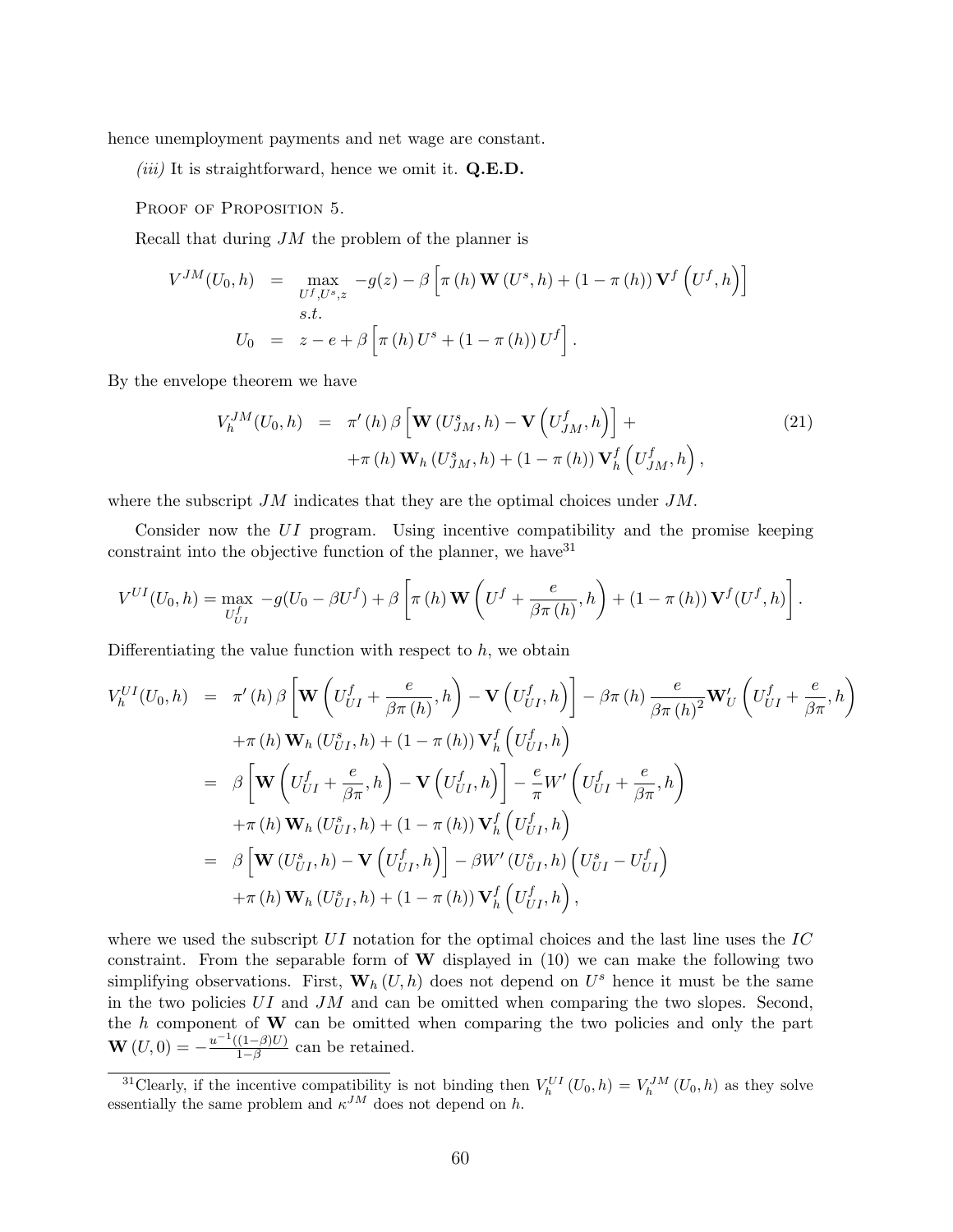Therefore, in light of (21), to prove that  $V_h^{UI}(U_0, h) \geq V_h^{JM}(U_0, h)$  we need to show that

$$
\begin{aligned}\n\left[\mathbf{W}\left(U_{UI}^{s},0\right)-\mathbf{V}\left(U_{UI}^{f},h\right)\right]-\mathbf{W}_{U}^{\prime}\left(U_{UI}^{s},0\right)\left(U_{UI}^{s}-U_{UI}^{f}\right) \\
\geq\quad\left[\mathbf{W}\left(U_{JM}^{s},0\right)-\mathbf{V}\left(U_{JM}^{f},h\right)\right]+\left(1-\pi\left(h\right)\right)\left[\mathbf{V}_{h}^{f}\left(U_{JM}^{f},h\right)-\mathbf{V}_{h}^{f}\left(U_{UI}^{f},h\right)\right].\n\end{aligned}\n\tag{22}
$$

Since  $V^f$  is submodular we would be done if we showed that (i)  $U^f_{JM} \geq U^f_{UI}$ , so that the last term of the right hand side of (22) is non-positive, i.e.

$$
(1 - \pi(h)) \left[ \mathbf{V}_h^f \left( U_{JM}^f, h \right) - \mathbf{V}_h^f \left( U_{UI}^f, h \right) \right] \leq 0,
$$

and that (ii)

$$
\left[\mathbf{W}\left(U_{UI}^s,0\right)-\mathbf{V}\left(U_{UI}^f,h\right)\right]-\mathbf{W}'_U(U_{UI}^s,0)\left(U_{UI}^s-U_{UI}^f\right)\geq \mathbf{W}\left(U_{JM}^s,0\right)-\mathbf{V}\left(U_{JM}^f,h\right),
$$

that is, the version of condition (22) without the last term in the right hand side.

(i) From the first order conditions and envelope, we have

$$
\begin{array}{rcl}\n\mathbf{W}'_U\left(U^s_{JM},h\right) & = & \displaystyle\frac{1}{u'\left(c^{JM}\right)} = \mathbf{V}^f_U(U^f_{JM},h), \\
\mathbf{W}'_U\left(U^s_{UI},h\right) & < & \displaystyle\frac{1}{u'\left(c^{UI}\right)} < \mathbf{V}^f_U(U^f_{UI},h).\n\end{array}
$$

Now assume, for the sake of contradiction that  $U_{UI}^f \ge U_{JM}^f$ . Since  $V^f$  is concave, then it must be that

$$
\frac{1}{u'(c_{JM})} = \mathbf{V}_U^f(U_{JM}^f, h) = \mathbf{V}_U^f(U_{UI}^f, h) > \frac{1}{u'(c_{UI})}
$$

which implies  $c_{JM} < c_{UI}$ . Moreover, the first order conditions and the concavity of W imply  $U_{UI}^{s} \geq U_{JM}^{s}$ . Notice that we found a contradiction since all payments in JM are lower than those under  $UI$  and the agent gets the same utility  $U$  in the two cases.

 $(ii)$  As a preliminary result we want so show the following:

**Lemma A6:** If at  $U_0$  the incentive compatibility constraint is binding, we must have  $U_0^f \leq$  $U_0$ .

**Proof:** Notice that in any future date we can only have two cases. Either the incentive compatibility constraint is binding (and we implement  $UI$ ) or it is slack. The latter possibility can occur either because we implement JM or because we have a slack incentive constraint under UI, or again because we implement SA. Now, for all t denote  $U_{t+1} = U_t^f$  $t<sub>t</sub>$ ,  $c<sub>t</sub>$  the consumption payment during unemployment at any future date  $t$ , and consider the low of motion for  $U_t$ . Whenever the incentive compatibility is binding or  $SA$  is implemented we have

$$
U_t = u(c_t) + \beta U_{t+1}.
$$

In all cases where the incentive compatibility is not binding we have

$$
U_t(h_t) \leq u(c_t(h_t)) + \beta \left[ \pi(h_t) U_t^s(h_t) + (1 - \pi(h_t)) U_{t+1}(h_t) \right]
$$
  
=  $u(c_t(h_t)) + \beta \left[ \pi(h_t) \frac{u(c_t(h_t))}{1 - \beta} + (1 - \pi(h_t)) U_{t+1}(h_t) \right],$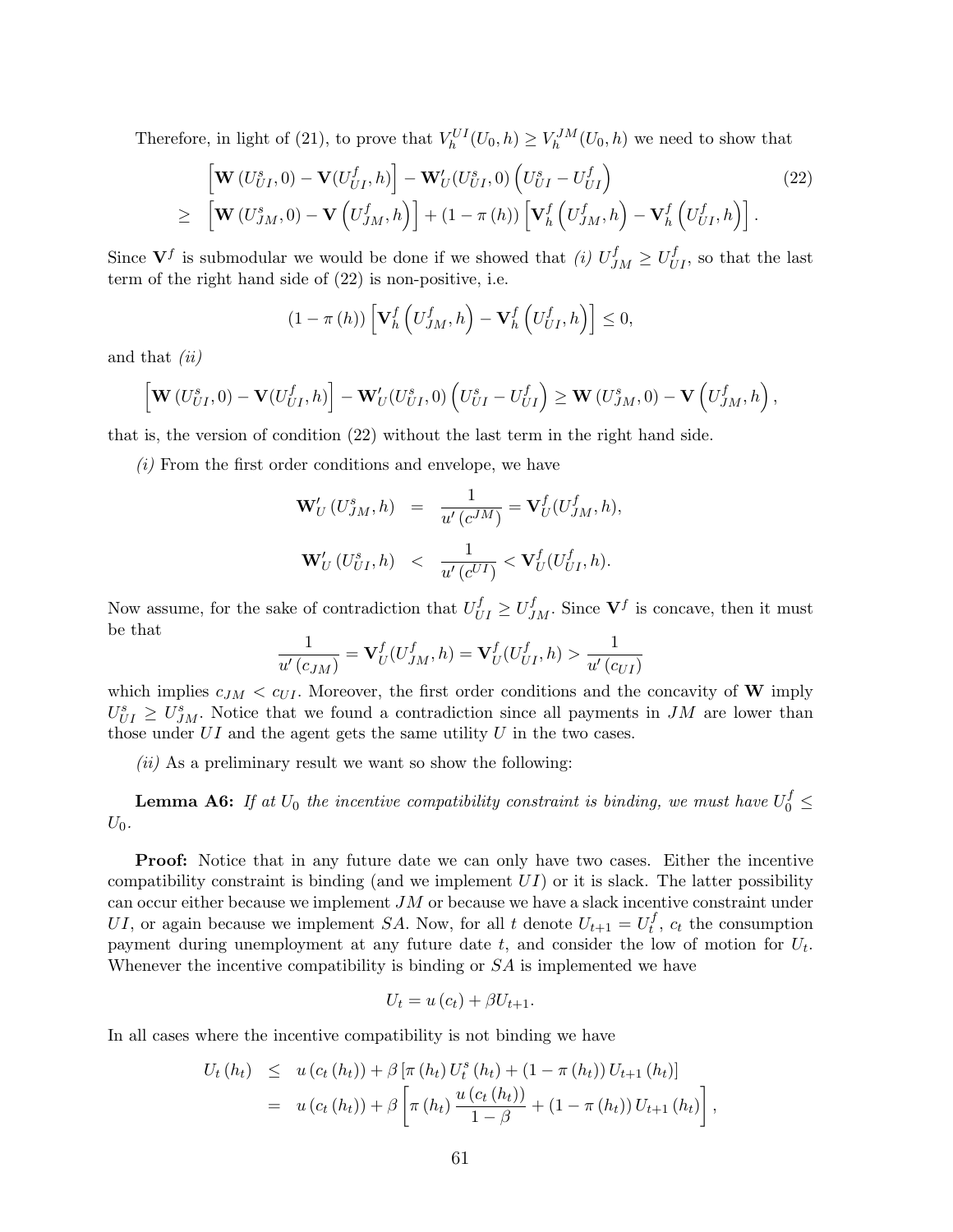where the last inequality comes form the first order conditions and the peculiar form of  $W$ , and the equality from the fact that as long as the program implemented is not  $SA$  we would have to deduct the effort cost e. Since by assumption the period zero constraint is binding, we have

$$
U_0 = u(c_0) + \beta U_0^f. \tag{23}
$$

We want to show that  $U_1 = U_0^f \leq U_0$ . From the above discussion we have

$$
U_1 \leq \mathbf{E}_1 \sum_{t=0}^n \frac{\beta^t \gamma_{t+1} (h_{t+1})}{1-\beta} u(c_{t+1} (h_t)) + \mathbf{E}_1 \beta^{n+1} \chi_{t+n} U_{t+2+n} (h_{t+1+n}),
$$

where for each history  $(h_1, ..., h_{t+1})$ 

$$
\gamma_{t+1}(h_{t+1}) = \prod_{n=1}^{t} \left[ (1 - \pi(h_n)) d_n(h_n) + (1 - d_n(h_n)) \right] \left( 1 + \left[ \frac{\beta \pi(h_{t+1})}{1 - \beta} \right] d_{t+1}(h_{t+1}) \right)
$$

with  $d_s(h_s) = 1$  iff in period s the incentive compatibility constraint is slack and  $d_s(h_s) = 0$ otherwise. Moreover we used the fact that by the envelope theorem  $c_t$  does not depend on the  $h_t$  shock (as it is  $h_{t-1}$  measurable). Since  $U_{t+2+n}$  ( $h_{t+1+n}$ ) is bounded above by assumption and  $\chi_{t+n} \leq 1$ , we must have that  $\limsup_{n \to \infty} \mathbf{E}_1 \beta^{n+1} \chi_{t+n} U_{t+2+n} (h_{t+1+n}) \leq 0$ . This yields

$$
\limsup_{n \to \infty} \mathbf{E}_1 \sum_{t=0}^n \frac{\beta^t \gamma_{t+1}(h_{t+1})}{1-\beta} u(c_{t+1}(h_t)) + \mathbf{E}_1 \beta^{n+1} \chi_{t+n} U_{t+2+n}(h_{t+1+n})
$$
\n
$$
\leq \limsup_{n \to \infty} \mathbf{E}_1 \sum_{t=0}^n \frac{\beta^t \gamma_{t+1}(h_{t+1})}{1-\beta} u(c_{t+1}(h_t))
$$

with  $\lim_{n\to\infty} \mathbf{E}_1 \sum_{t=1}^n$  $t_{t=0}^{n} \beta^{t} \gamma_{t+1} (h_{t+1}) = 1$ . In addition, it should be noted that  $u(c_{t+1} (h_t))$  is not correlated with  $\gamma_{t+1}$  ( $h_{t+1}$ ). Finally, notice that from the envelope condition we have that  $c_{t+1} \leq c_t$  for all t, hence  $\limsup_{n\to\infty} \mathbf{E}_1 \sum_{t=1}^n$  $t=0$  $\beta^t \gamma_{t+1}(h_{t+1})$  $\frac{u(t+1)}{1-\beta}u\left(c_{t+1}\left(h_{t}\right)\right) \leq \frac{u(c_{0})}{1-\beta}$  $\frac{\mu(c_0)}{1-\beta}$ . But then (23) delivers  $U_1 \leq U_0$  as desired. **Q.E.D.** 

We are now ready to show the last part of the proof. We will show first that since  $U_{UI}^s > U_{UI}^f$ , we can prove that, for  $U \ge U_{UI}^f$ , we must have:

$$
\left[\mathbf{W}\left(U_{UI}^s,0\right)-\mathbf{V}^f\left(U_{UI}^f,h\right)\right]-\mathbf{W}'\left(U_{UI}^s,0\right)\left(U_{UI}^s-U_{UI}^f\right)\geq \mathbf{W}\left(U,0\right)-\mathbf{V}^f\left(U,h\right). \tag{24}
$$

The reason is the following. If we add and subtract  $\mathbf{W}(U_{UI}^f, 0)$  from the left-hand side and rewrite the above inequality as

$$
\Big[\mathbf{W}\left(U_{UI}^s,0\right)-\mathbf{W}\left(U_{UI}^f,0\right)\Big]-\mathbf{W}'\left(U_{UI}^s\right)\left(U_{UI}^s-U_{UI}^f\right)+\mathbf{W}\left(U_{UI}^f,0\right)-\mathbf{V}^f\left(U_{UI}^f,h\right)\geq \mathbf{W}\left(U,0\right)-\mathbf{V}^f\left(U,h\right).
$$

The concavity of **W** and the fact that  $U_{UI}^s > U_{UI}^f$  imply

$$
\left[\mathbf{W}\left(U_{UI}^s,0\right)-\mathbf{W}\left(U_{UI}^f,0\right)\right]-\mathbf{W}'\left(U_{UI}^s\right)\left(U_{UI}^s-U_{UI}^f\right)\geq 0.
$$

So we are left to show that  $\mathbf{W}(U_{UI}^f, 0) - \mathbf{V}^f(U_{UI}^f, h) \geq \mathbf{W}(U, 0) - \mathbf{V}^f(U, h)$ , or

$$
\mathbf{V}^{f}(U,h)-\mathbf{V}(U_{UI}^{f},h)\geq \mathbf{W}(U,0)-\mathbf{W}(U_{UI}^{f},0).
$$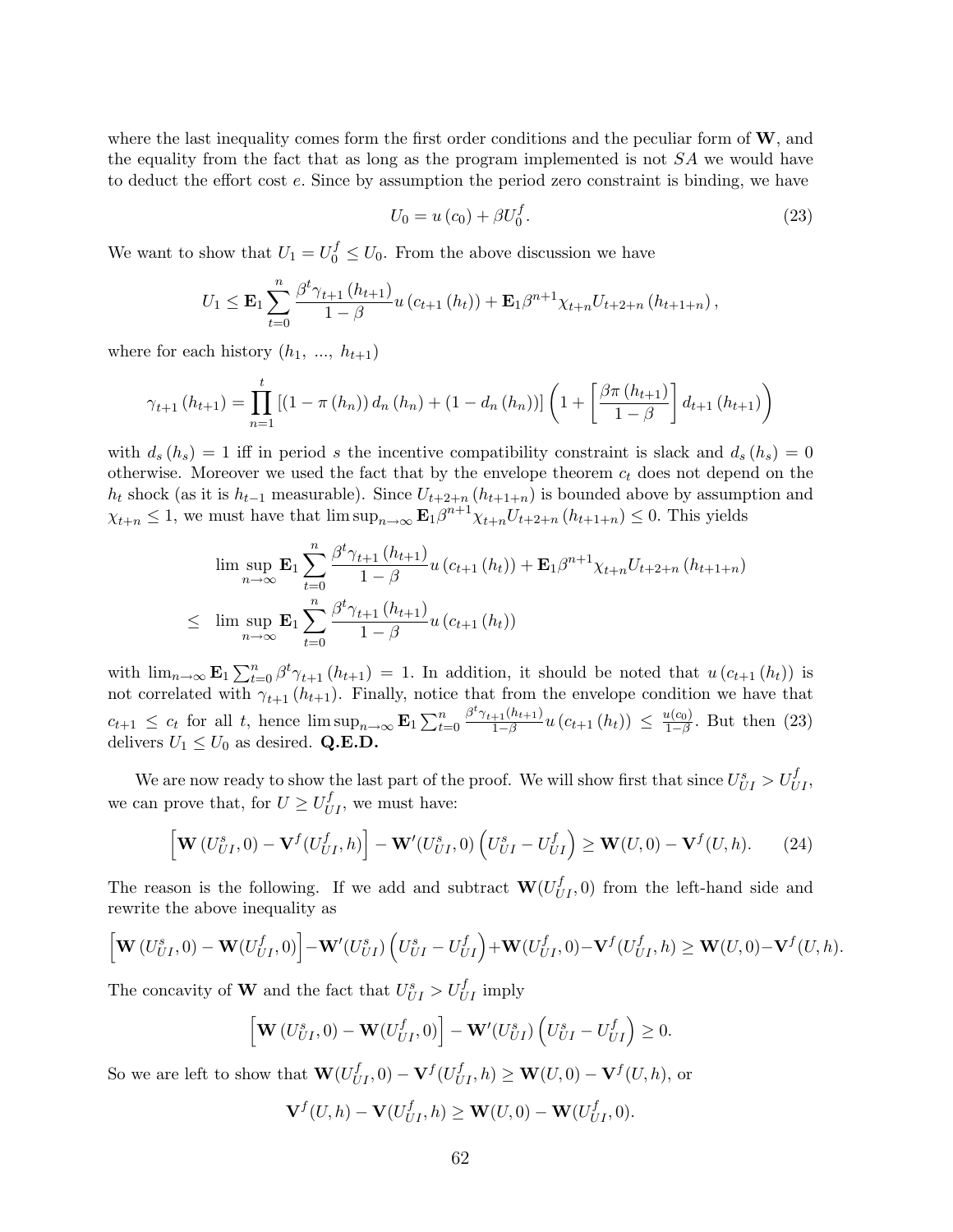Since  $U_{UI}^f \leq U$  and since **V** is steeper than **W** for all  $h$ <sup>32</sup>, the above inequality is true.

The very last step of the proof requires showing that

$$
\mathbf{W}(U,0) - \mathbf{V}^{f}(U,h) \geq \mathbf{W}(U_{JM}^s,0) - \mathbf{V}^{f}(U_{JM}^f,h).
$$

Since W is flatter than V and since the first-order conditions during  $JM$  guarantee that  $\mathbf{W}'(U_{JM}^s, h) = \mathbf{W}'(U_{JM}^s, 0) = \mathbf{V}'(U_{JM}^f, h)$ , the concavity of both functions implies that  $U_{JM}^s \geq$  $U_{JM}^f$ . And for any  $U \ge U_{JM}^f$  the above inequality is satisfied. Q.E.D.

## 11 Appendix D: Estimation of the Hazard Function

Data Description– From the Basic Monthly CPS, we selected every worker between 18-50 years-old with at most a high-school degree who reports to be unemployed during the months May 1995-April 1996. This initial sample includes 18, 910 observations. However, part of these observations refer to the same individual and the same unemployment spell, since some of the households are interviewed for several consecutive months. In these cases, we selected only the most recent available record on the length of each unemployment spell. The final sample comprises of  $N = 15,100$  ongoing spells of unemployment. The median duration is 8 months, the 25th percentile is 3 months and the 75th percentile is 21 months.

Estimation– The statistical problems with these type of data are two: right-censoring and length-bias. We follow Flinn (1985) in dealing with these two issues. We assume that the true distribution of unemployment spells is a Weibull with scaling parameter  $\alpha$  and shape parameter λ. Let F be the Weibull distribution function and Γ the Gamma function. The log-likelihood function  $\mathcal{L}_N$  for a size-N sample of right-censored, length-biased spells is then

$$
\mathcal{L}_N(\alpha,\lambda) = \sum_{i=1}^N \ln\left[1 - F(t_i|\alpha,\lambda)\right] + N \ln \alpha + N \ln \lambda - N \ln \Gamma(\lambda^{-1}).
$$

The estimation yields  $\hat{\alpha} = 0.474$  (0.017) and  $\hat{\lambda} = 0.661$  (0.027). The implied hazard function displays negative duration dependence, especially in the first 12 months of unemployment where the exit rate falls by half (top panel of Figure 8).

We divided the sample into subgroups based on gender and education, but we did not find any statistically significant evidence of heterogeneity across groups. We followed Flinn (1985) and introduced unobserved heterogeneity through a binomial distribution over the scale parameter  $\alpha$ , but once again the differences in the estimates of  $\alpha$  for the two groups were not statistically significant.

From durations to human capital– The estimated hazard is a function of unemployment duration, but in the model it is a function of human capital. We need to map duration into human capital. All we need is the initial level of human capital (pre-displacement wage) and the monthly rate of human capital depreciation. Average monthly earnings of the workers in

<sup>&</sup>lt;sup>32</sup>Recall that **W** has the same slope of  $V^{SA}$ , which is the flattest among the functions describing the different policies.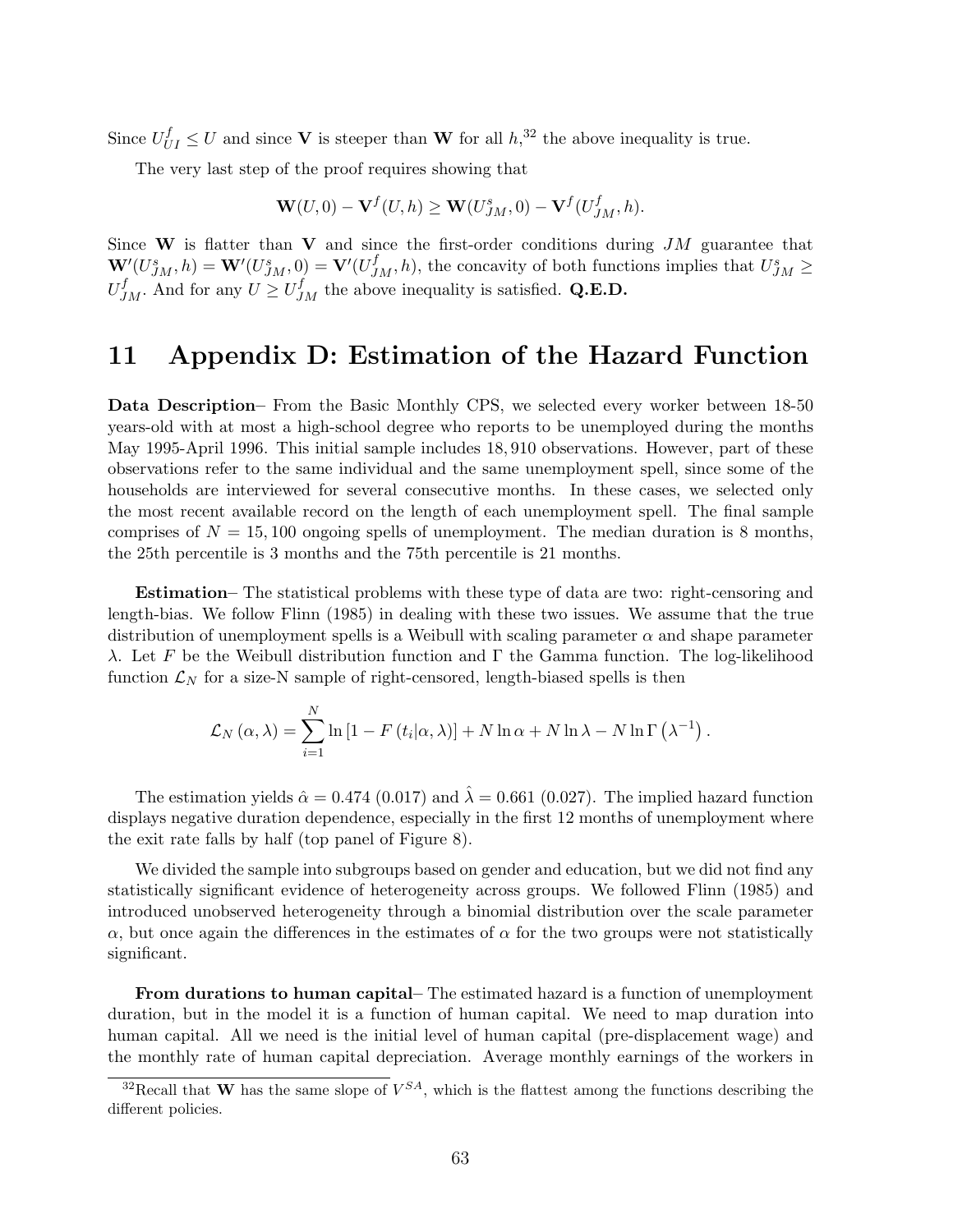the sample, when employed, are \$2, 000, thus we assume that our workers enter unemployment with  $h = 20$ .

Figure 8 (lower panel) plots the hazard function in the high depreciation and low depreciation scenario. The latter hazard lies below the former since a given reduction of human capital is associated to longer durations.

### 12 Appendix D: The U.S. Welfare System

In what follows, we list the pivotal ingredient of the U.S. welfare system which are then summarized into the "actual" U.S. WTW program of section 6.1.2.

Unemployment Insurance– The unemployment insurance replacement ratio in the U.S. varies across states. The state-determined weekly benefits generally replace between 50% and 70% of the individual last weekly pre-tax earnings. The regular state programs usually provide benefits up to 26 weeks. The permanent Federal-State Extended Benefits program, present in every State, extends coverage up to 13 additional weeks, for a combined maximum of 39 weeks. Weekly benefits under the extended program are identical to the regular program.<sup>33</sup>

TANF– The Temporary Assistance for Needy Families (TANF) program is the main cash assistance program for poor families with children under age 18 and at least one unemployed parent. It was implemented in 1996 as part of The Personal Responsibility and Work Opportunity Reconciliation Act (PRWORA) which, at the same time, eliminated all existing Federal assistance programs (the AFDC, in particular). The main innovations of the TANF program were three. First, the emphasis on encouraging self-sufficiency through work. TANF legislation specifies that, with few exceptions, recipients must participate to "work activities", such as un-subsidized or subsidized employment, on-the-job training, community service, job search, vocational training, or education directly related to work.

Second, the time-limit to benefits: families with an adult who has received TANF assistance for a total of five years are not eligible for further cash aid over their lifetime. A number of states, however, have also imposed a shorter limit over fixed calendar intervals (e.g. 24 months over any given 5-year period). See Moffitt (2001) for a detailed description of the TANF program.

Third, financial incentives were created for states to run mandatory active labor market programs for workers on the TANF rolls. Generally speaking, U.S. states followed one of two alternative strategies. Some programs emphasized short-term job search monitoring (the Labor Force Attachment approach, LFA thereafter). Others emphasized longer-term skill-building activities and training (the Human Capital Development approach, HCD thereafter). The programs based on the LFA approach started each worker on job-search assistance activities (e.g., classroom instructions on resume preparation, preparation for specific job interviews, supervision of individual workers' search activity), and only later moved workers still on welfare into either basic education (e.g., brush-up courses in math and reading skills, preparation for GED or high-school completion courses), or college-level courses, or vocational training (e.g., occupational training courses in automotive repair, nursing, clerical work, computer programming,

<sup>&</sup>lt;sup>33</sup>Extended programs can be activated when unemployment is "relatively high" (i.e., the insured unemployment rate must be above  $5 - 6\%$ ).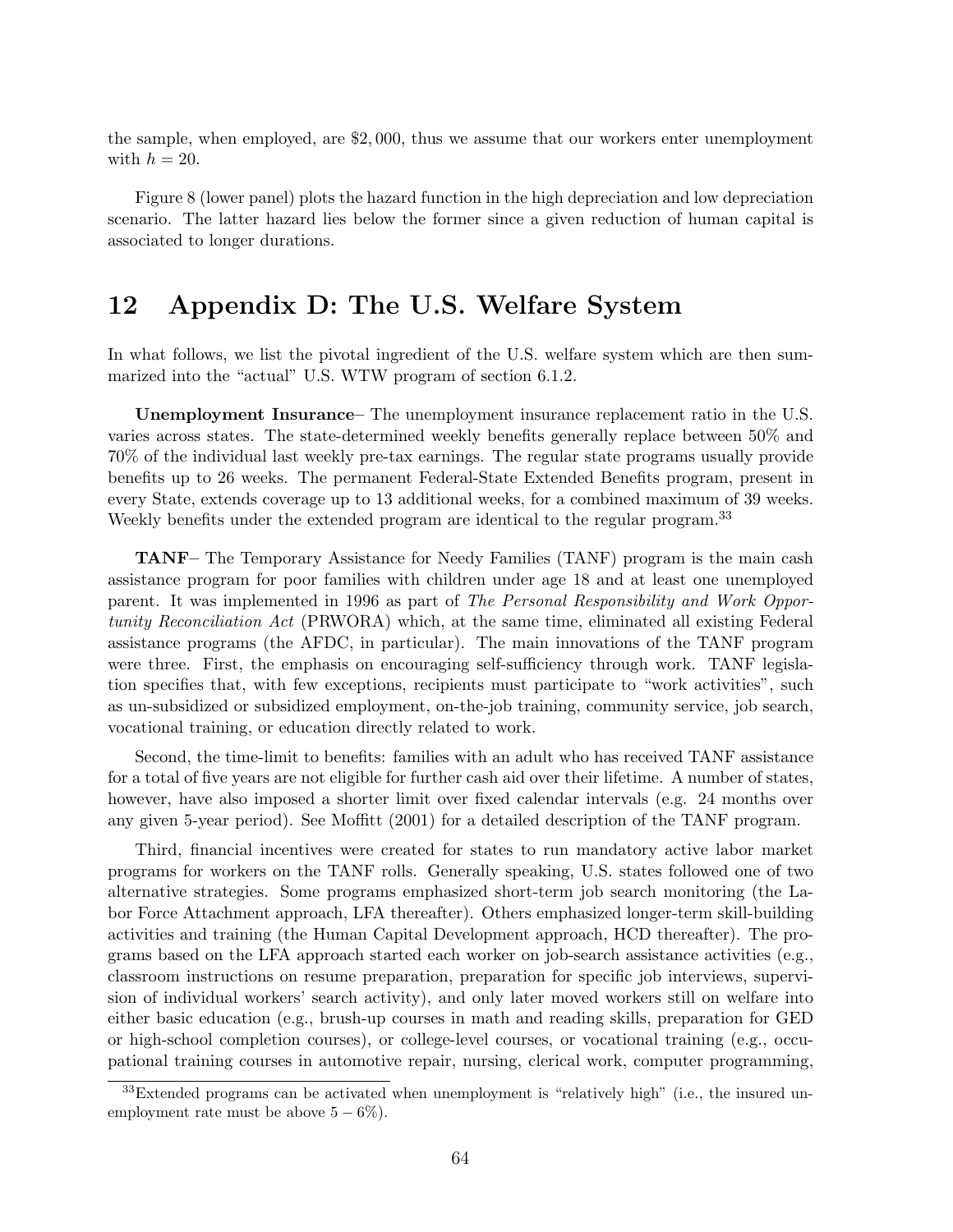cosmetology), usually for fairly brief periods. The programs based on the HCD approach reverse the order of the policies, starting workers on education/training and moving them later (but only for a short period) onto job-search monitoring. See NEWWS (2001, Box 1.2) for a more detailed description.

Food Stamp Program– The Food Stamp program provides monthly coupons to eligible low-income families which can be used to purchase food. Over 80% of TANF recipients also receive Food Stamps (DHHS, 2004). Once TANF benefits expire, households remain virtually without any other form of benefits and have the right to the maximum allotment of food stamps.

Unemployment Tax– The Federal Government imposes a net payroll tax on employers (FUTA) of  $0.8\%$  on the first \$7,000 of earnings paid annually to each employee.<sup>34</sup> States finance their welfare programs with an additional State Unemployment Tax. In 1996, the estimated national average tax rate as a fraction of total wages was 0.8% (House Ways and Means Committee, 1996).

EITC– The Federal Earned Income Tax Credit (EITC) is the major wage subsidy program in the United States. It is a refundable tax credit that supplements the earnings of low-income workers. It has a "trapezoid" structure as a function of annual earnings. In 1996, for a singleparent household with two children (the typical household on the welfare rolls) the subsidy rate was  $40\%$  up to \$741 per month. In the range \$741 – \$967, the subsidy is fixed at \$296. For monthly earnings over \$967, workers start paying a tax rate of 21% over and above the \$296 subsidy, until the break-even income such that the net subsidy is exactly zero, i.e. \$2, 377. See Hotz and Scholtz (2001, Table 1) for details.

# 13 Appendix F: Numerical Algorithm

- 1. Grid for human capital  $H$ 
	- (a) Set the grid over human capital  $\mathcal{H} = \{h_{\min}, h_1, h_2, ..., h_{\max}\}\$  with size  $N_h = 30$ .
	- (b) Set the Markov transition matrices for human capital  $Q^z(h',h)$ ,  $z = s, f$ , the job finding probability function  $\pi(h)$ , and the wage function  $w(h)$  as described in the calibration.
	- (c) Compute the gross value of employment recursively as

$$
\Omega^{n}(h) = \sum_{h' \in \mathcal{H}} \left[ w\left(h'\right) + \beta \Omega^{n-1}\left(h'\right) \right] Q^{s}\left(h', h\right),
$$

and define  $\Omega(h) = \lim_{n \to \infty} \Omega^n(h)$ .

- 2. Grid for promised utility  $\mathcal U$ 
	- (a) Set the size of the grid  $N_U = 400$  and the maximum order of the Chebyshev polynomials  $N_{cheb} = 20$

 $34$ The current gross FUTA tax is  $6.2\%$  but employers in states meeting certain requirements are eligible for a 5.4% credit.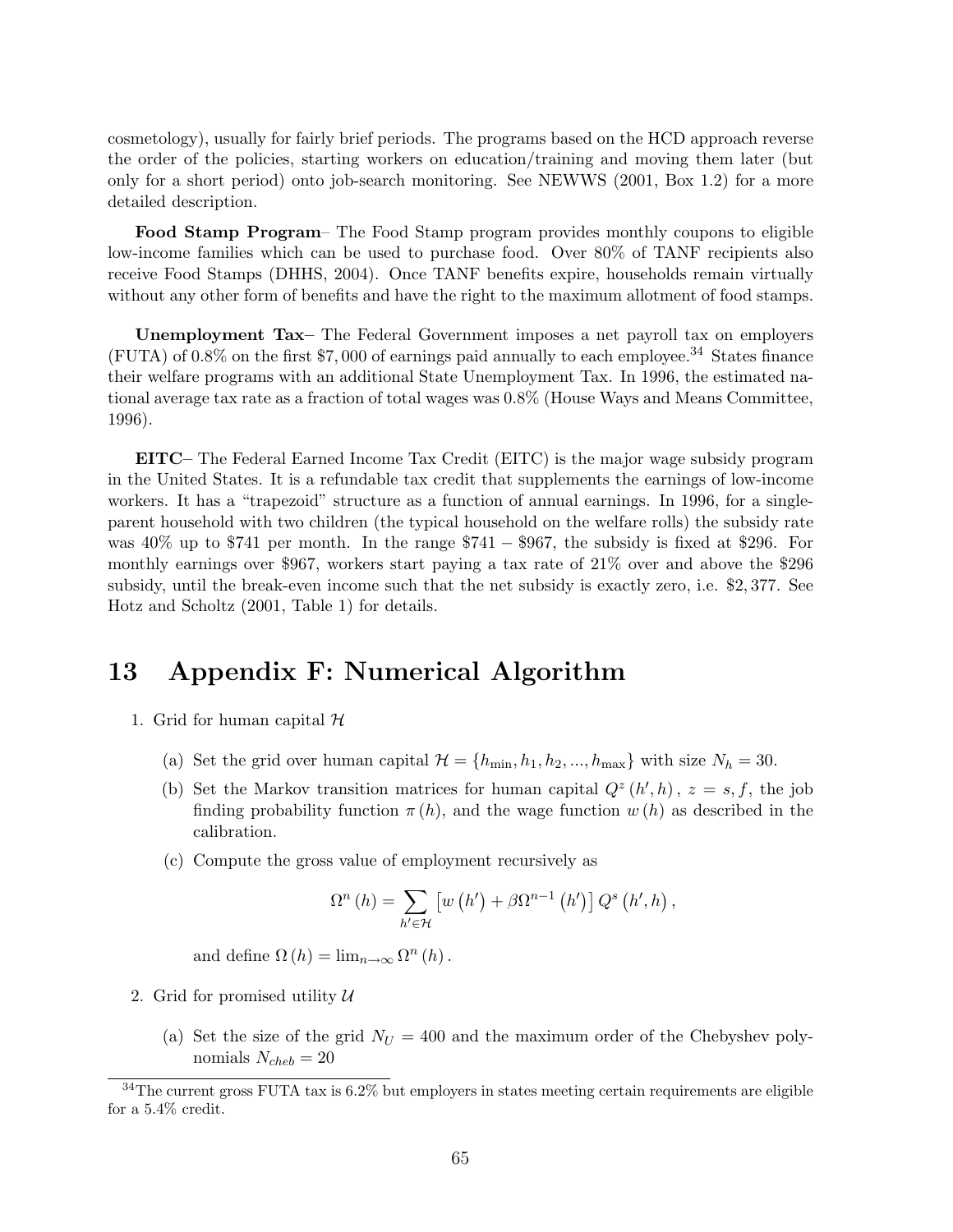(b) Set the upper and lower bounds for the grid over promised lifetime utilities as

$$
U_{\min} = \frac{u(c_{\min}) - e}{1 - \beta},
$$
  

$$
U_{\max} = \frac{u(w(h_{\max})) - e_w}{1 - \beta},
$$

(c) Define the grid points over promised utility  $\mathcal{U} = \{U_{\min}, U_1, U_2, ..., U_{\max}\}\$ as

$$
U_k = U_{\min} + \cos\left(\frac{2k-1}{2N_U}\pi\right) * (U_{\max} - U_{\min})
$$

for  $k = 1, ..., N_U$ , where we set the lower and upper bounds  $(U_{\min}, U_{\max})$  as

$$
U_{\min} = \frac{\ln\left(\bar{c}^{SA}\right) - e}{1 - \beta}, \qquad U_{\max} = \frac{\ln\left(w\left(h_{\max}\right)\right)}{1 - \beta}.
$$

(d) Use the recursion

$$
T(1,k) = 1,
$$
  
\n
$$
T(2,k) = \cos\left(\frac{2k-1}{2N_U}\pi\right),
$$
  
\n
$$
T(n_{cheb},k) = 2\cos\left(\frac{2k-1}{2N_U}\pi\right)T(n_{cheb}-1,k) - T(n_{cheb}-2,k),
$$

for  $n_{cheb} = 3, ..., N_{cheb}$  to determine the Chebyshev polynomials on the grid points.

- 3. Absorbing States
	- (a) Define a function for the value of social assistance and for the associated consumption as

$$
V^{SA} (U) = -\frac{c^{SA} (U)}{1 - \beta}
$$
  

$$
c^{SA} (U) = u^{-1} ((1 - \beta) U)
$$

that can take values also outside the grid  $\mathcal{U}$ .

(b) Define a function for the net value of employment for the Planner, and the associated consumption as

$$
\mathbf{W}(U,h) = \Omega(h) - \frac{c^{EMP}(U)}{1-\beta}
$$

$$
c^{EMP}(U) = u^{-1}((1-\beta)U + e_w)
$$

that can take values also outside the grid  $\mathcal{U}$ .

- 4. Convergence check
	- (a) If the iteration number *iter* = 1, then guess two initial matrices  $V_M^z(U_k, h)$  with  $z = s$ , f defined over the grid points only. If  $iter > 1$ , then the matrices are inherited from the algorithm (see step 9 below).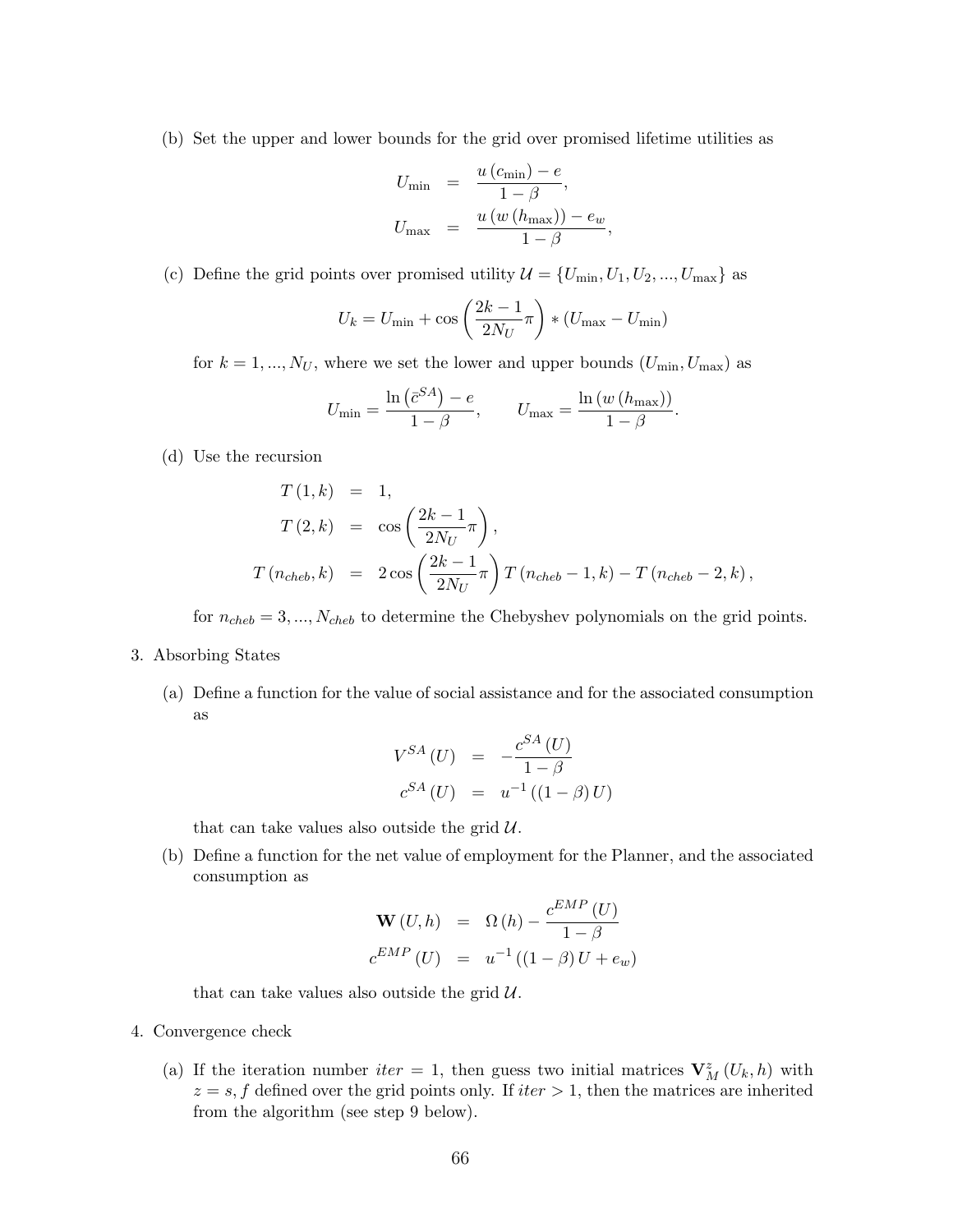- (b) Compute the parameter vectors  $\Theta_{iter}^z(h)$  of dimension  $N_{cheb}$  for the Chebyshev approximations of  $V_M^z(U_k, h)$  off the grid points of U and call the Chebyshev functions  $\mathbf{V}^{s}\left( U,h\right)$  and  $\mathbf{V}^{f}\left( U,h\right)$ .
- (c) If  $iter > 1$ , verify if the convergence has been reached by comparing  $\Theta_{iter}^z(h)$  with  $\Theta_{iter-1}^{z}(h)$  for all h. We define the metric

$$
dist = \max \left| \Theta_{iter}^{z}(h) - \Theta_{iter-1}^{z}(h) \right|, \text{ for } z = s, f \text{ and for } h \in \mathcal{H}
$$

and we stop iterating when  $dist < 0.000001$ . If this convergence criterion has not been reached, we keep iterating.

- 5. Value of the programs  $i = UI, JM, TR$  on the grid
	- (a) Use the bold functions  $\mathbf{W}(U^{s}, h)$ ,  $\mathbf{V}^{s}(U^{s}, h)$ , and  $\mathbf{V}^{f}$  (  $U^f, h$  to define the value for but the bold functions  $\mathbf{w}(U^*, h)$ ,  $\mathbf{v}^*(U^*, h)$ , and  $\mathbf{v}^*(U^*, h)$  to define the value can program i on every grid point  $(U_k, h)$ , only as a function of  $(c^i, U^s, U^f)$ .
	- (b) For every combination of point  $(U_k, h)$  on the grid, solve the maximization problem for UI as follows. From the (IC) constraint, obtain  $U^s(U_k, h) = U^f(U_k, h) +$  $e/\beta\pi(h)$ , and from the (PK), set  $c^{UI}(U_k, h) = u^{-1}(U - \beta U^f)$ . Substituting these restrictions into the objective function  $V^{UI}(U_k, h)$  defined in equation (7) in the main text, one obtains a simple unconstrained maximization problem. Use a Powelltype algorithm (without the need for computing derivatives) to obtain the maximizer  $U^f(U_k, h)$ . Call  $V_M^{UI}(U_k, h)$  the value at the optimum for each grid point. It is useful to remark that both  $U^f$  and  $U^s$  in general are not on the grid  $\mathcal{U}$ , hence the need for the Chebyshev functions  $V^s$ , and  $V^f$ .
	- (c) For every combination of point  $(U_k, h)$  on the grid, solve the maximization problem for  $JM$  as follows. From the first-order condition of the problem in  $(8)$  in the main text, set  $c^{JM}(U_k, h) = u^{-1}((1 - \beta)U^s + e_w)$ . Using this solution for the optimal payment into the (PK) constraint, we obtain

$$
U^{s} = \frac{U + e - e_w - \beta (1 - \pi (h)) U^{f}}{1 - \beta + \beta \pi (h)},
$$

which allows one to write the objective function  $V^{JM}(U_k, h)$  in (8) only as a function of one variable,  $U^f$ . Use a Powell-type algorithm (without the need for computing derivatives) to obtain the value  $U^f(U_k, h)$  that solves the unconstrained maximization problem. Call  $V_M^{JM}(U_k, h)$  the value at the optimum for each grid point. It is useful to remark that both  $U^f$  and  $U^s$  in general are not on the grid  $\mathcal{U}$ , hence the need for the Chebyshev functions  $V^s$ , and  $V^f$ .

(d) For every combination of point  $(U_k, h)$  on the grid, solve the maximization problem for TR as follows. From the (IC) constraint, obtain  $U^s(U_k, h) = U^f(U_k, h) +$  $e/\beta\pi(h)$ , and from the (PK), set  $c^{TR}(U_k, h) = u^{-1}(U - \beta U^f)$ . Substituting these restrictions into the objective function  $V^{TR}(U_k, h)$  defined in equation (9) in the main text, one obtains a simple unconstrained maximization problem. Use a Powelltype algorithm (without the need for computing derivatives) to obtain the maximizer  $U^f(U_k, h)$ . Call  $V_M^{TR}(U_k, h)$  the value at the optimum for each grid point. It is useful to remark that both  $U^f$  and  $U^s$  in general are not on the grid  $\mathcal{U}$ , hence the need for the Chebyshev functions  $V^s$ , and  $V^f$ .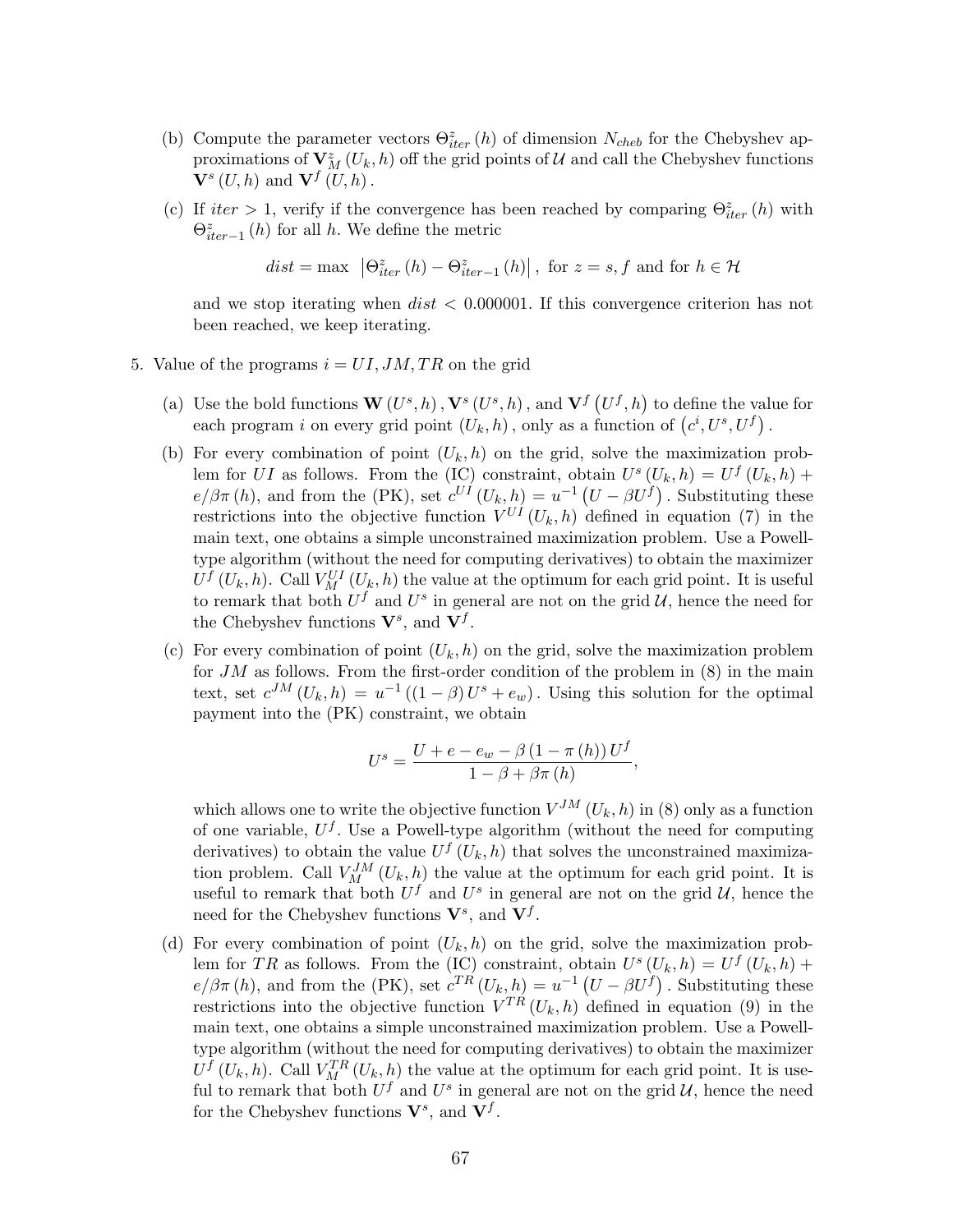- 6. Upper envelope on the grid
	- (a) For each grid point  $(U_k, h)$ , compute the upper envelope matrix

$$
UPV_{M}\left(U_{k},h\right)=\max\left\{ V^{SA}\left(U_{k}\right),V_{M}^{UI}\left(U_{k},h\right)V_{M}^{JM}\left(U_{k},h\right)V_{M}^{TR}\left(U_{k},h\right)\right\}
$$

and the associated optimal policy  $i^*(U_k, h)$ .

- 7. Convexification of the upper envelope on the grid
	- (a) Use the revised simplex method to solve the following linear programming problem, Use the revised simplex method to<br>for each pair of  $(\bar{U}_k, \bar{h})$  on the grid

$$
\max_{\{\lambda_k\}} \sum_{k=1}^{N_U} \lambda_k U P V_M \left( U_k, \bar{h} \right)
$$
  
s.t.  

$$
\sum_{k=1}^{N_U} \lambda_k = 1
$$
  

$$
\sum_{k=1}^{N_U} \lambda_k U_k = \bar{U}_k
$$
  

$$
0 \le \lambda_k \le 1 \text{ for all } k
$$

- (b) Denote by  $\Lambda^*(U_k, h)$  the vector of probabilities, and by  $\text{coUPV}_M(U_k, h)$  the convexified upper envelope matrix, for each point on the grid  $\mathcal{U} \times \mathcal{H}$ .
- 8. Randomization based on human capital shocks
	- (a) Construct a function  $coUPV(U, h)$  taking values both on and off the grid, using a piece-wise linear approximation of the matrix  $\mathit{coUPV}_{M}\left(U_{k},h\right)$ , i.e.

$$
coUPV (U, h) = coUPV_M (U_{k-1}^*, h) + \frac{[coUPV_M (U_k^*, h) - coUPV_M (U_{k-1}^*, h)]}{U_k^* - U_{k-1}^*} (U - U_{k-1}^*)
$$

where  $(U_{k-1}^*, U_k^*)$ ¢ is the smallest pair of grid points that includes U.

(b) For each pair  $(U_k, h)$  on the grid, solve the constrained maximization problem

$$
\max_{U^{z}(h')} \sum_{h' \in \mathcal{H}} coUPV(U^{z}(h'), h') Q^{z}(h', h)
$$

$$
U_{k} = \sum_{h' \in \mathcal{H}} U^{z}(h') Q^{z}(h', h)
$$

- 9. Updating of guess
	- (a) Store the maximized objective functions in the previous step which represent the new guess for the matrices of values  $\mathbf{V}_M^s(U_k, h)$  and  $\mathbf{V}_M^f(U_k, h)$ .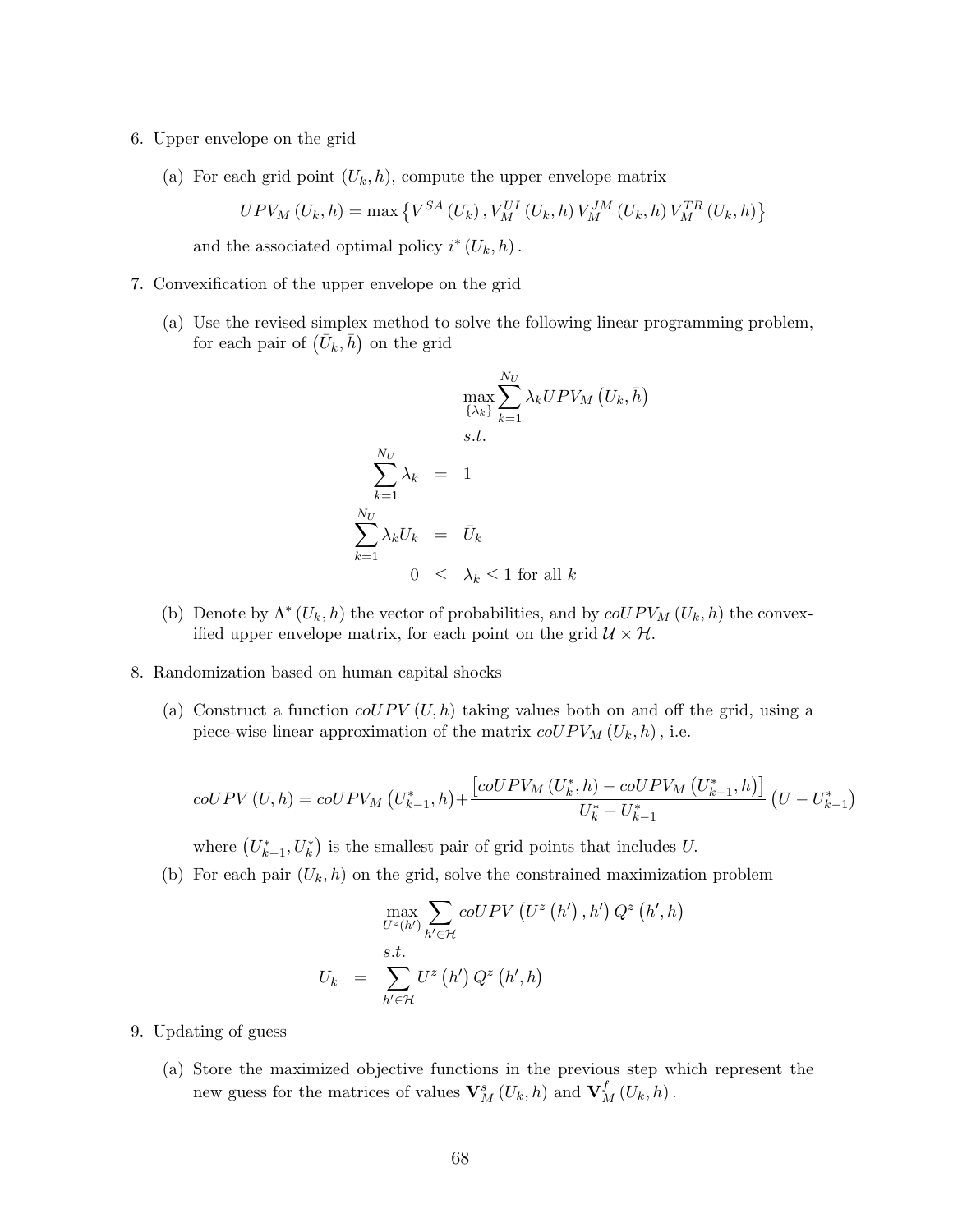# Figure 1



Figure 1: The timing of the dynamic principal-agent problem.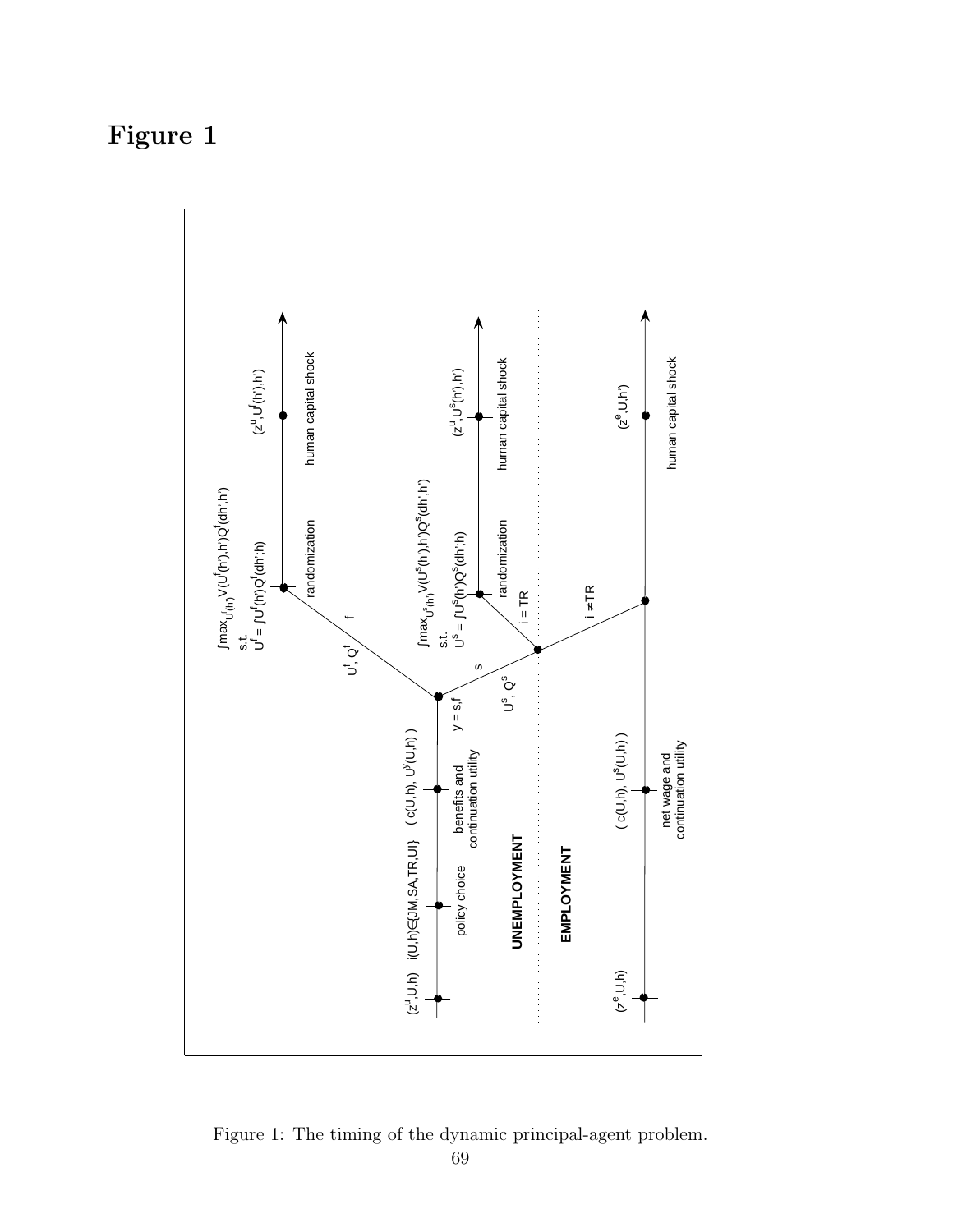Figure 2



Figure 2: The value functions for UI, JM and SA plotted, separately, with respect to promised utility U and human capital h. Note the relative slopes of the value functions of the different policies, explained in Corollary 2 and Proposition 5.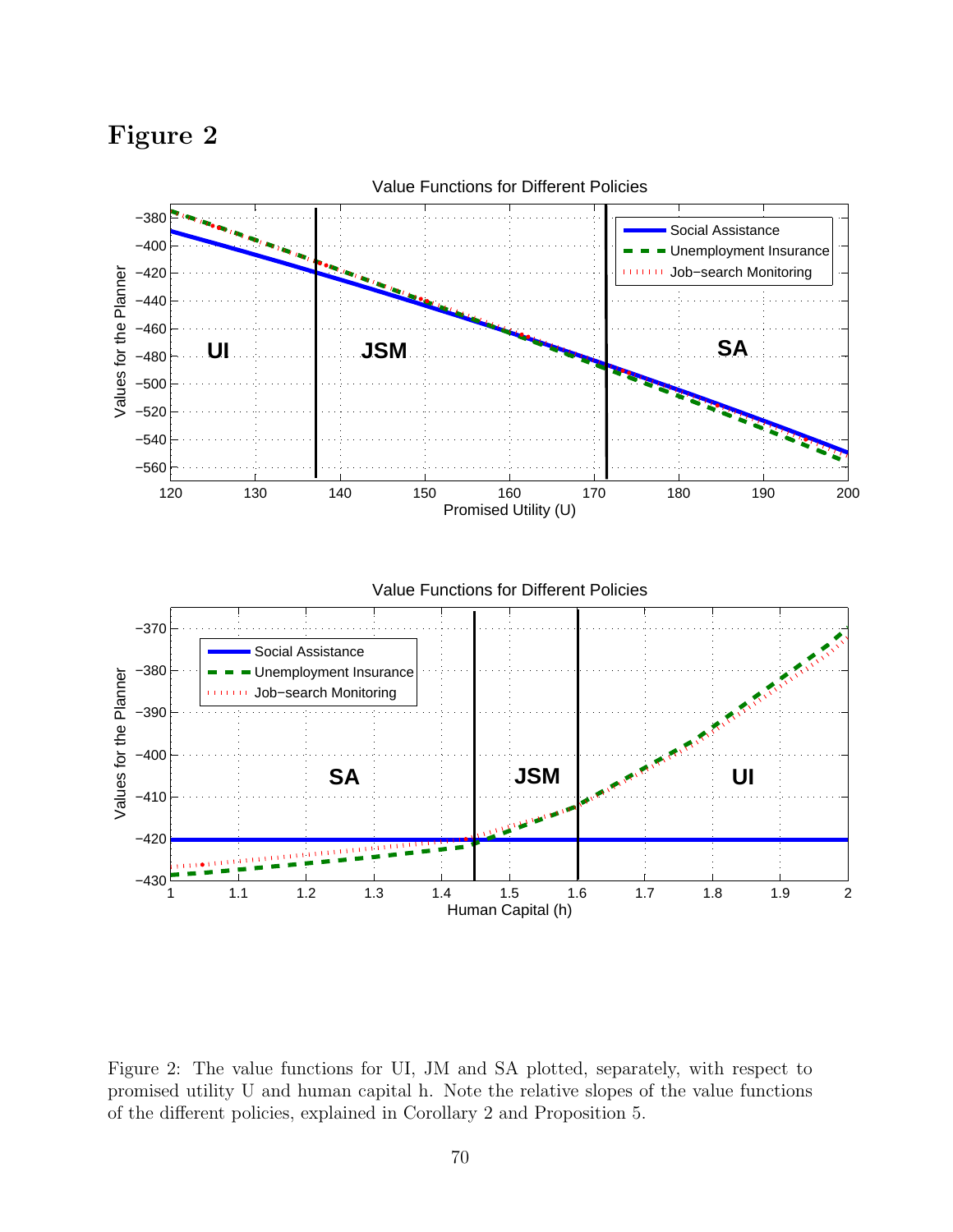# Figure 3



Figure 3: The policies of the optimal WTW program without training in the state space of human capital  $h$  and promised utility  $U$ .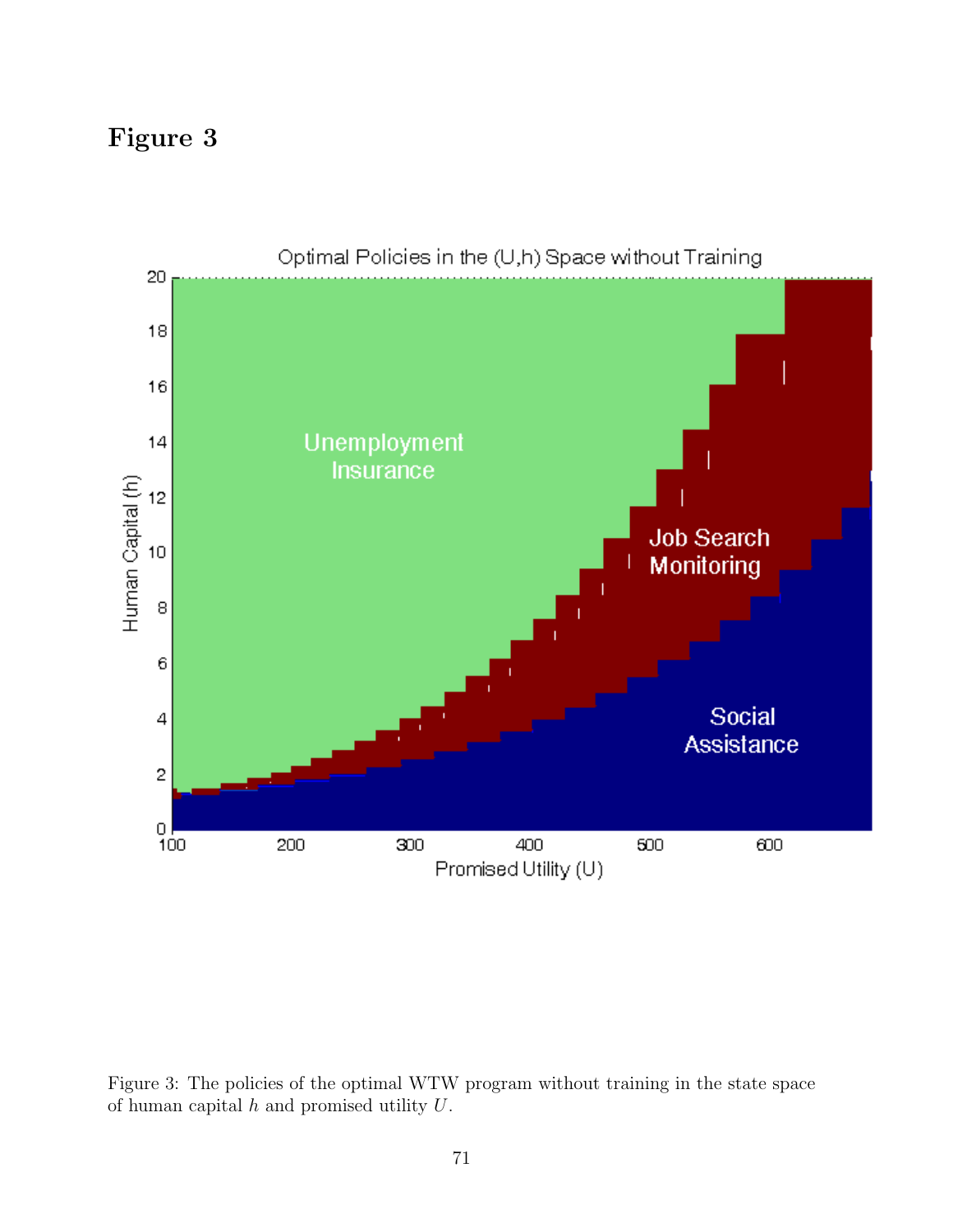Figure 4



Figure 4: A representative history of the optimal WTW program without training policies.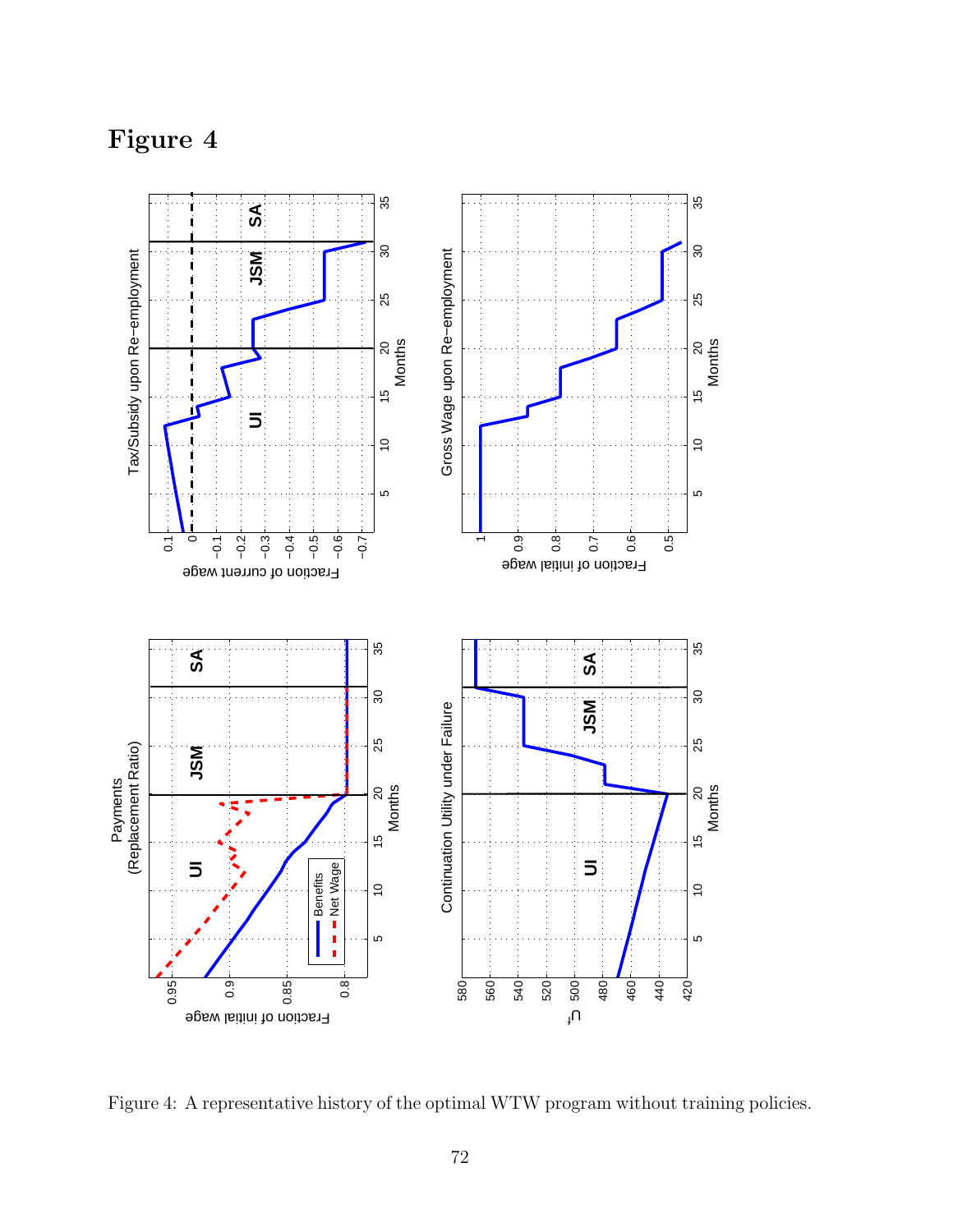

Figure 5: The policies of the optimal WTW program without training in the state space of human capital  $h$  and promised utility  $U$ .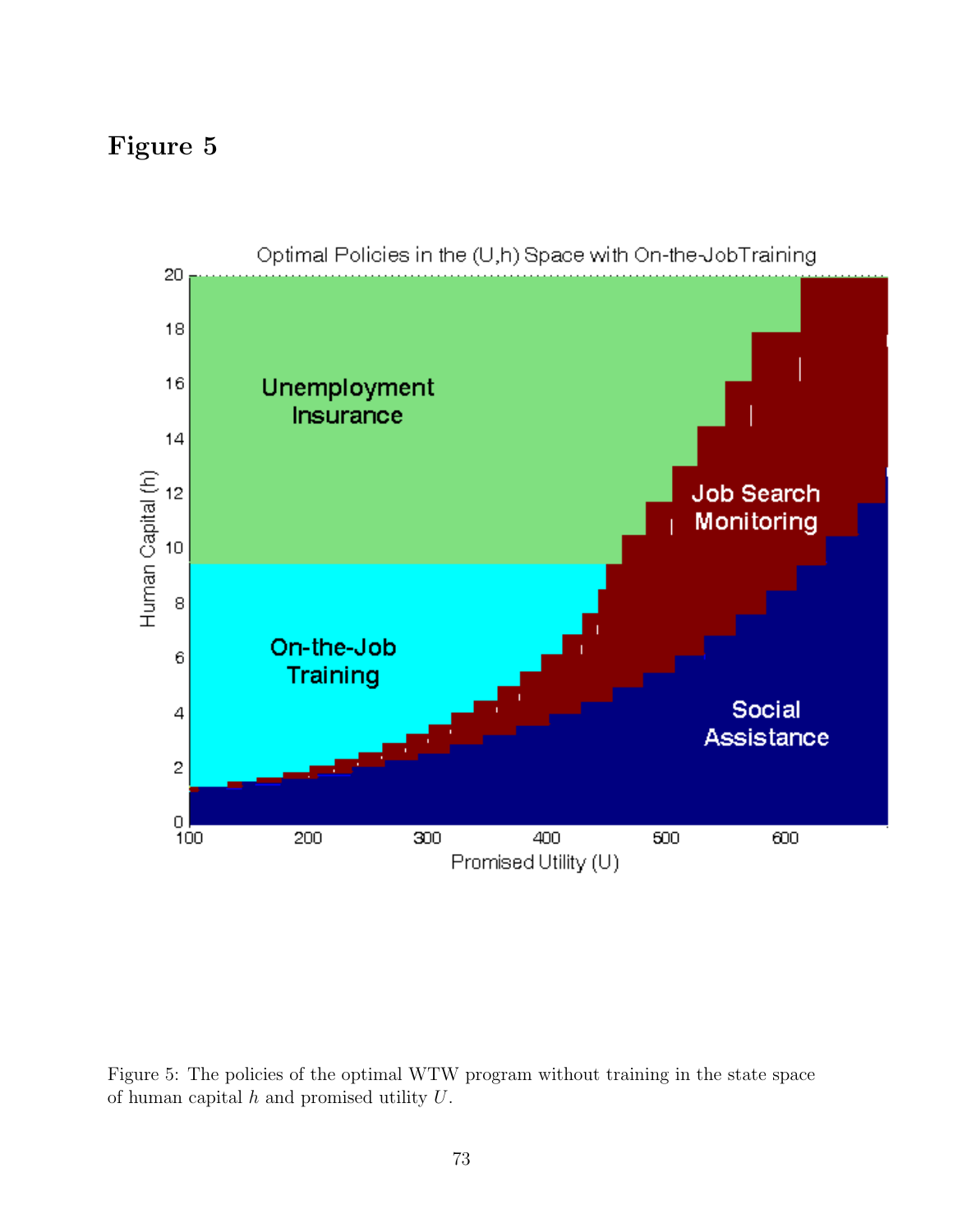

Figure 6: The policies of the optimal WTW program without training in the state space of human capital  $h$  and promised utility  $U$ .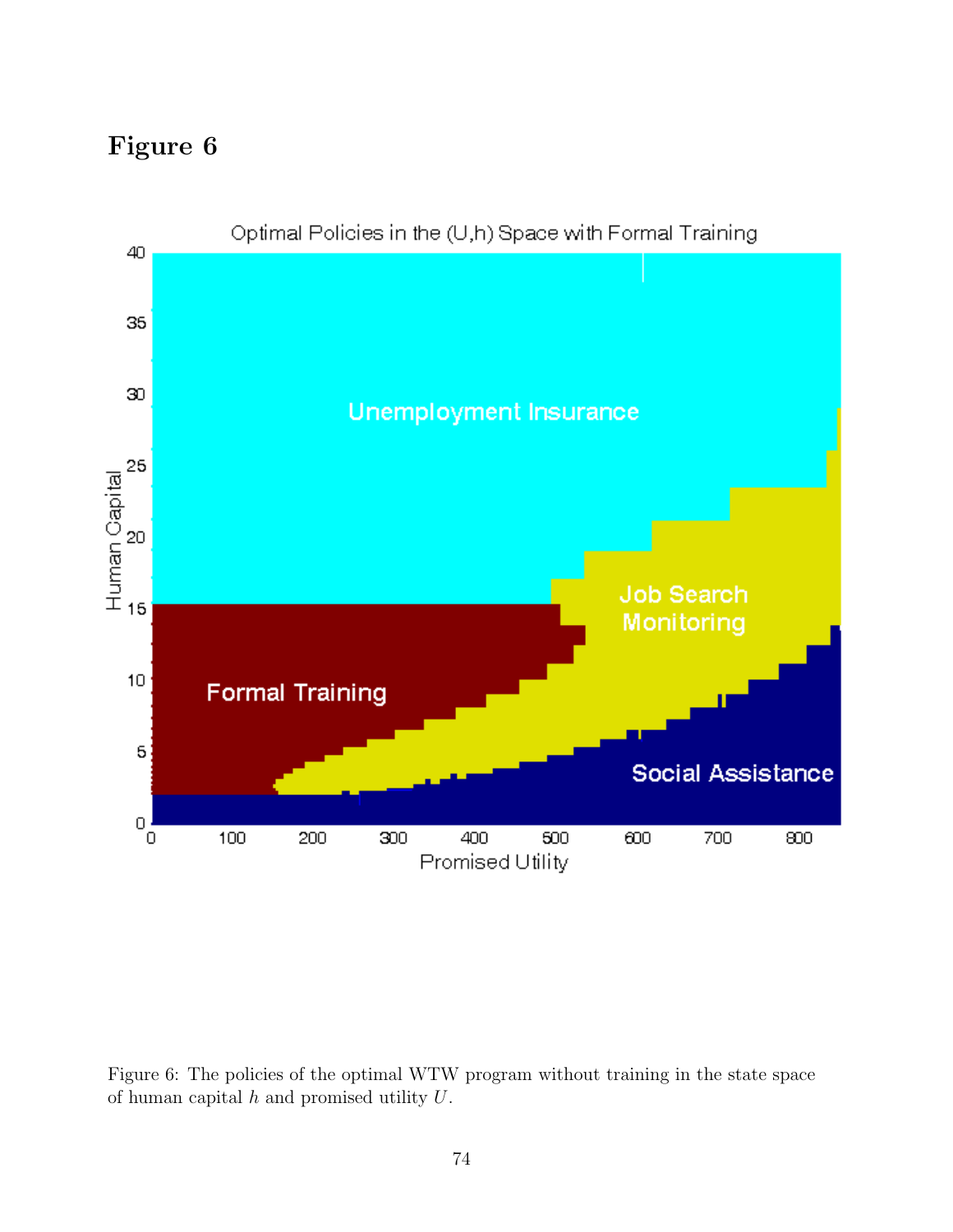Figure 7



Figure 7: A representative history of the optimal WTW program with formal training.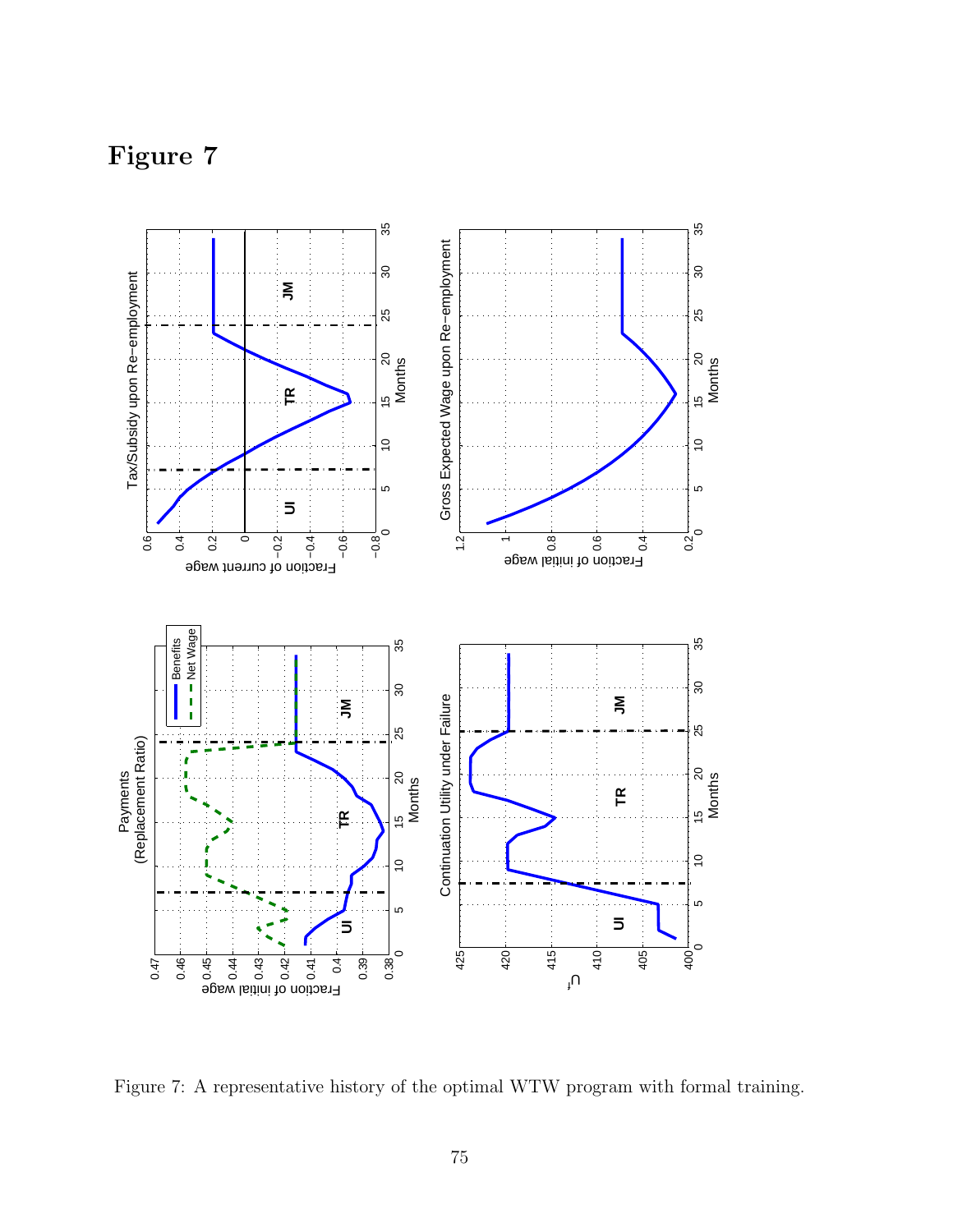

Figure 8: Exit rate from unemployment (Weibull hazard estimated on monthly CPS data May 1995-April 1996).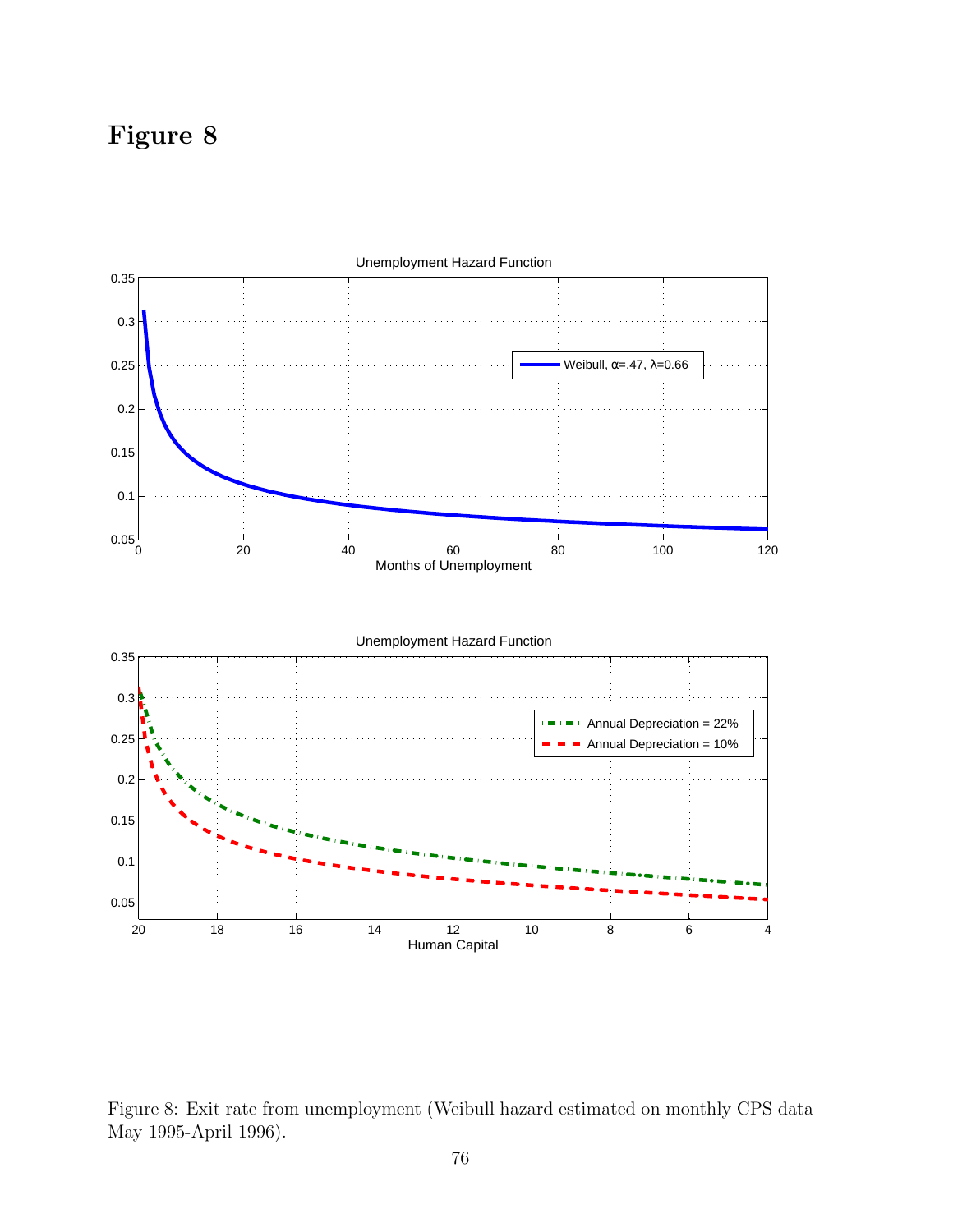

Figure 9: Features of the optimal WTW program compared to the actual U.S. welfare system.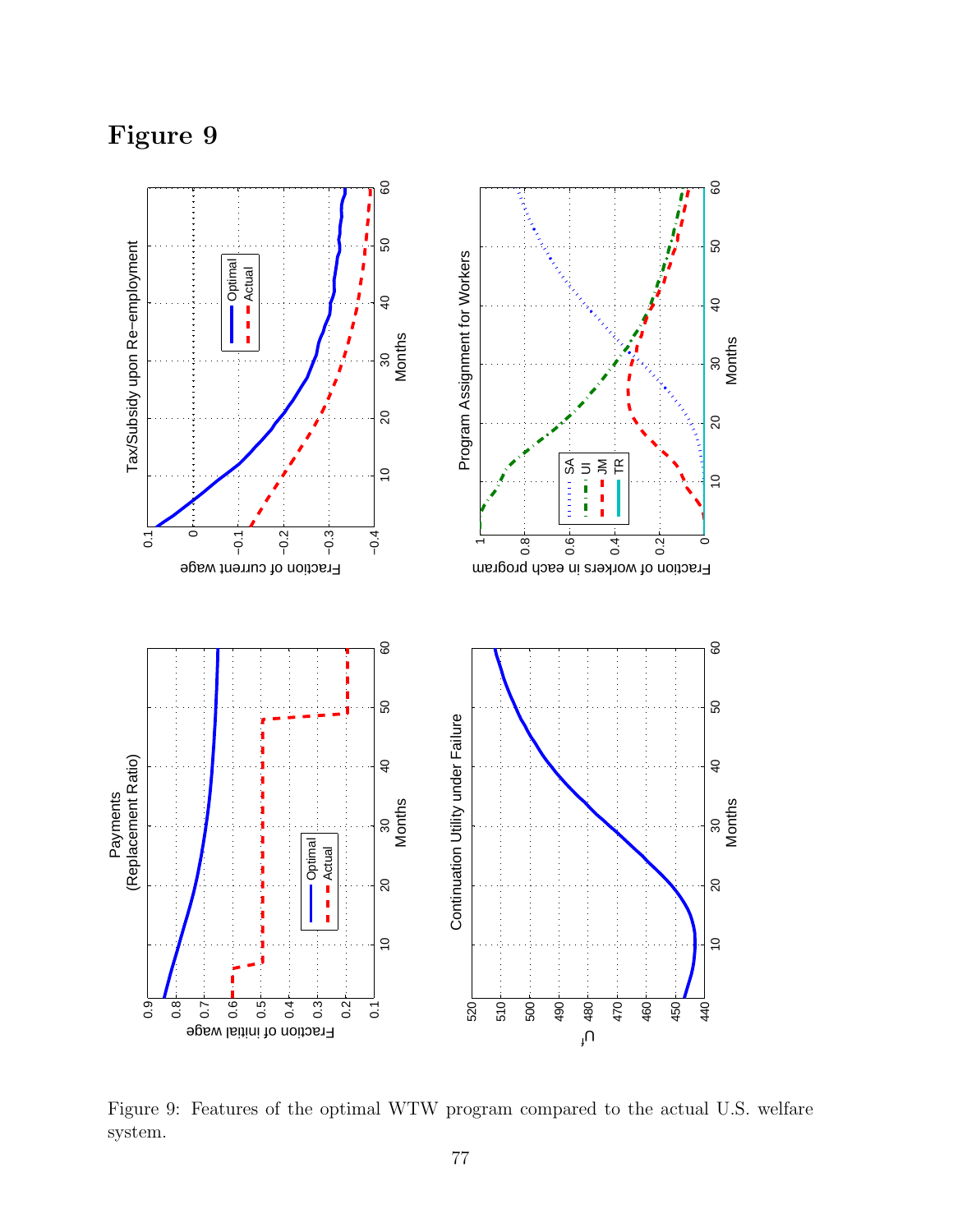

Figure 10: Welfare gains and budget savings of switching to the optimal WTW program from the current U.S. system.